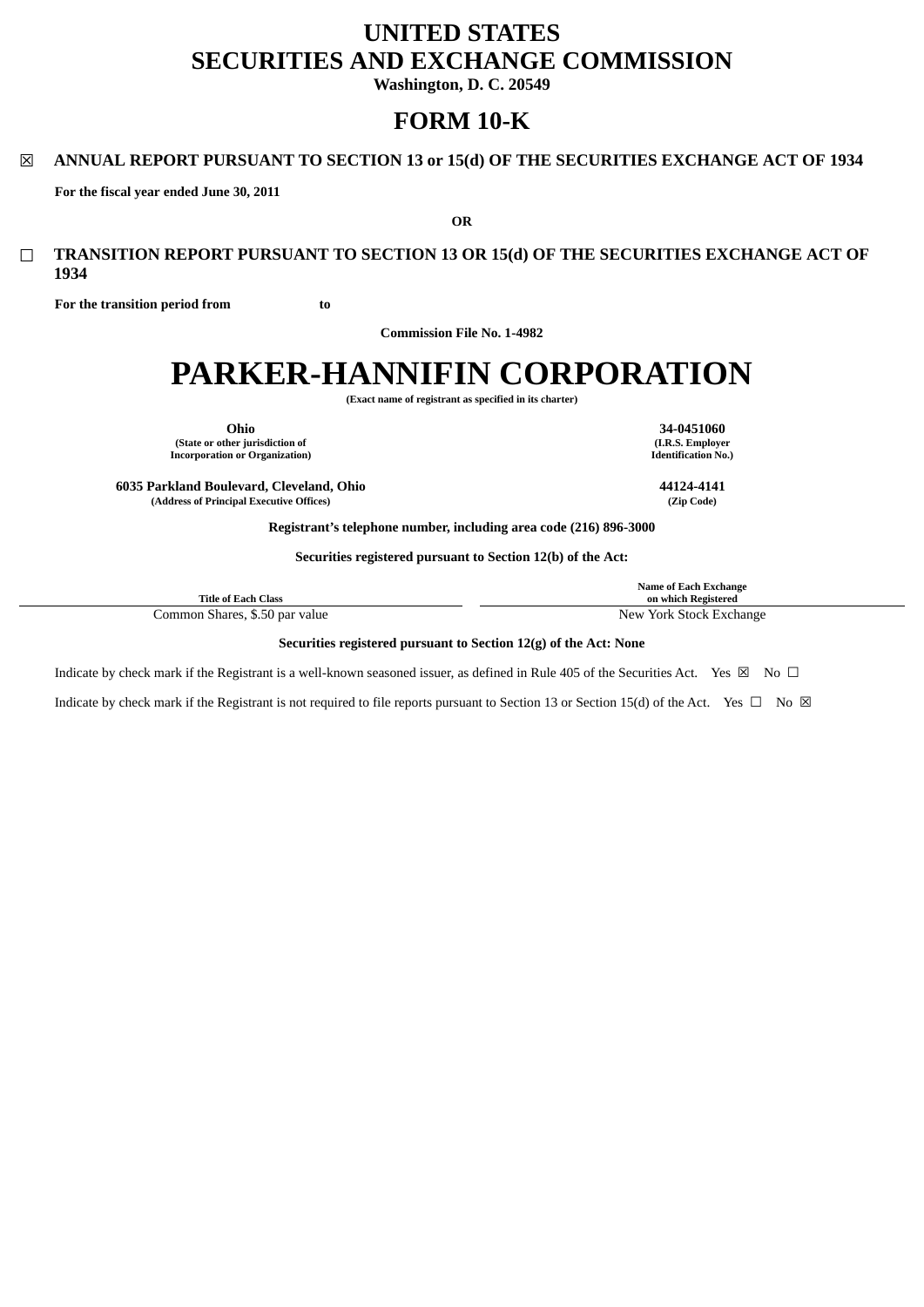Indicate by check mark whether the Registrant (1) has filed all reports required to be filed by Section 13 or 15(d) of the Securities Exchange Act of 1934 during the preceding 12 months (or for such shorter period that the Registrant was required to file such reports), and (2) has been subject to such filing requirements for the past 90 days. Yes  $\boxtimes$  No  $\Box$ 

Indicate by check mark whether the Registrant has submitted electronically and posted on its corporate website, if any, every Interactive Data File required to be submitted and posted pursuant to Rule 405 of Regulation S-T (§232.405 of this chapter) during the preceding 12 months (or for such shorter period that the Registrant was required to submit and post such files). Yes  $\boxtimes$  No  $\Box$ 

Indicate by check mark if disclosure of delinquent filers pursuant to Item 405 of Regulation S-K (§229.405 of this chapter) is not contained herein, and will not be contained, to the best of Registrant's knowledge, in definitive proxy or information statements incorporated by reference in Part III of this Form 10-K or any amendment to this Form 10-K  $\Box$ .

Indicate by check mark whether the Registrant is a large accelerated filer, an accelerated filer, a non-accelerated filer or a smaller reporting company. See the definitions of "large accelerated filer," "accelerated filer" and "smaller reporting company" in Rule 12b-2 of the Exchange Act.

| Large Accelerated Filer:                      | × | Accelerated Filer:                |  |
|-----------------------------------------------|---|-----------------------------------|--|
| Non-Accelerated Filer:                        |   | <b>Smaller Reporting Company:</b> |  |
| (Do not check if a smaller reporting company) |   |                                   |  |

Indicate by check mark whether the Registrant is a shell company (as defined in Rule 12b-2 of the Exchange Act). Yes  $\Box$  No  $\boxtimes$ 

The aggregate market value of the outstanding common stock held by non-affiliates of the Registrant as of December 31, 2010, excluding, for purpose of this computation only, stock holdings of the Registrant's Directors and Officers: \$13,856,268,971.

The number of Common Shares outstanding on July 31, 2011 was 155,061,050.

#### DOCUMENTS INCORPORATED BY REFERENCE

Portions of the following documents are incorporated by reference:

- (1) Annual Report to Shareholders of the Company for the fiscal year ended June 30, 2011 is incorporated by reference into Parts I and II hereof.
- (2) Definitive Proxy Statement for the Company's 2011 Annual Meeting of Shareholders to be held on October 26, 2011 is incorporated by reference into Part III hereof.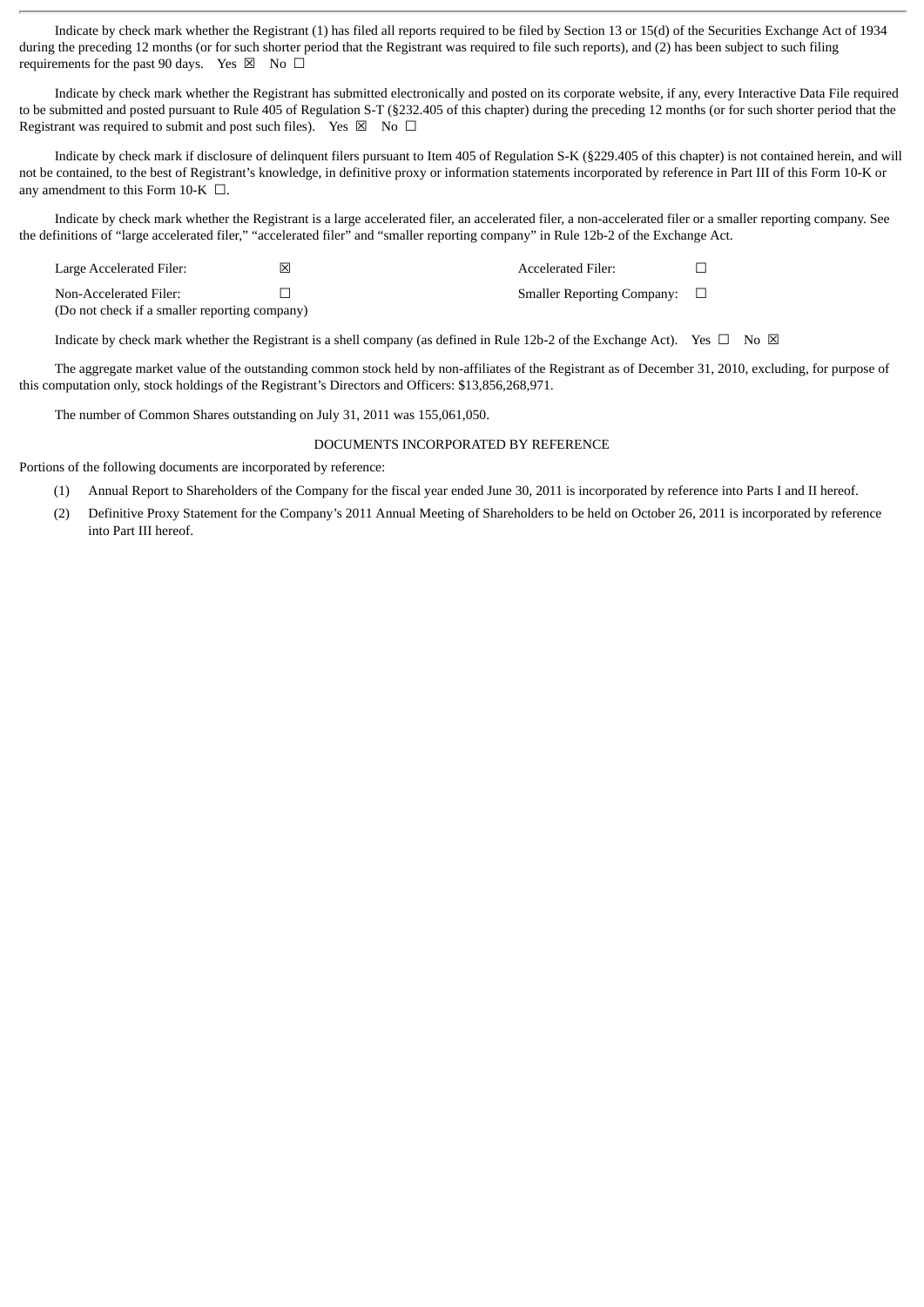# PARKER-HANNIFIN CORPORATION

#### FORM 10-K

#### Fiscal Year Ended June 30, 2011

# PART I

**ITEM 1. Business.** Parker-Hannifin Corporation is a leading worldwide diversified manufacturer of motion and control technologies and systems, including fluid power systems, electromechanical controls and related components. Fluid power involves the transfer and control of power through the medium of liquid, gas or air, in hydraulic, pneumatic and vacuum applications. Fluid power systems move and position materials, control machines, vehicles and equipment and improve industrial efficiency and productivity. Components of a simple fluid power system include one or more pumps which generate pressure, one or more valves which control the flow of the fluid, one or more actuators which translate the pressure from the fluid into mechanical energy, one or more filters to ensure proper fluid condition and numerous hoses, couplings, fittings and seals. Electromechanical controls involve the use of electronic components and systems to control motion and precisely locate or vary speed in automation and aerospace applications. In addition to motion and control products, the Company also is a leading worldwide producer of fluid purification, fluid and fuel control, process instrumentation, air conditioning, refrigeration, electromagnetic shielding and thermal management products and systems.

The Company was incorporated in Ohio in 1938. Its principal executive offices are located at 6035 Parkland Boulevard, Cleveland, Ohio 44124-4141, telephone (216) 896-3000. As used in this Annual Report on Form 10-K, unless the context otherwise requires, the term "Company" or "Parker" refers to Parker-Hannifin Corporation and its subsidiaries.

The Company's investor relations internet website address is www.phstock.com. The Company makes available free of charge on or through its website its annual report on Form 10-K, quarterly reports on Form 10-Q, current reports on Form 8-K, and any amendments to those reports filed or furnished pursuant to Section 13(a) or 15(d) of the Securities Exchange Act of 1934, as soon as reasonably practicable after filing or furnishing such material electronically with the Securities and Exchange Commission. The information contained on or accessible through the Company's website is not part of this Annual Report on Form 10- K.

The Board of Directors has adopted a written charter for each of the committees of the Board of Directors. These charters, as well as the Company's Code of Conduct, Board of Directors Guidelines on Significant Corporate Governance Issues and Independence Standards for Directors, are posted and available on the Company's investor relations internet website at www.phstock.com under the Corporate Governance page. Shareholders may request copies of these corporate governance documents, free of charge, by writing to Parker-Hannifin Corporation, 6035 Parkland Boulevard, Cleveland, Ohio 44124-4141, Attention: Secretary, or by calling (216) 896-3000.

- 1 -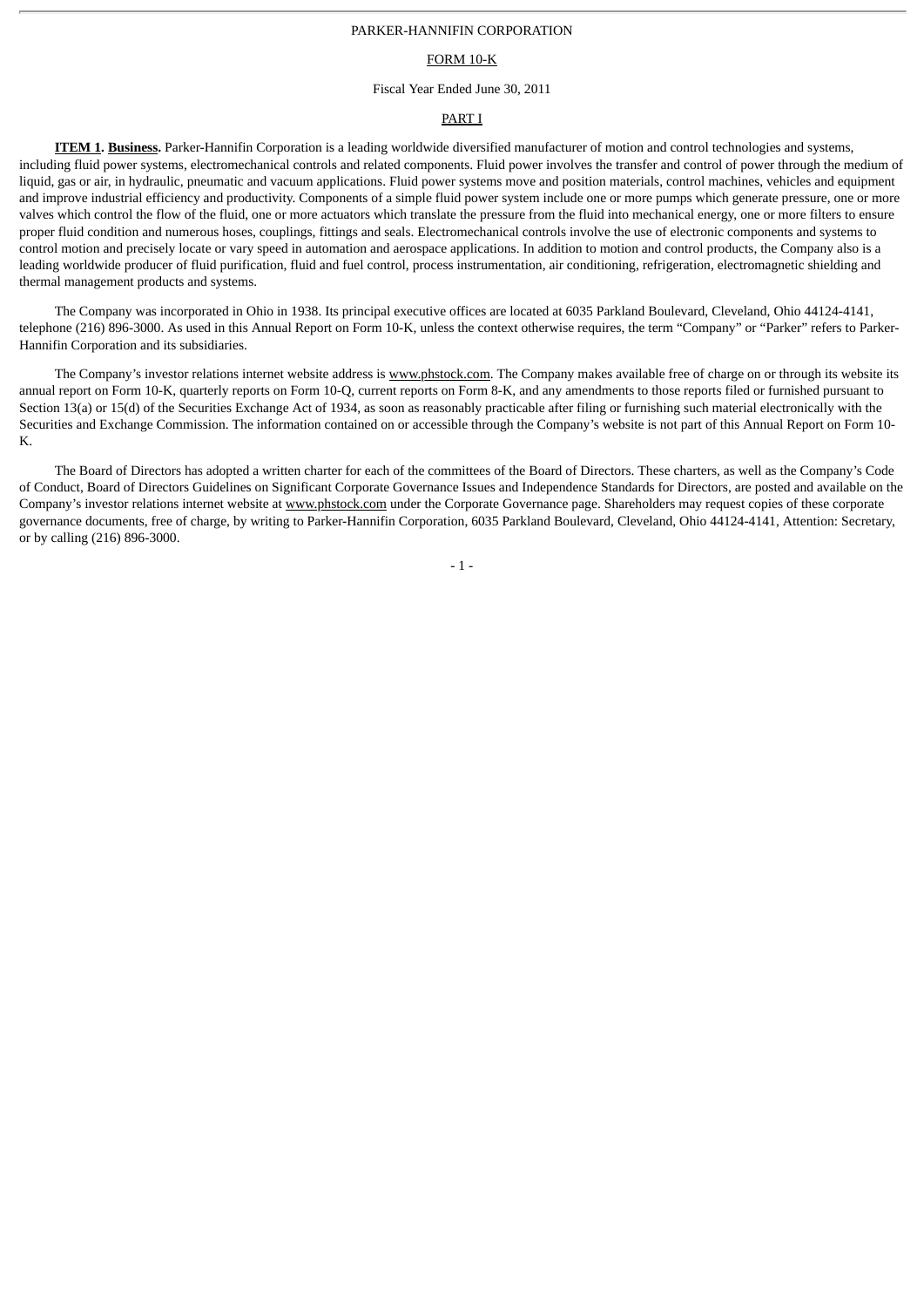The Company's manufacturing, service, sales, distribution and administrative facilities are located in 39 states within the United States and in 46 other countries. The Company's technologies and systems are used in the products of its three principal business segments: Industrial; Aerospace; and Climate & Industrial Controls. The Company's products are sold as original and replacement equipment through sales and distribution centers worldwide. The Company markets its products through direct-sales employees, independent distributors and sales representatives. Parker products are supplied to approximately 470,000 customers in virtually every significant manufacturing, transportation and processing industry. For the fiscal year ended June 30, 2011, total net sales were \$12.3 billion. Industrial Segment products accounted for 76%, Aerospace Segment products accounted for 16%, and Climate & Industrial Controls Segment products accounted for 8% of those net sales.

# **Markets**

The Company's technologies and systems are used throughout various industries and in various applications. The approximately 470,000 customers who purchase the Company's products are found throughout virtually every significant manufacturing, transportation and processing industry. No single customer accounted for more than 3% of the Company's total net sales for the fiscal year ended June 30, 2011.

**Industrial Segment.** Sales of Industrial Segment products are made primarily to original equipment manufacturers and their replacement markets in virtually all major manufacturing, transportation and processing industries. The major markets for products of the Industrial Segment are listed below by Group:

**Automation Group:** • Alternative energy • Converting and packaging Factory automation • Food production machinery • Life sciences and medical • Material handling Paper machinery **Filtration Group:** • Food and beverage • Industrial machinery Life sciences **Marine** • Mobile equipment • Aerial lift • Agriculture

- Primary metals
- Robotics
- Safety and security
- Semiconductor and electronics
- Transportation and mobile
- Oil and gas
- Power generation
- **Process**
- **Transportation**
- Water
- Life sciences
- Marine
- Mining
- Mobile equipment
- Oil and gas
- Renewable energy
- **Transportation**

 $-2-$ 

• Bulk chemical handling Construction machinery • Food and beverage Fuel and gas delivery • Industrial machinery

**Fluid Connectors Group:**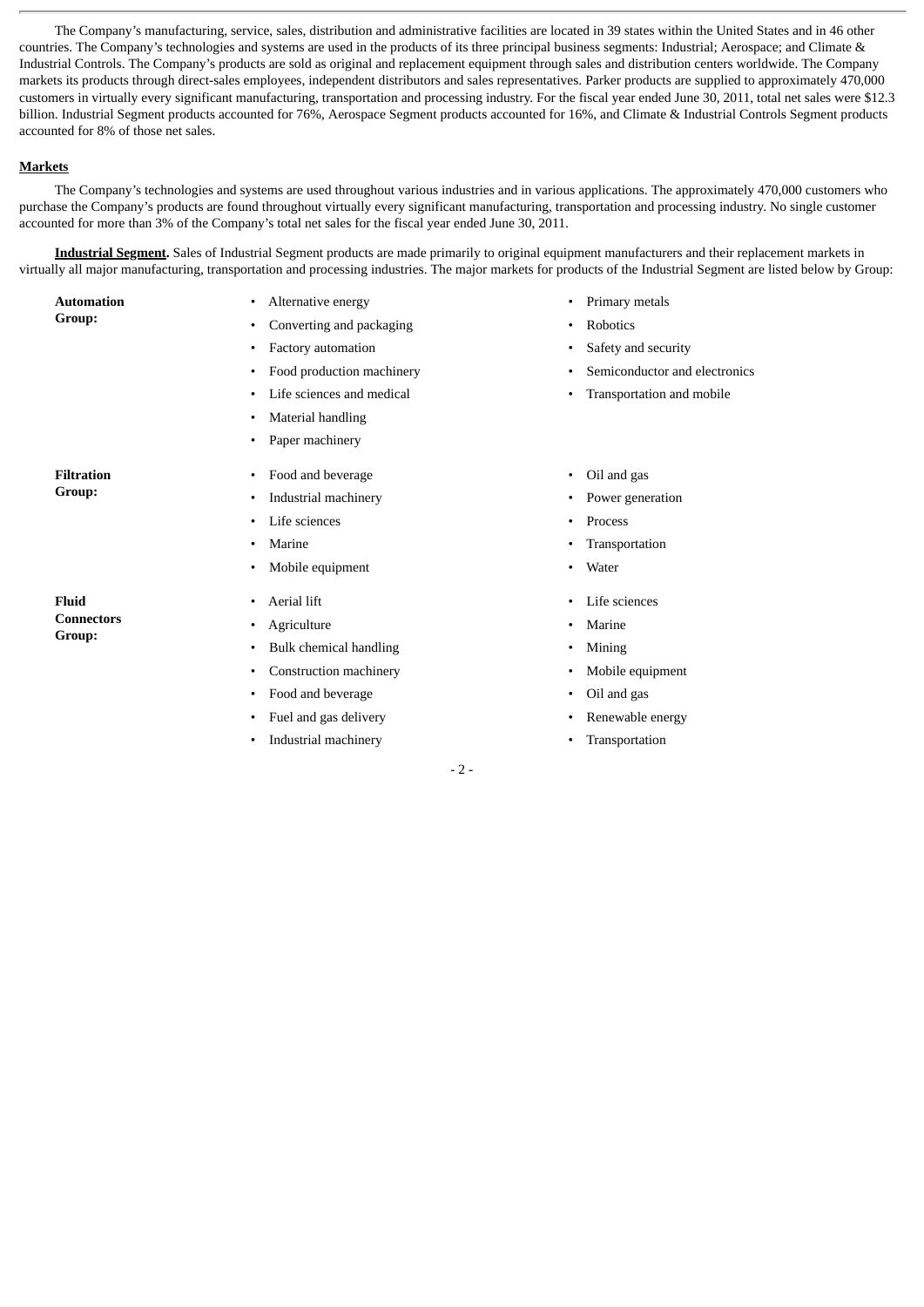| <b>Hydraulics</b>      | Aerial lift<br>$\bullet$            | Marine<br>٠                   |
|------------------------|-------------------------------------|-------------------------------|
| Group:                 | Agriculture<br>$\bullet$            | Mining<br>$\bullet$           |
|                        | Construction machinery<br>$\bullet$ | Oil and gas<br>٠              |
|                        | Forestry<br>$\bullet$               | Power generation<br>$\bullet$ |
|                        | Industrial machinery<br>$\bullet$   | Renewable energy<br>٠         |
|                        | Machine tool<br>$\bullet$           | Truck hydraulics<br>$\bullet$ |
|                        | Material handling<br>$\bullet$      | Factory automation<br>٠       |
| <b>Instrumentation</b> | Chemical and refining<br>$\bullet$  | Microelectronics<br>$\bullet$ |
| Group:                 | Food and beverage<br>$\bullet$      | Oil and gas<br>$\bullet$      |
|                        | Medical and dental<br>$\bullet$     | Power generation<br>٠         |
| <b>Seal Group:</b>     | Aerospace<br>$\bullet$              | Information technology<br>٠   |
|                        | Chemical processing<br>$\bullet$    | Life sciences<br>٠            |
|                        | Consumer<br>$\bullet$               | Military<br>٠                 |
|                        | Energy<br>$\bullet$                 | Semiconductor                 |
|                        | Oil and gas<br>$\bullet$            | Telecommunications<br>٠       |
|                        | Fluid power<br>$\bullet$            | Transportation<br>٠           |

**Aerospace Segment.** Sales of Aerospace Segment products are made primarily in the commercial and military aerospace markets to both original equipment manufacturers and to end users for spares, maintenance, repair and overhaul. The major markets for products of the Aerospace Segment are listed

- General industrial
- 

- Commercial transports
- **Engines**

below:

- General and business aviation
- **Helicopters**
- Launch vehicles
- Military aircraft

**Climate & Industrial Controls Segment.** Sales of Climate & Industrial Controls Segment products are made primarily to original equipment manufacturers and their replacement markets. The major markets for products of the Climate & Industrial Controls Segment are listed below:

- Agriculture
- Air conditioning
- **Appliances**
- Food and beverage
- Industrial and commercial refrigeration
- Industrial machinery
- Missiles
- Power generation
- Regional transports
- Unmanned aerial vehicles
- Aftermarket services
- Oil and gas
- Life sciences
- Precision cooling
- **Process**
- Supermarkets
- **Transportation**

- 3 -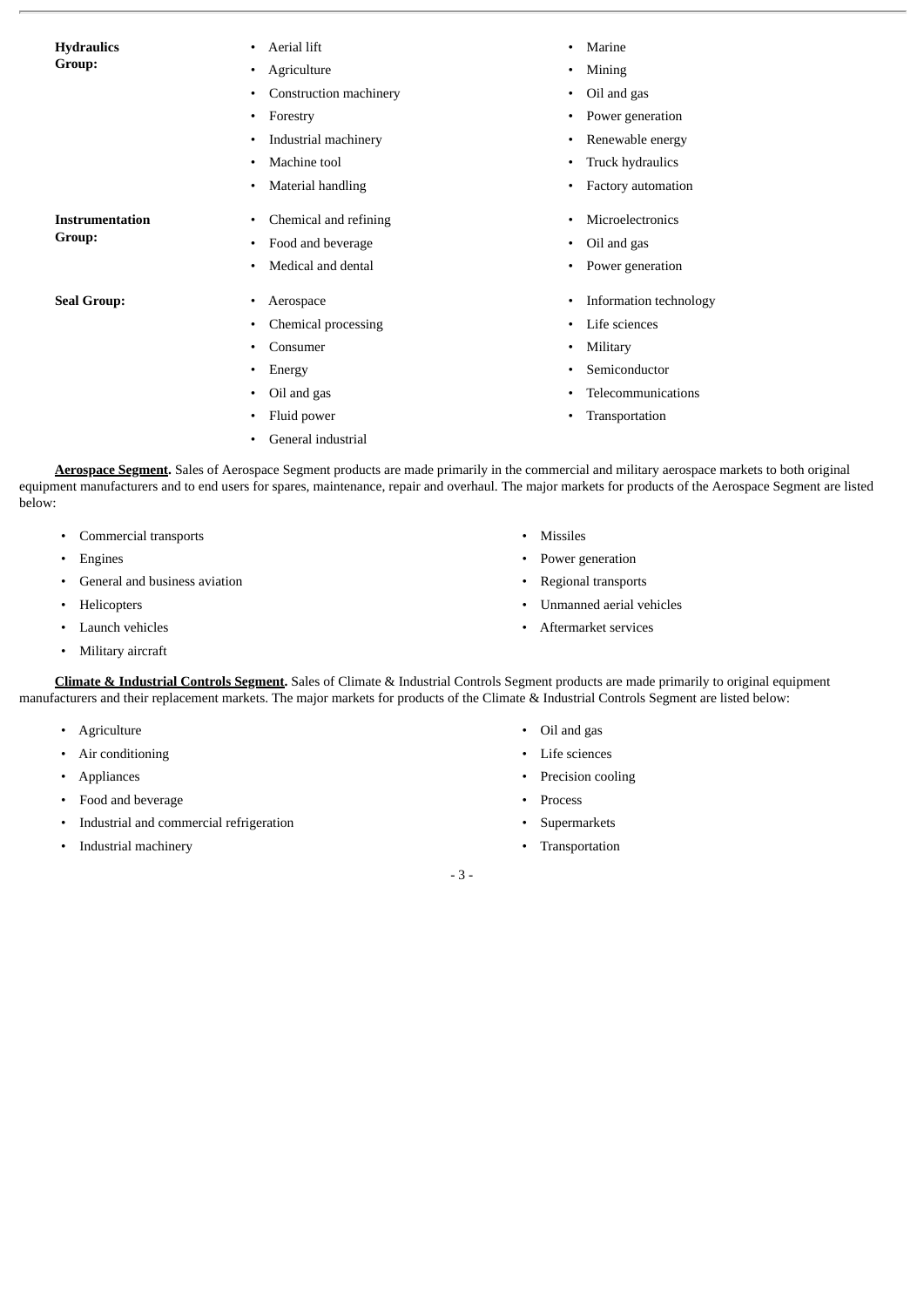# **Principal Products and Methods of Distribution**

Although the Company offers hundreds of thousands of individual products, no single product contributed more than 1% to the Company's total net sales for the fiscal year ended June 30, 2011. Listed below are some of the Company's principal products.

**Industrial Segment.** The products produced by the Company's Industrial Segment consist of a broad range of technologies and systems, which are described below by Group:

**Automation Group**: pneumatic and electromechanical components and systems, including:

Pneumatic products:

- Air preparation units
- Pneumatic accessories
- Pneumatic actuators and grippers
- Pneumatic valves and controls
- Structural extrusions
- Vacuum generators, cups and sensors
- AC/DC drives and systems
- Electric actuators, gantry robots and slides
- Human-machine interfaces
- Manifolds
- Rotary actuators
- Stepper motors, servo motors, drives and controls

Filtration Group: filters, systems and instruments to monitor and remove contaminants from fuel, air, oil, water and other liquids and gases, including:

- Analytical gas generators
- Compressed air and gas filters and dryers
- Condition monitoring devices
- Engine air, fuel and oil filtration and systems
- Hydraulic, lubrication and coolant filters
- Nitrogen, hydrogen and zero air generators
- Process, chemical, water and microfiltration filters
- Water desalinization and purification

- 4 -

Electromechanical products: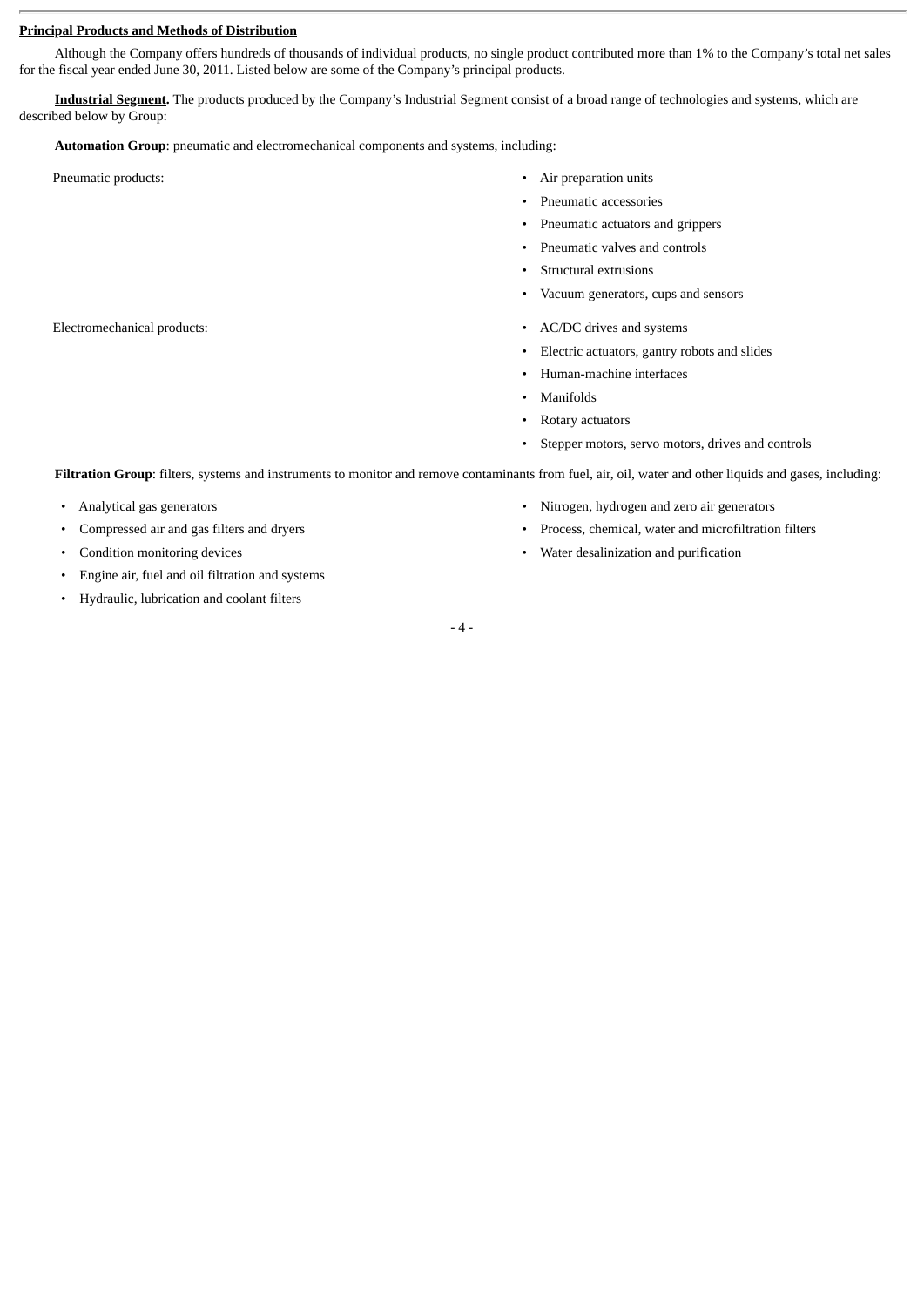# **Fluid Connectors Group**: connectors which control, transmit and contain fluid, including:

- Connectors for low pressure fluid conveyance
- Deep sea umbilicals
- Diagnostic equipment
- Hose couplings
- Industrial hose
- Mooring systems and power cables
- PTFE hose and tubing
- Quick couplings
- Check valves
- Rubber and thermoplastic hose
- High pressure tube fittings and adapters
- Low pressure tubing and fittings

• Hydraulic valves and controls • Hydrostatic steering units • Integrated hydraulic circuits • Power take-off equipment

• Piping systems

Power units Rotary actuators

**Hydraulics Group**: hydraulic components and systems for builders and users of industrial and mobile machinery and equipment, including:

- Accumulators
- Cartridge valves
- Human machine interfaces
- Hydraulic transmissions
- Hydraulic cylinders
- Hydraulic motors and pumps
- Hydraulic systems

**Instrumentation Group**: high quality critical flow components for process instrumentation, healthcare and ultra-high-purity applications, including:

- Analytical sample conditioning products and systems
- Chemical injection fittings and valves
- Fluoropolymer chemical delivery fittings, valves and pumps
- High-purity gas delivery fittings, valves, regulators and digital flow controllers

**Seal Group**: static and dynamic sealing devices, including:

- Dynamic seals
- Elastomeric o-rings
- Electromagnetic interference shielding
- Extruded and precision-cut fabricated elastomeric seals
- High-temperature metal seals
- Sensors
- Process control fittings, valves, regulators and manifold valves
- Process control double block and bleeds
- Permanent no-weld tube fittings
- Precision industrial regulators and flow controllers
- Industrial mass flow meters/controllers
- Homogeneous and inserted elastomeric shapes
- Medical devices
- Medical seals and instruments
- Metal and plastic retained composite seals
- Thermal management products

- 5 -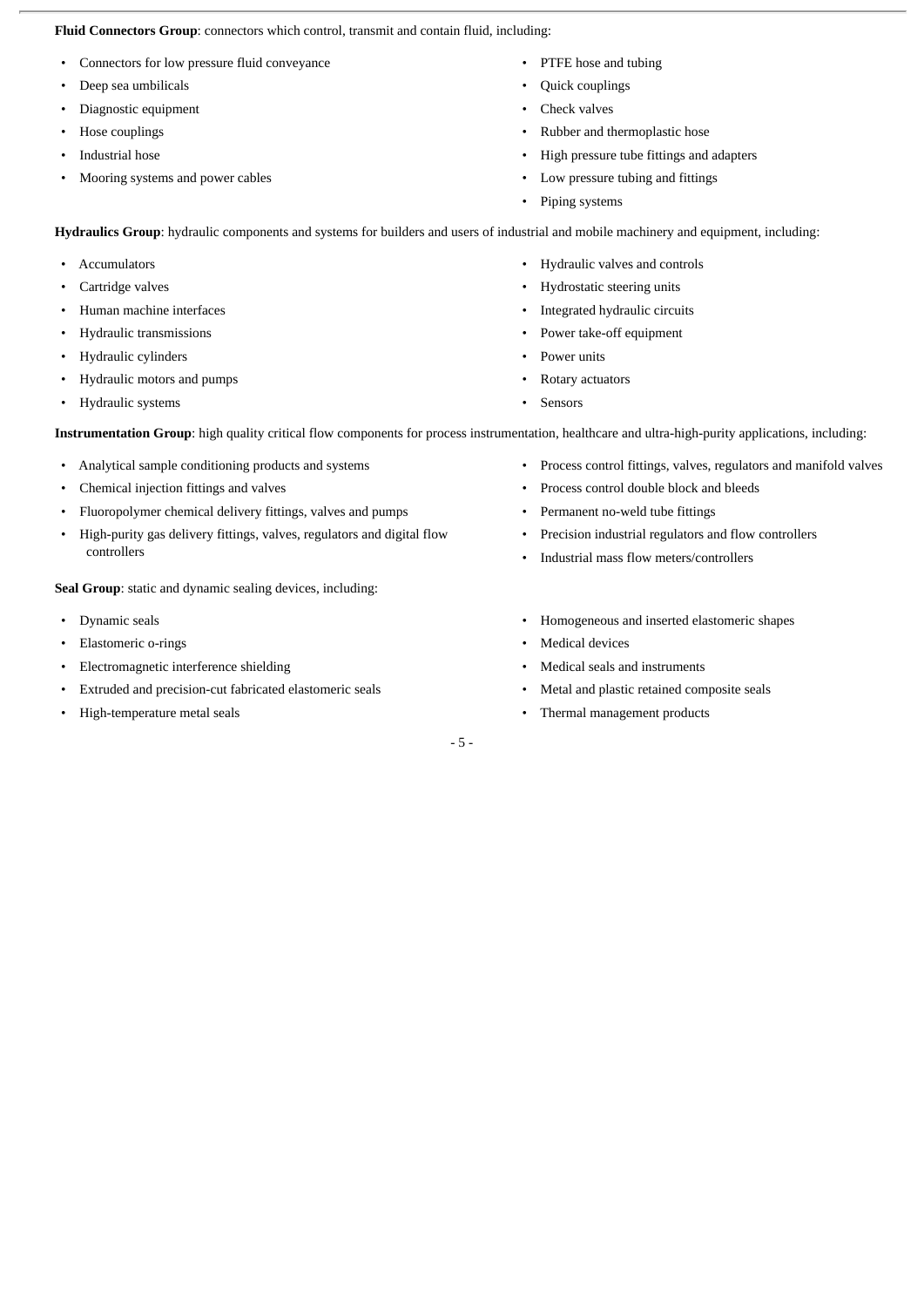Industrial Segment products include standard products, as well as custom products which are engineered and produced to original equipment manufacturers' specifications for application to particular end products. Both standard and custom products are also used in the replacement of original products. Industrial Segment products are marketed primarily through field sales employees and approximately 11,400 independent distributor locations throughout the world.

**Aerospace Segment.** The principal products of the Company's Aerospace Segment include flight control, hydraulic, fuel, fluid conveyance, and engine systems and components used on commercial and military airframe and engine programs.

The Aerospace Segment offers primary and secondary flight control systems and components, including: hydraulic, electrohydraulic, electric backup hydraulic, electrohydrostatic, and electro-mechanical components used for precise control of aircraft rudders, elevators, ailerons and other aerodynamic control surfaces.

The Aerospace Segment also offers complete hydraulic systems and components, including:

- Engine-driven pumps
- Motor pumps
- Power transfer units
- Hydraulic power packs
- **Reservoirs**
- Filtration manifolds
- Selector valves
- Electrohydraulic servo valves
- Thrust-reverser systems
- Utility actuators
- Accumulators
- Electronic controllers and software
- Integration packages
- Automatic bleed valves

The Aerospace Segment also designs and manufactures aircraft wheels, brakes and associated hydraulics components for general aviation, rotorcraft and military markets.

The Aerospace Segment also offers complete fuel systems and components, including:

- Fuel tank inerting systems
- Refuel, transfer, and pressurization controls
- In-flight refueling systems
- Fuel pumps and valves
- Fuel measurement and management systems
- Fuel and pneumatic filtration
- Fluid conveyance equipment
- Center of gravity controls
- Engine fuel injection atomization nozzles, manifolds and augmentor controls
- Electronic monitoring computers and controllers
- Lightning-safe flame arresters, fuel caps, and adapters
- Water and waste subsystems

- 6 -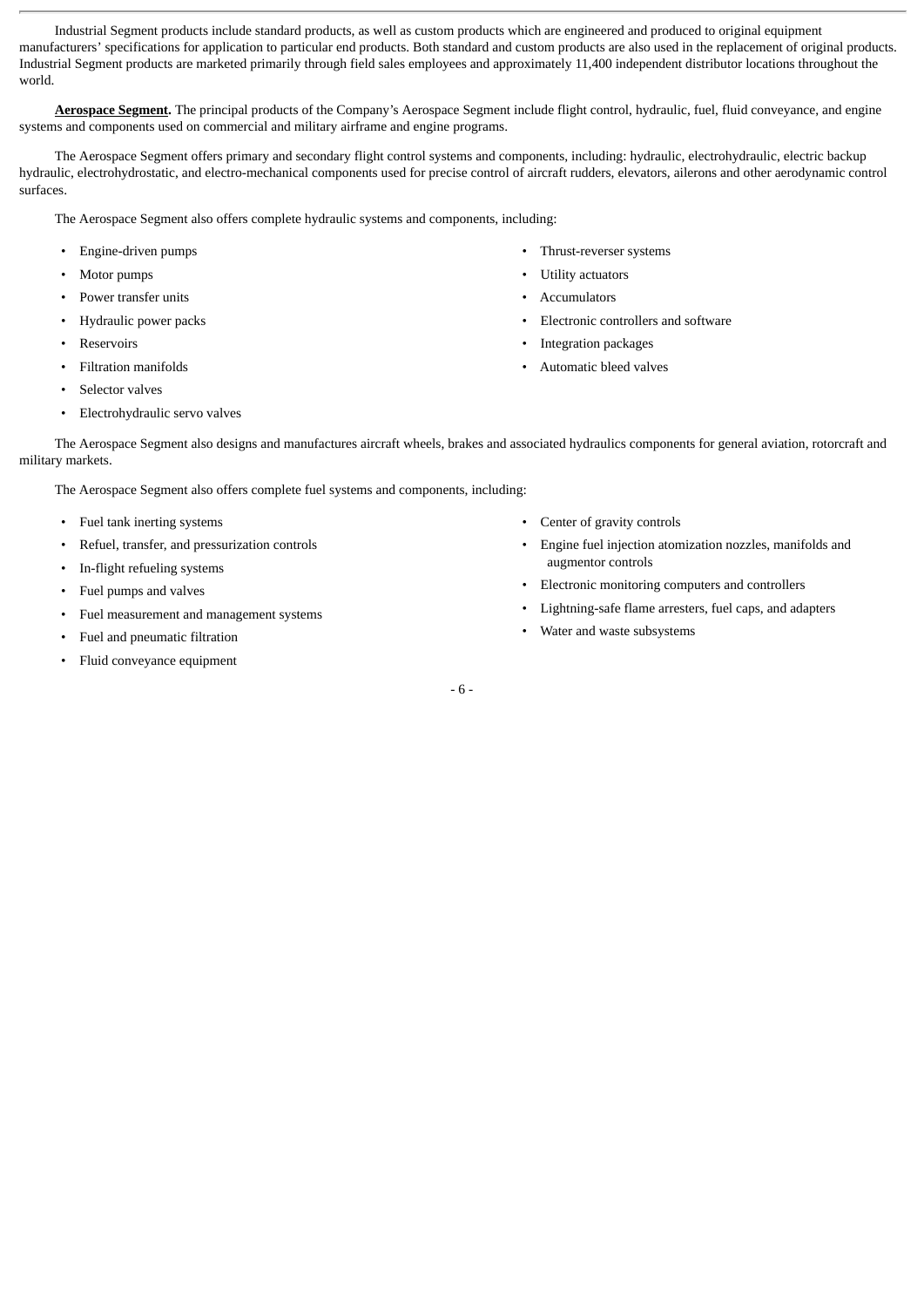The Aerospace Segment also offers fluid conveyance systems and components, including:

- Rubber, metal, and PTFE hose assemblies
- Rigid tube assemblies
- Couplings, quick disconnects, fittings, joints, and unions
- Valves and regulators

The Aerospace Segment also produces various engine systems and components, including:

- Pneumatic subsystems
- Low-pressure pneumatic controls
- Engine starter systems
- Fuel valves and manifolds
- Oil and lubrication pumps and equipment
- Heat management
- Engine bleed control and anti-ice systems
- Electronic control and monitoring computers
- Motor-driven and hydraulic pumps
- Fuel and pneumatic filtration
- Fluid conveyance systems and engine build units
- Thrust reverser actuation

The Aerospace Segment also offers electronics thermal management heat rejection systems and single-phase and two-phase heat collection systems for radar, ISAR, and power electronics.

Aerospace Segment products are marketed by the Company's regional sales organizations and are sold directly to original equipment manufacturers and end users throughout the world.

**Climate & Industrial Controls Segment.** The principal products of the Company's Climate & Industrial Controls Segment consist of systems and components for use primarily in the mobile and stationary refrigeration and air conditioning industry, and systems and components for use in fluid control applications in a wide variety of industries, including processing, fuel dispensing, beverage dispensing and mobile emissions. These products include:

- **Accumulators**
- $CO<sub>2</sub>$  controls
- Electronic controllers
- Filter driers
- Hand shut-off valves
- Heat exchangers
- Hose and fittings
- Pressure regulating valves
- Refrigerant distributors
- Safety relief valves
- Solenoid valves
- Thermostatic expansion valves

Climate & Industrial Controls Segment products are marketed primarily through field sales employees and independent distributors and wholesalers throughout the world.

# **Competition**

The Company's business operates in highly competitive markets and industries. The Company offers its products over numerous, varied markets through its 142 divisions operating in 47 countries and

## - 7 -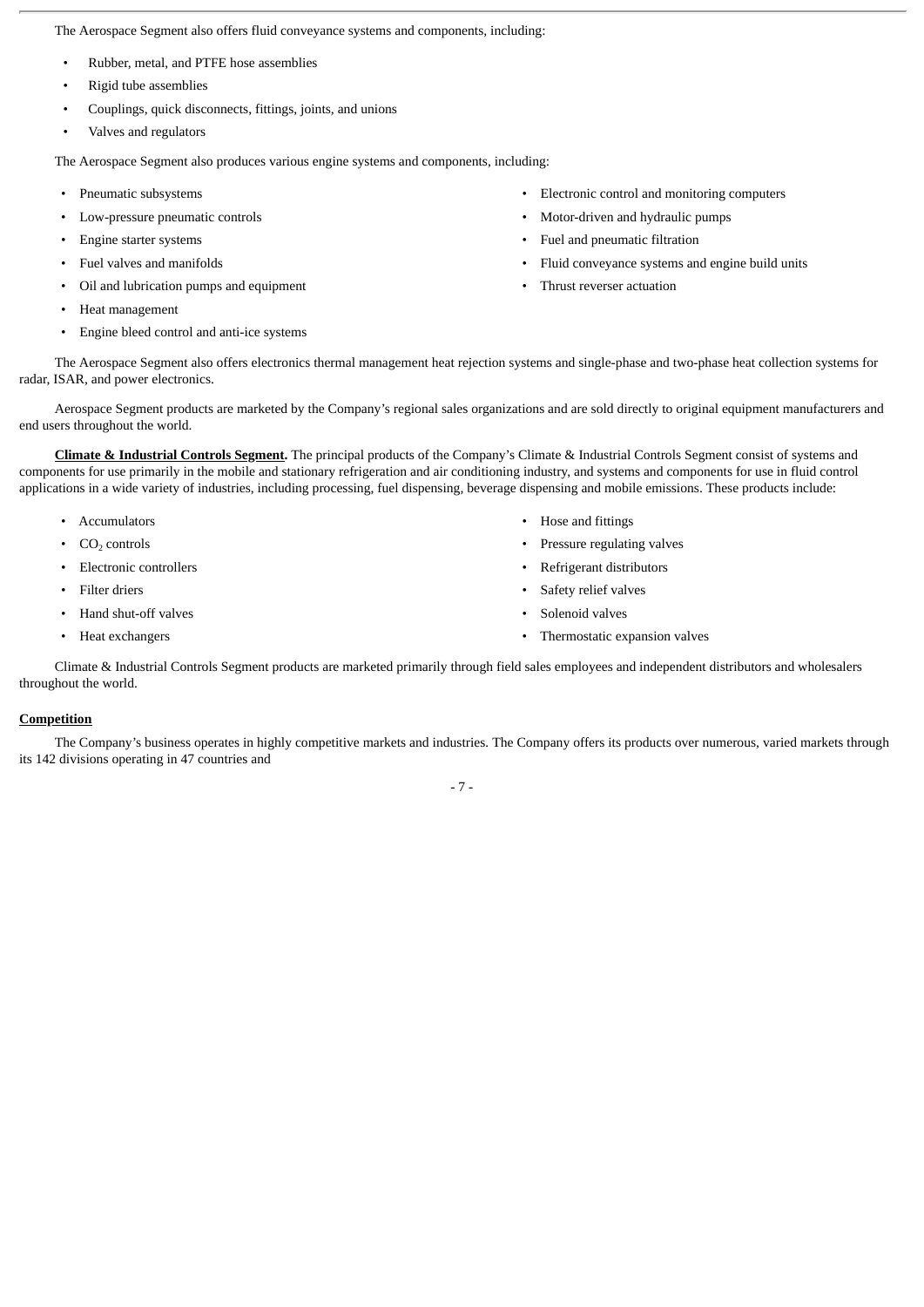consequently has hundreds of competitors when viewed across its various markets and product offerings. The Company's competitors include U.S. and non-U.S. companies. These competitors and the degree of competition vary widely by product lines, end markets, geographic scope and/or geographic locations. Although each of the Company's segments has numerous competitors, given the Company's market and product breadth, no single competitor competes with the Company with respect to all products manufactured and sold by the Company.

In the Industrial Segment, the Company competes on the basis of product quality and innovation, customer service, manufacturing and distribution capability, and price competitiveness. The Company believes that it is one of the market leaders in most of the major markets for its most significant Industrial Segment products. While the Company's primary global competitors include SMC Corporation, Freudenberg-NOK, Festo AG, Bosch Rexroth AG, Swagelok Company, Pall Corporation, Donaldson Company, Inc. and Eaton Corporation, none of these companies compete with every Group and every product line that make up the Company's Industrial Segment.

In the Aerospace Segment, the Company has developed alliances with key customers based on the Company's advanced technological and engineering capabilities, superior performance in quality, delivery, and service, and price competitiveness, which has enabled the Company to obtain significant original equipment business on new aircraft programs for its systems and components and to thereby obtain the follow-on repair and replacement business for these programs. Although the Company believes that it is one of the market leaders in most of the major markets for its most significant Aerospace Segment products, the Company's primary global competitors for the most significant Aerospace Segment products include Honeywell Inc., Goodrich Corporation, Hamilton Sundstrand (a subsidiary of United Technologies Corp.), GE Aviation (formerly Smiths Aerospace), Eaton Corporation, Moog Inc., Woodward Governor Company and Zodiac Aerospace SA.

In the Climate & Industrial Controls Segment, the Company competes on the basis of product quality and innovation, customer service, manufacturing and distribution capability, and price competitiveness. Although the Company believes that it is one of the market leaders in most of the major markets for its most significant Climate & Industrial Controls Segment products, the Company's primary global competitors for the most significant Climate & Industrial Controls Segment products include Danfoss A/S, Emerson Climate Technologies, Emerson/ASCO, Hutchinson SA, TI Automotive Ltd. and Visteon Corporation.

The Company believes that its platform utilizing nine core technologies which include aerospace, electromechanical, filtration, fluid handling, hydraulics, pneumatics, process control, refrigeration, and sealing and shielding is a positive factor in its ability to compete effectively with both large and small competitors. For each of its segments, the Company believes that the following factors also contribute to its ability to compete effectively:

- decentralized operating structure that allows each division to focus on its customers and respond quickly at the local level;
- systems solution capabilities that use the Company's core technologies from a variety of its segments;
- global presence; and
- a strong global distribution network.

- 8 -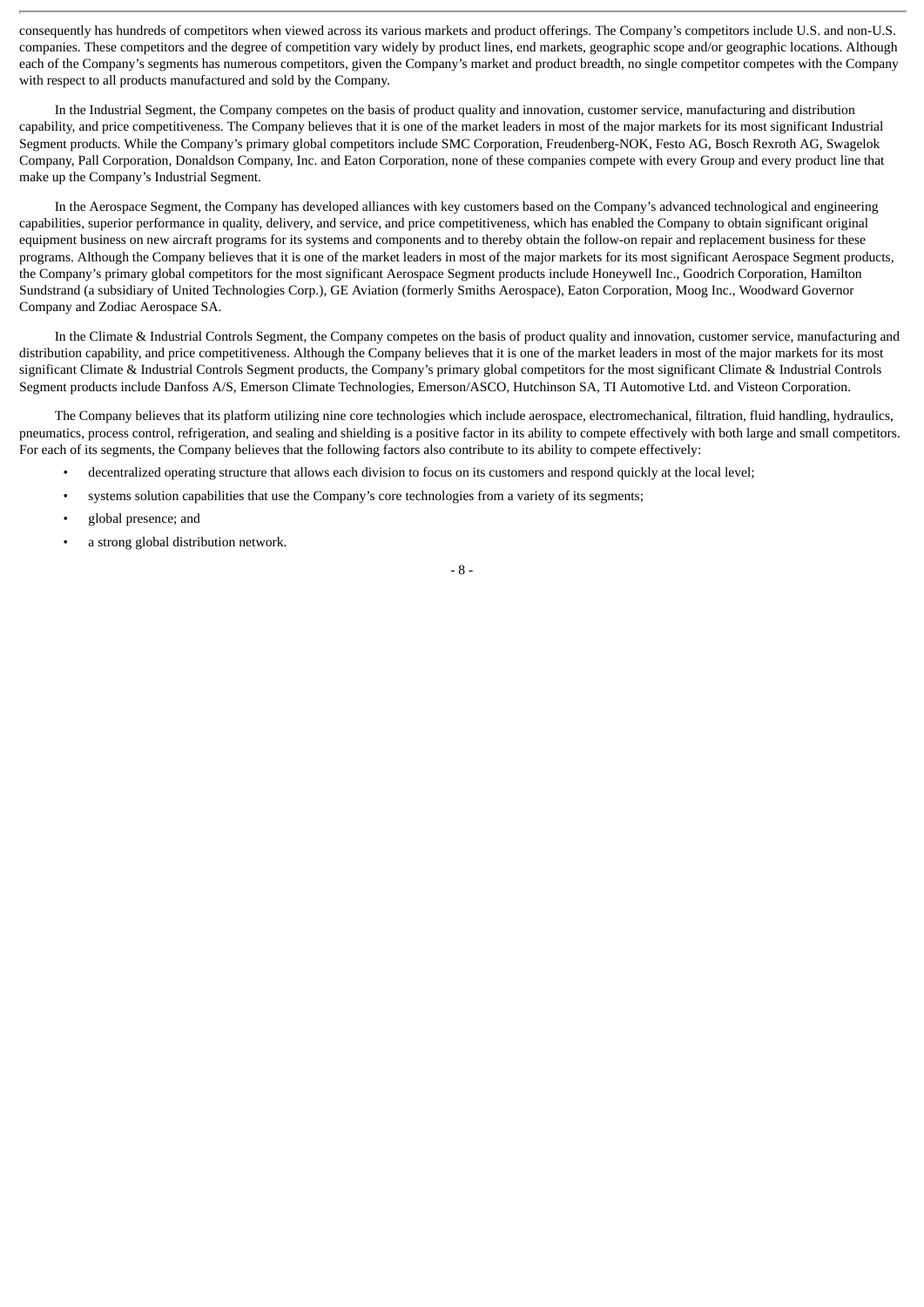#### **Research and Product Development**

The Company continually researches the feasibility of new products and services through its development laboratories and testing facilities in many of its worldwide manufacturing locations. Its research and product development staff includes chemists, physicists, and mechanical, chemical and electrical engineers.

Total research and development costs relating to the development of new products and services and the improvement of existing products and services amounted to \$359.5 million in fiscal year 2011, \$316.2 million in fiscal year 2010, and \$338.9 million in fiscal year 2009. These amounts include costs incurred by the Company related to independent research and development initiatives as well as costs incurred in connection with research and development contracts. Costs incurred in connection with research and development contracts and included in the total research and development costs reported above for each of the respective fiscal years 2011, 2010 and 2009 were \$61.3 million, \$40.3 million, and \$50.7 million, respectively.

#### **Patents, Trademarks, Licenses**

The Company owns a number of patents, trademarks and licenses related to its products and has exclusive and non-exclusive rights to use a number of patents owned by others. In addition, patent applications on certain products are now pending, although there can be no assurance that patents will be issued. The Company is not dependent to any material extent on any single patent or group of patents.

#### **Backlog and Seasonal Nature of Business**

The Company's backlog by business segment for the past two fiscal years, as set forth on pages 13-5 to 13-7 of Exhibit 13 to this Annual Report on Form 10-K, is incorporated into this section by reference. The Company's backlog was \$3.8 billion at June 30, 2011 and was \$3.1 billion at June 30, 2010. Approximately 86% of the Company's backlog at June 30, 2011 is scheduled for delivery in the succeeding twelve months. The Company's business is generally not seasonal in nature.

#### **Environmental Regulation**

Certain of the Company's operations necessitate the use and handling of hazardous materials and, as a result, the Company is subject to United States federal, state, and local laws and regulations as well as non-U.S. laws and regulations designed to protect the environment and regulate the discharge of materials into the environment. These laws impose penalties, fines and other sanctions for non-compliance and liability for response costs, property damage and personal injury resulting from past and current spills, disposals or other releases of, or exposures to, hazardous materials. Among other environmental laws, the Company is subject to the United States federal "Superfund" law, under which the Company has been designated as a "potentially responsible party" and may be liable for cleanup costs associated with various waste sites, some of which are on the United States Environmental Protection Agency's Superfund priority list.

 $-9 -$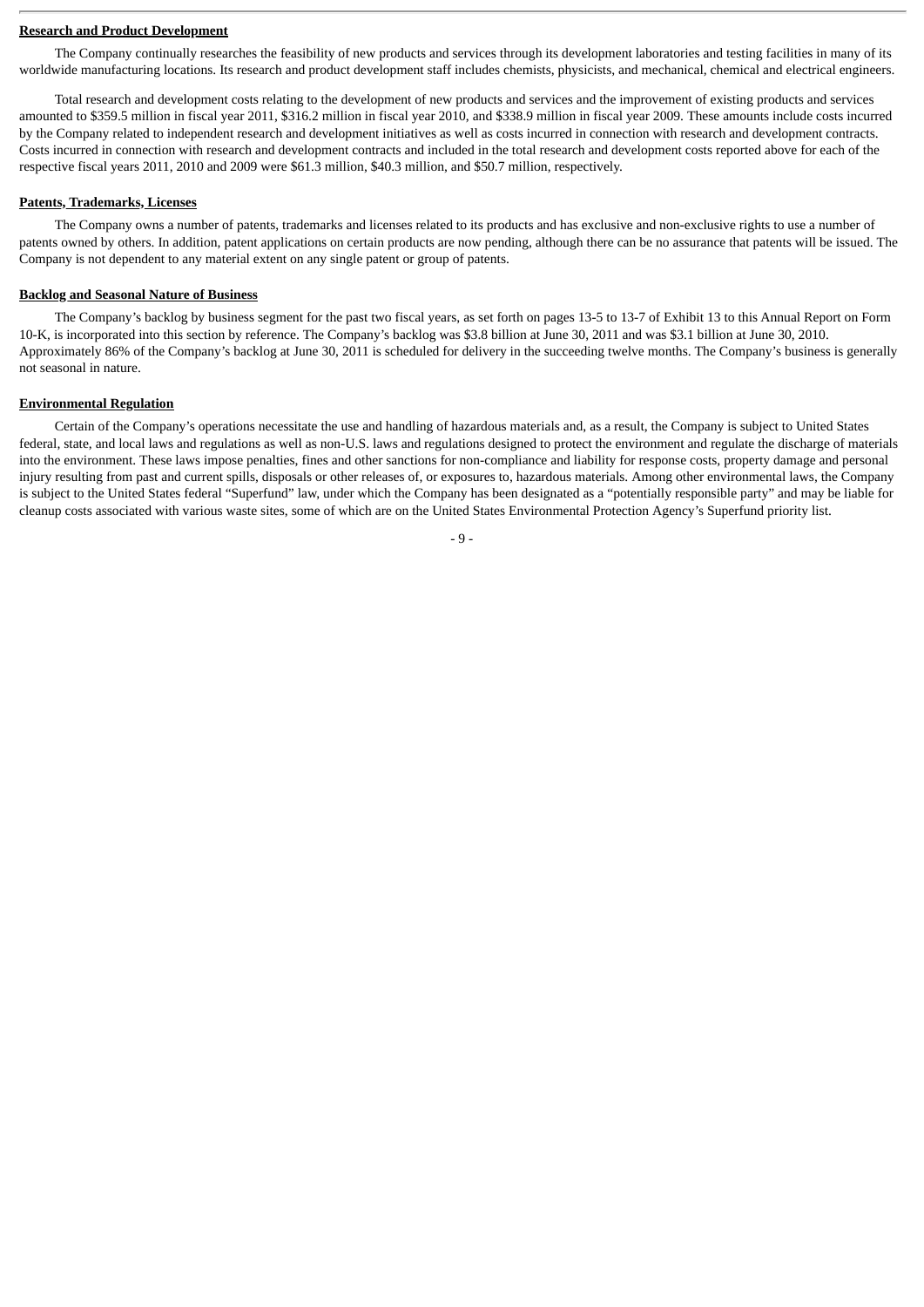As of June 30, 2011, the Company is involved in environmental remediation at various United States and non-U.S. manufacturing facilities presently or formerly operated by the Company and has been named as a "potentially responsible party," along with other companies, at off-site waste disposal facilities and regional sites.

The Company believes that its policies, practices and procedures are properly designed to prevent unreasonable risk of environmental damage and the consequent financial liability to the Company. Compliance with environmental laws and regulations requires continuing management of efforts and expenditures by the Company. Compliance with environmental laws and regulations has not had in the past, and, the Company believes, will not have in the future, a material adverse effect on the capital expenditures, earnings, or competitive position of the Company.

As of June 30, 2011, the Company had a reserve of \$15.3 million for environmental matters which are probable and reasonably estimable. This reserve is recorded based upon the best estimate of costs to be incurred in light of the progress made in determining the magnitude of remediation costs, the timing and extent of remedial actions required by governmental authorities and the amount of the Company's liability in proportion to other responsible parties.

The Company's estimated total liability for the above mentioned sites ranges from a minimum of \$15.3 million to a maximum of \$72.1 million. The largest range of the estimated total liability for any one site is approximately \$6.1 million. The actual costs to be incurred by the Company will be dependent on final determination of contamination and required remedial action, negotiations with governmental authorities with respect to cleanup levels, changes in regulatory requirements, innovations in investigatory and remedial technologies, effectiveness of remedial technologies employed, the ability of the other responsible parties to pay, and any insurance or other third-party recoveries.

#### **Energy Matters and Sources and Availability of Raw Materials**

The Company's primary energy source for each of its business segments is electric power. While the Company cannot predict future costs of such electric power, the primary source for production of the required electric power will be coal from substantial, proven coal reserves available to electric utilities. The Company is subject to governmental regulations in regard to energy supplies in the United States and elsewhere. To date, the Company has not experienced any significant disruptions of its operations due to energy curtailments.

Steel, brass, copper, aluminum, nickel, rubber and thermoplastic materials and chemicals are the principal raw materials used by the Company. These materials are available from numerous sources in quantities sufficient to meet the requirements of the Company.

# **Employees**

The Company employed approximately 58,400 persons as of June 30, 2011, of whom approximately 30,940 were employed by foreign subsidiaries.

 $-10-$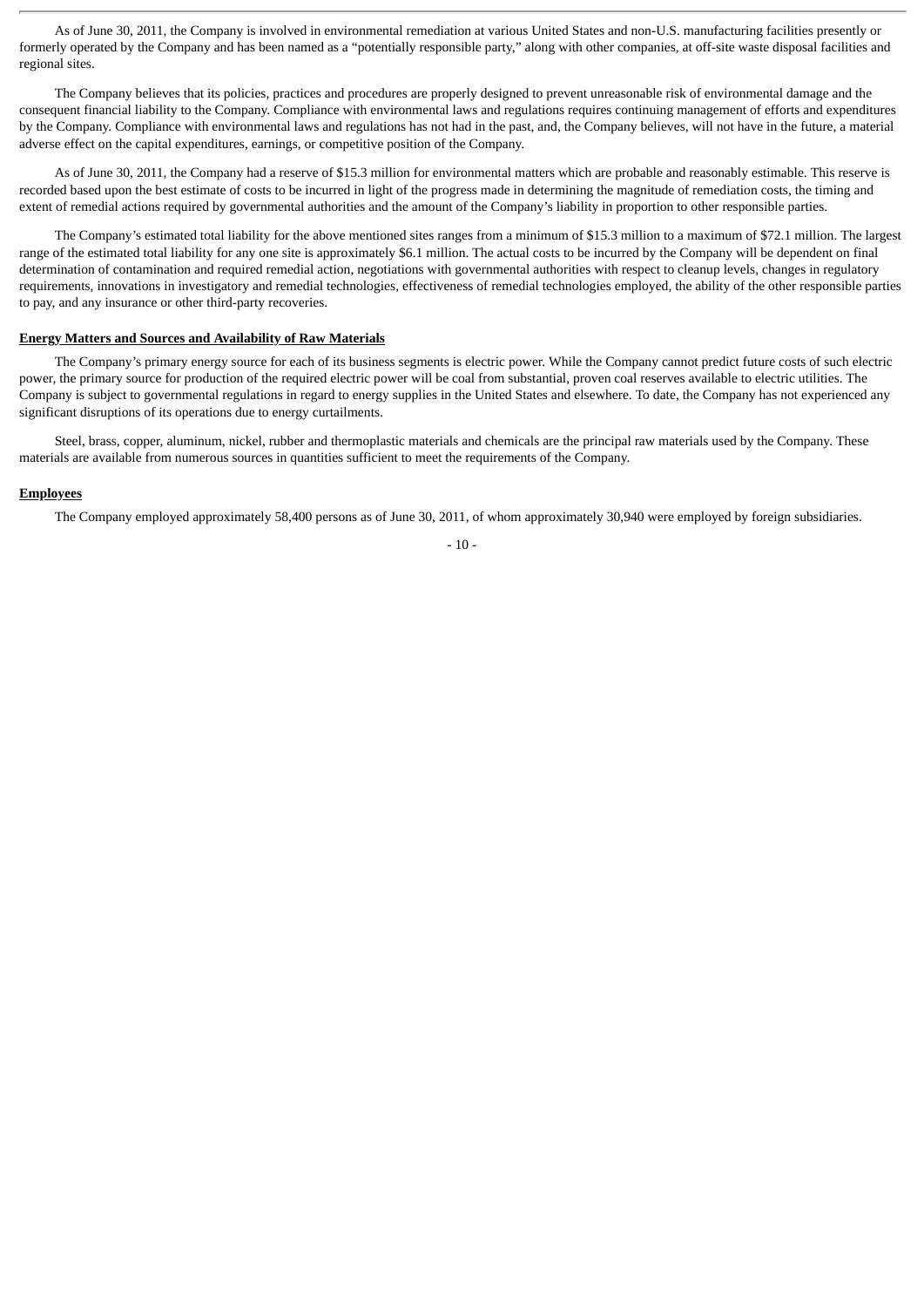#### **Business Segment Information**

The Company's net sales, segment operating income and assets by business segment and net sales and long-lived assets by geographic area for the past three fiscal years, as set forth on pages 13-16 to 13-17 of Exhibit 13 to this Annual Report on Form 10-K, are incorporated into this section by reference.

#### **Acquisitions**

During fiscal year 2011, the Company completed three acquisitions as set forth on pages 13-23 to 13-24 of Exhibit 13 to this Annual Report on Form 10-K, which is incorporated into this section by reference.

#### **ITEM 1A. Risk Factors.**

*The following "risk factors" identify what the Company believes to be all of the risks that could materially adversely affect the Company's financial and/or operational performance. These risk factors should be considered and evaluated together with information incorporated by reference or otherwise included elsewhere in this Annual Report on Form 10-K. Additional risks not currently known to the Company or that the Company currently believes are immaterial also may impair the Company's business, financial condition, results of operations and cash flows.*

#### **The Company may be subject to risks arising from uncertainty in worldwide economic conditions.**

Uncertainty regarding global economic conditions and the rate of economic recovery may have an adverse effect on the business, results of operations and financial condition of the Company and its distributors, customers and suppliers, and on the general economic activity in many of the industries and markets in which the Company and its distributors, customers and suppliers operate. Among the economic factors which may have such an effect are manufacturing activity, air travel trends, currency exchange rates, difficulties entering new markets and general economic conditions such as inflation, deflation, interest rates and credit availability. These factors may, among other things, negatively impact the level of purchases, capital expenditures and creditworthiness of the Company and its distributors, customers and suppliers, and, therefore, the Company's revenues, operating profits, margins and order rates.

The Company has remained focused on maintaining its financial strength by adjusting its cost structure to reflect changing demand levels, maintaining a strong balance sheet and managing its cash. The Company cannot predict changes in worldwide economic conditions, as such conditions are highly volatile and beyond the Company's control. If these conditions deteriorate, however, the Company's business, results of operations and financial condition could be materially adversely affected.

#### **The Company may be subject to risks relating to its information technology systems.**

The Company relies extensively on information technology systems to manage and operate its business. If these systems are damaged or cease to function properly and the Company suffers any resulting interruption in its ability to manage and operate its business, the Company's results of operations and financial condition could be materially adversely affected.

- 11 -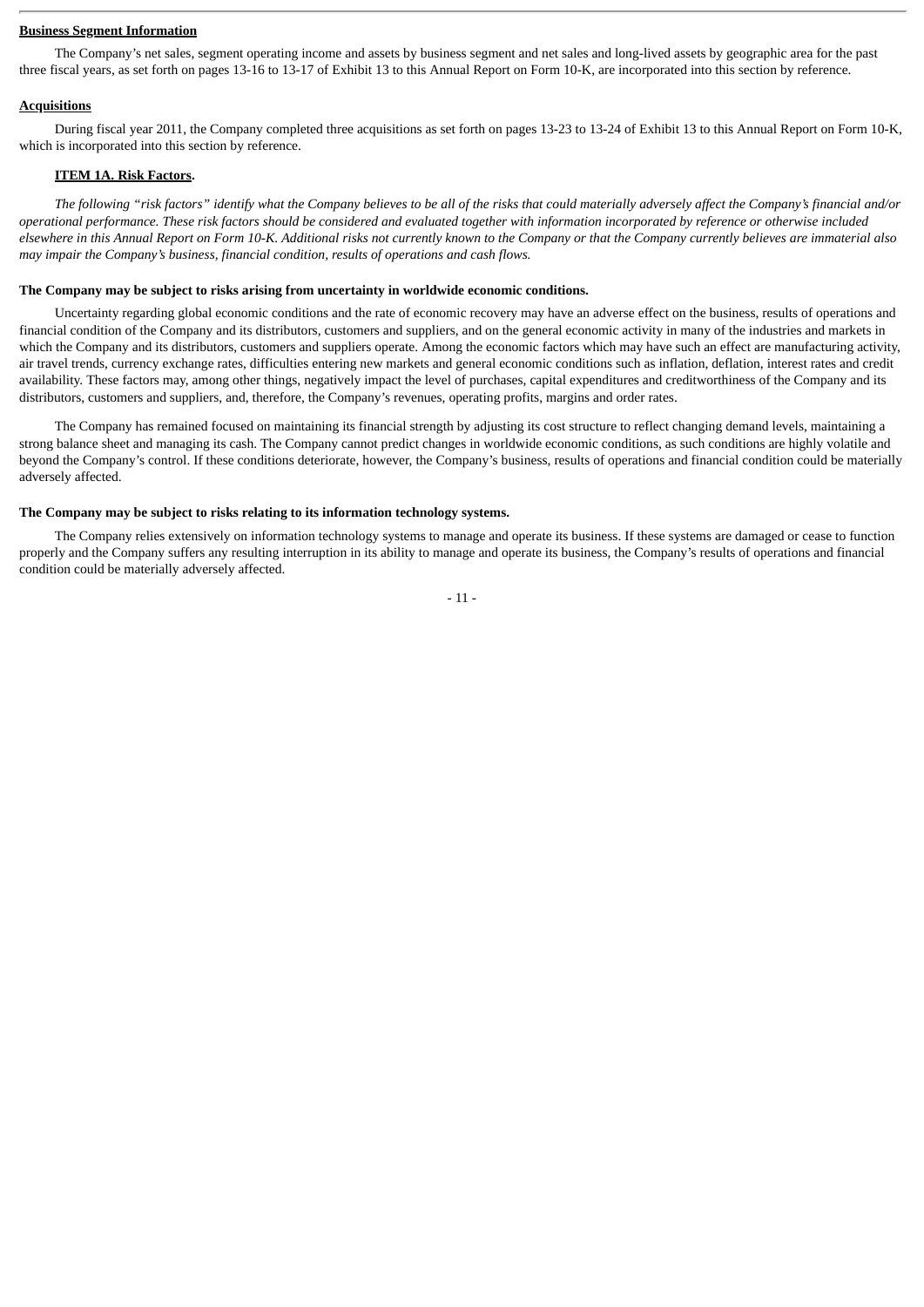#### **The Company may be subject to product liability risks.**

The Company's businesses expose it to potential product liability risks that are inherent in the design, manufacture and sale of its products and the products of third-party vendors that the Company uses or resells. Significant product liability claims could have a material adverse effect on the Company's financial condition, liquidity and results of operations. Although the Company currently maintains what it believes to be suitable and adequate product liability insurance, there can be no assurance that the Company will be able to maintain its insurance on acceptable terms or that its insurance will provide adequate protection against all potential liabilities.

#### **The Company may be subject to risks arising from legal and regulatory proceedings.**

From time to time, the Company is subject to litigation and other legal and regulatory proceedings relating to its business. Due to the inherent uncertainties of such proceedings, the Company cannot accurately predict their ultimate outcome, including the outcome of any related appeals. An unfavorable outcome could materially adversely impact the Company's business, financial condition or results of operations.

#### **The Company may be subject to risks relating to organizational changes.**

The Company regularly executes organizational changes such as acquisitions, divestitures and realignments to support its growth and cost management strategies. The Company also commits significant resources to identify, develop and retain key employees to ensure uninterrupted leadership and direction. If the Company is unable to successfully manage these and other organizational changes, its results of operations and financial condition could be materially adversely affected.

# **The Company may be subject to risks relating to changes in the demand for and supply of its products.**

Demand for and supply of the Company's products may be adversely affected by numerous factors, some of which the Company cannot predict or control. Such factors include:

- changes in business relationships with and purchases by or from major customers, suppliers or distributors, including delays or cancellations in shipments, disputes regarding contract terms or significant changes in financial condition, and changes in contract cost and revenue estimates for new development programs;
- changes in product mix;
- changes in the market acceptance of the Company's products;
- increased competition in the markets the Company serves:
- declines in the general level of industrial production; or
- declines in the availability, or increases in the prices, of raw materials.

If any of these factors occur, the demand for and supply of the Company's products could suffer, which could materially adversely affect the Company's results of operations.

- 12 -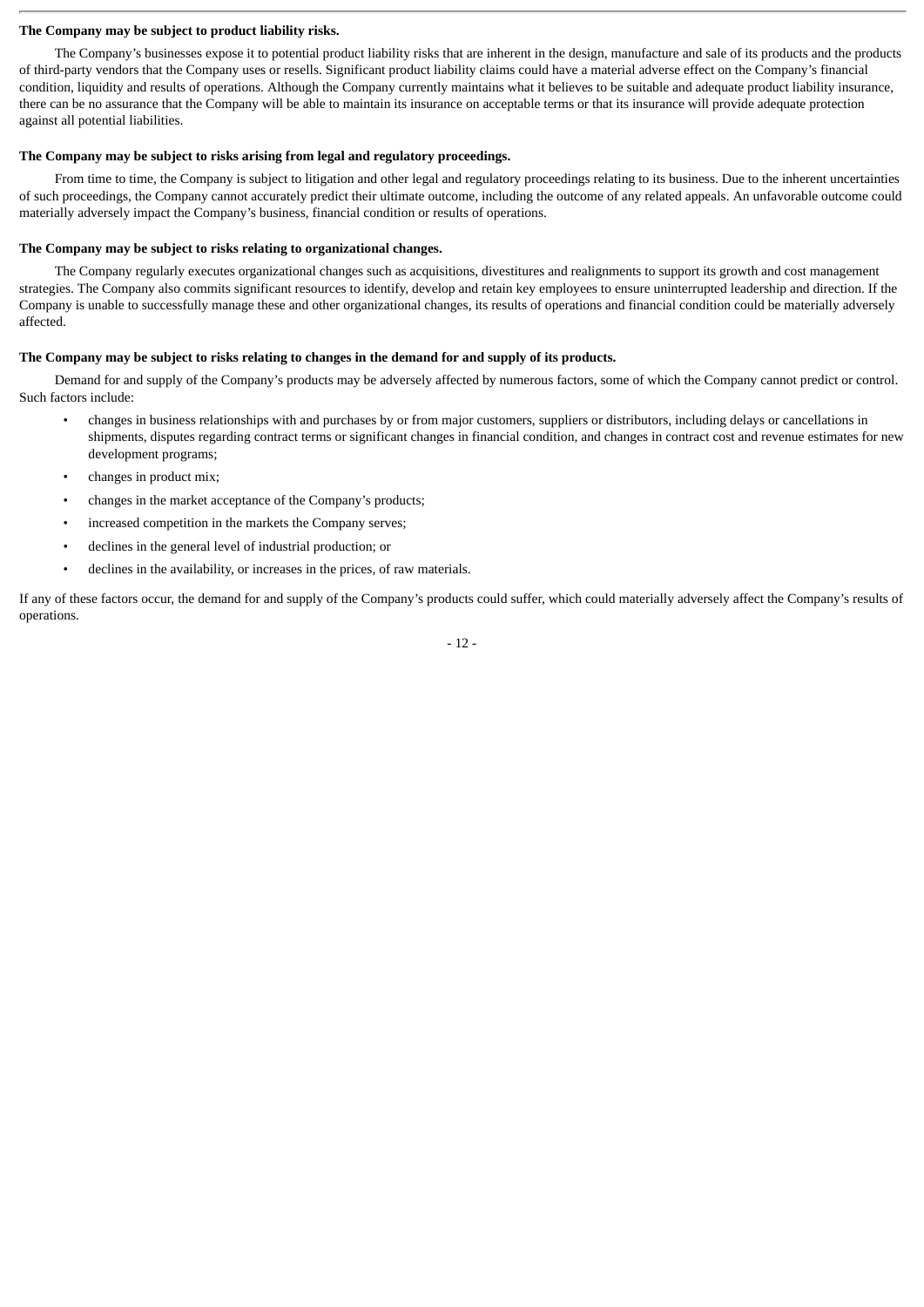## **The Company may be subject to risks arising from price and supply fluctuations in raw materials used in the Company's production processes and by its suppliers of component parts.**

The Company's supply of raw materials for its businesses could be interrupted for a variety of reasons, including availability and pricing. Prices for raw materials necessary for production have fluctuated significantly in the past and significant increases could adversely affect the Company's results of operations and profit margins. Although the Company generally attempts to manage these fluctuations by, among other things, passing along increased raw material prices to its customers in the form of price increases, there may be a time delay between the increased raw material prices and the Company's ability to increase the price of its products, or the Company may be unable to increase the prices of its products due to pricing pressure, contract terms or other factors.

The Company's suppliers of component parts may significantly and quickly increase their prices in response to increases in costs of raw materials that they use to manufacture the component parts. As a result, the Company may not be able to increase its prices commensurately with its increased costs. Consequently, the Company's results of operations or financial condition could be materially adversely affected.

#### **The Company may be subject to risks relating to acquisitions.**

The Company expects to continue its strategy of identifying and acquiring businesses with complementary products and services that it believes will enhance its operations and profitability. However, there can be no assurance that the Company will be able to continue to find suitable businesses to purchase or that it will be able to acquire such businesses on acceptable terms. In addition, there is no assurance that the Company will be able to avoid acquiring or assuming unexpected liabilities, that the Company will be able to integrate successfully any businesses that it purchases into its existing business or that any acquired businesses will be profitable. The successful integration of new businesses depends on the Company's ability to manage these new businesses and cut excess costs. If the Company is unable to avoid these risks, its results of operations and financial condition could be materially adversely affected.

#### **The Company may be subject to risks arising from changes in the competitive environment in which it operates.**

The Company's operations are subject to competition from a wide variety of global, regional and local competitors, which could adversely affect the Company's results of operations by creating downward pricing pressure and/or a decline in the Company's margins or market shares. To compete successfully, the Company's Industrial Segment and Climate & Industrial Controls Segment must excel in terms of product quality and innovation, customer service, manufacturing and distribution capability and price competitiveness and its Aerospace Segment must excel on the basis of technological and engineering capability, quality, delivery and service, and price competitiveness.

- 13 -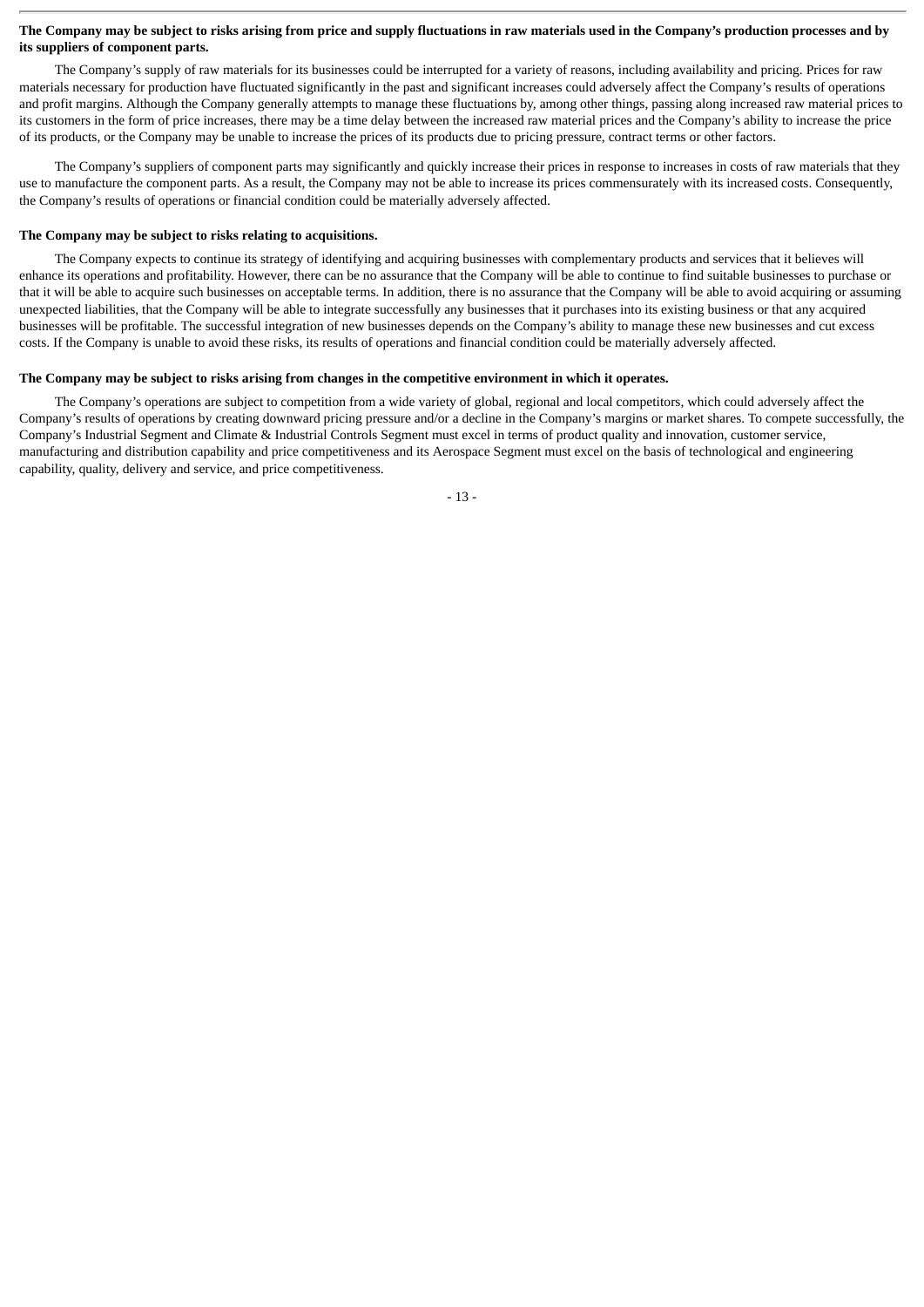# **The Company may be subject to risks relating to its non-U.S. operations.**

The Company's net sales derived from customers outside the United States were approximately 46% in fiscal 2011, 45% in fiscal 2010 and 44% in fiscal 2009. In addition, many of the Company's manufacturing operations and suppliers are located outside the United States. The Company expects net sales from non-U.S. markets to continue to represent a significant portion of its total net sales. The Company's non-U.S. operations are subject to risks in addition to those facing its domestic operations, including:

- fluctuations in currency exchange rates;
- limitations on ownership and on repatriation of earnings;
- transportation delays and interruptions;
- political, social and economic instability and disruptions;
- government embargoes or trade restrictions;
- the imposition of duties and tariffs and other trade barriers;
- import and export controls;
- labor unrest and current and changing regulatory environments;
- the potential for nationalization of enterprises;
- difficulties in staffing and managing multi-national operations;
- limitations on the Company's ability to enforce legal rights and remedies;
- potentially adverse tax consequences; and
- difficulties in implementing restructuring actions on a timely basis.

If the Company is unable to successfully manage the risks associated with expanding its global business or adequately manage operational fluctuations internationally, the risks could have a material adverse effect on the Company's business, results of operations or financial condition.

# **The Company may be subject to risks relating to changes in its tax rates or exposure to additional income tax liabilities.**

The Company is subject to income taxes in the United States and various non-U.S. jurisdictions. Domestic and international tax liabilities are subject to the allocation of income among various tax jurisdictions. The Company's effective tax rate could be affected by changes in the mix among earnings in countries with differing statutory tax rates, changes in the valuation allowance of deferred tax assets or changes in tax laws. The amount of income taxes paid is subject to ongoing audits by United States federal, state and local tax authorities and by non-U.S. tax authorities. If these audits result in assessments different from amounts reserved, future financial results may include unfavorable adjustments to the Company's tax liabilities, which could have a material adverse effect on the Company's results of operations.

The Obama administration has proposed legislation that would change how U.S. multinational corporations are taxed on their non-U.S. income. If such legislation is enacted, the Company's effective tax rate and, in turn, the Company's profitability, could be materially impacted.

- 14 -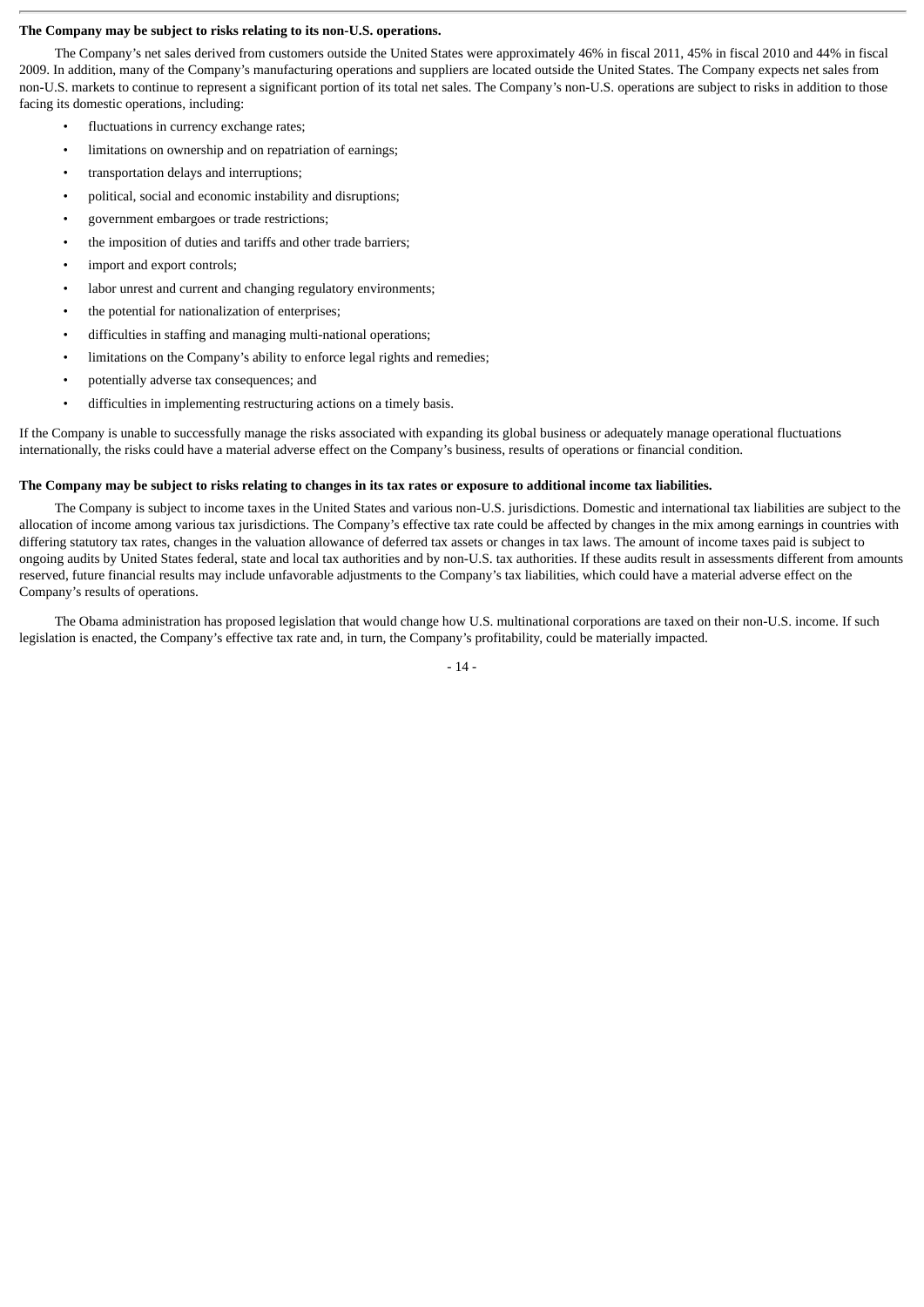#### **The Company may be subject to risks relating to the development of new products and technologies.**

The markets the Company operates in are characterized by rapidly changing technologies and frequent introductions of new products and services. The Company's ability to develop new products based on technological innovation can affect its competitive position and often requires the investment of significant resources. Difficulties or delays in research, development or production of new products and services or failure to gain market acceptance of new products and technologies may significantly reduce future revenues and materially adversely affect the Company's competitive position.

#### **The Company may be subject to risks relating to the preservation of its intellectual property.**

Protecting the Company's intellectual property is critical to its innovation efforts. The Company owns a number of patents, trademarks and licenses related to its products and has exclusive and non-exclusive rights under patents owned by others. The Company's intellectual property may be challenged or infringed upon by third parties or the Company may be unable to maintain, renew or enter into new license agreements with third-party owners of intellectual property on reasonable terms. In addition, the global nature of the Company's business could present increased risks that the Company's intellectual property will be subject to infringement or other unauthorized use outside of the United States. In such cases, the Company's ability to protect its intellectual property rights by legal recourse or otherwise may be limited, particularly in countries where laws or enforcement practices are undeveloped or do not recognize or protect intellectual property rights to the same extent as the United States. Unauthorized use of the Company's intellectual property rights or inability to preserve existing intellectual property rights could adversely impact the Company's competitive position and results of operations.

#### **The Company may be subject to risks arising from the impact of environmental regulations.**

The Company's operations necessitate the use and handling of hazardous materials and, as a result, it is subject to various United States federal, state and local laws and regulations, as well as non-U.S. laws, designed to protect the environment and to regulate the discharge of materials into the environment. These laws impose penalties, fines and other sanctions for non-compliance and liability for response costs, property damages and personal injury resulting from past and current spills, disposals or other releases of, or the exposure to, hazardous materials. Among other laws, the Company is subject to the United States federal "Superfund" law, under which it has been designated as a "potentially responsible party" and may be liable for clean-up costs associated with various waste sites, some of which are on the United States Environmental Protection Agency's Superfund priority list. The Company could incur substantial costs as a result of noncompliance with or liability for cleanup or other costs or damages under environmental laws, including the Superfund law.

In addition, increased worldwide focus on climate change issues has led to recent legislative and regulatory efforts to limit greenhouse gas emissions, including regulation of such emissions through a "cap-and-trade" system in the United States. Changes in or to regulation of greenhouse gas emissions and other climate change concerns could subject the Company to additional costs and restrictions, including increased energy and raw material costs. While such regulation appears likely in the United States, until definitive regulations are adopted, the Company is not able to predict how such regulations would affect the Company's business, operations or financial results.

- 15 -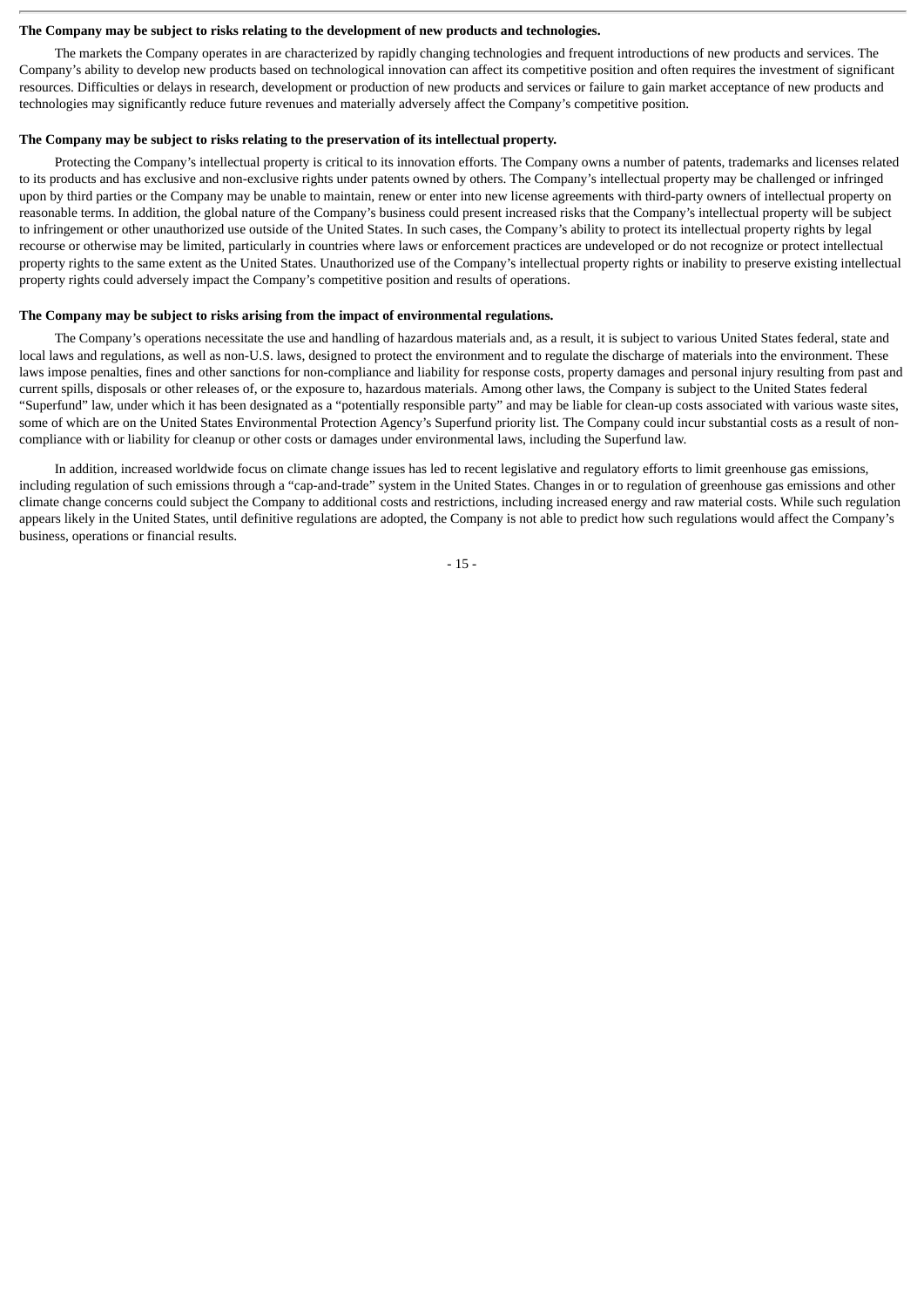The Company may be subject to more stringent environmental laws in the future. If more stringent environmental laws are enacted in the future, these laws could have a material adverse effect on the Company's business, results of operations and financial condition.

# **The Company may be subject to risks relating to increasing costs of certain employee and retiree benefits.**

The amount of expenses recorded for the Company's defined benefit pension plans is dependent on changes in market interest rates and the value of plan assets, which are dependent on actual plan asset returns. Significant changes in market interest rates and decreases in the fair value of plan assets and investment losses on plan assets would increase expenses and may adversely impact the Company's future results of operations.

## **The Company may be subject to risks arising from regulations applicable to companies doing business with the United States government.**

In addition to the risks identified herein, doing business with the United States government subjects the Company to unusual risks, including dependence on the level of government spending and compliance with and changes in governmental procurement regulations. Agreements relating to the sale of products to government entities may be subject to termination, reduction or modification, either at the convenience of the government or for the Company's failure to perform under the applicable contract. The Company is subject to government investigations of business practices and compliance with government procurement regulations. If the Company were charged with wrongdoing as a result of any such investigation, it could be suspended from bidding on or receiving awards of new government contracts, which could have a material adverse effect on the Company's results of operations.

# **ITEM 1B. Unresolved Staff Comments.** None.

# **ITEM 1C. Executive Officers of the Registrant.**

The Company's Executive Officers are as follows:

| Name                 | Position                                                                        | <b>Officer</b><br>Since(1) | Age as of<br>8/15/2011 |
|----------------------|---------------------------------------------------------------------------------|----------------------------|------------------------|
| Donald E. Washkewicz | Chairman of the Board, Chief Executive Officer and President                    | 1997                       | -61                    |
| Jon P. Marten        | Executive Vice President – Finance & Administration and Chief Financial Officer | 2008                       | 55                     |
| Lee C. Banks         | <b>Executive Vice President and Operating Officer</b>                           | 2001                       | 48                     |
| Robert P. Barker     | Executive Vice President, Operating Officer and President – Aerospace Group     | 2003                       | 61                     |
| Daniel S. Serbin     | Executive Vice President - Human Resources                                      | 2005                       | 57                     |

<sup>- 16 -</sup>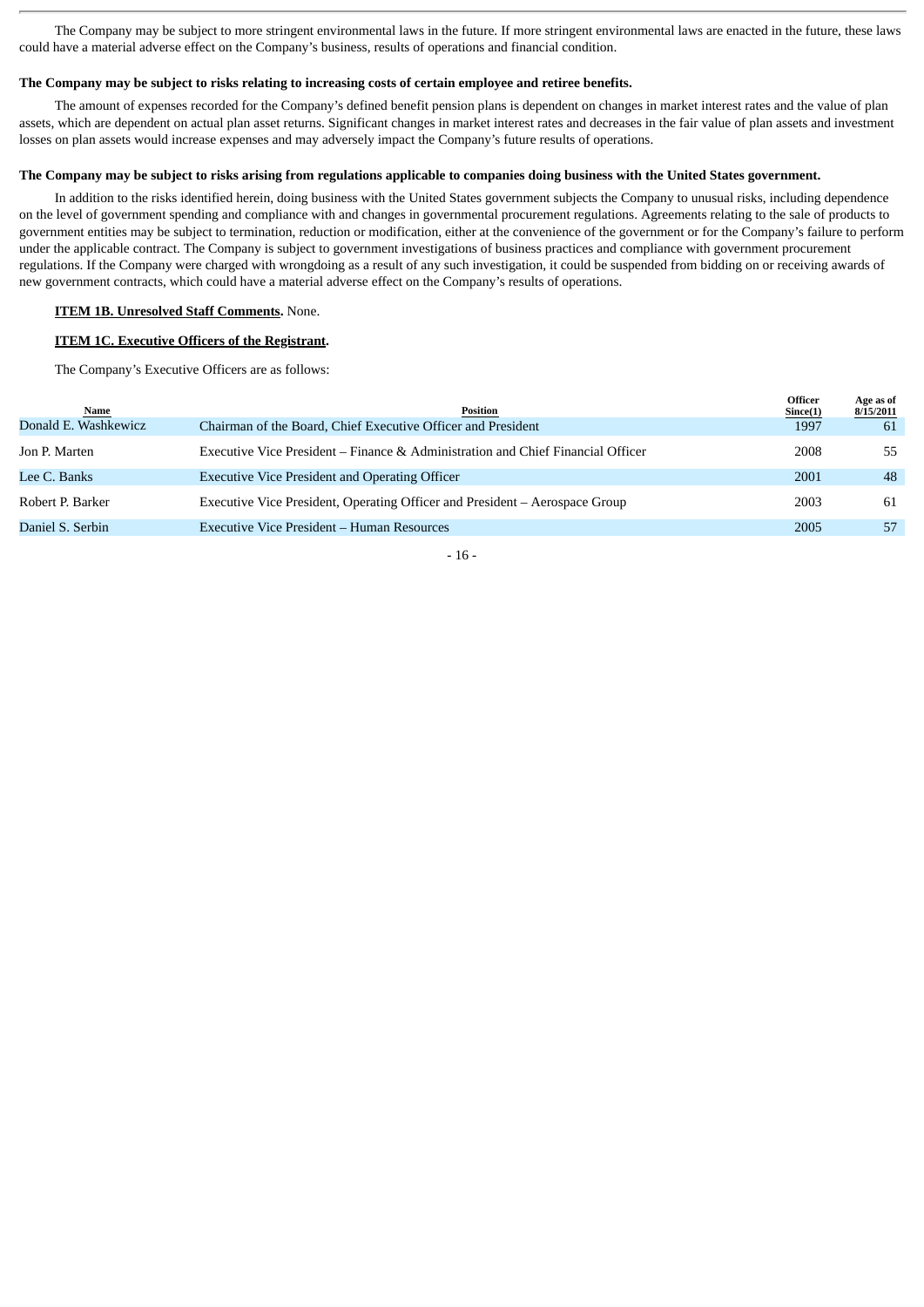| Name                   | <b>Position</b>                                                     | <b>Officer</b><br>Since(1) | Age as of<br>8/15/2011 |
|------------------------|---------------------------------------------------------------------|----------------------------|------------------------|
| Thomas L. Williams     | <b>Executive Vice President and Operating Officer</b>               | 2005                       | 52                     |
| Robert W. Bond         | Vice President and President - Fluid Connectors Group               | 2000                       | 53                     |
| Yoon "Michael" Chung   | Vice President and President - Asia Pacific Group                   | 2008                       | 48                     |
| Jeffery A. Cullman     | Vice President and President – Hydraulics Group                     | 2006                       | 56                     |
| John G. Dedinsky, Jr.  | Vice President – Global Supply Chain and Procurement                | 2006                       | 54                     |
| William G. Eline       | Vice President – Chief Information Officer                          | 2002                       | 55                     |
| John R. Greco          | Vice President and President – Instrumentation Group                | 2006                       | 57                     |
| Thomas F. Healy        | Vice President and President – Climate & Industrial Controls Group  | 2006                       | 51                     |
| William R. Hoelting    | Vice President - Tax                                                | 2007                       | 54                     |
| Pamela J. Huggins      | Vice President and Treasurer                                        | 2003                       | 57                     |
| Kurt A. Keller         | Vice President and President - Seal Group                           | 2009                       | 53                     |
| A. Ricardo Machado     | Vice President and President - Latin America Group                  | 2006                       | 63                     |
| M. Craig Maxwell       | Vice President – Technology and Innovation                          | 2003                       | 53                     |
| Thomas A. Piraino, Jr. | Vice President, General Counsel and Secretary                       | 1998                       | 62                     |
| Peter Popoff           | Vice President and President - Filtration Group                     | 2008                       | 59                     |
| Charly Saulnier        | Vice President and President – Europe, Middle East and Africa Group | 2008                       | 63                     |
| Roger S. Sherrard      | Vice President and President - Automation Group                     | 2003                       | 45                     |
| Catherine A. Suever    | Vice President and Controller                                       | 2010                       | 52                     |

(1) Officers of the Company are elected by the Board of Directors to serve for a term of one-year or until their respective successors are elected, except in the case of death, resignation or removal. Messrs. Bond, Dedinsky, Eline, Machado, Maxwell, Piraino, and Sherrard and Ms. Huggins have served in the executive capacities indicated above opposite their respective names during each of the past five years.

- 17 -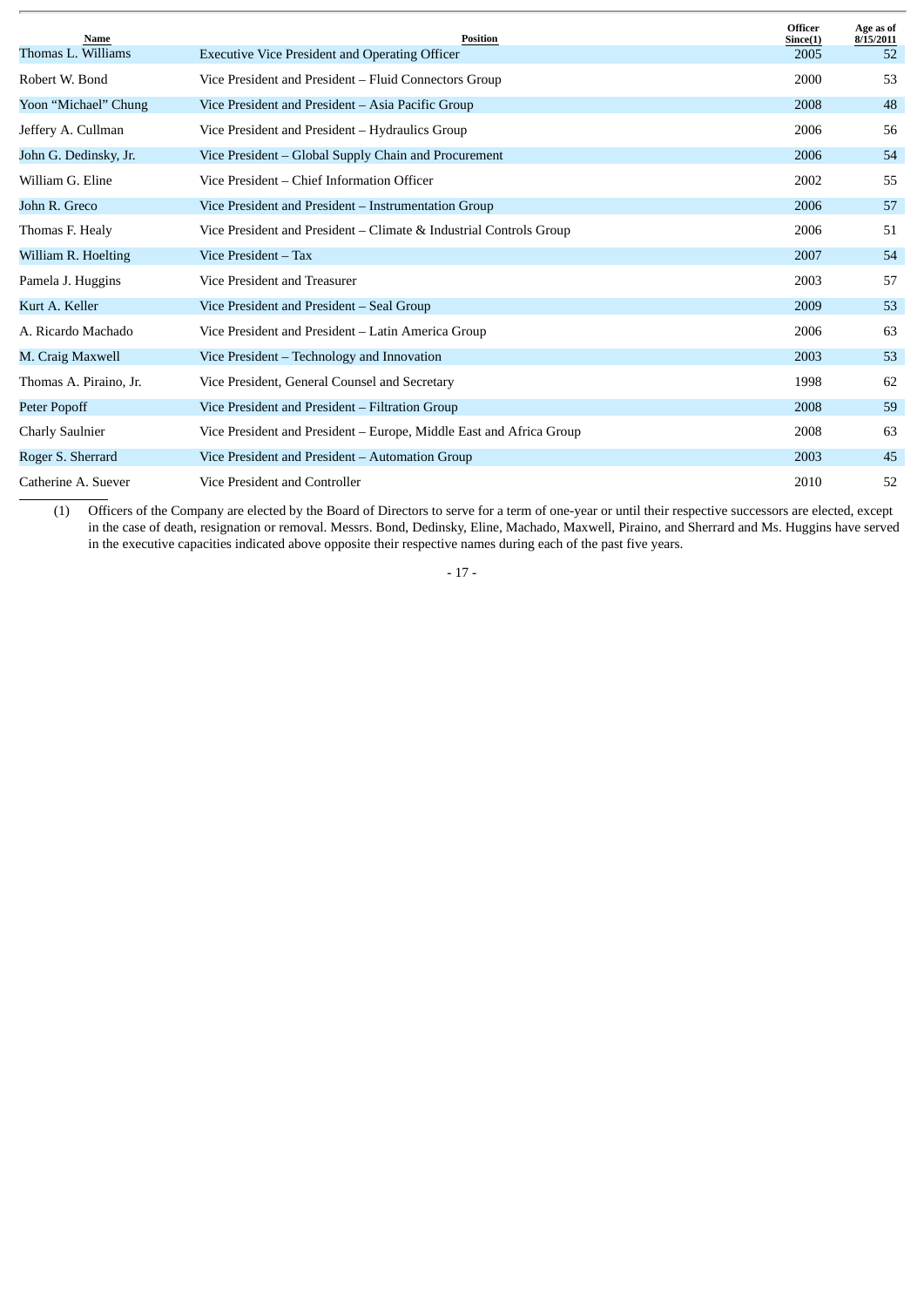Mr. Washkewicz has served as a Director of the Company since 2000. Mr. Washkewicz has been Chairman of the Board of Directors since October 2004, Chief Executive Officer since July 2001, and President since January 2007.

Mr. Marten has been Executive Vice President – Finance & Administration and Chief Financial Officer since November 2010. He was Vice President and Controller from August 2008 to December 2010; Assistant Controller from July 2007 to August 2008 and Vice President and Controller of the Aerospace Group from October 2004 to July 2007.

Mr. Banks has been an Executive Vice President since August 2008 and has been an Operating Officer since November 2006. He was a Senior Vice President from November 2006 to August 2008, Vice President from October 2001 to November 2006, and President of the Hydraulics Group from October 2003 to November 2006. He is also a Director of Nordson Corporation.

Mr. Barker has been an Executive Vice President since August 2008 and has been an Operating Officer since November 2006 and President of the Aerospace Group since March 2003. He was a Senior Vice President from November 2006 to August 2008 and Vice President from April 2003 to November 2006.

Mr. Serbin has been Executive Vice President – Human Resources since January 2011. He was Vice President – Human Resources from May 2005 to January 2011.

Mr. Williams has been an Executive Vice President since August 2008 and has been an Operating Officer since November 2006. He was a Senior Vice President from November 2006 to August 2008 and Vice President and President of the Instrumentation Group from March 2005 to November 2006. He is also a Director of Chart Industries, Inc.

Mr. Chung has been a Vice President and President of the Asia Pacific Group since March 2008. He was Vice President – Operations of the Hydraulic Group in Asia from January 2005 to March 2008.

Mr. Cullman has been a Vice President and President of the Hydraulics Group since November 2006. He was Vice President – Operations of the Hydraulics Group from July 2002 to November 2006.

Mr. Greco has been a Vice President and President of the Instrumentation Group since October 2006. He was Vice President and General Manager of the Global Parflex Division from August 2005 to October 2006.

Mr. Healy has been a Vice President since April 2006 and has been President of the Climate & Industrial Controls Group since July 2006.

Mr. Hoelting has been Vice President – Tax since February 2007. He was Vice President – Taxation from January 1998 to February 2007.

Mr. Keller has been Vice President and President of the Seal Group since August 2009. He was Vice President of Operations of the Seal Group from July 2005 to August 2009.

- 18 -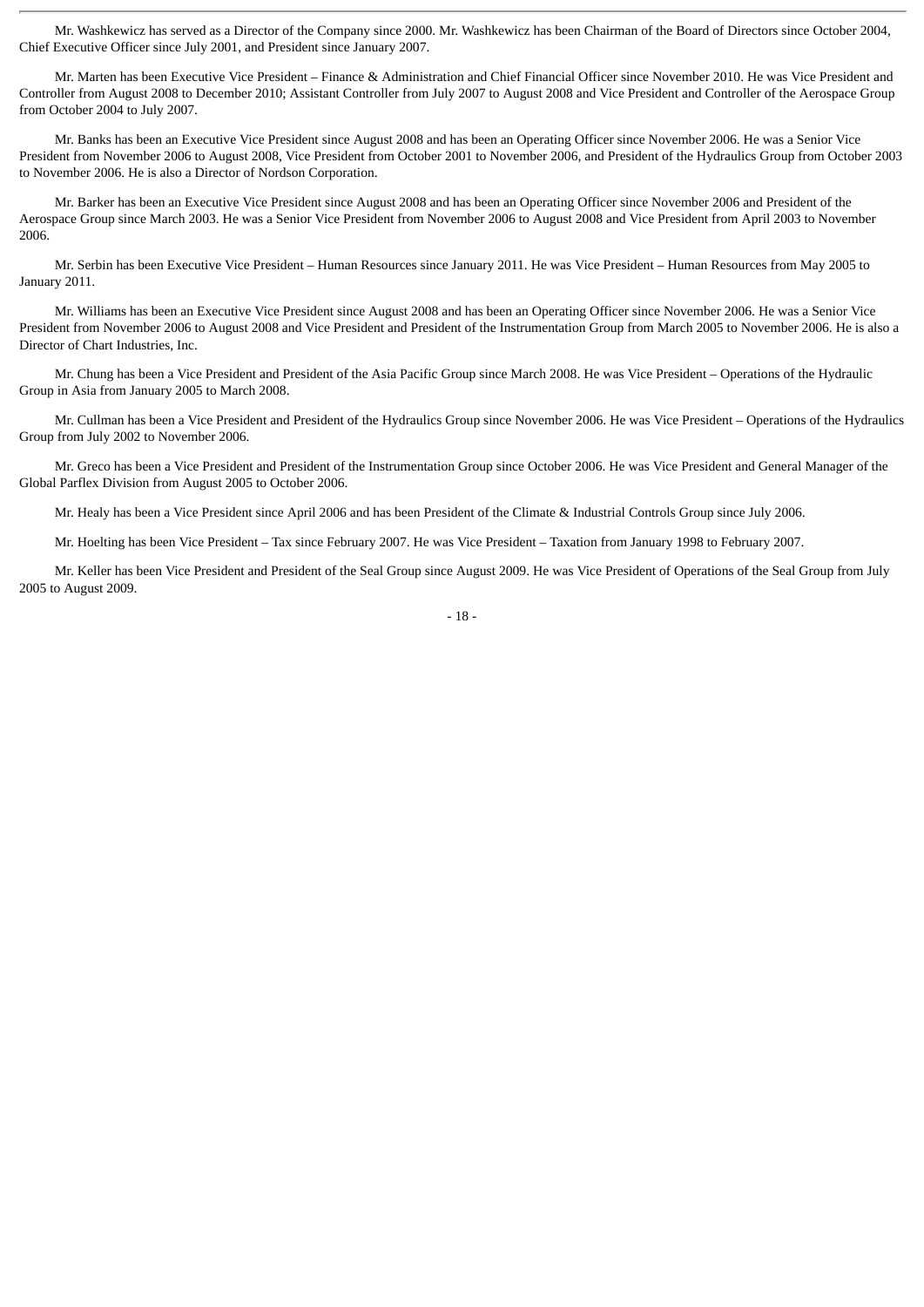Mr. Popoff has been a Vice President and President of the Filtration Group since February 2008. He was Vice President – Operations of the Filtration Group from April 2006 to February 2008.

Mr. Saulnier has been Vice President and President of the Europe, Middle East and Africa Group since September 2008. He was President of Sales Companies – Europe, Middle East and Africa from January 2008 to September 2008 and Vice President – Operations of Sales Companies South from July 2001 to January 2008.

Ms. Suever has been Vice President and Controller since December 2010. She was Vice President and Controller of the Climate & Industrial Controls Group from November 2008 to December 2010; Assistant Treasurer from July 2007 to November 2008; and Director of Finance and Investor Relations Support from May 2006 to July 2007.

**ITEM 2. Properties**. The Company's corporate headquarters is located in Cleveland, Ohio, and at June 30, 2011, the Company had 311 manufacturing plants and 287 distribution centers and sales and administrative offices throughout the world, none of which were individually material to its operations. The facilities are situated in 39 states within the United States and in 46 other countries. The Company owns the majority of its manufacturing plants and distribution centers, and its leased properties primarily consist of sales and administrative offices. The number of facilities used by each of the Company's operating segments is summarized by type and geographic location in the tables below:

|                               |               | <b>Type of Facility</b> |                               |
|-------------------------------|---------------|-------------------------|-------------------------------|
|                               | Manufacturing | <b>Distribution</b>     | Sales and                     |
|                               | <b>Plants</b> | <b>Centers</b>          | <b>Administrative Offices</b> |
| Industrial                    | 259           | 96                      | 139                           |
| Aerospace                     | 24            |                         | 1 <sub>2</sub><br>ᅩ           |
| Climate & Industrial Controls | 28            |                         | 34                            |
| Total                         | 311           | 102                     | 185                           |

|                               |                      | <b>Geographic Location</b> |                     |               |
|-------------------------------|----------------------|----------------------------|---------------------|---------------|
|                               | <b>North America</b> | Europe                     | <b>Asia-Pacific</b> | Latin America |
| <b>Industrial</b>             | 215                  | 161                        | 91                  | 77<br>$\sim$  |
| Aerospace                     | 29                   |                            |                     |               |
| Climate & Industrial Controls | 54                   |                            |                     |               |
| Total                         | 298                  | $-$                        | 99                  | 29            |

Several facilities are shared among each of the Company's operating segments. To avoid double counting, each shared facility is counted once, primarily in the Industrial Segment.

- 19 -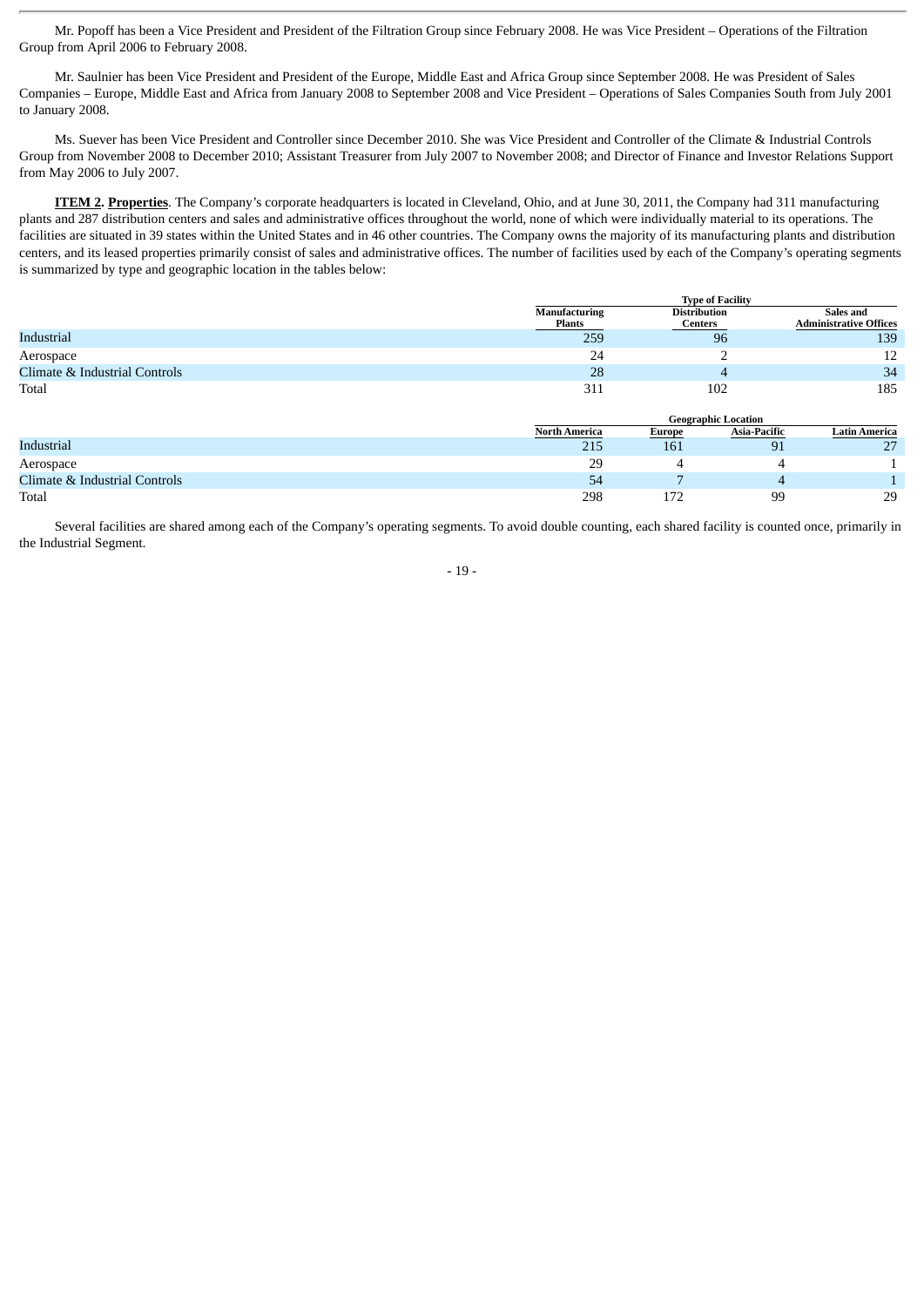The Company believes that its properties have been adequately maintained, are in good condition generally and are suitable and adequate for its business as presently conducted. The extent to which the Company uses its properties varies by property and from time to time. The Company believes that its restructuring efforts have brought capacity levels closer to present and anticipated needs. Most of the Company's manufacturing facilities remain capable of handling additional volume increases.

**ITEM 3. Legal Proceedings.** Parker ITR S.r.l. (Parker ITR), a subsidiary acquired on January 31, 2002, has been the subject of a number of lawsuits and regulatory investigations. The lawsuits and investigations relate to allegations that for a period of up to 21 years, the Parker ITR business unit that manufactures and sells marine hose, typically used in oil transfer, conspired with competitors in unreasonable restraint of trade to artificially raise, fix, maintain or stabilize prices, rig bids and allocate markets and customers for marine oil and gas hose in the United States and in other jurisdictions. Parker ITR and the Company have cooperated with all of the regulatory authorities investigating the activities of the Parker ITR business unit that manufactures and sells marine hose and continue to cooperate with the investigations that remain ongoing. Several of the investigations and all but one of the lawsuits have concluded. The following investigations and lawsuit remain pending.

Brazilian competition authorities commenced their investigations on November 14, 2007. Parker ITR filed a procedural defense in January 2008. The Brazilian authorities appear to be investigating the period from 1999 through May 2007. In June 2011, the Brazilian competition authorities issued a report and Parker ITR filed a response to that report. The potential outcome of the investigation in Brazil is uncertain and will depend on the resolution of numerous issues not known at this stage of the investigation.

On May 15, 2007, the European Commission issued its initial Request for Information to the Company and Parker ITR. On January 28, 2009, the European Commission announced the results of its investigation of the alleged cartel activities. As part of its decision, the European Commission found that Parker ITR infringed Article 81 of the European Commission treaty from April 1986 to May 2, 2007 and fined Parker ITR 25.61 million euros. The European Commission also determined that the Company was jointly and severally responsible for 8.32 million euros of the total fine which related to the period from January 2002, when the Company acquired Parker ITR, to May 2, 2007, when the cartel activities ceased. Parker ITR and the Company filed an appeal to the Court of First Instance of the European Communities on April 10, 2009.

A lawsuit was filed against the Company and Parker ITR on May 25, 2010 under the False Claims Act in the Central District of California: The United States of America ex rel. Douglas Farrow v. Trelleborg, AB et al. The United States declined to intervene against the Company or Parker ITR in the case. Plaintiff generally seeks treble damages, penalties for each false claim and attorneys' fees. The court dismissed the complaint with prejudice as to the Company, but it remains pending against Parker ITR.

**ITEM 4. (Removed and Reserved).**

- 20 -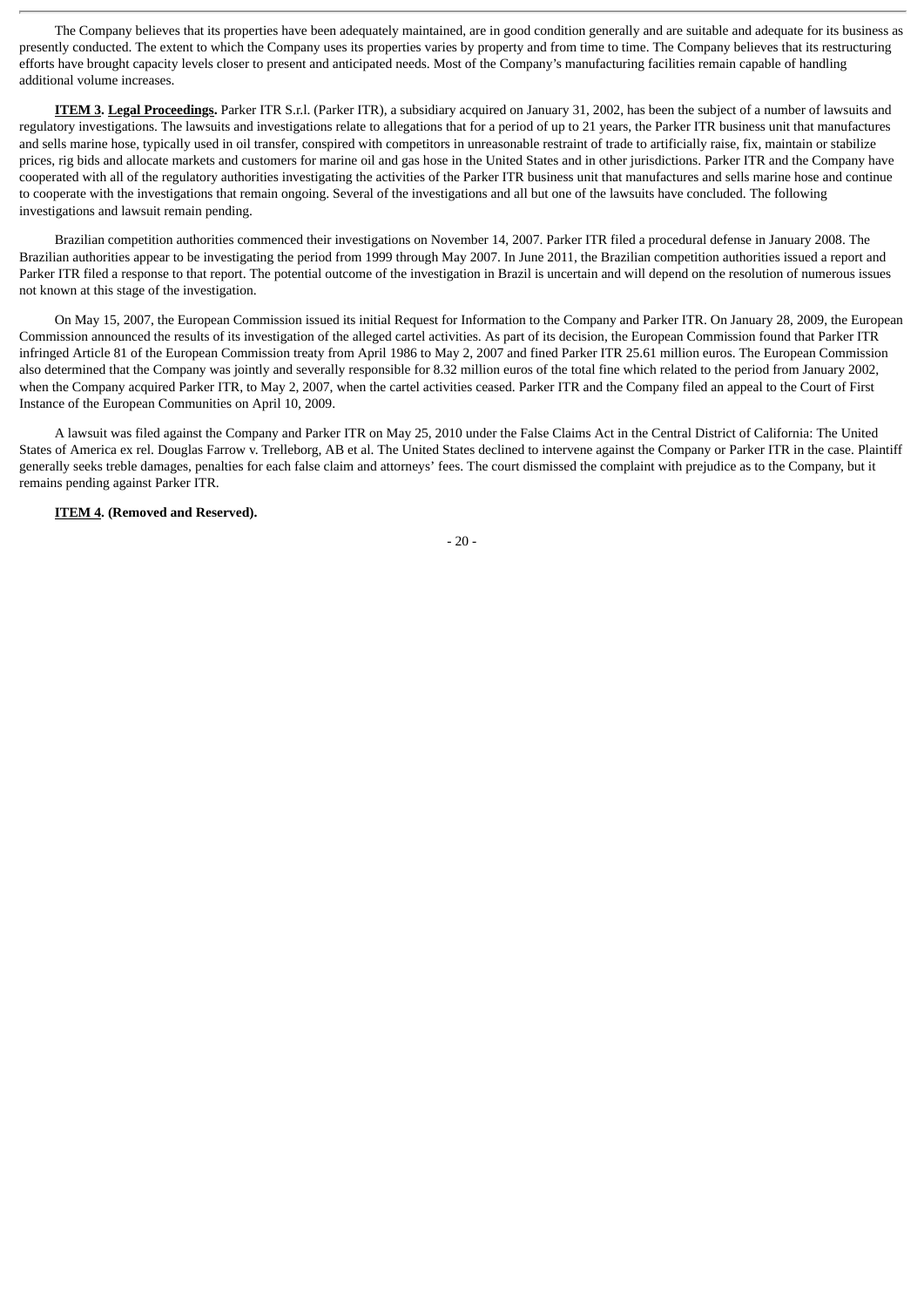#### PART II

# **ITEM 5. Market for Registrant's Common Equity, Related Stockholder Matters and Issuer Purchases of Equity Securities.**

- (a) *Market for the Registrant's Common Equity***.** The Company's common stock is listed for trading on the New York Stock Exchange. Information regarding stock price and dividend information with respect to the Company's common stock, as set forth on page 13-43 of Exhibit 13 to this Annual Report on Form 10-K, is incorporated into this section by reference. As of July 29, 2011, the number of shareholders of record of the Company was 4,333.
- (b) *Use of Proceeds***.** Not Applicable.
- (c) *Purchases of Equity Securities by the Issuer and Affiliated Purchasers***.**

|                                      | (a) Total<br>Number<br>of Shares | (b) Average<br><b>Price Paid</b> | (c) Total Number of<br><b>Shares Purchased</b><br>as Part of Publicly<br><b>Announced Plans</b> | (d) Maximum Number<br>(or Approximate)<br>Dollar Value) of<br><b>Shares that May Yet</b><br><b>Be Purchased</b><br>Under the Plans or |
|--------------------------------------|----------------------------------|----------------------------------|-------------------------------------------------------------------------------------------------|---------------------------------------------------------------------------------------------------------------------------------------|
| Period                               | Purchased                        | Per Share                        | or Programs (1)                                                                                 | Programs                                                                                                                              |
| April 1, 2011 through April 30, 2011 | 66,300                           | 95.04                            | 66,300                                                                                          | 8,446,519                                                                                                                             |
| May 1, 2011 through May 31, 2011     | 1,552,672                        | 86.52                            | 1,552,672                                                                                       | 6,893,847                                                                                                                             |
| June 1, 2011 through June 30, 2011   | 5,680,451                        | 87.33<br>S.                      | 5,680,451                                                                                       | 1,213,396                                                                                                                             |
| Total:                               | 7,299,423                        | 87.23                            | 7,299,423                                                                                       | 1,213,396                                                                                                                             |

(1) On August 16, 1990, the Company publicly announced that its Board of Directors authorized the repurchase by the Company of up to 3.0 million shares of its common stock. From time to time, the Board of Directors has adjusted the number of shares authorized for repurchase under this program. On January 28, 2009, the Finance Committee of the Board of Directors of the Company approved an increase in the number of shares authorized for repurchase under this program so that, beginning on such date, the aggregate number of shares authorized for repurchase was equal to 10.0 million. Subject to this overall limitation, each fiscal year the Company is authorized to repurchase an amount of common shares equal to the greater of 7.5 million shares or five percent of the shares outstanding as of the end of the prior fiscal year. There is no expiration date for this program.

**ITEM 6. Selected Financial Data.** The information set forth on page 13-46 of Exhibit 13 to this Annual Report on Form 10-K is incorporated into this section by reference.

**ITEM 7. Management's Discussion and Analysis of Financial Condition and Results of Operations.** The information set forth on pages 13-2 to 13-14 of Exhibit 13 to this Annual Report on Form 10-K is incorporated into this section by reference.

- 21 -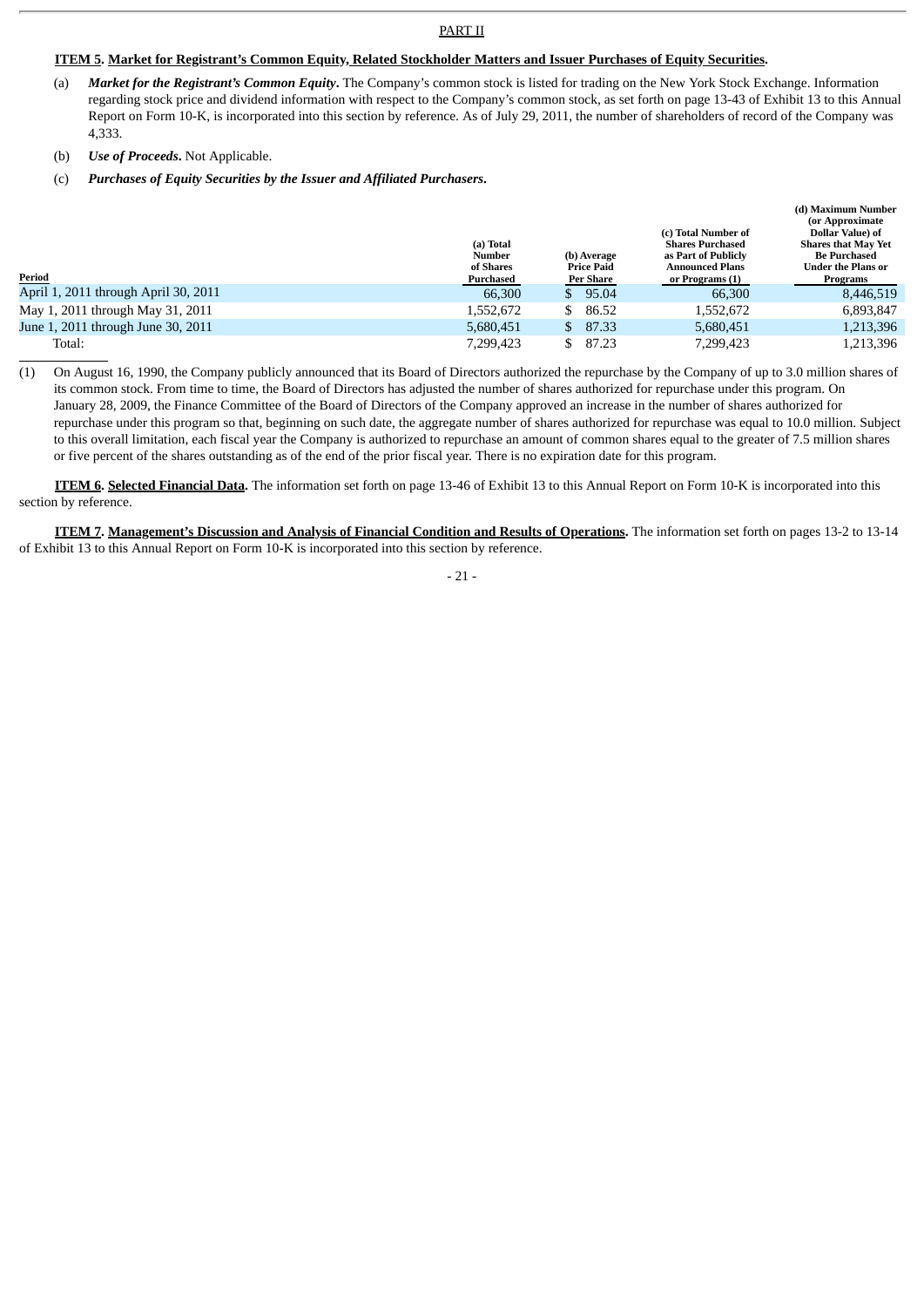**ITEM 7A. Quantitative and Qualitative Disclosures About Market Risk.** The information set forth on page 13-11 of Exhibit 13 to this Annual Report on Form 10-K is incorporated into this section by reference.

**ITEM 8. Financial Statements and Supplementary Data.** The information set forth on pages 13-15 to 13-43 of Exhibit 13 to this Annual Report on Form 10-K is incorporated into this section by reference.

# **ITEM 9. Changes in and Disagreements with Accountants on Accounting and Financial Disclosure.** None.

**ITEM 9A. Controls and Procedures.** The Company carried out an evaluation, under the supervision and with the participation of the Company's management, including the Company's principal executive officer and principal financial officer, of the effectiveness of the Company's disclosure controls and procedures as of June 30, 2011. Based on this evaluation, the Company's principal executive officer and principal financial officer concluded that, as of the end of fiscal year 2011, the Company's disclosure controls and procedures were effective.

Management's Report on Internal Control over Financial Reporting set forth on page 13-44 of Exhibit 13 to this Annual Report on Form 10-K is incorporated into this section by reference. The Report of Independent Registered Public Accounting Firm set forth on page 13-45 of Exhibit 13 to this Annual Report on Form 10-K is incorporated into this section by reference.

There was no change in the Company's internal control over financial reporting during the quarter ended June 30, 2011 that materially affected, or is reasonably likely to materially affect, the Company's internal control over financial reporting.

#### **ITEM 9B. Other Information.** None.

# PART III

**ITEM 10. Directors, Executive Officers and Corporate Governance.** Information required with respect to the Directors of the Company is set forth under the caption "Item I – Election of Directors" in the definitive Proxy Statement for the Company's 2011 Annual Meeting of Shareholders to be held October 26, 2011 (the "2011 Proxy Statement") and is incorporated herein by reference. Information with respect to the executive officers of the Company is included in Part I, Item 1C hereof under the caption "Executive Officers of the Registrant".

The information set forth under the caption "Section 16(a) Beneficial Ownership Reporting Compliance" in the 2011 Proxy Statement is incorporated herein by reference.

The Company has adopted a Code of Conduct that applies to its Chief Executive Officer, Chief Financial Officer and Controller. The Code of Conduct is posted on the Company's investor relations internet website at www.phstock.com under the Corporate Governance page. Any amendment to, or waiver from, a provision of the Company's Code of Conduct that applies to its Chief Executive Officer, Chief Financial Officer or Controller will also be posted at www.phstock.com under the Corporate Governance page.

- 22 -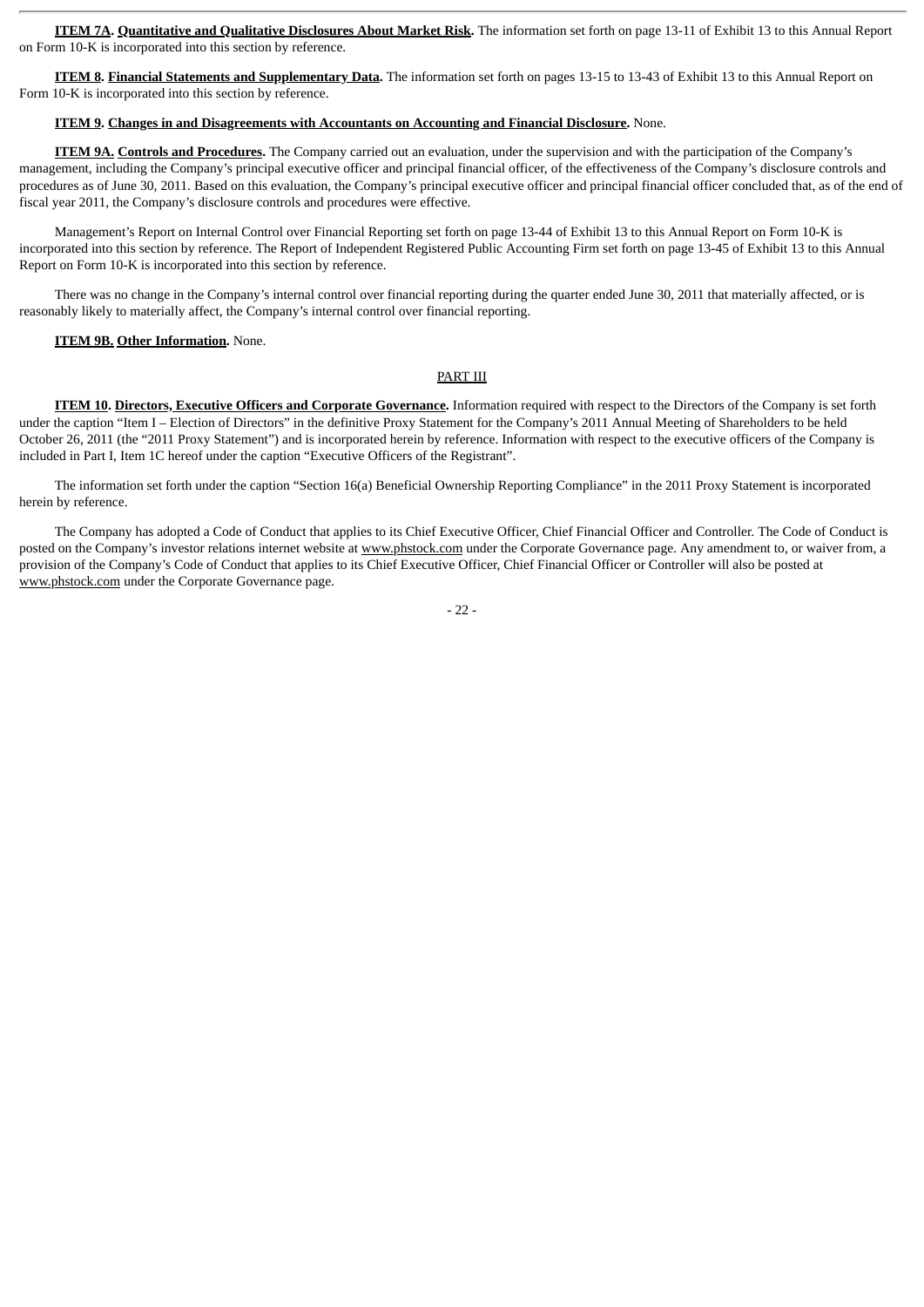The information set forth under the captions "The Audit Committee" and "Report of the Audit Committee" in the 2011 Proxy Statement is incorporated herein by reference.

**ITEM 11. Executive Compensation.** The information set forth under the captions "Compensation Discussion and Analysis," "Compensation Committee Report," and "Compensation Tables" in the 2011 Proxy Statement is incorporated herein by reference.

**ITEM 12. Security Ownership of Certain Beneficial Owners and Management and Related Stockholder Matters.** The information set forth under the caption "Principal Shareholders" in the 2011 Proxy Statement is incorporated herein by reference.

**Equity Compensation Plan Information.** The following table sets forth certain information regarding the Company's equity compensation plans as of June 30, 2011, unless otherwise indicated.

|                                                               | Column (a)                                                                                           | Column (b)                                                                           | Column (c)<br><b>Number of securities</b><br>remaining available for<br>future issuance under |
|---------------------------------------------------------------|------------------------------------------------------------------------------------------------------|--------------------------------------------------------------------------------------|-----------------------------------------------------------------------------------------------|
| <b>Plan Category</b>                                          | Number of securities to<br>be issued upon exercise<br>of outstanding options,<br>warrants and rights | Weighted-average<br>exercise price of<br>outstanding options,<br>warrants and rights | equity compensation<br>plans (excluding<br>securities reflected in<br>column (a))             |
| Equity compensation plans approved by security holders        | 15,075,452(1)                                                                                        | 52.71                                                                                | 8,880,837(2)                                                                                  |
| Equity compensation plans not approved by security holders(3) | 26,253                                                                                               | 41.57                                                                                |                                                                                               |
| Total                                                         | 15, 101, 705                                                                                         | 52.79                                                                                | 8,880,837                                                                                     |

(1) Includes 243,266 shares, which consists of the actual payouts of restricted stock under the FY2009-10-11 LTIP Awards (which payout was made after June 30, 2011) and the maximum future payouts of common stock that may be issued under the FY2010-11-12, CY2010-11-12 and CY2011-12-13 LTIP Awards. For the FY2010-11-12 and CY2010-11-12 LTIP Awards, payouts will be determined by comparing our results during the three-year performance period to the performance of a group of our peers during their three most recent fiscal years for the following weighted performance measures: (a) revenue growth (20% weight); (b) growth in fully-diluted earnings per share from continuing operations (40% weight); and (c) average return on invested capital from continuing operations (40% weight). For the CY2011-12-13 LTIP Awards, payouts will be determined based on the Company achieving an average return on average equity of 4% or an average free cash flow margin of 4%. If these performance measures are achieved, the participants will be eligible to receive the maximum payout of 200%. The Human Resources and Compensation Committee will then compare the Company's performance to that of a group of our peers and, if appropriate, apply its discretion to reduce the final payouts based on any performance measures that the Committee determines to be appropriate. Also includes 62,166 phantom shares held in an account pursuant to the Stock Option Deferral Plan (which plan has not been approved by shareholders). The phantom shares resulted from exercises of stock options granted under the 1990

- 23 -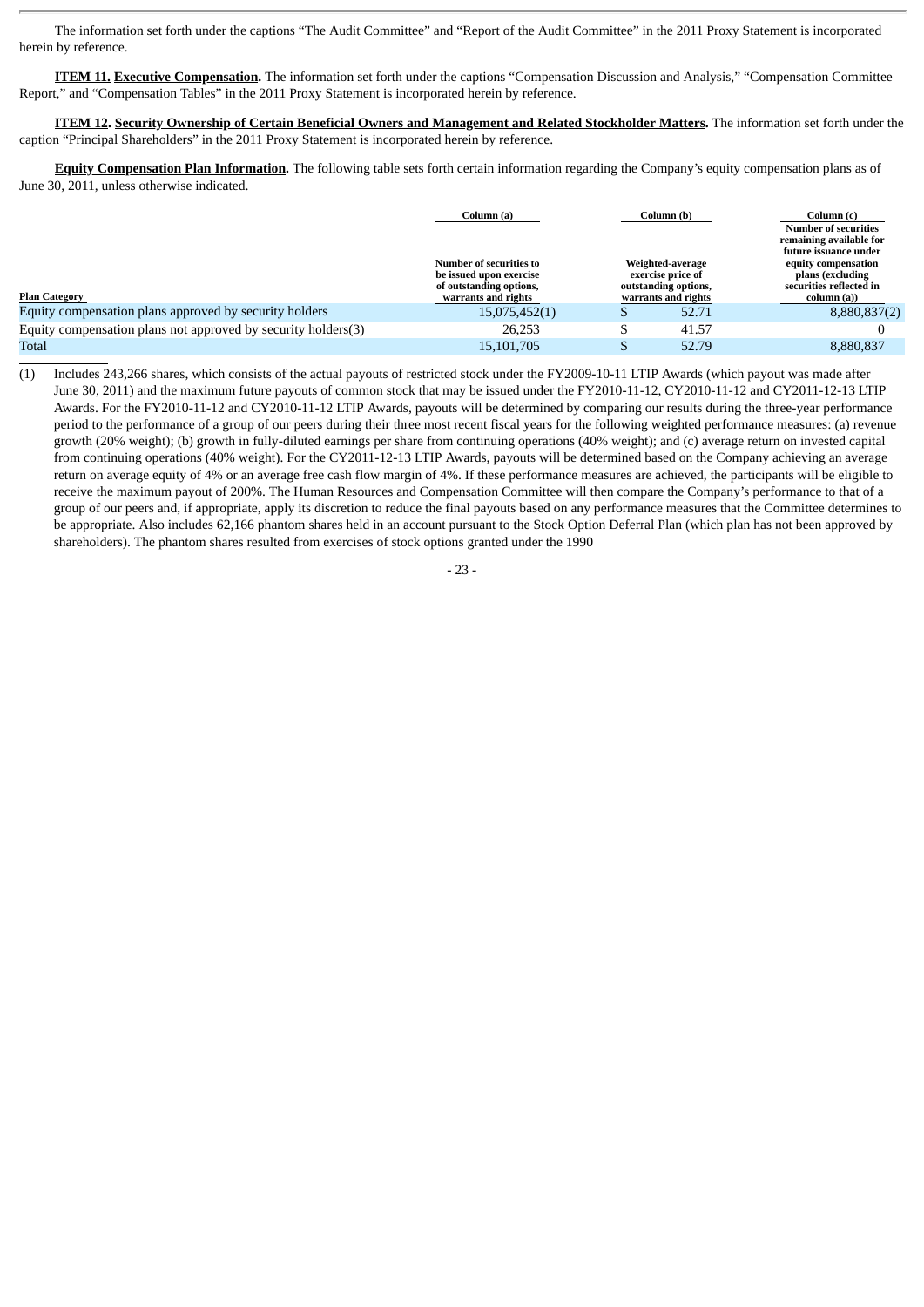Employees Stock Option Plan, which was approved by the shareholders. No further deferral elections may be made under the Stock Option Deferral Plan. (2) The maximum number of shares of our common stock that may be issued under the 2009 Omnibus Stock Incentive Plan is 5.5 million. The maximum number of securities that may be issued under the 2003 Stock Incentive Plan is equal to the sum of (i) 13.5 million; plus (ii) the amount of any shares that are not delivered to an employee by reason of (A) the expiration, termination, cancellation or forfeiture of an award under the 1993 Stock Incentive Program; and (B) the tendering or withholding of shares to satisfy all or a portion of the exercise price or tax withholding obligations relating to shares issued or distributed under an award under the 1993 Stock Incentive Program. The maximum number of shares that may be issued under the 2003 Stock Incentive Plan as restricted stock is limited to 7.5 million shares. The maximum number of shares that may be issued under the 2004 Non-Employee Directors' Stock Incentive Plan is 375,000. The maximum number of shares that may be issued under the Non-Employee Directors' Stock Plan, as amended and restated, is 345,000, all of which are granted as common stock, subject to such conditions or restrictions as the Human Resources and Compensation Committee may determine.

(3) The 1996 Non-Employee Directors Stock Option Plan provides for the issuance of up to 562,500 shares of our common stock pursuant to stock options granted to our Directors who are not current or retired employees. Each option was granted at an exercise price equal to 100% of the fair market value of our common stock on the date the options were granted. Grants have a ten-year term and vest 50% following one year of continued service and the remaining 50% following the second year of continued service from the date granted. No further options will be granted under the 1996 Non-Employee Directors Stock Option Plan

**ITEM 13. Certain Relationships and Related Transactions, and Director Independence.** The information set forth under the captions "Certain Relationships and Related Transactions", "Review and Approval of Transactions with Related Persons", and "Director Independence" in the 2011 Proxy Statement is incorporated herein by reference.

**ITEM 14. Principal Accountant Fees and Services.** The information set forth under the captions "Audit Fees," "Audit-Related Fees," "Tax Fees," "All Other Fees" and "Audit Committee Pre-Approval Policies and Procedures" in the 2011 Proxy Statement is incorporated herein by reference.

# PART IV

# **ITEM 15. Exhibits and Financial Statement Schedules.**

- a. The following are filed as part of this report:
	- 1. Financial Statements and Schedule

The financial statements and schedule listed in the accompanying Index to Consolidated Financial Statements and Schedule are filed or incorporated by reference as part of this Annual Report on Form 10-K.

2. Exhibits

The exhibits listed in the accompanying Exhibit Index and required by Item 601 of Regulation S-K (numbered in accordance with Item 601 of Regulation S-K) are filed, furnished or incorporated by reference as part of this Annual Report on Form 10-K.

- 24 -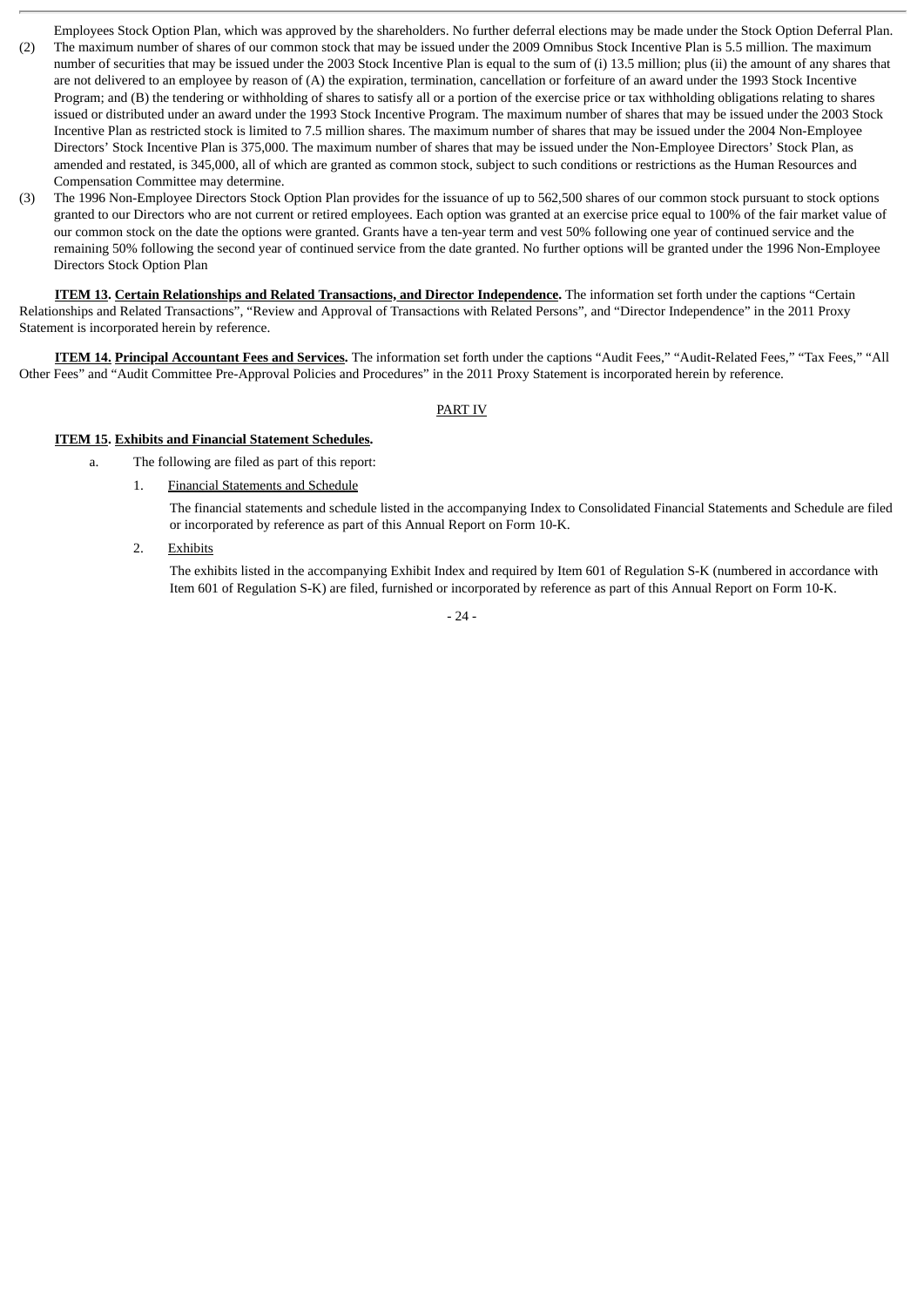**SIGNATURES** 

Pursuant to the requirements of Section 13 or 15(d) of the Securities Exchange Act of 1934, the registrant has duly caused this report to be signed on its behalf by the undersigned, thereunto duly authorized.

# PARKER-HANNIFIN CORPORATION

By: /s/ Jon P. Marten

Jon P. Marten Executive Vice President - Finance & Administration and Chief Financial Officer

August 26, 2011

Pursuant to the requirements of the Securities Exchange Act of 1934, this report has been signed below by the following persons on behalf of the registrant and in the capacities and on the date indicated.

#### Signature and Title

DONALD E. WASHKEWICZ, Chairman of the Board of Directors and Principal Executive Officer; CATHERINE A. SUEVER, Principal Accounting Officer; ROBERT G. BOHN, Director; LINDA S. HARTY, Director; WILLIAM E. KASSLING, Director; ROBERT J. KOHLHEPP, Director; KLAUS-PETER MÜLLER, Director; CANDY M. OBOURN, Director; JOSEPH M. SCAMINACE, Director; WOLFGANG R. SCHMITT, Director; ÅKE SVENSSON, Director; MARKOS I. TAMBAKERAS, Director; and JAMES L. WAINSCOTT, Director.

Date: August 26, 2011

/s/ Jon P. Marten

Jon P. Marten, Executive Vice President – Finance & Administration and Chief Financial Officer (Principal Financial Officer and Attorney-in-Fact)

- 25 -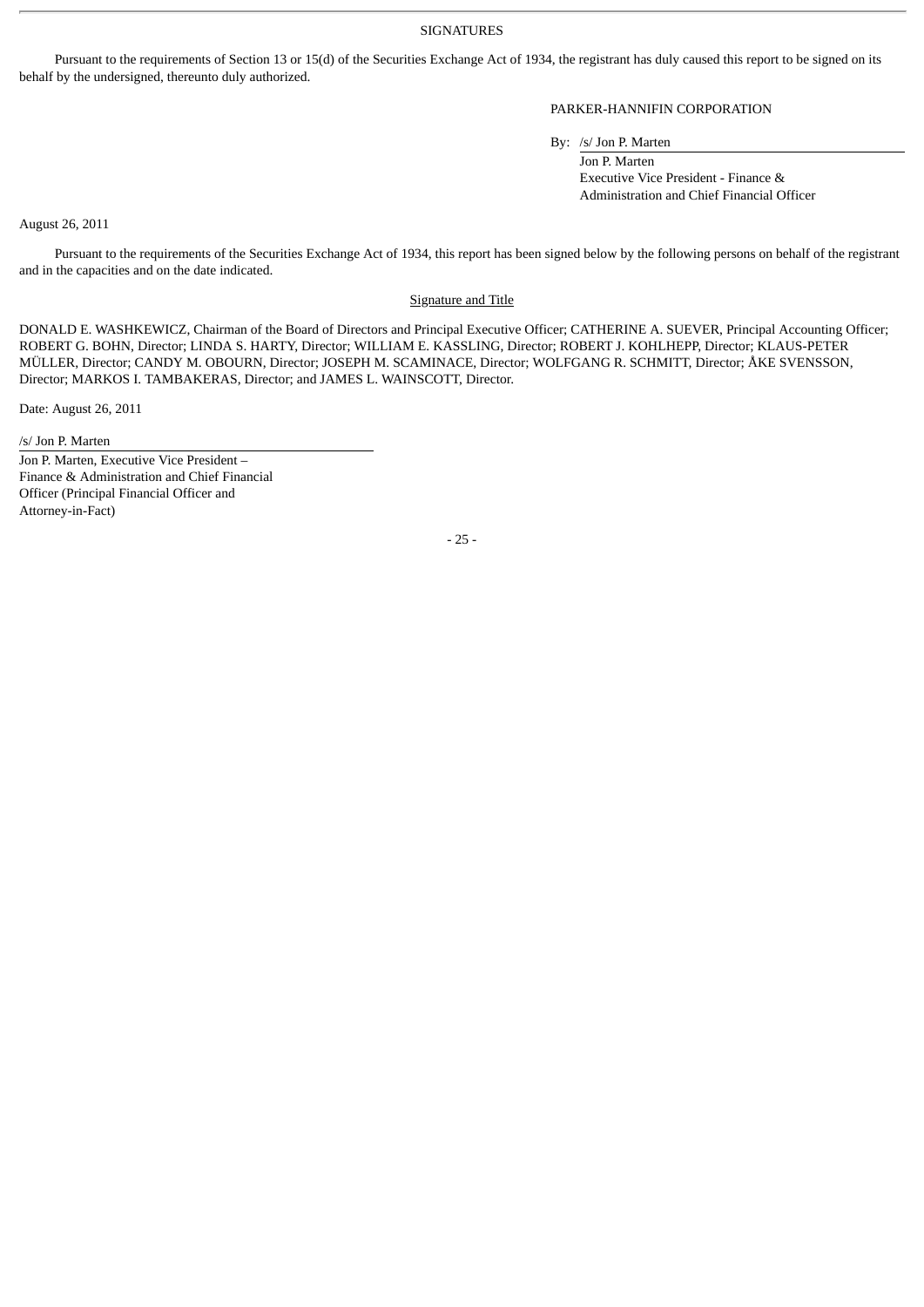# PARKER-HANNIFIN CORPORATION INDEX TO CONSOLIDATED FINANCIAL STATEMENTS AND SCHEDULE

|                                                                                       |                                             | Reference                                   |
|---------------------------------------------------------------------------------------|---------------------------------------------|---------------------------------------------|
|                                                                                       | Form 10-K<br><b>Annual Report</b><br>(Page) | <b>Excerpt from</b><br>Exhibit 13<br>(Page) |
| Data incorporated by reference from Exhibit 13:                                       |                                             |                                             |
| Management's Report on Internal Control over Financial Reporting                      |                                             | $13 - 44$                                   |
| Report of Independent Registered Public Accounting Firm                               |                                             | $13 - 45$                                   |
| Consolidated Statement of Income for the years ended June 30, 2011, 2010 and 2009     |                                             | $13 - 15$                                   |
| Consolidated Balance Sheet at June 30, 2011 and 2010                                  |                                             | $13 - 18$                                   |
| Consolidated Statement of Cash Flows for the years ended June 30, 2011, 2010 and 2009 |                                             | $13 - 19$                                   |
| Consolidated Statement of Equity for the years ended June 30, 2011, 2010 and 2009     |                                             | $13 - 20$                                   |
| Notes to Consolidated Financial Statements                                            |                                             | 13 - 21 to 13 - 43                          |
| <b>Schedule:</b>                                                                      |                                             |                                             |
|                                                                                       |                                             |                                             |

II - Valuation and Qualifying Accounts F-2

Individual financial statements and related applicable schedules for the Registrant (separately) have been omitted because the Registrant is primarily an operating company and its subsidiaries are considered to be wholly-owned.

F-1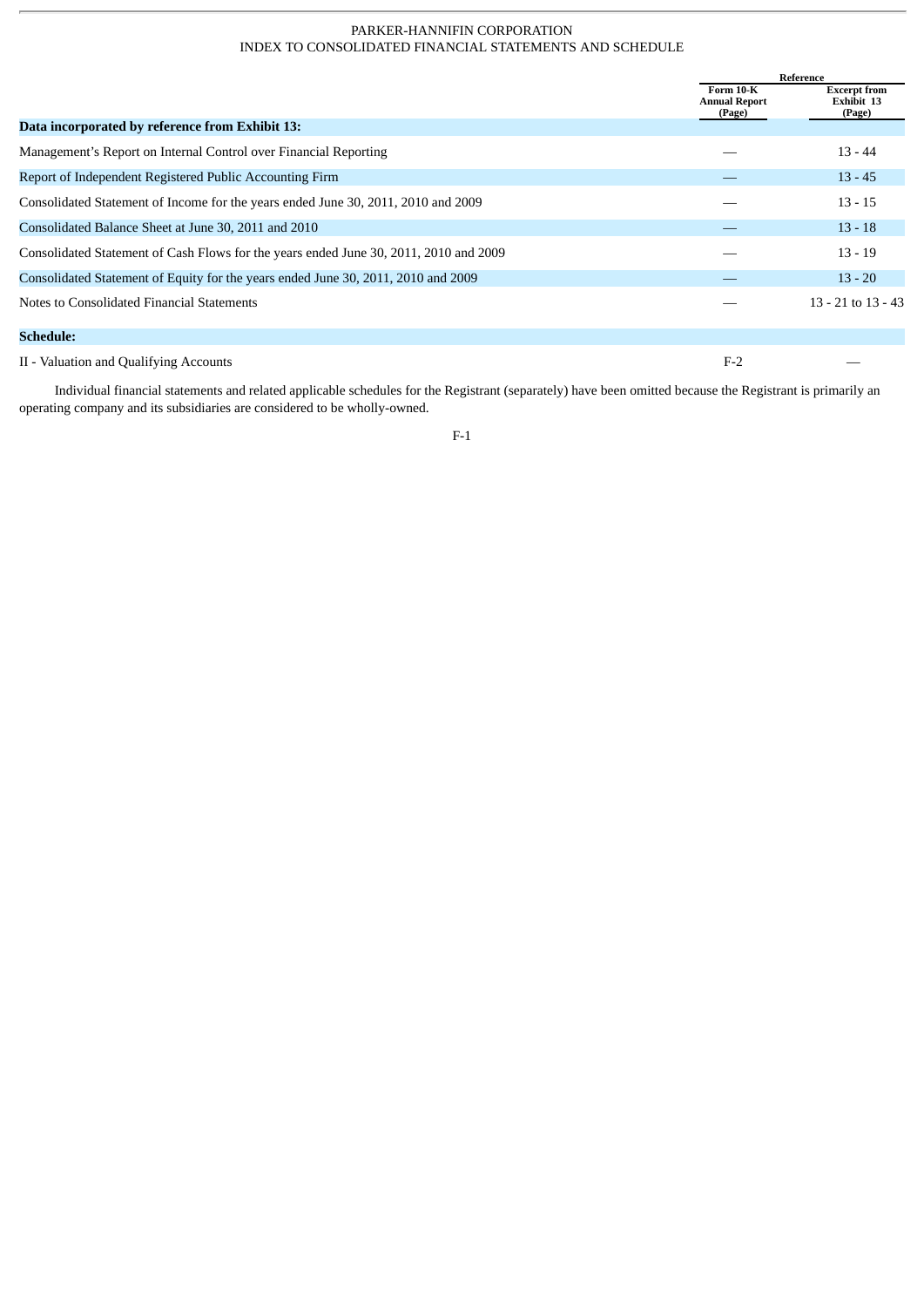# PARKER-HANNIFIN CORPORATION

# SCHEDULE II - VALUATION AND QUALIFYING ACCOUNTS FOR THE YEARS ENDED JUNE 30, 2009, 2010 and 2011 (Dollars in Thousands)

| Column A                                | Column B                              | Column <sub>C</sub><br><b>Additions</b> | Column D               | Column E                 |
|-----------------------------------------|---------------------------------------|-----------------------------------------|------------------------|--------------------------|
|                                         | <b>Balance</b> at<br><b>Beginning</b> | <b>Charged to</b><br>Costs and          | Other<br>(Deductions)/ | <b>Balance</b><br>At End |
| <b>Description</b>                      | <b>Of Period</b>                      | <b>Expenses</b>                         | <b>Additions (A)</b>   | <b>Of Period</b>         |
| Allowance for doubtful accounts:        |                                       |                                         |                        |                          |
| Year ended June 30, 2009                | \$16.843                              | 9,157<br>S.                             | (6, 185)<br>S.         | \$19,815                 |
| Year ended June 30, 2010                | \$19,815                              | 1,871<br>\$                             | (6,985)                | \$14,701                 |
| Year ended June 30, 2011                | \$14,701                              | 7,520<br>S                              | (11,749)<br>S.         | \$10,472                 |
| Deferred tax asset valuation allowance: |                                       |                                         |                        |                          |
| Year ended June 30, 2009                | \$78,631                              | \$34.122                                | 130                    | \$112,883                |
| Year ended June 30, 2010                | \$112,883                             | \$22,970                                | (43,054)               | \$92,799                 |
| Year ended June 30, 2011                | \$92,799                              | \$102,472                               | (2,367)                | \$192,904                |

(A) For allowance for doubtful accounts, net balance of deductions due to uncollectible accounts charged off and additions due to acquisitions or recoveries. For deferred tax asset valuation allowance, primarily represents adjustments due to acquisitions and net operating losses.

F-2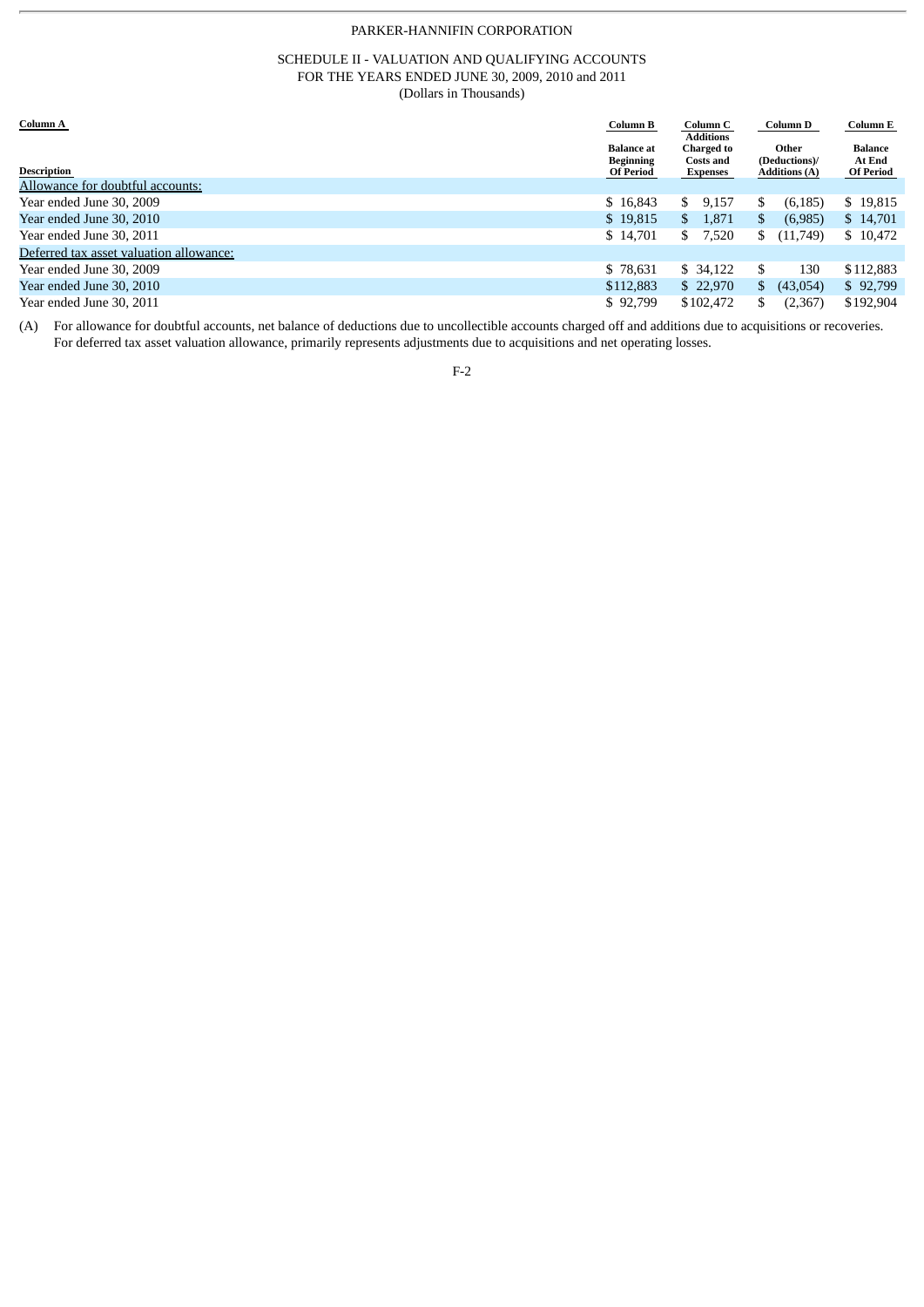|             | Exhibit Index                                                                                                                                                                                                                                                                                                                                                |
|-------------|--------------------------------------------------------------------------------------------------------------------------------------------------------------------------------------------------------------------------------------------------------------------------------------------------------------------------------------------------------------|
| Exhibit No. | <b>Description of Exhibit</b><br>Articles of Incorporation and By-Laws:                                                                                                                                                                                                                                                                                      |
| (3)(a)      | Amended Articles of Incorporation incorporated by reference to Exhibit 3 to the Registrant's Report on Form 10-Q for the quarterly period<br>ended September 30, 1997 (Commission File No. 1-4982).                                                                                                                                                          |
| (3)(b)      | Code of Regulations, as amended, incorporated by reference to Exhibit 3(ii) to the Registrant's Report on Form 10-Q for the quarterly period<br>ended December 31, 2007 (Commission File No. 1-4982).                                                                                                                                                        |
|             | <b>Instruments Defining Rights of Security Holders:</b>                                                                                                                                                                                                                                                                                                      |
| (4)(a)      | Shareholder Protection Rights Agreement, dated as of February 8, 2007, between the Registrant and Wells Fargo Bank, N.A. (as successor to<br>National City Bank), as Rights Agent, incorporated by reference to Exhibit 1 to the Registrant's Form 8-A filed on February 8, 2007<br>(Commission File No. 1-4982).                                            |
|             | First Amendment to Shareholder Protection Rights Agreement, dated as of July 6, 2009, between the Registrant and Wells Fargo Bank, N.A.<br>(as successor to National City Bank), as Rights Agent, incorporated by reference to Exhibit 4(a) to the Registrant's Report on Form 10-K for<br>the fiscal year ended June 30, 2009 (Commission File No. 1-4982). |
|             | The Registrant is a party to other instruments, copies of which will be furnished to the Commission upon request, defining the rights of<br>holders of its long-term debt identified in Note 9 of the Notes to Consolidated Financial Statements on pages 13-29 to 13-30 of Exhibit 13<br>hereto, which Note is incorporated herein by reference.            |
|             | <b>Material Contracts:</b>                                                                                                                                                                                                                                                                                                                                   |
| (10)(a)     | Form of Parker-Hannifin Corporation Amended and Restated Change in Control Severance Agreement entered into by the Registrant and<br>executive officers incorporated by reference to Exhibit 10(a) to the Registrant's Report on Form 10-Q for the quarterly period ended<br>September 30, 2008 (Commission File No. 1-4982).                                |
| (10)(b)     | Parker-Hannifin Corporation Amended and Restated Change in Control Severance Plan incorporated by reference to Exhibit 10(b) to the<br>Registrant's Report on Form 10-Q for the quarterly period ended September 30, 2008 (Commission File No. 1-4982).                                                                                                      |
| (10)(c)     | Form of Indemnification Agreement entered into by the Registrant and its directors and executive officers incorporated by reference to Exhibit<br>10(c) to the Registrant's Report on Form 10-K for the fiscal year ended June 30, 2003 (Commission File No. 1-4982).                                                                                        |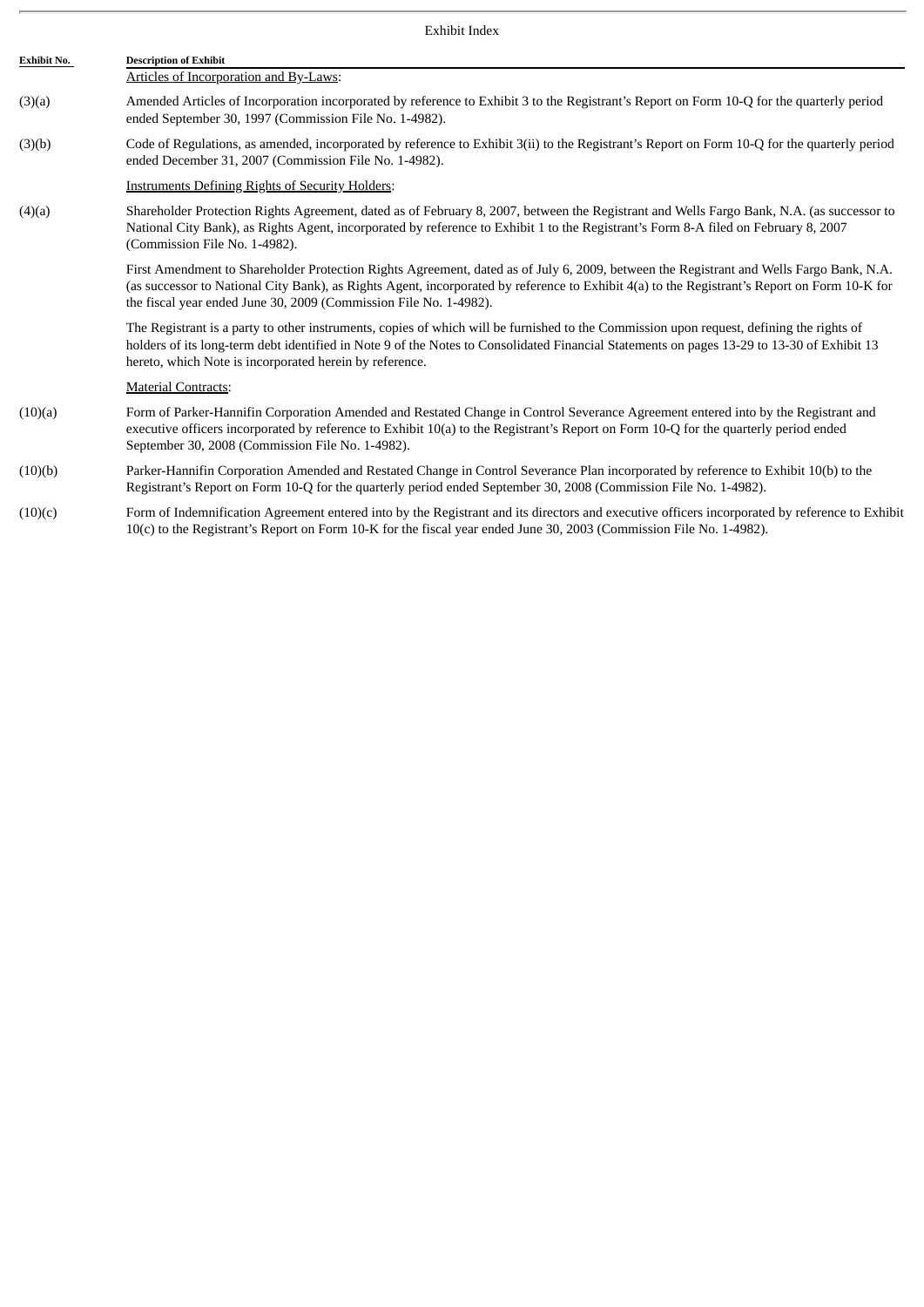| (10)(d) | Description of the Parker-Hannifin Corporation Officer Life Insurance Plan incorporated by reference to Exhibit 10(h) to the Registrant's<br>Report on Form 10-K for the fiscal year ended June 30, 2005 (Commission File No. 1-4982).                                                                             |
|---------|--------------------------------------------------------------------------------------------------------------------------------------------------------------------------------------------------------------------------------------------------------------------------------------------------------------------|
| (10)(e) | Parker-Hannifin Corporation Amended and Restated Supplemental Executive Retirement Benefits Program incorporated by reference to<br>Exhibit 10(a) to the Registrant's Report on Form 10-Q for the quarterly period ended September 30, 2009 (Commission File No. 1-4982).                                          |
| (10)(f) | Amendment to Parker-Hannifin Corporation Amended and Restated Supplemental Executive Retirement Benefits Program, effective April 15,<br>2010, incorporated by reference to Exhibit 10.1 to the Registrant's Report on Form 8-K filed with the Commission on April 21, 2010<br>(Commission File No. 1-4982).       |
| (10)(g) | Amendment to Parker-Hannifin Corporation Amended and Restated Supplemental Executive Retirement Benefits Program, effective January<br>27, 2011, incorporated by reference to Exhibit 10(a) to the Registrant's Report on Form 10-Q for the quarterly period ended March 31, 2011<br>(Commission File No. 1-4982). |
| (10)(h) | Form of Notice of Change to Long Term Disability Benefit and Tax Election Form for certain executive officers incorporated by reference to<br>Exhibit 10(j) to the Registrant's Report on Form 10-K for the fiscal year ended June 30, 2007 (Commission File No. 1-4982).                                          |
| (10)(i) | Parker-Hannifin Corporation Amended and Restated 1993 Stock Incentive Program incorporated by reference to Exhibit 10(i) to the<br>Registrant's Report on Form 10-K for the fiscal year ended June 30, 2009 (Commission File No. 1-4982).                                                                          |
| (10)(j) | Parker-Hannifin Corporation Amended and Restated 2003 Stock Incentive Plan incorporated by reference to Exhibit 10(b) to the Registrant's<br>Report on Form 10-Q for the quarterly period ended September 30, 2010 (Commission File No. 1-4982).                                                                   |
| (10)(k) | Parker-Hannifin Corporation Amended and Restated 2009 Omnibus Stock Incentive Plan incorporated by reference to Exhibit 10(c) to the<br>Registrant's Report on Form 10-Q for the quarterly period ended September 30, 2010 (Commission File No. 1-4982).                                                           |
| (10)(l) | Parker-Hannifin Corporation Amended and Restated 2005 Performance Bonus Plan incorporated by reference to Exhibit 10(a) to the<br>Registrant's Report on Form 10-Q for the quarterly period ended September 30, 2010(Commission File No. 1-4982).                                                                  |
| (10)(m) | Parker-Hannifin Corporation 2010 Performance Bonus Plan incorporated by reference to Exhibit A to the Registrant's Definitive Proxy<br>Statement filed with the Commission on September 27, 2010 (Commission File No. 1-4982).                                                                                     |

 $(10)(n)$ Form of 2007 Notice of Grant of Stock Options with Tandem Stock Appreciation Rights for executive officers incorporated by reference to Exhibit 10.3 to the Registrant's Report on Form 8-K filed with the Commission on August 22, 2006 (Commission File No. 1-4982).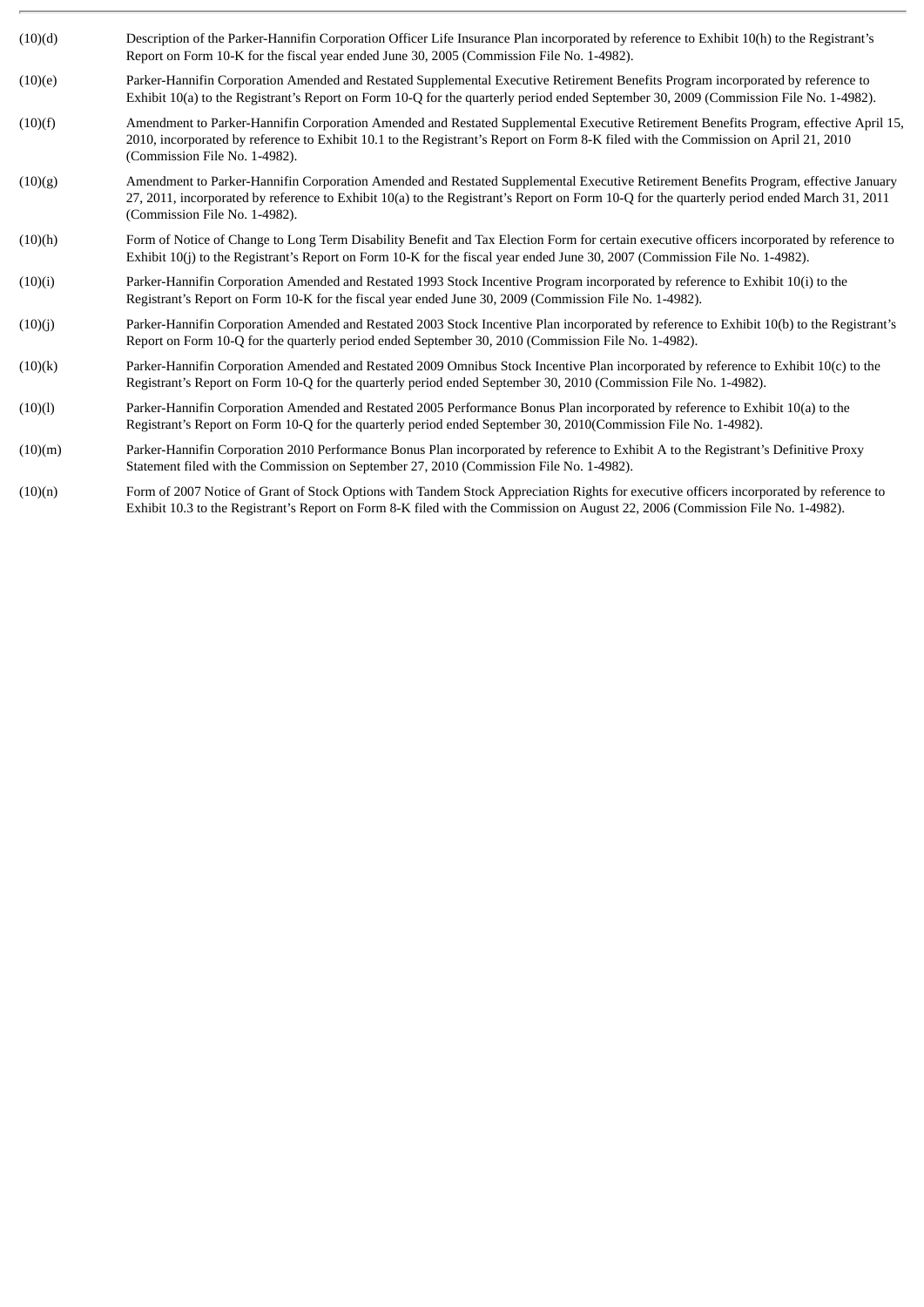| (10)(0) | Form of 2008 Notice of Grant of Stock Options with Tandem Stock Appreciation Rights for executive officers incorporated by reference to<br>Exhibit 10.1 to the Registrant's Report on Form 8-K/A filed with the Commission on September 5, 2007 (Commission File No. 1-4982).               |
|---------|---------------------------------------------------------------------------------------------------------------------------------------------------------------------------------------------------------------------------------------------------------------------------------------------|
| (10)(p) | Form of 2009 Notice of Stock Options Award with Tandem Stock Appreciation Rights for executive officers incorporated by reference to<br>Exhibit 10(d) to the Registrant's Report on Form 10-Q for the quarterly period ended September 30, 2008 (Commission File No. 1-4982).               |
| (10)(q) | Form of 2010 Notice of Stock Options with Tandem Stock Appreciation Rights for executive officers incorporated by reference to Exhibit<br>10(d) to the Registrant's Report on Form 10-Q for the quarterly period ended September 30, 2009 (Commission File No. 1-4982).                     |
| (10)(r) | Form of Parker-Hannifin Corporation Stock Appreciation Rights Award Agreement for executive officers incorporated by reference to Exhibit<br>10.2 to the Registrant's Report on Form 8-K filed with the Commission on August 17, 2010 (Commission File No. 1-4982).                         |
| (10)(s) | Parker-Hannifin Corporation Stock Appreciation Rights Terms and Conditions for executive officers incorporated by reference to Exhibit 10.1<br>to the Registrant's Report on Form 8-K filed with the Commission on August 17, 2010 (Commission File No. 1-4982).                            |
| (10)(t) | Form of Notice of FY10 Target Incentive Bonus Award incorporated by reference to Exhibit 10(a) to the Registrant's Report on Form 10-Q<br>for the quarterly period ended December 31, 2009 (Commission File No. 1-4982).                                                                    |
| (10)(u) | Form of Notice of FY10 Target Incentive Bonus Award Under the Parker-Hannifin Corporation Performance Bonus Plan incorporated by<br>reference to Exhibit 10(b) to the Registrant's Report on Form 10-Q for the quarterly period ended December 31, 2009 (Commission File No.<br>$1-4982$ ). |
| (10)(v) | Parker-Hannifin Corporation Target Incentive Plan incorporated by reference to Exhibit 10(d) to the Registrant's Report on Form 10-Q for the<br>quarterly period ended September 30, 2010 (Commission File No. 1-4982).                                                                     |
| (10)(w) | Parker-Hannifin Corporation Target Incentive Plan Subject to Performance Bonus Plan incorporated by reference to Exhibit 10(e) to the<br>Registrant's Report on Form 10-Q for the quarterly period ended September 30, 2010 (Commission File No. 1-4982).                                   |
| (10)(x) | Form of 2008-09-10 Long Term Incentive Award Letter Under the Parker-Hannifin Corporation Performance Bonus Plan incorporated by<br>reference to Exhibit 10.4 to the Registrant's Report on Form 8-K/A filed with the Commission on September 5, 2007 (Commission File No. 1-<br>4982).     |
| (10)(y) | Form of Notice of 2009-10-11 Long Term Incentive Award Under the Parker-Hannifin Corporation Performance Bonus Plan incorporated by                                                                                                                                                         |

reference to Exhibit 10(f) to the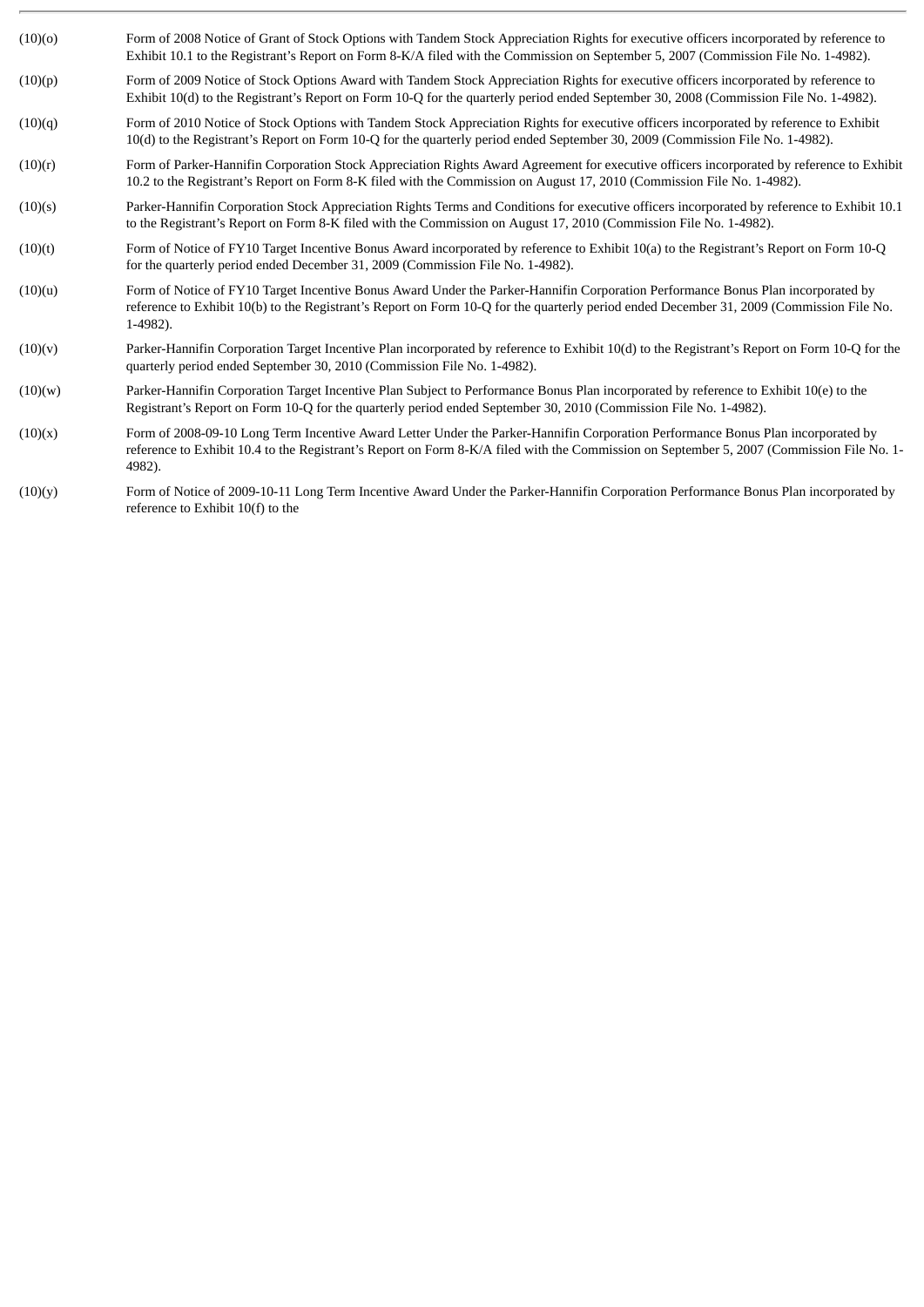|          | Registrant's Report on Form 10-Q for the quarterly period ended September 30, 2008 (Commission File No. 1-4982).                                                                                                                                                                                          |
|----------|-----------------------------------------------------------------------------------------------------------------------------------------------------------------------------------------------------------------------------------------------------------------------------------------------------------|
| (10)(z)  | Form of Notice of FY2010-11-12 Long Term Incentive Performance Award Under the Parker-Hannifin Corporation Performance Bonus Plan<br>incorporated by reference to Exhibit 10(c) to the Registrant's Report on Form 10-Q for the quarterly period ended December 31, 2009<br>(Commission File No. 1-4982). |
| (10)(aa) | Form of Notice of CY2010-11-12 Long Term Incentive Performance Award Under the Parker-Hannifin Corporation Performance Bonus Plan<br>incorporated by reference to Exhibit 10(w) to the Registrant's Report on Form 10-K for the fiscal year ended June 30, 2010 (Commission File<br>No. 1-4982).          |
| (10)(bb) | Parker-Hannifin Corporation Long-Term Incentive Performance Plan Under the Performance Bonus Plan incorporated by reference to Exhibit<br>10.1 to the Registrant's Report on Form 8-K filed with the Commission on February 1, 2011 (Commission File No. 1-4982).                                         |
| (10)(cc) | Form of Parker-Hannifin Corporation Long-Term Incentive Performance Award Under the Performance Bonus Plan incorporated by reference<br>to Exhibit 10.2 to the Registrant's Report on Form 8-K filed with the Commission on February 1, 2011 (Commission File No. 1-4982).                                |
| (10)(dd) | Terms and Conditions of Restricted Stock Issued as a Payout Under the LTI Plan incorporated by reference to Exhibit 10(i) to the Registrant's<br>Report on Form 10-Q for the quarterly period ended September 30, 2010 (Commission File No. 1-4982).                                                      |
| (10)(ee) | Form of Notice of RONA Bonus Award Under the Parker-Hannifin Corporation Performance Bonus Plan incorporated by reference to Exhibit<br>10(h) to the Registrant's Report on Form 10-Q for the quarterly period ended September 30, 2009 (Commission File No. 1-4982).                                     |
| (10)(ff) | Parker-Hannifin Corporation RONA Plan Subject to Performance Bonus Plan incorporated by reference to Exhibit 10(f) to the Registrant's<br>Report on Form 10-Q for the quarterly period ended September 30, 2010 (Commission File No. 1-4982).                                                             |
| (10)(gg) | Parker-Hannifin Corporation Summary of RONA Bonus Awards in Lieu of Certain Executive Perquisites incorporated by reference to Exhibit<br>10(h) to the Registrant's Report on Form 10-Q for the quarterly period ended September 30, 2008 (Commission File No. 1-4982).                                   |
| (10)(hh) | Parker-Hannifin Corporation Amended and Restated Savings Restoration Plan incorporated by reference to Exhibit 10(i) to the Registrant's<br>Report on Form 10-Q for the quarterly period ended September 30, 2008 (Commission File No. 1-4982).                                                           |
| (10)(ii) | Parker-Hannifin Corporation Amended and Restated Pension Restoration Plan incorporated by reference to Exhibit 10(j) to the Registrant's<br>Report on Form 10-Q for the quarterly period ended September 30, 2008 (Commission File No. 1-4982).                                                           |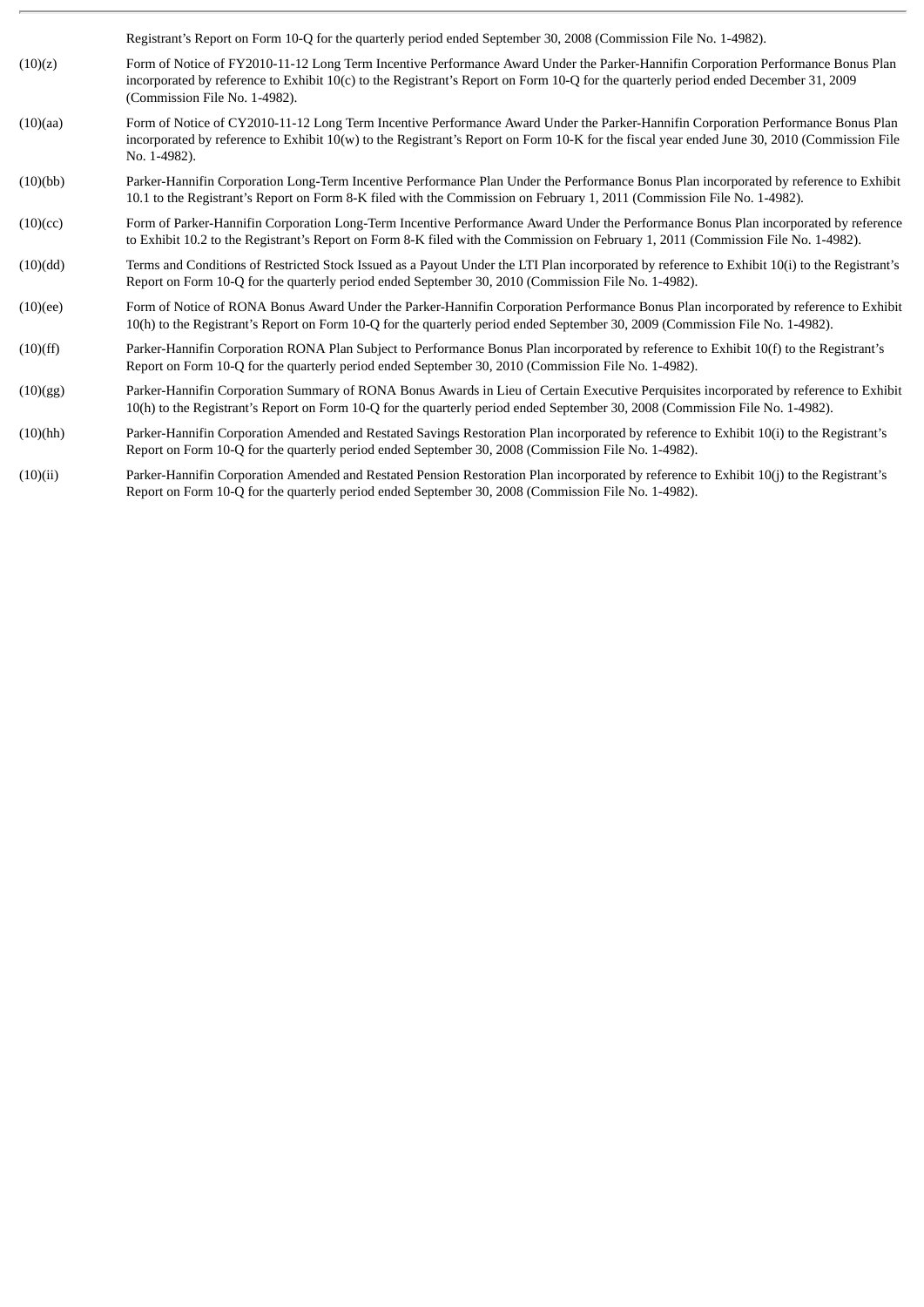| (10)(jj) | Amendment to Parker-Hannifin Corporation Amended and Restated Pension Restoration Plan, effective January 1, 2010, incorporated by<br>reference to Exhibit 10(bb) to the Registrant's Report on Form 10-K for the fiscal year ended June 30, 2010 (Commission File No. 1-4982).           |
|----------|-------------------------------------------------------------------------------------------------------------------------------------------------------------------------------------------------------------------------------------------------------------------------------------------|
| (10)(kk) | Amendment to Parker-Hannifin Corporation Amended and Restated Pension Restoration Plan, effective January 27, 2011, incorporated by<br>reference to Exhibit 10(b) to the Registrant's Report on Form 10-Q for the quarterly period ended March 31, 2011 (Commission File No. 1-<br>4982). |
| (10)(ll) | Parker-Hannifin Corporation Amended and Restated Executive Deferral Plan incorporated by reference to Exhibit 10(k) to the Registrant's<br>Report on Form 10-Q for the quarterly period ended September 30, 2008 (Commission File No. 1-4982).                                            |
| (10)(mm) | Parker-Hannifin Corporation Volume Incentive Plan incorporated by reference to Exhibit 10.1 to the Registrant's Report on Form 8-K filed<br>with the Commission on August 18, 2009 (Commission File No. 1-4982).                                                                          |
| (10)(nn) | Parker-Hannifin Corporation Claw-back Policy incorporated by reference to Exhibit 10.2 to the Registrant's Report on Form 8-K filed with<br>the Commission on August 18, 2009 (Commission File No. 1-4982).                                                                               |
| (10)(00) | Amended and Restated Parker-Hannifin Corporation Non-Employee Directors' Stock Plan incorporated by reference to Exhibit 10(x) to the<br>Registrant's Report on Form 10-K for the fiscal year ended June 30, 2004 (Commission File No. 1-4982).                                           |
| (10)(pp) | Parker-Hannifin Corporation Non-Employee Directors Stock Option Plan incorporated by reference to Exhibit 10(w) to the Registrant's<br>Report on Form 10-K for the fiscal year ended June 30, 2001 (Commission File No. 1-4982).                                                          |
| (10)(qq) | Parker-Hannifin Corporation Amended and Restated 2004 Non-Employee Directors' Stock Incentive Plan incorporated by reference to<br>Exhibit 10(aa) to the Registrant's Report on Form 10-K for the fiscal year ended June 30, 2009 (Commission File No. 1-4982).                           |
| (10)(rr) | Form of 2008 Notice of Issuance of Restricted Stock for Non-Employee Directors incorporated by reference to Exhibit 10(c) to the<br>Registrant's Report on Form 10-Q for the quarterly period ended September 30, 2007 (Commission File No. 1-4982).                                      |
| (10)(ss) | Form of 2009 Notice of Issuance of Restricted Stock for Non-Employee Directors incorporated by reference to Exhibit 10(1) to the<br>Registrant's Report on Form 10-Q for the quarterly period ended September 30, 2008 (Commission File No. 1-4982).                                      |
| (10)(tt) | Form of 2010 Notice of Issuance of Restricted Stock for Non-Employee Directors incorporated by reference to Exhibit 10(i) to the<br>$10001$ 1 1 1 1 1 1 1 0 1 0 0 0 0 0 $(0 + 1 - 0.1)$ 1 1 $(0.00)$                                                                                      |

Registrant's Report on Form 10-Q for the quarterly period ended September 30, 2009 (Commission File No. 1-4982).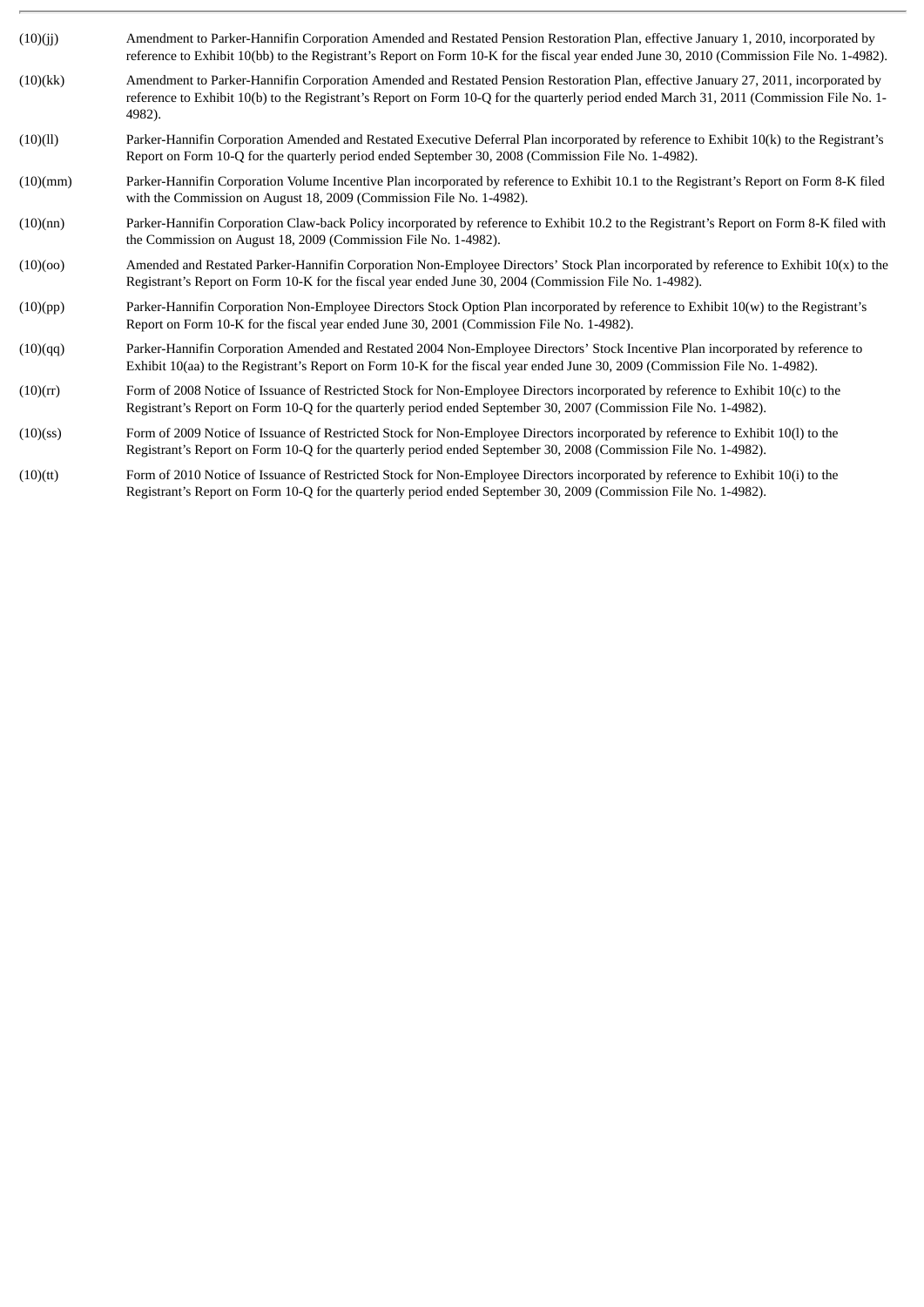| (10)(uu)   | Parker-Hannifin Corporation Non-Employee Directors' Restricted Stock Award Agreement incorporated by reference to Exhibit 10(a) to the<br>Registrant's Report on Form 10-Q for the quarterly period ended December 31, 2010 (Commission File No. 1-4982).                                 |
|------------|-------------------------------------------------------------------------------------------------------------------------------------------------------------------------------------------------------------------------------------------------------------------------------------------|
| (10)(vv)   | Parker-Hannifin Corporation Non-Employee Directors' Restricted Stock Terms and Conditions incorporated by reference to Exhibit 10(b) to<br>the Registrant's Report on Form 10-Q for the quarterly period ended December 31, 2010 (Commission File No. 1-4982).                            |
| (10)(ww)   | Amended and Restated Deferred Compensation Plan for Directors of Parker-Hannifin Corporation incorporated by reference to Exhibit 10(m)<br>to the Registrant's Report on Form 10-Q for the quarterly period ended September 30, 2008 (Commission File No. 1-4982).                        |
| (10)(xx)   | Summary of the Compensation of the Non-Employee Members of the Board of Directors, effective October 1, 2008, incorporated by<br>reference to Exhibit 10(n) to the Registrant's Report on Form 10-Q for the quarterly period ended September 30, 2008 (Commission File No.<br>$1-4982$ ). |
| (10)(yy)   | Summary of the Compensation of the Non-Employee Members of the Board of Directors, effective October 1, 2010, incorporated by<br>reference to Exhibit 10(c) to the Registrant's Report on Form 10-Q for the quarterly period ended December 31, 2010 (Commission File No.<br>1-4982).     |
| (11)       | Computation of Common Shares Outstanding and Earnings Per Share is incorporated by reference to Note 5 of the Notes to Consolidated<br>Financial Statements on page 13-27 of Exhibit 13 hereto.*                                                                                          |
| (12)       | Computation of Ratio of Earnings to Fixed Charges as of June 30, 2011.*                                                                                                                                                                                                                   |
| (13)       | Excerpts from Annual Report to Shareholders for the fiscal year ended June 30, 2011 which are incorporated herein by reference thereto.*                                                                                                                                                  |
| (21)       | List of subsidiaries of the Registrant.*                                                                                                                                                                                                                                                  |
| (23)       | Consent of Independent Registered Public Accounting Firm.*                                                                                                                                                                                                                                |
| (24)       | Power of Attorney.*                                                                                                                                                                                                                                                                       |
| (31)(i)(a) | Certification of the Principal Executive Officer Pursuant to 17 CFR 240.13a-14(a), as Adopted Pursuant to §302 of the Sarbanes-Oxley Act of<br>2002.*                                                                                                                                     |
| (31)(i)(b) | Certification of the Principal Financial Officer Pursuant to 17 CFR 240.13a-14(a), as Adopted Pursuant to §302 of the Sarbanes-Oxley Act of<br>2002.*                                                                                                                                     |
| (32)       | Certification Pursuant to 18 U.S.C. Section 1350, as Adopted Pursuant to §906 of the Sarbanes-Oxley Act of 2002.*                                                                                                                                                                         |
| 101.INS    | XBRL Instance Document.*                                                                                                                                                                                                                                                                  |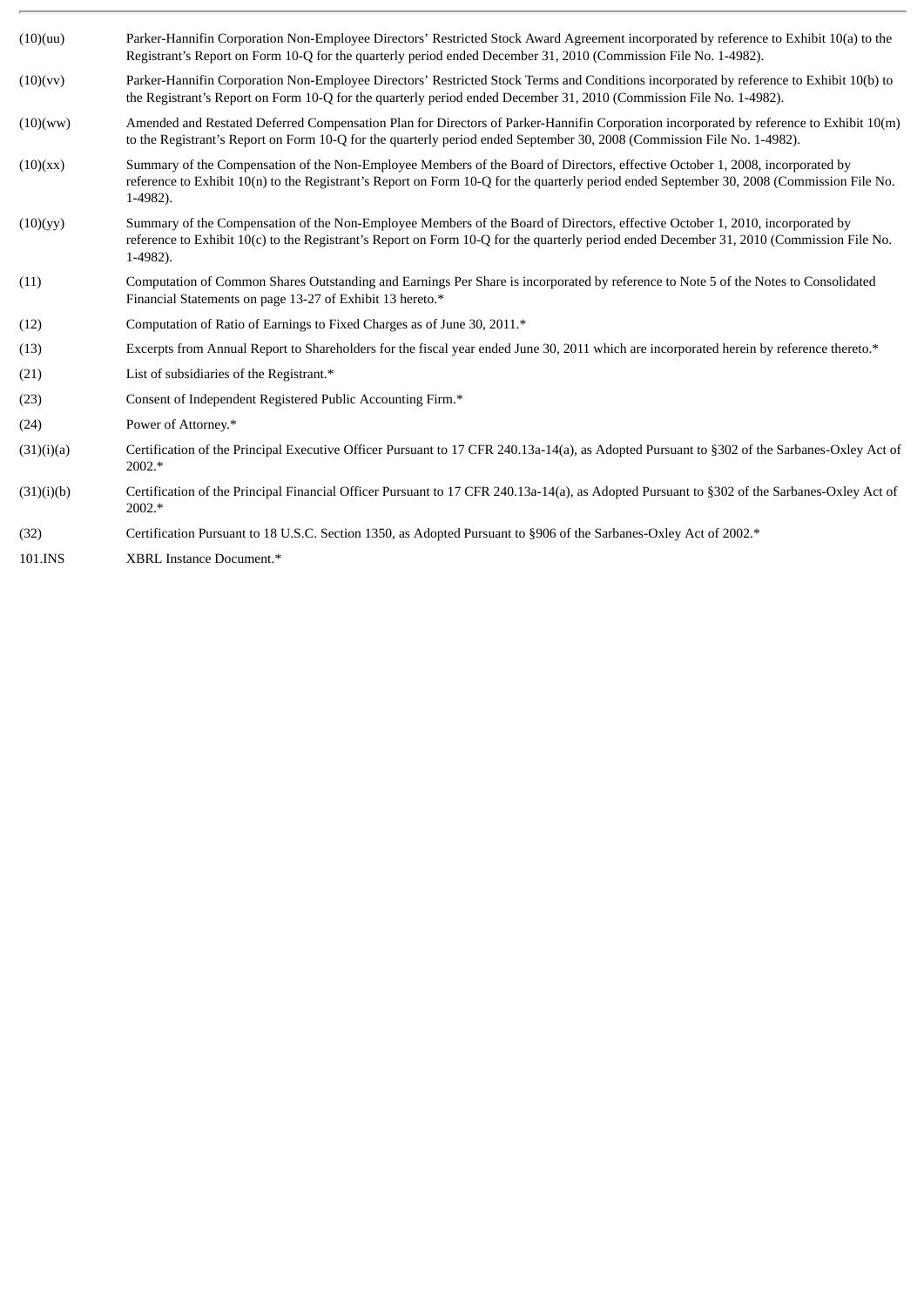| 101.SCH | XBRL Taxonomy Extension Schema Document.*                |
|---------|----------------------------------------------------------|
| 101.CAL | XBRL Taxonomy Extension Calculation Linkbase Document.*  |
| 101.DEF | XBRL Taxonomy Extension Definition Linkbase Document.*   |
| 101.LAB | XBRL Taxonomy Extension Label Linkbase Document.*        |
| 101.PRE | XBRL Taxonomy Extension Presentation Linkbase Document.* |

\* Submitted electronically herewith.

Attached as Exhibit 101 to this report are the following formatted in XBRL (Extensible Business Reporting Language): (i) Consolidated Statement of Income for the years ended June 30, 2011, 2010 and 2009, (ii) Consolidated Balance Sheet at June 30, 2011 and 2010, (iii) Consolidated Statement of Cash Flows for the years ended June 30, 2011, 2010 and 2009, (iv) Consolidated Statement of Equity for the years ended June 30, 2011, 2010 and 2009, and (v) Notes to Consolidated Financial Statements for the year ended June 30, 2011.

In accordance with Rule 406T of Regulation S-T, the XBRL related information in Exhibit 101 to this Annual Report on Form 10-K shall not be deemed to be "filed" for purposes of Section 18 of the Exchange Act, or otherwise subject to the liability of that section, and shall not be part of any registration or other document filed under the Securities Act or the Exchange Act, except as shall be expressly set forth by specific reference in such filing.

Shareholders may request a copy of any of the exhibits to this Annual Report on Form 10-K by writing to the Secretary, Parker-Hannifin Corporation, 6035 Parkland Boulevard, Cleveland, Ohio 44124-4141.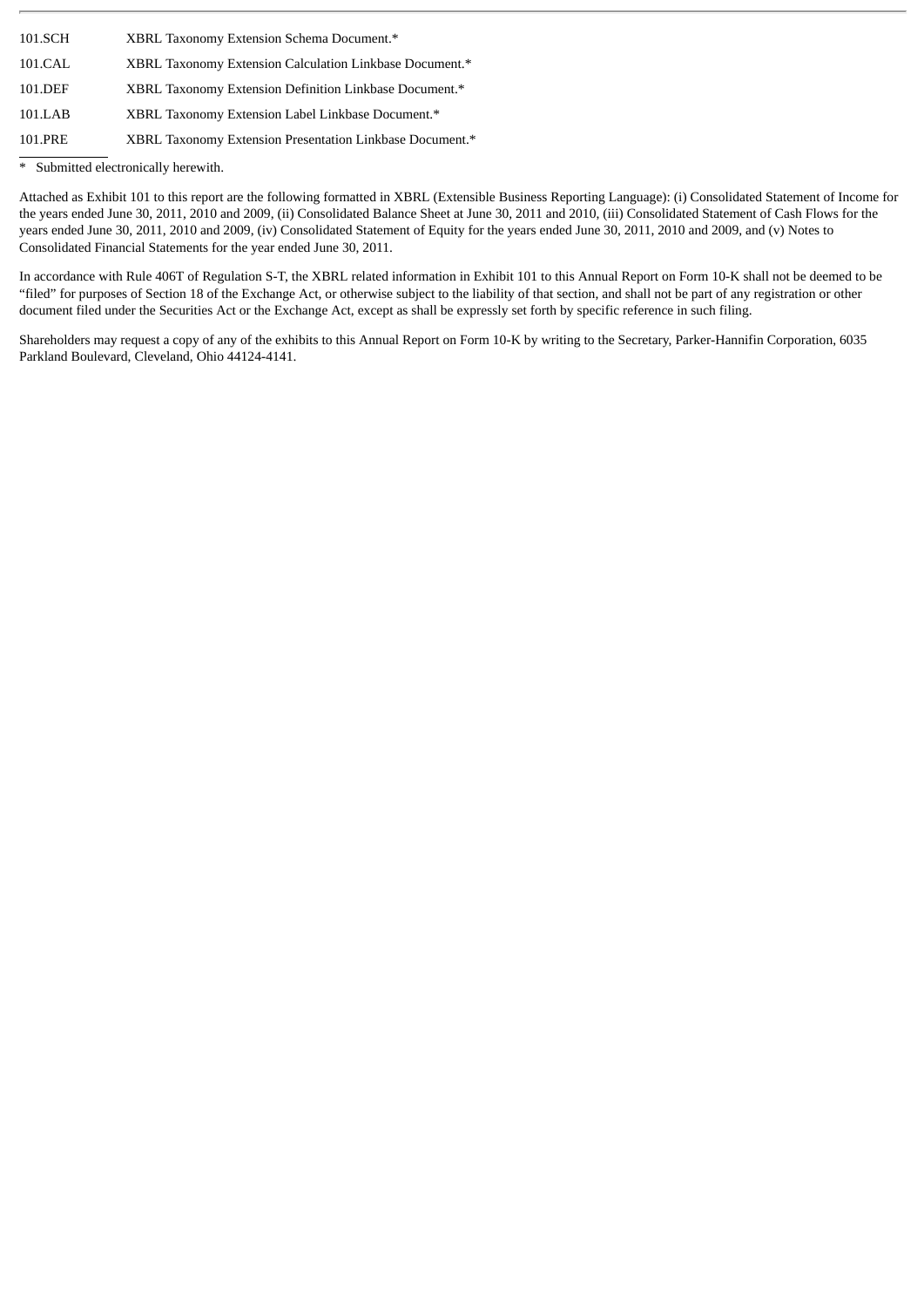# **Exhibit (12) to Report on Form 10-K for Fiscal Year Ended June 30, 2011 By Parker-Hannifin Corporation Computation of Ratio of Earnings to Fixed Charges (In thousands, except ratios)**

|                                                                                       | <b>Fiscal Year Ended June 30,</b> |           |           |                           |                        |
|---------------------------------------------------------------------------------------|-----------------------------------|-----------|-----------|---------------------------|------------------------|
|                                                                                       | 2011                              | 2010      | 2009      | 2008                      | 2007                   |
| <b>EARNINGS</b>                                                                       |                                   |           |           |                           |                        |
| Income from continuing operations before income taxes and noncontrolling interests    | \$1,413,721                       | \$754,817 | \$683,083 | \$1,334,571               | \$1,166,463            |
| Adjustments:                                                                          |                                   |           |           |                           |                        |
| Interest on indebtedness, exclusive of interest capitalized and interest on ESOP      |                                   |           |           |                           |                        |
| loan guarantee                                                                        | 97,009                            | 101,173   | 109,911   | 96,572                    | 80,053                 |
| Amortization of deferred loan costs                                                   | 2,695                             | 2,426     | 2,143     | 1,793                     | 1,511                  |
| Portion of rents representative of interest factor                                    | 39,499                            | 41,194    | 41,839    | 35,378                    | 29,000                 |
| Loss (income) of equity investees                                                     | 2,592                             | 6,757     | (1,529)   | 2,596                     | 1,059                  |
| Amortization of previously capitalized interest                                       | 226                               | 259       | 262       | 278                       | 282                    |
| Income as adjusted                                                                    | \$1,555,742                       | \$906,626 | \$835,709 | \$1,471,188               | \$1,278,368            |
| <b>FIXED CHARGES</b>                                                                  |                                   |           |           |                           |                        |
| Interest on indebtedness, exclusive of interest capitalized and interest on ESOP loan |                                   |           |           |                           |                        |
| guarantee                                                                             | \$<br>97,009                      | \$101,173 | \$109,911 | \$<br>96,572              | $\mathbf{s}$<br>80,053 |
| Capitalized interest                                                                  |                                   |           |           |                           | 436                    |
| Amortization of deferred loan costs                                                   | 2,695                             | 2,426     | 2,143     | 1,793                     | 1,511                  |
| Portion of rents representative of interest factor                                    | 39,499                            | 41,194    | 41,839    | 35,378                    | 29,000                 |
| <b>Fixed charges</b>                                                                  | 139,203                           | \$144,793 | \$153,893 | 133,743<br>$\mathbb{S}^-$ | \$<br>111,000          |
| RATIO OF EARNINGS TO FIXED CHARGES                                                    | 11.18x                            | 6.26x     | 5.43x     | 11.00x                    | 11.52x                 |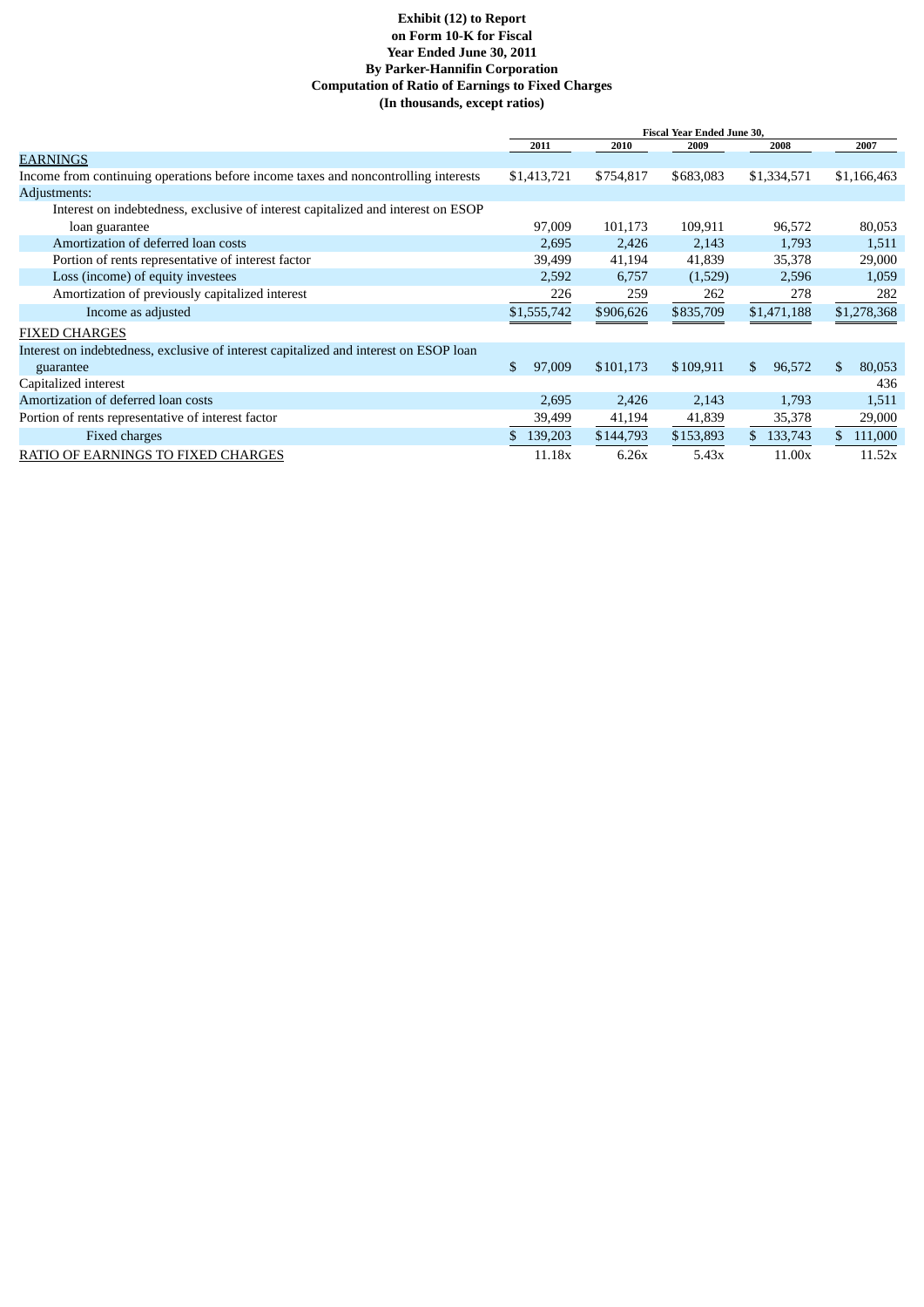## **Exhibit (13) to Report On Form 10-K for Fiscal Year Ended June 30, 2011 By Parker-Hannifin Corporation**

### **Forward-Looking Statements**

Forward-looking statements contained in this and other written and oral reports are made based on known events and circumstances at the time of release, and as such, are subject in the future to unforeseen uncertainties and risks. All statements regarding future performance, earnings projections, events or developments are forward-looking statements. It is possible that the future performance and earnings projections of the Company, including its individual segments, may differ materially from current expectations, depending on economic conditions within its mobile, industrial and aerospace markets, and the Company's ability to maintain and achieve anticipated benefits associated with announced realignment activities, strategic initiatives to improve operating margins, actions taken to combat the effects of the current economic environment, and growth, innovation and global diversification initiatives. A change in the economic conditions in individual markets may have a particularly volatile effect on segment performance.

Among other factors which may affect future performance are:

- changes in business relationships with and purchases by or from major customers, suppliers or distributors, including delays or cancellations in shipments, disputes regarding contract terms or significant changes in financial condition, changes in contract cost and revenue estimates for new development programs, and changes in product mix,
- uncertainties surrounding timing, successful completion or integration of acquisitions,
- ability to realize anticipated costs savings from business realignment activities,
- threats associated with and efforts to combat terrorism,
- uncertainties surrounding the ultimate resolution of outstanding legal proceedings, including the outcome of any appeals,
- competitive market conditions and resulting effects on sales and pricing,
- increases in raw material costs that cannot be recovered in product pricing,
- the Company's ability to manage costs related to insurance and employee retirement and health care benefits, and
- global economic factors, including manufacturing activity, air travel trends, currency exchange rates, difficulties entering new markets and general economic conditions such as inflation, deflation, interest rates and credit availability.

The Company makes these statements as of the date of the filing of its Annual Report on Form 10-K for the year ended June 30, 2011, and undertakes no obligation to update them unless otherwise required by law.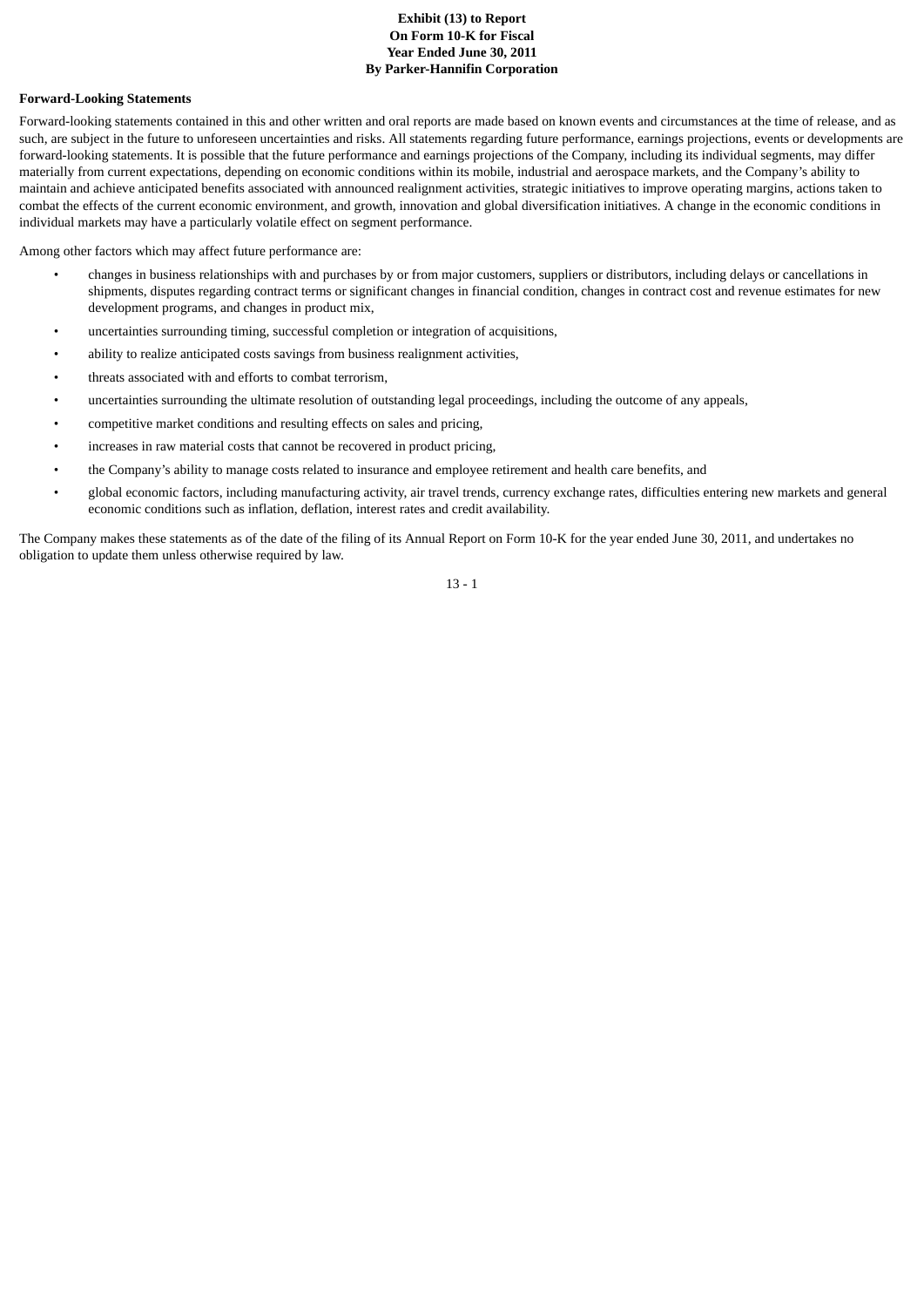# **MANAGEMENT'S DISCUSSION AND ANALYSIS**

### **Overview**

The Company is a leading worldwide diversified manufacturer of motion and control technologies and systems, providing precision engineered solutions for a wide variety of mobile, industrial and aerospace markets.

The Company's order rates provide a near-term perspective of the Company's outlook particularly when viewed in the context of prior and future order rates. The Company publishes its order rates on a quarterly basis. The lead time between the time an order is received and revenue is realized generally ranges from one day to 12 weeks for mobile and industrial orders and from one day to 18 months for aerospace orders. The Company believes the leading economic indicators of these markets that have a correlation to the Company's future order rates are as follows:

- Purchasing Managers Index (PMI) on manufacturing activity specific to regions around the world with respect to most mobile and industrial markets;
- Global aircraft miles flown and global revenue passenger miles for commercial aerospace markets and U.S. Department of Defense spending for military aerospace markets; and
- Housing starts with respect to the North American residential air conditioning market and certain mobile construction markets.

A PMI above 50 indicates that the manufacturing activity specific to a region around the world in the mobile and industrial markets is expanding. A PMI below 50 indicates the opposite. The PMI at the end of fiscal 2011 for the United States, the Eurozone countries and China was 55.3, 52.0 and 50.1, respectively. The PMI for the United States, the Eurozone countries and China all sequentially increased during fiscal 2011 but by the end of fiscal 2011 their levels have fallen either equivalent to or below their June 2010 levels.

Global aircraft miles flown increased six percent from the comparable 2010 level and global average revenue passenger miles increased five percent from the comparable 2010 level. The Company anticipates that U.S. Department of Defense spending with regards to appropriations, and operations and maintenance for the U.S. Government's fiscal year 2011 will be about one percent lower than the comparable fiscal 2010 level and fiscal year 2012 spending is projected to be about three percent higher than the fiscal 2011 spending.

Housing starts in June 2011 were approximately 17 percent higher than housing starts in June 2010 and were approximately 15 percent higher than housing starts in March 2011.

The Company has remained focused on maintaining its financial strength by adjusting its cost structure to reflect changing demand levels, maintaining a strong balance sheet and managing its cash. The Company continues to generate substantial cash flows from operations, has controlled capital spending and has proactively managed working capital. The Company has been able to borrow needed funds at favorable interest rates and has a debt to debt-shareholders' equity ratio of 24.7 percent at June 30, 2011 compared to 28.9 percent at June 30, 2010.

The Company believes many opportunities for growth are available. The Company intends to focus primarily on business opportunities in the areas of energy, water, agriculture, environment, defense, life sciences, infrastructure and transportation.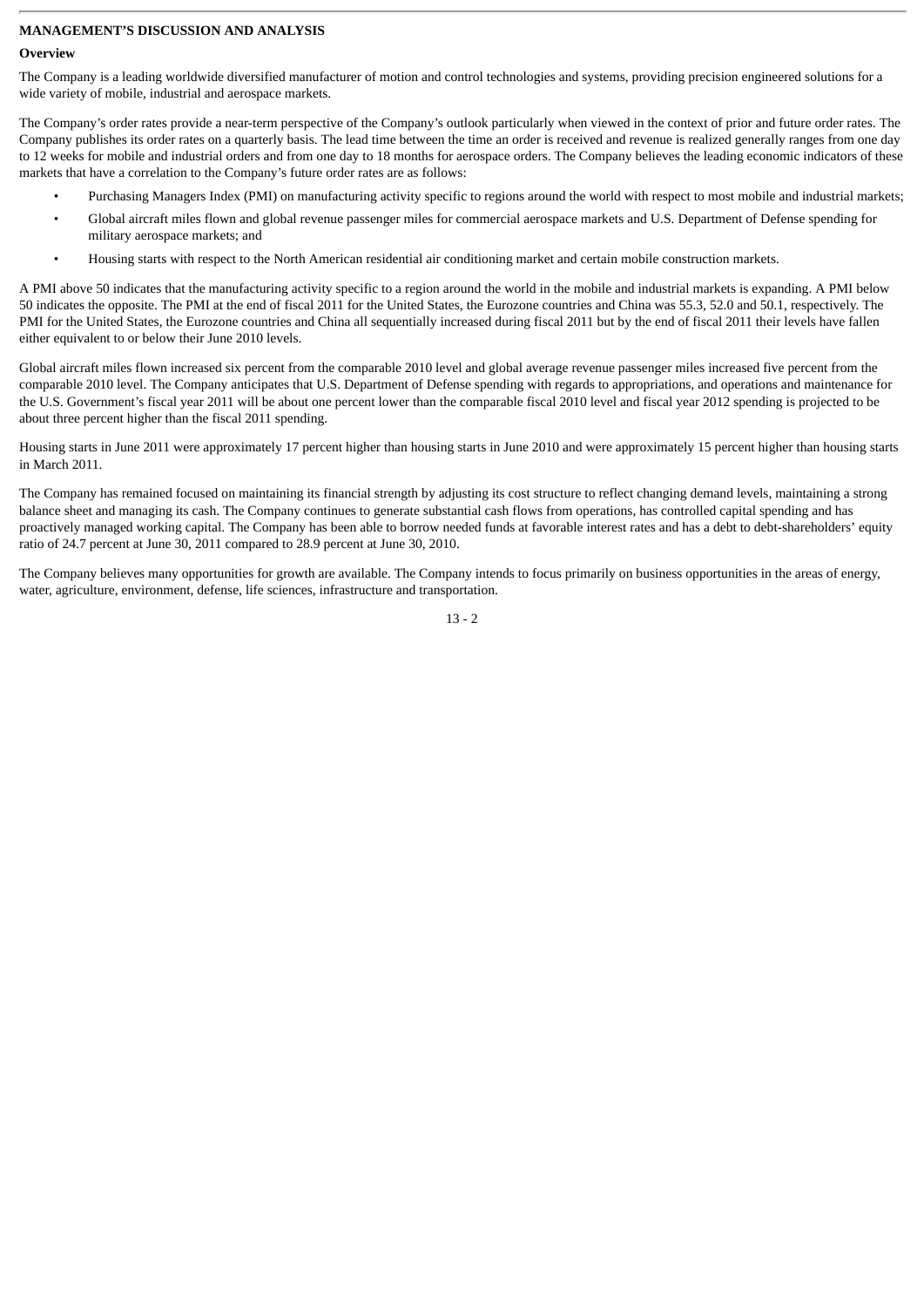The Company believes it can meet its strategic objectives by:

- Serving the customer and empowering its employees;
- Successfully executing its Win Strategy initiatives relating to premier customer service, financial performance and profitable growth;
- Engineering innovative systems and products to provide superior customer value through improved service, efficiency and productivity;
- Delivering products, systems and services that have demonstrable savings to customers and are priced by the value they deliver;
- Acquiring strategic businesses; and
- Organizing the Company around targeted regions, technologies and markets.

The Company completed three acquisitions during fiscal 2011. Acquisitions will continue to be considered from time to time to the extent there is a strong strategic fit, while at the same time, maintaining the Company's strong financial position. The Company will also continue to assess the strategic fit of its existing businesses and initiate efforts to divest businesses that are not considered to be a good long-term fit for the Company. Future business divestitures could have a negative effect on the Company's results of operations.

The discussion below is structured to separately discuss each of the financial statements presented on pages 13-15 to 13-19. All year references are to fiscal years.

### **Discussion of Consolidated Statement of Income**

The Consolidated Statement of Income summarizes the Company's operating performance over the last three fiscal years.

| (millions)                                                          | 2011              | 2010       | 2009                |
|---------------------------------------------------------------------|-------------------|------------|---------------------|
| Net sales                                                           | \$12,346          | \$9,993    | \$10,309            |
| Gross profit margin                                                 | 24.0%             | 21.5%      | 20.6%               |
| Selling, general and administrative expenses                        | \$1,468           | \$1,277    | \$1,290             |
| Selling, general and administrative expenses, as a percent of sales | 11.9%             | 12.8%      | 12.5%               |
| Interest expense                                                    | \$.<br><b>100</b> | 104<br>S.  | 112<br><sup>S</sup> |
| Other (income) expense, net                                         | (15)              |            | 42                  |
| (Gain) loss on disposal of assets                                   | (8)               | 10         |                     |
| Effective tax rate                                                  | 25.2%             | 26.3%      | 25.3%               |
| Net income attributable to common shareholders                      | \$1,049           | SS.<br>554 | 509                 |

*Net sales* in 2011 were 23.5 percent higher than 2010. The increase in sales in 2011 primarily reflects higher volume in all segments with the largest increase occurring in the Industrial Segment. Acquisitions made in the last 12 months contributed approximately \$54 million in sales in 2011. The effect of currency rate changes increased net sales in 2011 by approximately \$205 million.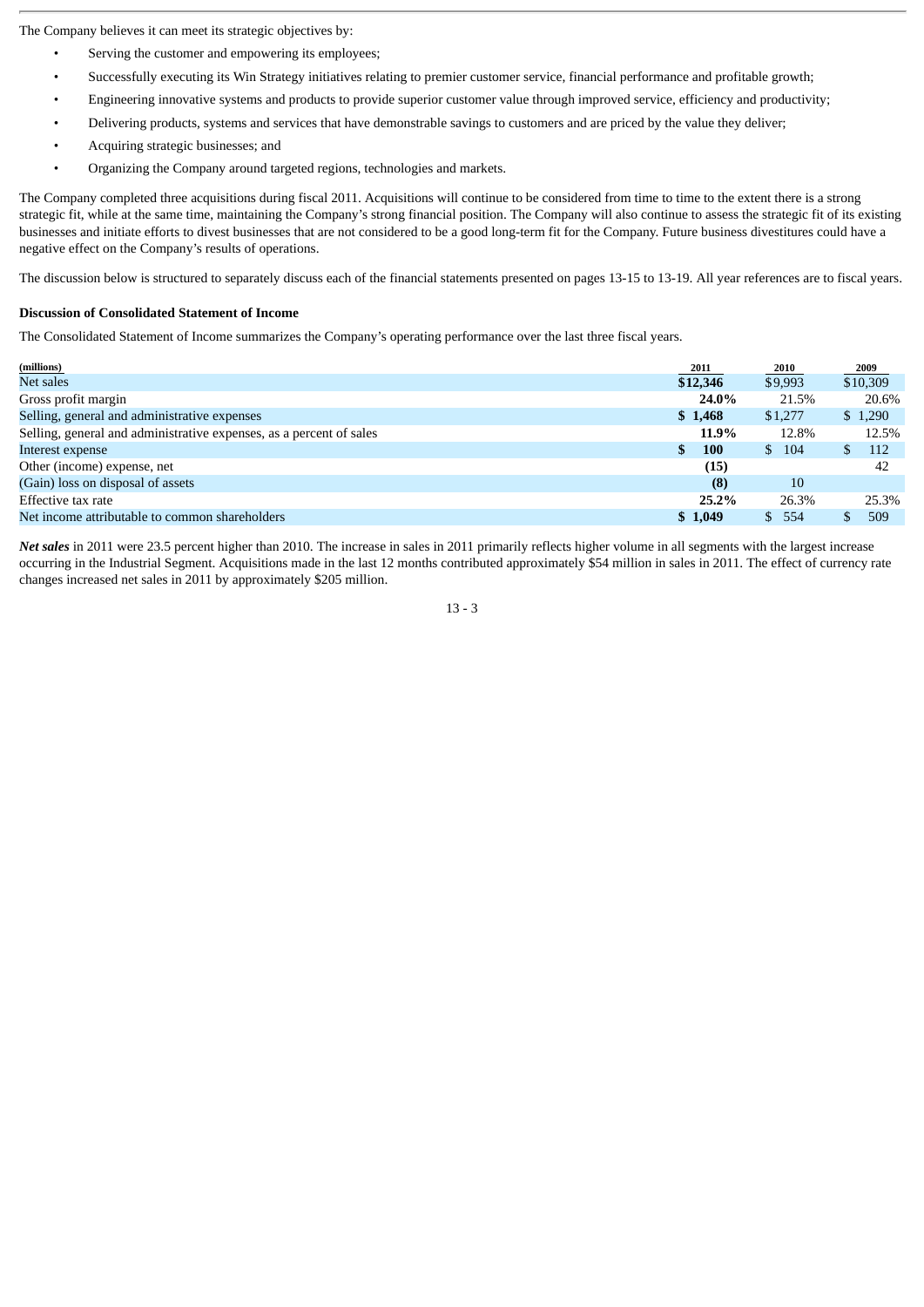During 2011, worldwide economic conditions improved and the Company experienced an increase in demand for its products in the Industrial and Climate & Industrial Controls Segments. Business conditions in the Aerospace Segment also improved as commercial airlines increased their capacity and revenue passenger miles increased.

Net sales in 2010 were 3.1 percent lower than 2009. The decline in sales in 2010 primarily reflects lower volume in all segments except for the Climate & Industrial Controls Segment. Acquisitions did not make a material contribution to the sales level in 2010. The effect of currency rate changes increased net sales in 2010 by approximately \$126 million.

*Gross profit margin* increased in 2011 primarily due to a combination of higher sales volume, resulting in manufacturing efficiencies, as well as lower business realignment expenses recorded in the current year as compared to the prior year. Gross profit margin was higher in 2010 primarily due to cost reduction initiatives and the benefits of past business realignment activities. Included in gross profit in 2011, 2010 and 2009 were business realignment charges of \$15.3 million, \$43.0 million and \$41.0 million, respectively.

*Selling, general and administrative expenses* increased 14.9 percent in 2011 and decreased 1.0 percent in 2010. The increase in 2011 was primarily due to the higher sales volume as well as higher incentive compensation as compared to 2010. The decrease in 2010 was primarily due to the lower sales volume, savings resulting from business realignment activities and lower professional fees, partially offset by higher expenses related to employee benefits plans and contributions to the Company's charitable foundation.

*Interest expense* in 2011 decreased primarily due to lower average debt outstanding as well as the debt portfolio in the current year having a lower average interest rate than the debt portfolio in the prior year. Interest expense in 2010 decreased primarily due to lower average debt outstanding as well as lower interest rates on commercial paper borrowings.

*Other (income) expense, net* in 2011 included \$10.9 million of income related to insurance recoveries. Other (income) expense, net in 2009 included \$37.4 million of expense related to litigation settlements and \$13.8 million of expense related to investment writedowns.

*(Gain) loss on disposal of assets* in 2011 includes income of \$3.8 million related to insurance recoveries for expenses incurred related to a previously divested business, \$3.8 million of expense related to asset writedowns and \$7.5 million of gains from asset sales. (Gain) loss on disposal of assets in 2010 included a loss of \$4.8 million resulting from the divestiture of a business. (Gain) loss on disposal of assets in 2009 included income of \$11.6 million from insurance recoveries for expenses incurred related to a previously divested business, \$7.2 million of expense related to asset writedowns and \$3.7 million of losses from asset sales.

*Effective tax rate* in 2011 was lower primarily due to favorable foreign tax rate differences as well as higher research and development tax credits. Effective tax rate in 2010 was slightly higher primarily due to higher taxable income in certain foreign jurisdictions and lower research and development tax credits.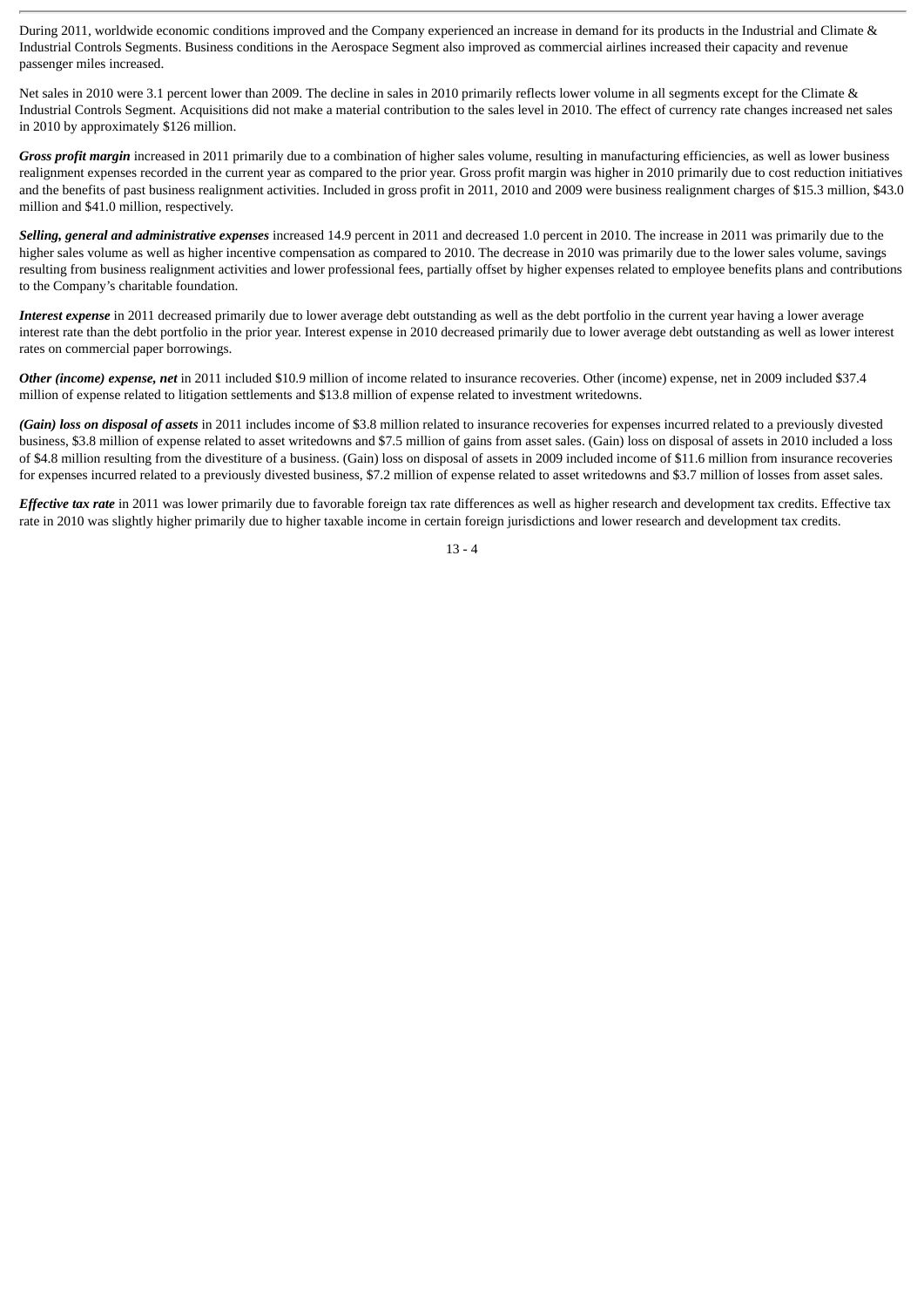### **Discussion of Business Segment Information**

The Business Segment information presents sales, operating income and assets on a basis that is consistent with the manner in which the Company's various businesses are managed for internal review and decision-making. See Note 1 to the Consolidated Financial Statements for a description of the Company's reportable business segments.

## **Industrial Segment** (millions)

|                                        | 2011    | 2010    | 2009    |
|----------------------------------------|---------|---------|---------|
| <b>Sales</b>                           |         |         |         |
| North America                          | \$4,517 | \$3,624 | \$3,735 |
| International                          | 4,917   | 3,811   | 3,896   |
| Operating income                       |         |         |         |
| North America                          | 746     | 487     | 395     |
| International                          | 754     | 394     | 351     |
| Operating income as a percent of sales |         |         |         |
| North America                          | 16.5%   | 13.4%   | 10.6%   |
| International                          | 15.3%   | 10.3%   | $9.0\%$ |
| <b>Backlog</b>                         | \$1,907 | \$1,505 | \$1,200 |
| Assets                                 | 8,414   | 7,310   | 7,540   |
| Return on average assets               | 19.1%   | 11.9%   | 9.5%    |

Sales in 2011 for the Industrial North American operations increased 24.6 percent compared to a decrease of 3.0 percent from 2009 to 2010. The increase in sales in 2011 reflects higher demand from distributors and higher end-user demand in a number of markets, particularly in the construction equipment, heavy-duty truck, mining, farm and agriculture equipment, and machine tools markets. The decrease in sales in 2010 was primarily due to lower demand experienced during the first half of 2010 from distributors as well as lower end-user demand in several markets, particularly the construction equipment, oil and gas, farm and agriculture equipment, and machine tools markets. An increase in volume in the semiconductor and automotive markets helped to mitigate the overall sales decline in 2010.

Sales in the Industrial International operations increased 29.0 percent in 2011 following a decrease of 2.2 percent from 2009 to 2010. The sales increase in 2011 is primarily attributable to higher volume across most markets in all regions with the largest increase in volume experienced in Europe and Asia Pacific. The sales decrease in 2010 was primarily due to lower sales volume across most markets in Europe, partially offset by an increase in volume experienced in the Asia Pacific region and in Latin America.

Margins in the Industrial North American and Industrial International businesses were higher for the current year primarily due to the higher sales volume resulting in manufacturing efficiencies, and a lower fixed cost structure resulting from past business realignment actions, including the incurrence of severance costs related to plant closures and general reductions in the work force. The higher Industrial North American and Industrial International operating margins in 2010 were primarily due to the benefits from cost control measures and past business realignment activities.

Included in Industrial North American operating income in 2011, 2010 and 2009 are business realignment charges of \$4.2 million, \$11.6 million and \$10.4 million, respectively. Included in Industrial International operating income in 2011, 2010 and 2009 are business realignment expenses of \$11.3 million, \$32.4 million and \$23.3 million, respectively. The business realignment expenses consist primarily of severance costs resulting from plant closures as well as general reductions in the work force. The Company does not anticipate that cost savings realized from the work force reductions taken in the Industrial Segment during 2011 will have a material impact on future operating margins. The Company expects to continue to take actions necessary to structure appropriately the operations of the Industrial Segment. Such actions may include the necessity to record business realignment charges in 2012.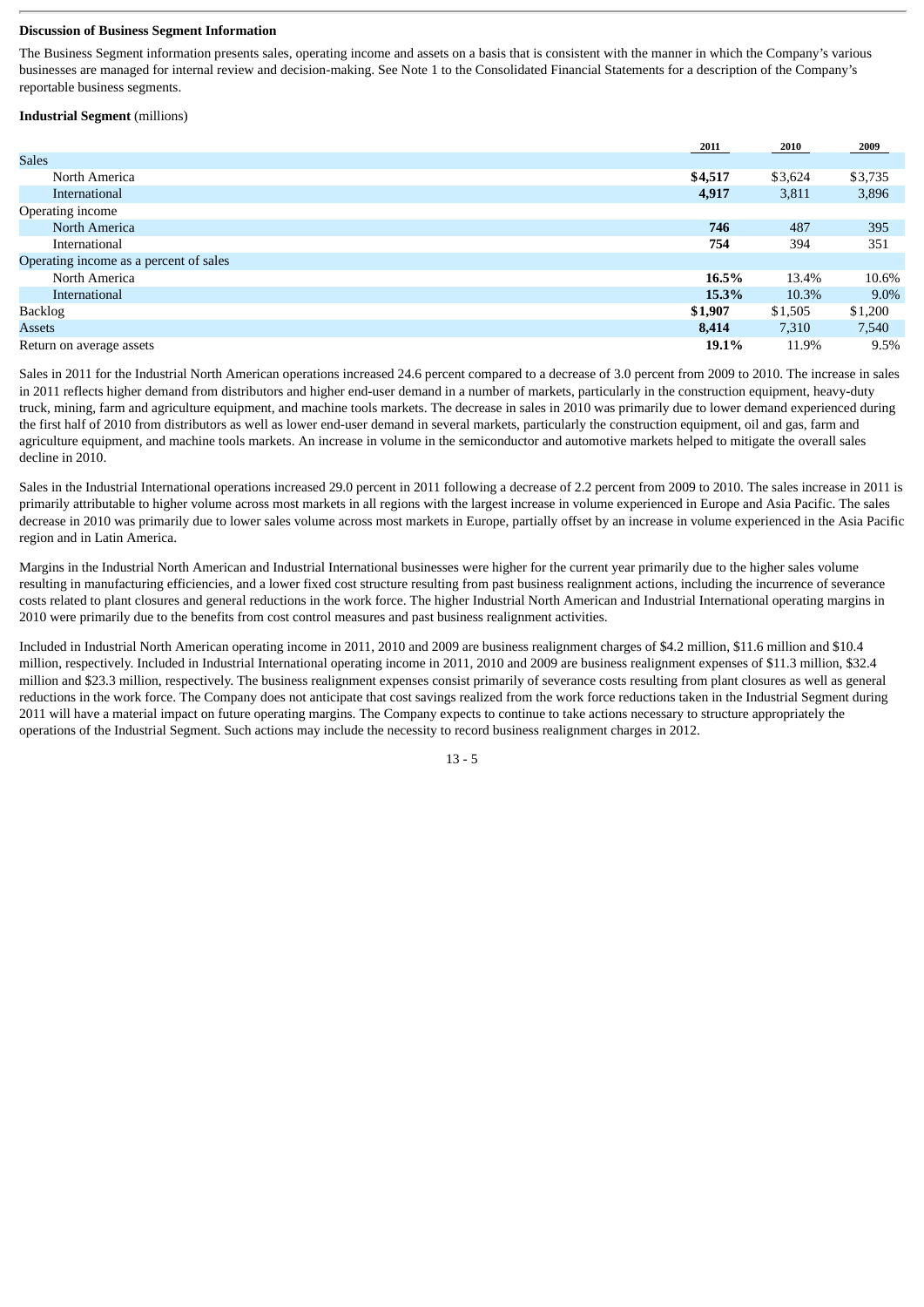The Company anticipates Industrial North American sales for 2012 will increase between 4.2 percent and 8.2 percent from the 2011 level and Industrial International sales for 2012 will increase between 8.6 percent and 12.6 percent from the 2011 level. Industrial North American operating margins in 2012 are expected to range from 16.5 percent to 17.1 percent and Industrial International margins are expected to range from 15.2 percent to 15.8 percent.

The increase in total Industrial Segment backlog in 2011 is primarily due to higher order rates in most markets in both the Industrial North American and Industrial International businesses with almost three-fourths of the increase occurring in the Industrial International businesses. The increase in total Industrial Segment backlog in 2010 was primarily due to higher order rates experienced across virtually all Industrial North American and Industrial International businesses, particularly in the Asia Pacific region.

The increase in assets in 2011 was primarily due to the effect of currency fluctuations as well as increases in accounts receivable, net, inventory and cash and cash equivalents, partially offset by a decrease in plant and equipment, net and intangible assets, net. The decrease in assets in 2010 was primarily due to the effect of currency fluctuations as well as decreases in plant and equipment, net, intangible assets, net and inventory, partially offset by an increase in accounts receivable, net, and cash and cash equivalents.

### **Aerospace Segment** (millions)

|                                        | <u>2011</u>         | 2010    |                       |
|----------------------------------------|---------------------|---------|-----------------------|
| <b>Sales</b>                           | $\overline{$1,922}$ | \$1,744 | $\frac{2009}{$1,883}$ |
| Operating income                       | 247                 | 208     | 262                   |
| Operating income as a percent of sales | 12.9%               | 11.9%   | 13.9%                 |
| <b>Backlog</b>                         | \$1,702             | \$1,474 | \$1,559               |
| Assets                                 | 995                 | 911     | 915                   |
| Return on average assets               | 25.9%               | 22.8%   | 28.5%                 |

Sales in 2011 increased 10.2 percent compared to a decrease of 7.4 percent from 2009 to 2010. The increase in net sales in 2011 is primarily due to higher volume in both the commercial original equipment manufacturer (OEM) and aftermarket businesses partially offset by lower volume in the military OEM business. The decrease in sales in 2010 was primarily due to significantly lower commercial OEM volume and lower commercial aftermarket volume, partially offset by higher military OEM and aftermarket volume.

The higher margins in 2011 were primarily due to the higher sales volume particularly in the higher margin commercial aftermarket business, partially offset by higher engineering development costs. In 2011, margins were favorably impacted by the effect of retroactive billings and contract reserve adjustments resulting from the finalization of contract price negotiations related to certain programs. The lower margins in 2010 were primarily due to the lower commercial OEM and aftermarket volume and higher engineering development costs, partially offset by the higher military aftermarket volume and lower operating costs.

The increase in backlog in 2011 is primarily due to higher order rates in both the commercial OEM and aftermarket businesses as well as the military OEM business. The decrease in backlog in 2010 was primarily due to shipments exceeding new order rates primarily in the military OEM business.

For 2012, sales are expected to increase between 3.0 percent and 6.0 percent from the 2011 level and operating margins are expected to range from 13.0 percent to 13.3 percent. A higher concentration of commercial OEM volume in future product mix and higher than expected new product development costs could result in lower margins.

The increase in assets in 2011 was primarily due to an increase in accounts receivable, net and inventory. The slight decrease in assets in 2010 was primarily due to a decrease in inventory, partially offset by an increase in intangible assets, net and assets from an acquisition.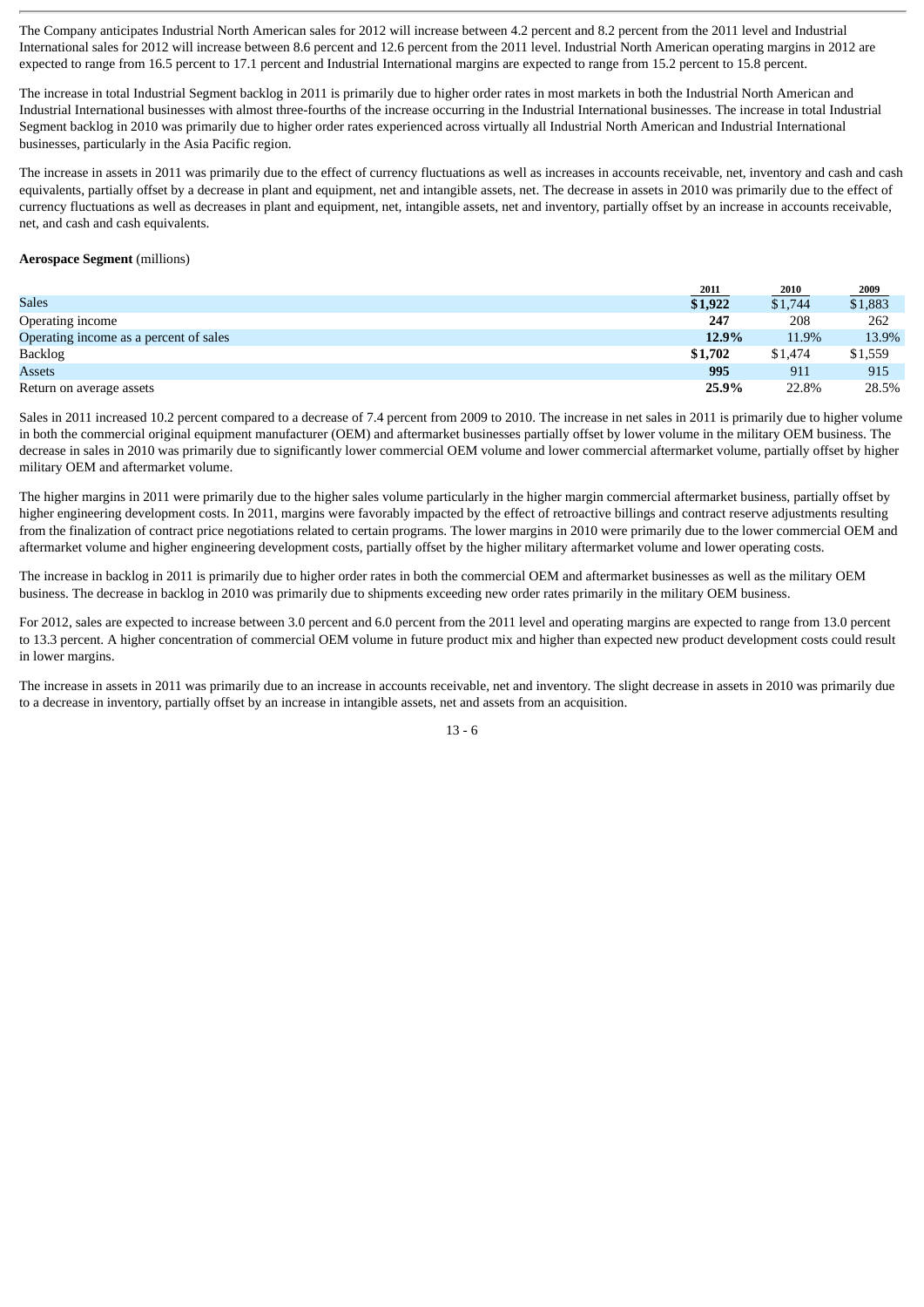### **Climate & Industrial Controls Segment** (millions)

|                                               | 2011  | 2010  | 2009      |
|-----------------------------------------------|-------|-------|-----------|
| <b>Sales</b>                                  | \$990 | \$814 | \$795     |
| Operating income (loss)                       | 76    | 53    | (4)       |
| Operating income (loss) as a percent of sales | 7.7%  | 6.6%  | $(0.5)\%$ |
| <b>Backlog</b>                                | \$171 | \$162 | \$127     |
| <b>Assets</b>                                 | 725   | 693   | 691       |
| Return on average assets                      | 10.7% | 7.7%  | $(0.5)\%$ |

Sales in 2011 increased 21.7 percent compared to a 2.4 percent increase in sales from 2009 to 2010. The increase in sales in 2011 is primarily due to higher enduser demand in the heavy-duty truck, automotive and commercial refrigeration markets. The increase in sales in 2010 was primarily due to increased volume in the automotive market and higher demand for air conditioning and refrigeration products. Margins in 2011 were higher primarily due to the higher sales volume, favorable product mix and benefits from past business realignment actions, including plant closures, but were adversely affected by higher material costs as well as operating inefficiencies, which primarily include overtime and premium freight. The higher margins in 2010 were primarily due to the benefits of cost control measures and past business realignment actions. Margins in 2010 also benefited from the higher sales volume.

Included in operating income are business realignment charges in 2010 and 2009 of \$3.9 million and \$9.7 million, respectively. The business realignment charges primarily related to severance costs resulting from plant closures. The Company expects to continue to take actions necessary to structure appropriately the operations of the Climate & Industrial Controls Segment. Such actions may include the necessity to record business realignment charges in 2012.

The Company anticipates sales in 2012 will increase between 3.6 percent and 7.6 percent from the 2011 level and operating margins are expected to range from 8.8 percent to 9.3 percent.

The increase in assets in 2011 was primarily due to the effect of currency fluctuations. The slight increase in assets in 2010 was primarily due to an increase in accounts receivable, net being mostly offset by decreases in intangible assets, net, plant and equipment, net and inventory.

**Corporate** assets decreased 24.5 percent in 2011 compared to an increase of 40.5 percent from 2009 to 2010. The decrease in 2011 was primarily due to a decrease in cash and cash equivalents and deferred taxes. The increase in 2010 was primarily due to an increase in cash and cash equivalents.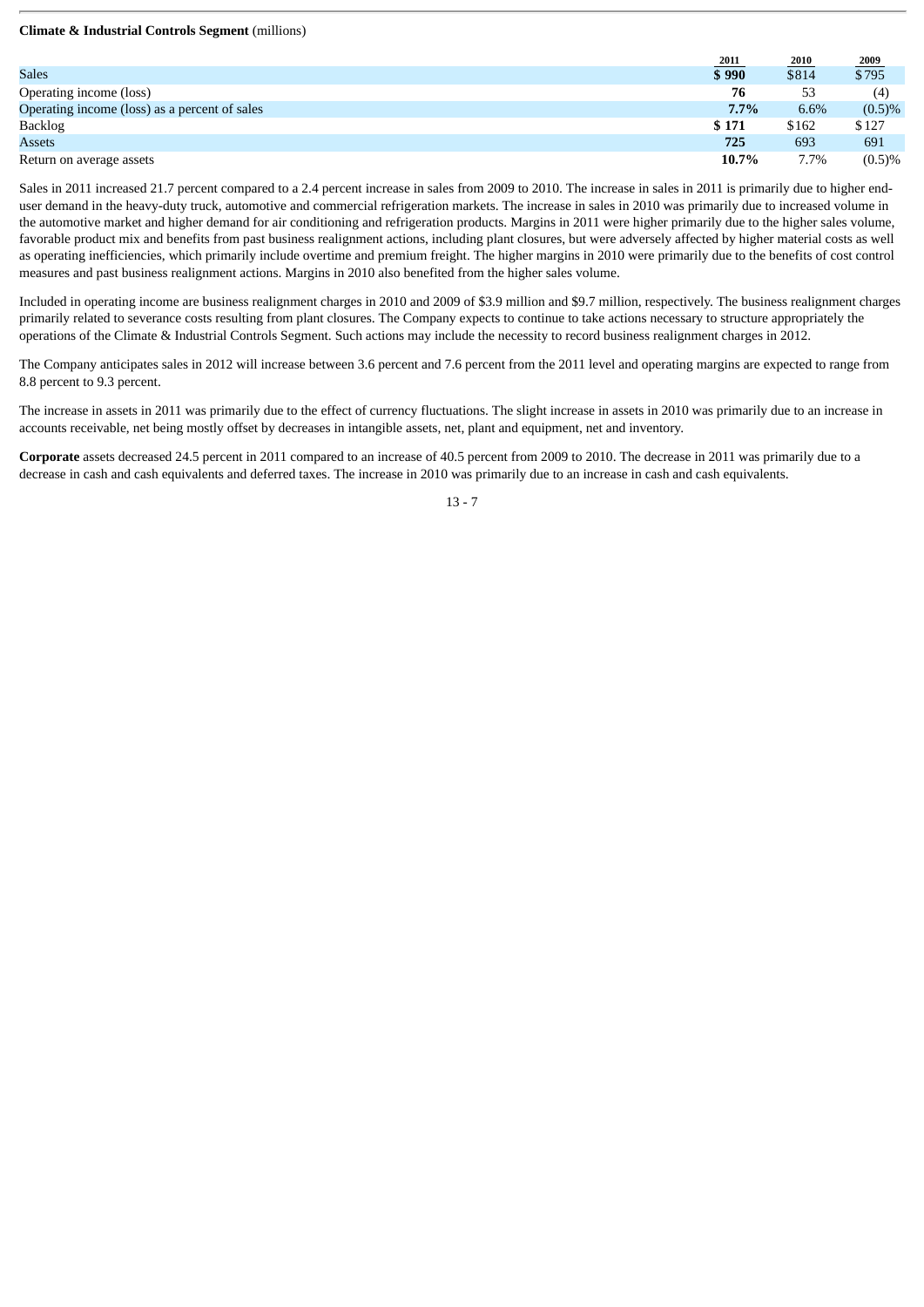## **Discussion of Consolidated Balance Sheet**

The Consolidated Balance Sheet shows the Company's financial position at year-end, compared with the previous year-end. This discussion provides information to assist in assessing factors such as the Company's liquidity and financial resources.

| (millions)                              | 2011    | 2010    |
|-----------------------------------------|---------|---------|
| Accounts receivable, net                | \$1,978 | \$1,600 |
| Inventories                             | 1,412   | 1,172   |
| Plant and equipment, net                | 1,797   | 1,698   |
| Goodwill                                | 3,009   | 2,786   |
| Intangible assets, net                  | 1,178   | 1,150   |
| Notes payable                           | 75      | 363     |
| Accounts payable, trade                 | 1,174   | 889     |
| Accrued payrolls and other compensation | 467     | 371     |
| Other liabilities                       | 293     | 196     |
| Shareholders' equity                    | 5,384   | 4,368   |
| Working capital                         | \$1,914 | \$1,384 |
| Current ratio                           | 1.80    | 1.63    |

**Accounts receivable, net** are primarily receivables due from customers for sales of product (\$1,770 million at June 30, 2011 and \$1,443 million at June 30, 2010). Accounts receivable increased in conjunction with higher sales in the fourth quarter of 2011 compared to the fourth quarter of 2010. Days sales outstanding relating to trade receivables for the Company was 48 days in 2011 and 2010. The Company believes that its receivables are collectible and appropriate allowances for doubtful accounts have been recorded.

**Inventories** increased primarily in response to positive order trends and higher raw material costs. Days' supply of inventory on hand was 55 days in 2011 compared to 58 days in 2010.

**Plant and equipment, net** increased primarily due to a higher level of capital expenditures in 2011 as compared to 2010.

Goodwill increased primarily as a result of foreign currency translation adjustments. The change in this amount is explained further in Note 7 to the Consolidated Financial Statements.

**Intangible assets, net** consist primarily of patents, trademarks and customer lists. The change in this amount is explained further in Note 7 to the Consolidated Financial Statements.

**Notes payable** decreased primarily due to the \$257 million payment of the 3.5 percent Euro bonds which matured in November 2010.

**Accounts payable, trade** increased primarily due to increased production levels and the timing of purchases and payments. Days payable outstanding increased to 41 days in 2011 from 35 days in 2010.

**Accrued payrolls and other compensation** increased primarily due to higher incentive compensation accruals.

**Other liabilities** increased primarily due to cross-currency swap contracts the Company entered into during 2011 relating to the issuance of medium-term notes, in anticipation of the repayment of its Euro bonds which matured in November 2010.

**Shareholders' equity** included an increase of \$503.8 million related to foreign currency translation adjustments which primarily affected Accounts receivable, net, Inventories, Plant and equipment, net, Goodwill, Intangible assets, net, Accounts payable, trade, Accrued payrolls and other compensation, Long-term debt and Other liabilities.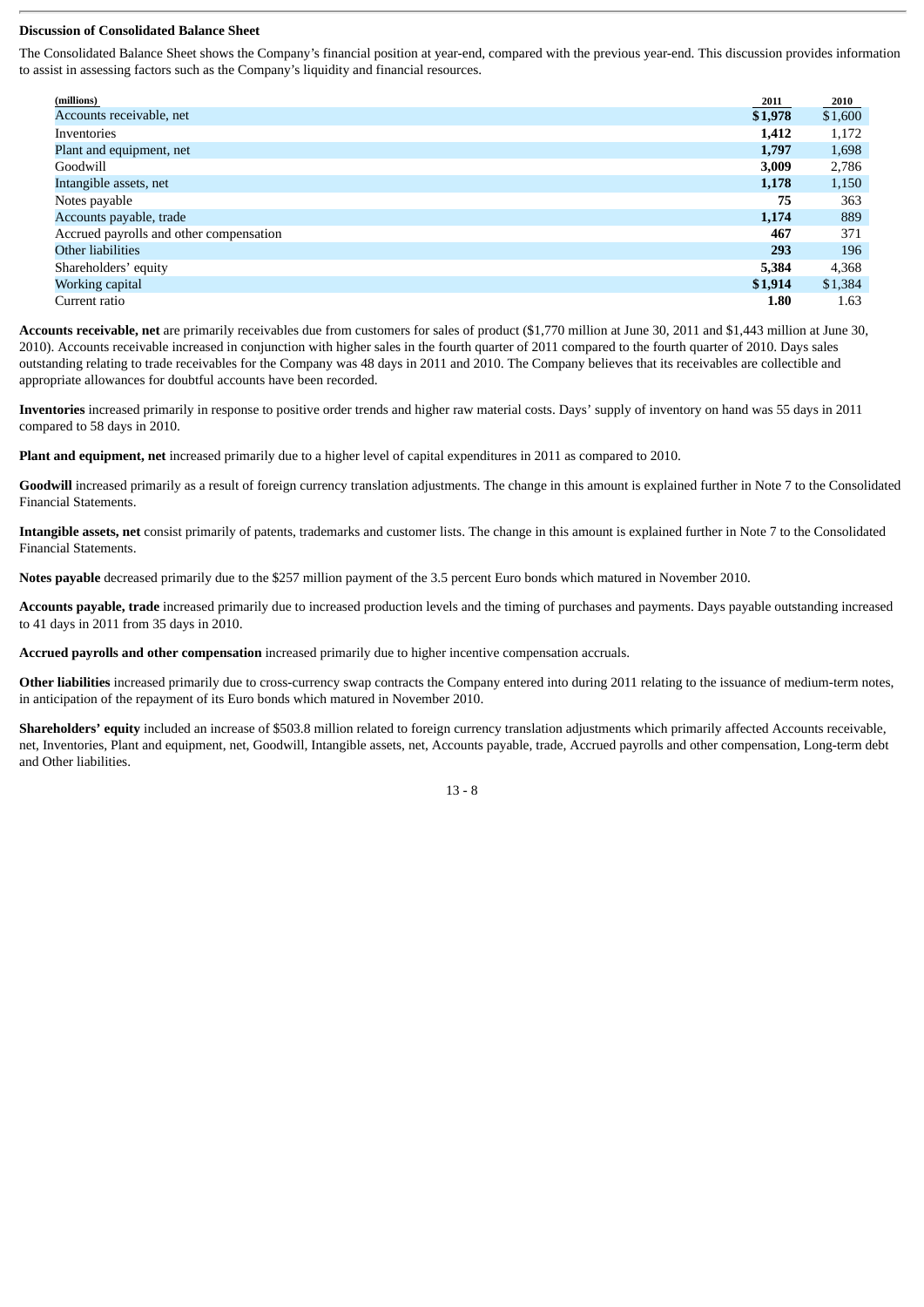# **Discussion of Consolidated Statement of Cash Flows**

The Consolidated Statement of Cash Flows reflects cash inflows and outflows from the Company's operating, investing and financing activities.

A summary of cash flows follows:

| (millions)                                           | 2011     | 2010    | 2009     |
|------------------------------------------------------|----------|---------|----------|
| Cash provided by (used in):                          |          |         |          |
| <b>Operating activities</b>                          | \$1,167  | \$1,219 | \$1,129  |
| Investing activities                                 | (245)    | (146)   | (961)    |
| <b>Financing activities</b>                          | (916)    | (650)   | (274)    |
| Effect of exchange rates                             | 76       | (35)    | (32)     |
| Net increase (decrease) in cash and cash equivalents | 82<br>\$ | 388     | \$ (138) |

**Cash Flows From Operating Activities** decreased from 2010 primarily due to voluntary contributions to the Company's domestic qualified defined benefit plans of \$400 million in 2011 compared to \$100 million in 2010. An increase in Net income in 2011 was offset by a higher amount of cash used for working capital needs, particularly Inventory. The Company continues to focus on managing its inventory and other working capital requirements.

**Cash Flows Used In Investing Activities** increased from 2010 as economic uncertainties in the prior year resulted in the Company reducing its acquisition activity and closely managing capital expenditures. The Company completed three acquisitions in 2011. Refer to Note 2 of the Consolidated Financial Statements for a summary of net assets of acquired companies. Capital expenditures, as a percent of sales, increased to 1.7 percent in 2011 as compared to 1.3 percent in the prior year.

**Cash Flows From Financing Activities** in 2011 included the issuance of \$300 million aggregate principal amount of medium-term notes and a payment of approximately \$257 million related to the Euro bonds which matured in November 2010. The Company's share repurchase activity in 2011 was significantly higher than the share repurchase activity in 2010.

Dividends have been paid for 244 consecutive quarters, including a yearly increase in dividends for the last 55 fiscal years. The current annual dividend rate is \$1.48.

The Company's goal is to maintain no less than an "A" rating on senior debt to ensure availability and reasonable cost of external funds. As one means of achieving this objective, the Company has established a financial goal of maintaining a ratio of debt to debt-shareholders' equity of no more than 37 percent.

| Debt to Debt-Shareholders' Equity Ratio (dollars in millions) | 2011    | 2010    |
|---------------------------------------------------------------|---------|---------|
| <b>Debt</b>                                                   | \$1,766 | \$1,777 |
| Debt & Shareholders' Equity                                   | 7.150   | 6.145   |
| Ratio                                                         | 24.7%   | 28.9%   |

As of June 30, 2011, the Company has a line of credit totaling \$1,500 million through a multi-currency revolving credit agreement with a group of banks, all of which was available at June 30, 2011. The credit agreement expires in March 2016; however, the Company has the right to request a one-year extension of the expiration date on an annual basis, which request may result in changes to the current terms and conditions of the credit agreement. A portion of the credit agreement supports the Company's commercial paper note program, which is rated A-1 by Standard & Poor's, P-1 by Moody's and F-1 by Fitch Ratings. These ratings are considered investment grade. The revolving credit agreement requires the payment of an annual facility fee, the amount of which would increase in the event the Company's credit ratings are lowered. Although a lowering of the Company's credit ratings would likely increase the cost of future debt, it would not limit the Company's ability to use the credit agreement nor would it accelerate the repayment of any outstanding borrowings.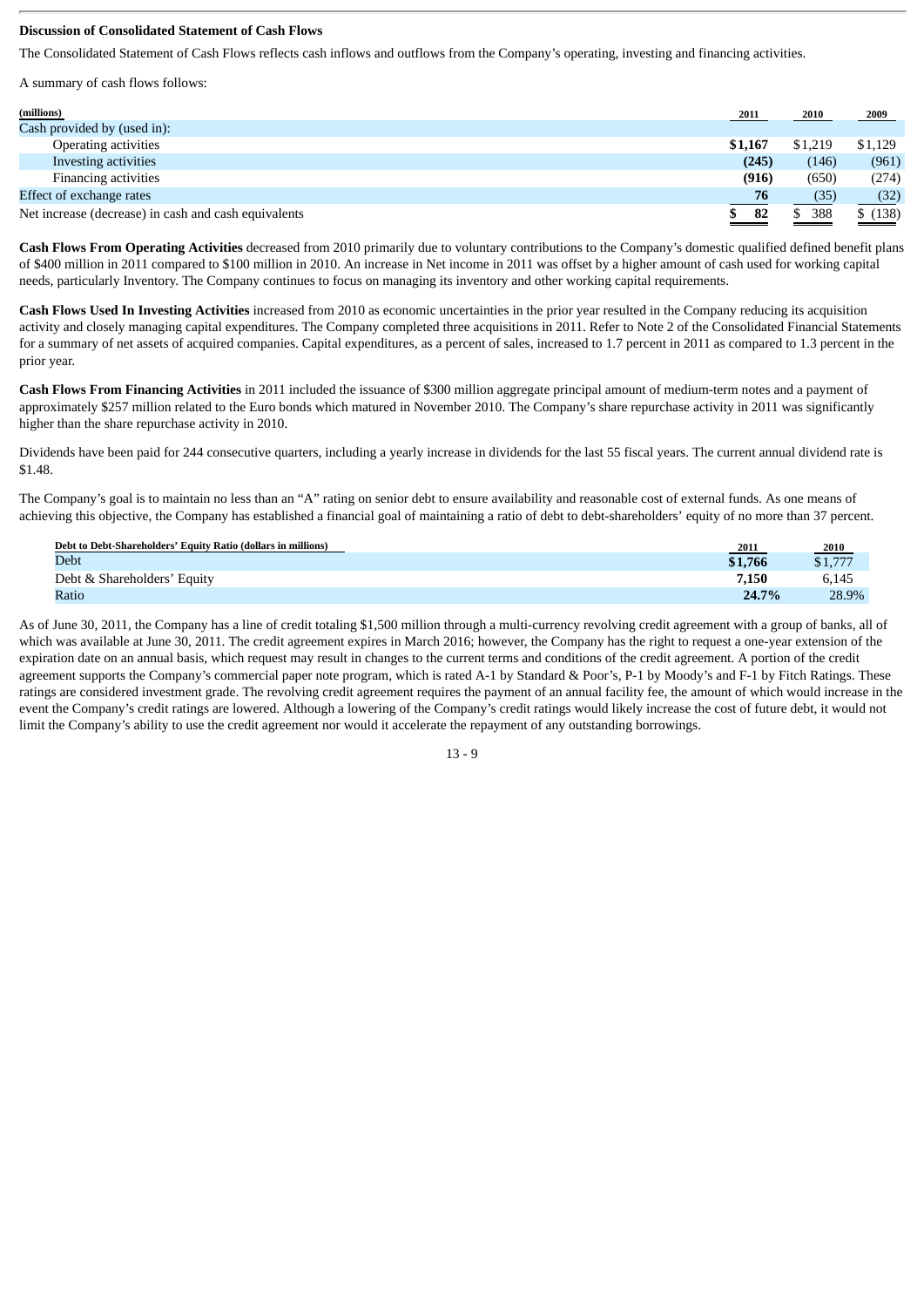The Company is currently authorized to sell up to \$1,350 million of short-term commercial paper notes. No commercial paper notes were outstanding as of June 30, 2011 and the largest amount of commercial paper outstanding during the last quarter of fiscal 2011 was \$185 million.

The Company's credit agreements and indentures governing certain debt agreements contain various covenants, the violation of which would limit or preclude the use of the credit agreements for future borrowings, or might accelerate the maturity of the related outstanding borrowings covered by the indentures. At the Company's present rating level, the most restrictive financial covenant provides that the ratio of secured debt to net tangible assets be less than 10 percent. However, the Company currently does not have secured debt in its debt portfolio. The Company is in compliance with all covenants and expects to remain in compliance during the term of the credit agreements and indentures.

The Company's principal sources of liquidity are its cash flows provided from operating activities and borrowings either from or directly supported by its line of credit. The Company's ability to borrow has not been affected by a lack of general credit availability and the Company does not foresee any impediments to borrow funds at favorable interest rates in the near future. The Company expects that its ability to generate cash from its operations and ability to borrow directly from its line of credit or sources directly supported by its line of credit should be sufficient to support working capital needs, planned growth, benefit plan funding, dividend payments and share repurchases in the near term.

**Contractual Obligations** - The total amount of gross unrecognized tax benefits, including interest, for uncertain tax positions was \$92.5 million at June 30, 2011. Payment of these obligations would result from settlements with worldwide taxing authorities. Due to the difficulty in determining the timing of the settlements, these obligations are not included in the following summary of the Company's fixed contractual obligations. References to Notes are to the Notes to the Consolidated Financial Statements.

| (In thousands)                 | Payments due by period |           |           |           |             |
|--------------------------------|------------------------|-----------|-----------|-----------|-------------|
|                                |                        | Less than |           |           | More than   |
| <b>Contractual obligations</b> | <b>Total</b>           | 1 year    | 1-3 years | 3-5 years | 5 years     |
| Long-term debt (Note 9)        | \$1,766,357            | \$75,271  | \$225.673 | \$290,354 | \$1,175,059 |
| Interest on long-term debt     | 485,266                | 62.756    | 110,449   | 96,129    | 215,932     |
| Operating leases (Note 9)      | 295,369                | 83,688    | 94,493    | 44,200    | 72,988      |
| Retirement benefits (Note 10)  | 123.412                | 72.686    | 11,780    | 11,847    | 27,099      |
| Total                          | \$2,670,404            | \$294,401 | \$442,395 | \$442,530 | \$1,491,078 |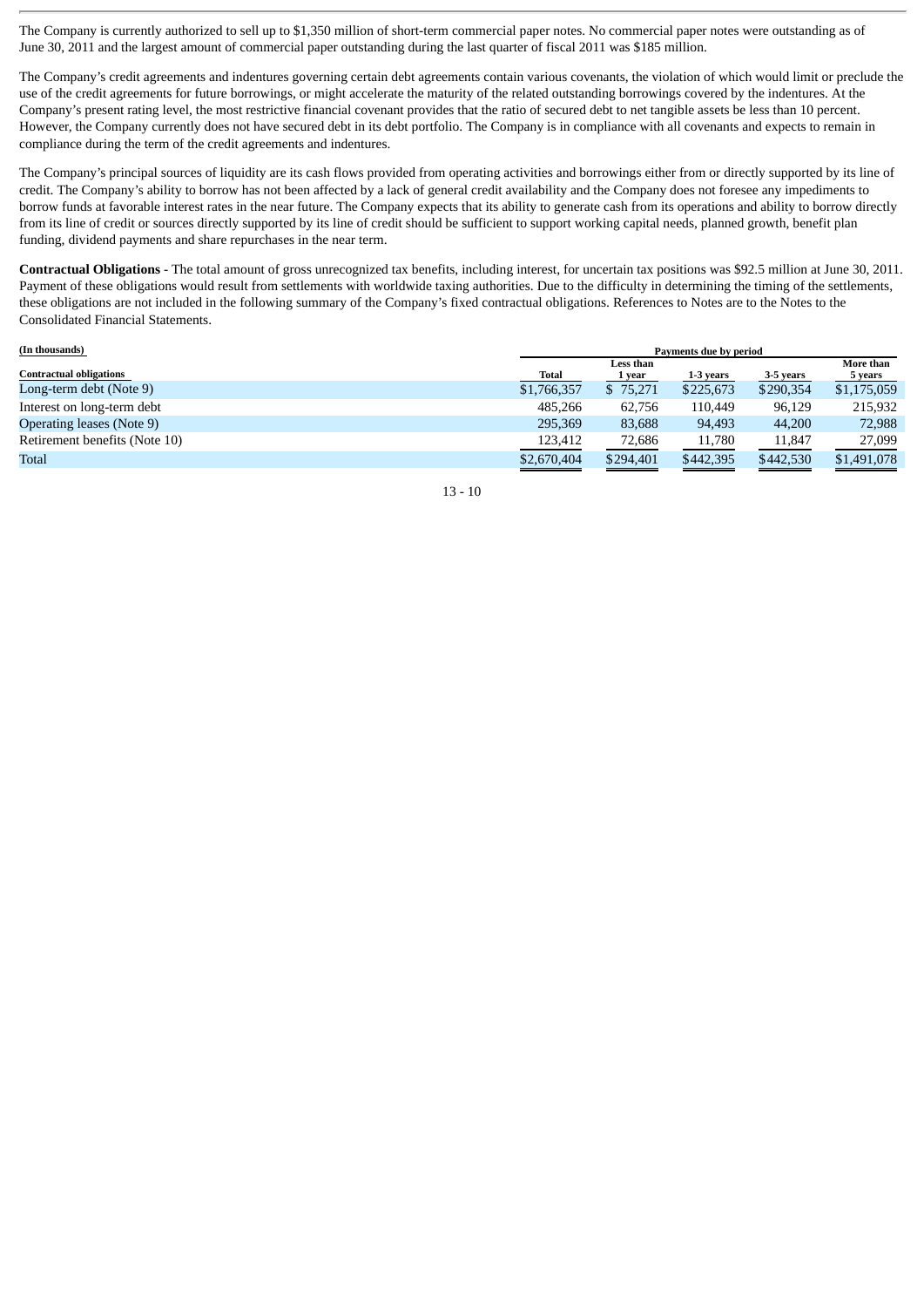## **Quantitative and Qualitative Disclosures About Market Risk**

The Company manages foreign currency transaction and translation risk by utilizing derivative and non-derivative financial instruments, including forward exchange contracts, costless collar contracts, cross-currency swap contracts and certain foreign denominated debt designated as net investment hedges. The derivative financial instrument contracts are with major investment grade financial institutions and the Company does not anticipate any material nonperformance by any of the counterparties. The Company does not hold or issue derivative financial instruments for trading purposes.

Derivative financial instruments are recognized on the balance sheet as either assets or liabilities and are measured at fair value. Further information on the fair value of these contracts is provided in Notes 15 and 16 to the Consolidated Financial Statements. Gains or losses on derivatives that are not hedges are adjusted to fair value through the Consolidated Statement of Income. Gains or losses on derivatives that are hedges are adjusted to fair value through accumulated other comprehensive income (loss) in the Consolidated Balance Sheet until the hedged item is recognized in earnings. The translation of the foreign denominated debt that has been designated as a net investment hedge is recorded in accumulated other comprehensive income (loss) and remains there until the underlying net investment is sold or substantially liquidated.

The Company's debt portfolio contains variable rate debt, inherently exposing the Company to interest rate risk. The Company's objective is to maintain a 60/40 mix between fixed rate and variable rate debt thereby limiting its exposure to changes in near-term interest rates. A 100 basis point increase in near-term interest rates would increase annual interest expense on variable rate debt by approximately \$1.6 million.

### **Off-Balance Sheet Arrangements**

The Company does not have off-balance sheet arrangements.

### **Critical Accounting Policies**

The preparation of financial statements in conformity with accounting principles generally accepted in the United States of America requires management to make estimates and assumptions that affect the amounts reported in the financial statements and accompanying notes. The policies discussed below are considered by management to be more critical than other policies because their application places the most significant demands on management's judgment.

**Revenue Recognition** – Substantially all of the Industrial Segment and Climate & Industrial Controls Segment revenues are recognized when the risks and rewards of ownership and title to the product have transferred to the customer. This generally takes place at the time the product is shipped. The Aerospace Segment uses the percentage of completion method and the extent of progress toward completion is primarily measured using the units-of-delivery method. The percentage of completion method requires the use of estimates of costs to complete long-term contracts and for some contracts includes estimating costs related to aftermarket orders. The estimation of these costs requires substantial judgment on the part of management due to the duration of the contracts as well as the technical nature of the products involved. Adjustments to cost estimates are made on a consistent basis and a contract reserve is established when the costs to complete a contract exceed the contract revenues.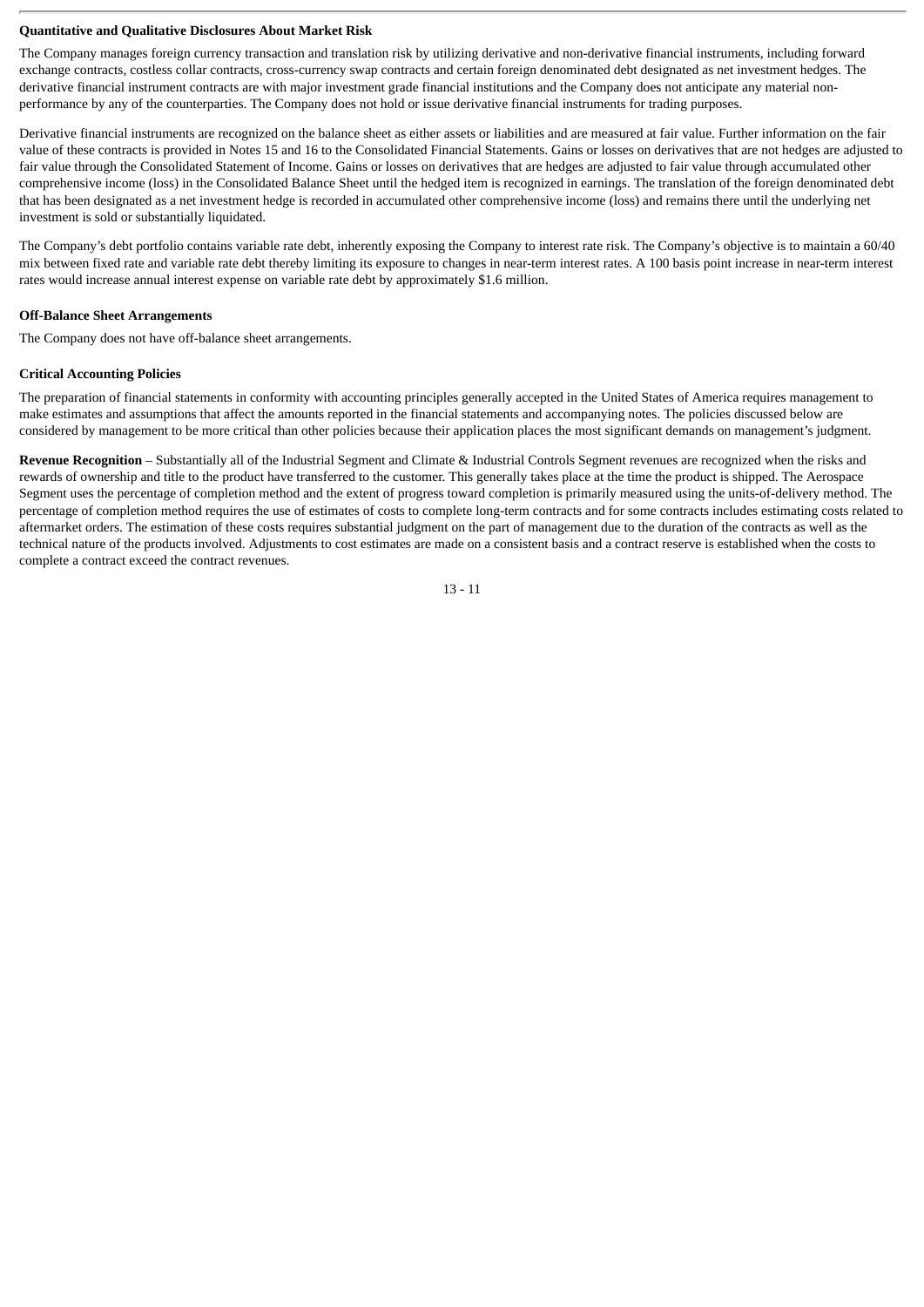**Impairment of Goodwill and Long-lived Assets** – Goodwill is tested for impairment, at the reporting unit level, on an annual basis and between annual tests whenever events or circumstances indicate that the carrying value of a reporting unit may exceed its fair value. For the Company, a reporting unit is one level below the operating segment level. Determining whether an impairment has occurred requires the valuation of the respective reporting unit, which the Company has consistently estimated using primarily a discounted cash flow model. The Company believes that the use of a discounted cash flow model results in the most accurate calculation of a reporting unit's fair value since the market value for a reporting unit is not readily available. The discounted cash flow analysis requires several assumptions including future sales growth and operating margin levels as well as assumptions regarding future industry specific market conditions. Each reporting unit regularly prepares discrete operating forecasts and uses these forecasts as the basis for the assumptions used in the discounted cash flow analyses. The Company has consistently used a discount rate commensurate with its cost of capital, adjusted for inherent business risks, and has consistently used a terminal growth factor of 2.5 percent. The Company also reconciles the estimated aggregate fair value of its reporting units as derived from the discounted cash flow analyses to the Company's overall market capitalization.

The results of the Company's fiscal 2011 annual goodwill impairment test performed as of December 31, 2010 indicated that no goodwill impairment existed. However, the following reporting units had an estimated fair value that the Company determined, from a quantitative and qualitative perspective, was not significantly in excess of its carrying value (dollars in millions):

|                           |                | ган уаше ш                |
|---------------------------|----------------|---------------------------|
|                           | Goodwill       | <b>Excess of Carrying</b> |
| <b>Reporting Unit</b>     | <b>Balance</b> | Value                     |
| <b>Medical Systems</b>    | \$103.7        | 109%                      |
| Worldwide Energy Products | 196.0          | 114%                      |

**Fair Value In**

Both of these reporting units are part of the Industrial Segment. For each of these reporting units, the sales growth assumption had the most significant influence on the estimation of fair value.

The sales growth assumption for Medical Systems was primarily based on market data specific to the products this reporting unit currently manufactures as well as securing business with new customers. The key uncertainty in the sales growth assumption used in the estimation of fair value of this reporting unit is the ability to secure business with new customers.

The sales growth assumption for Worldwide Energy Products was based on future business already secured or highly likely to be secured with existing customers based on current quoting activity and forecasted market demand for the oil and gas industry as well as the expanded applicability of the Company's product based on market trends. The key uncertainty in the sales growth assumption used in the estimation of fair value of this reporting unit is the growth of the oil and gas market and the level of investments customers will make to improve the productivity and efficiency of their capital equipment.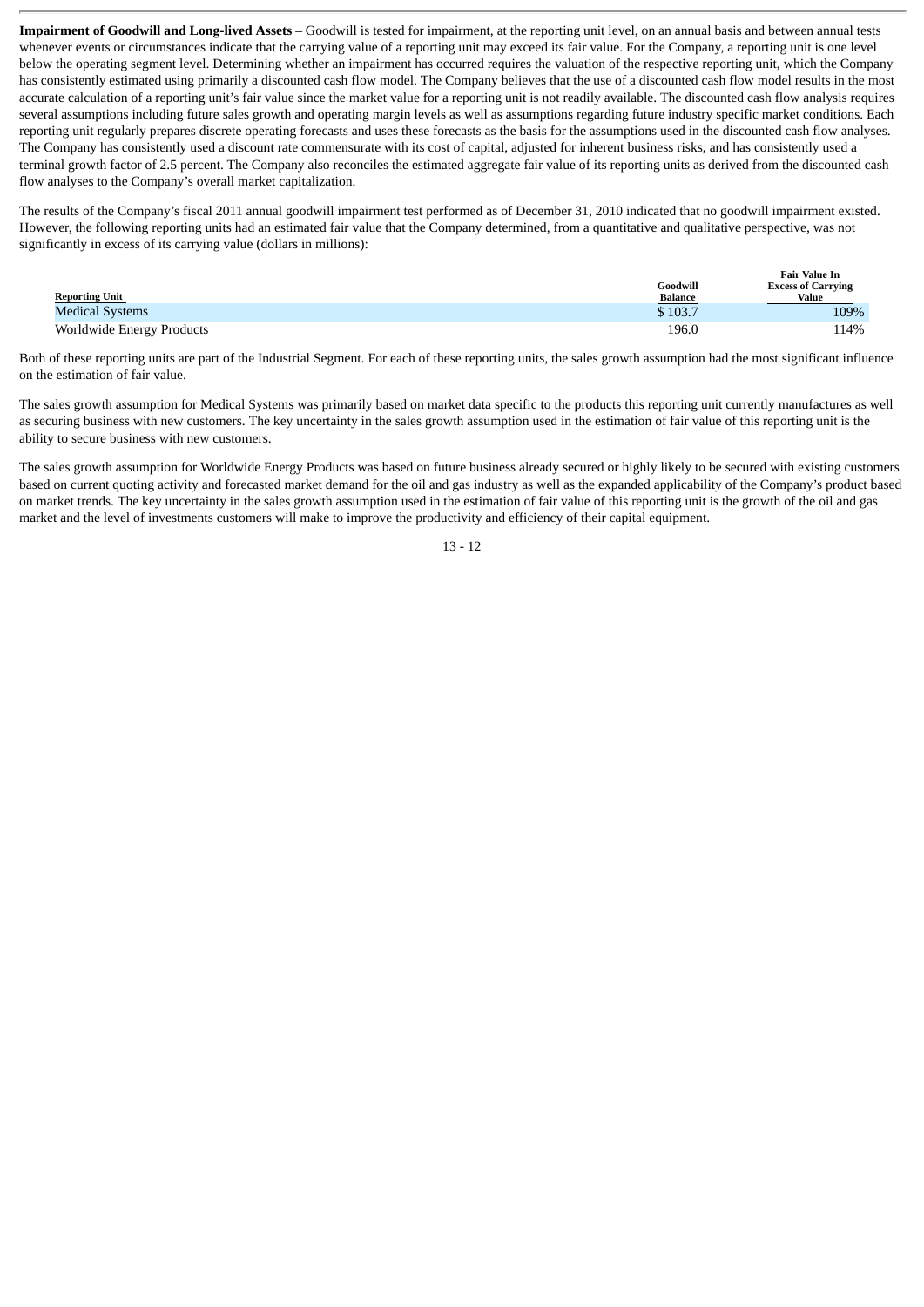The Company continually monitors its reporting units for impairment indicators and updates assumptions used in the most recent calculation of the fair value of a reporting unit as appropriate. The Company is unaware of any current market trends that are contrary to the assumptions made in the estimation of the fair value of any of its reporting units. If the recovery of the current economic environment is not consistent with the Company's current expectations, it is possible that the estimated fair value of certain reporting units could fall below their carrying value resulting in the necessity to conduct additional goodwill impairment tests.

Long-lived assets held for use, which primarily includes finite lived intangible assets and property, plant and equipment, are evaluated for impairment whenever events or circumstances indicate that the undiscounted net cash flows to be generated by their use over their expected useful lives and eventual disposition are less than their carrying value. The long-term nature of these assets requires the estimation of their cash inflows and outflows several years into the future and only takes into consideration technological advances known at the time of the impairment test. During 2011, there were no events or circumstances that indicated that the carrying value of the Company's long-lived assets held for use were not recoverable.

**Inventories** – Inventories are valued at the lower of cost or market. Cost is determined on the last-in, first-out basis for a majority of domestic inventories and on the first-in, first-out basis for the balance of the Company's inventories. Inventories have been reduced by an allowance for obsolete inventories. The estimated allowance is based on management's review of inventories on hand compared to estimated future usage and sales. Changes in the allowance have not had a material effect on the Company's results of operations, financial position or cash flows.

**Pensions and Postretirement Benefits Other Than Pensions** – The annual net periodic expense and benefit obligations related to the Company's defined benefit plans are determined on an actuarial basis. This determination requires critical assumptions regarding the discount rate, long-term rate of return on plan assets, increases in compensation levels, amortization periods for actuarial gains and losses and health care cost trends.

Assumptions are determined based on Company data and appropriate market indicators, and are evaluated each year as of the plans' measurement date. Changes in the assumptions to reflect actual experience as well as the amortization of actuarial gains and losses could result in a material change in the annual net periodic expense and benefit obligations reported in the financial statements. For the Company's domestic defined benefit plans, a 25 basis point change in the assumed long-term rate of return on plan assets is estimated to have a \$5.0 million effect on pension expense and a 25 basis point decrease in the discount rate is estimated to increase pension expense by \$10.0 million. As of June 30, 2011, \$934 million of past years' net actuarial losses related to the Company's domestic qualified defined benefit plans are subject to amortization in the future. These losses will generally be amortized over approximately 10 years and will negatively affect earnings in the future. Actuarial gains experienced in future years will help reduce the effect of the actuarial loss amortization.

Further information on pensions and postretirement benefits other than pensions is provided in Note 10 to the Consolidated Financial Statements.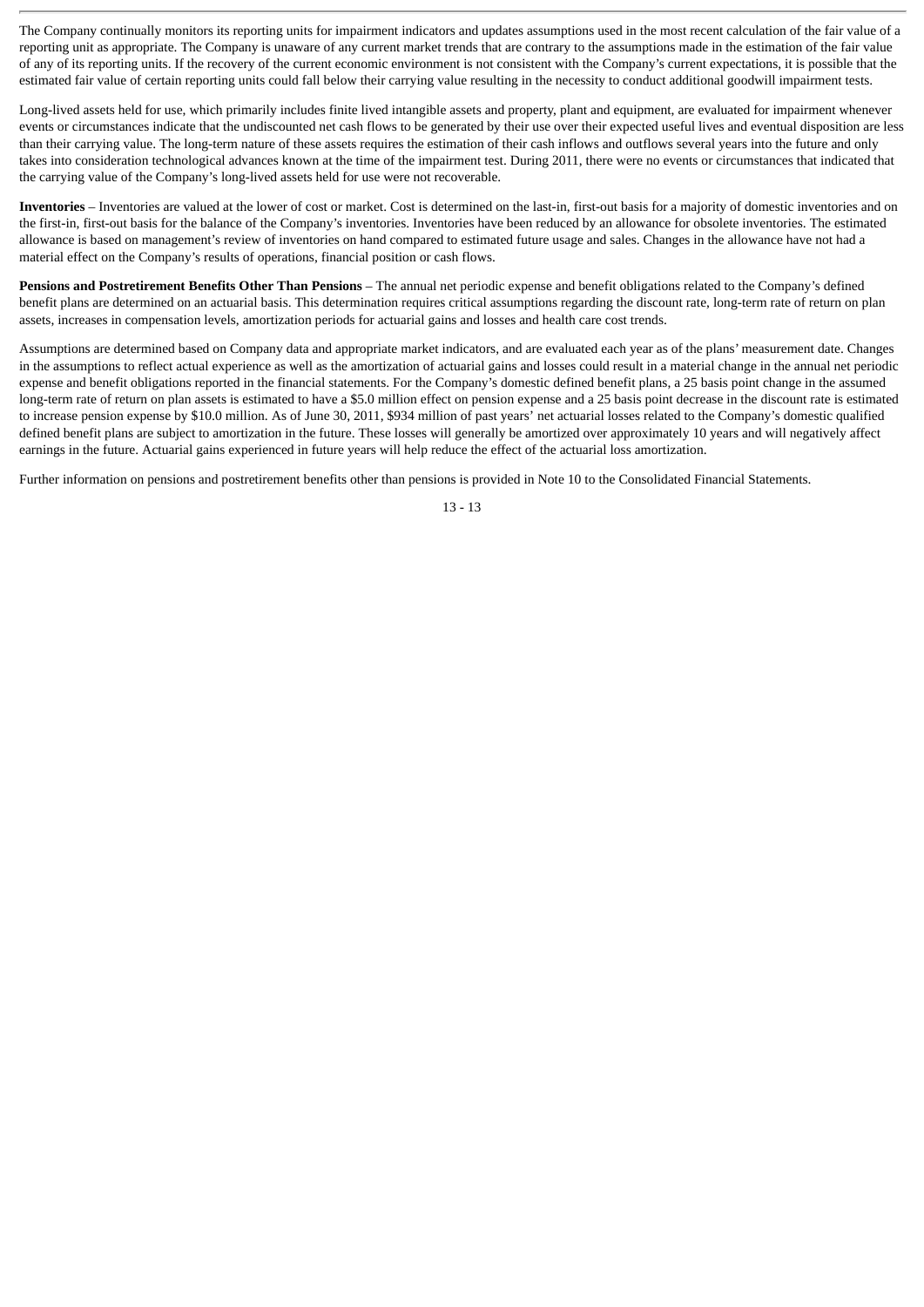**Stock-Based Compensation** – The computation of the expense associated with stock-based compensation requires the use of a valuation model. The Company currently uses a Black-Scholes option pricing model to calculate the fair value of its stock options and stock appreciation rights. The Black-Scholes model requires assumptions regarding the volatility of the Company's stock, the expected life of the stock award and the Company's dividend ratio. The Company primarily uses historical data to determine the assumptions to be used in the Black-Scholes model and has no reason to believe that future data is likely to differ materially from historical data. However, changes in the assumptions to reflect future stock price volatility, future dividend payments and future stock award exercise experience could result in a change in the assumptions used to value awards in the future and may result in a material change to the fair value calculation of stock-based awards. Further information on stock-based compensation is provided in Note 12 to the Consolidated Financial Statements.

**Income Taxes** – Significant judgment is required in determining the Company's income tax expense and in evaluating tax positions. Deferred income tax assets and liabilities have been recorded for the differences between the financial accounting and income tax basis of assets and liabilities. Factors considered by the Company in determining the probability of realizing deferred income tax assets include forecasted operating earnings, available tax planning strategies and the time period over which the temporary differences will reverse. The Company reviews its tax positions on a regular basis and adjusts the balances as new information becomes available. Further information on income taxes is provided in Note 4 to the Consolidated Financial Statements.

**Other Loss Reserves** – The Company has a number of loss exposures incurred in the ordinary course of business such as environmental claims, product liability, litigation and accounts receivable reserves. Establishing loss reserves for these matters requires management's estimate and judgment with regards to risk exposure and ultimate liability or realization. These loss reserves are reviewed periodically and adjustments are made to reflect the most recent facts and circumstances.

# **RECENTLY ISSUED ACCOUNTING PRONOUNCEMENTS**

In May 2011, the Financial Accounting Standards Board (FASB) issued new accounting guidance to improve consistency with fair value measurement and disclosure requirements. This guidance is effective for interim and annual periods beginning after December 15, 2011. The Company has not yet determined the effect, if any, that this new guidance will have on its fair value disclosures.

In June 2011, the FASB issued new accounting guidance requiring an entity to present net income and other comprehensive income (OCI) in either a single continuous statement or in separate consecutive statements. The guidance does not change the items reported in OCI or when an item of OCI must be reclassified to net income. The guidance, which must be presented retroactively, is effective for fiscal years, and interim periods within those years, beginning after December 15, 2011.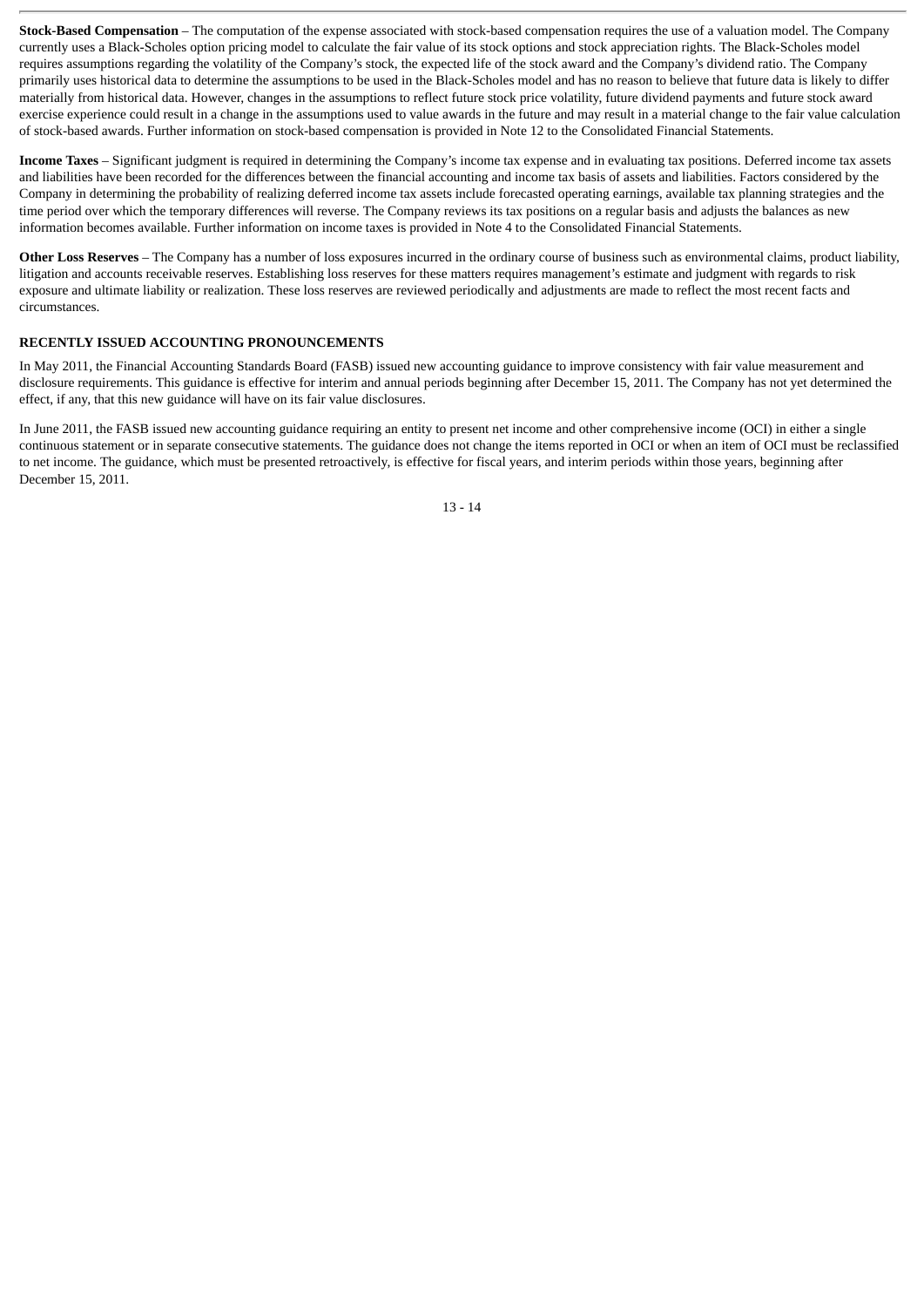# **Consolidated Statement of Income**

|                                                                        | For the years ended June 30, |               |                |
|------------------------------------------------------------------------|------------------------------|---------------|----------------|
| (Dollars in thousands, except per share amounts)                       | 2011                         | 2010          | 2009           |
| <b>Net Sales</b>                                                       | \$12,345,870                 | \$9,993,166   | \$10,309,015   |
| Cost of sales                                                          | 9,387,457                    | 7,847,067     | 8,181,348      |
| Gross profit                                                           | 2,958,413                    | 2,146,099     | 2,127,667      |
| Selling, general and administrative expenses                           | 1,467,773                    | 1,277,080     | 1,290,379      |
| Interest expense                                                       | 99,704                       | 103.599       | 112,071        |
| Other (income) expense, net                                            | (15,075)                     | 311           | 42,470         |
| (Gain) loss on disposal of assets                                      | (7,710)                      | 10,292        | (336)          |
| Income before income taxes                                             | 1,413,721                    | 754,817       | 683,083        |
| Income taxes (Note 4)                                                  | 356,571                      | 198,452       | 172,939        |
| <b>Net Income</b>                                                      | 1,057,150                    | 556,365       | 510,144        |
| Less: Noncontrolling interest in subsidiaries' earnings                | 8,020                        | 2,300         | 1,629          |
| <b>Net Income Attributable to Common Shareholders</b>                  | \$1,049,130                  | 554,065<br>S. | 508,515<br>\$. |
| <b>Earnings per Share Attributable to Common Shareholders (Note 5)</b> |                              |               |                |
| Basic earnings per share                                               | 6.51                         | 3.44          | \$<br>3.15     |
| Diluted earnings per share                                             | 6.37                         | 3.40          | 3.13           |

The accompanying notes are an integral part of the financial statements.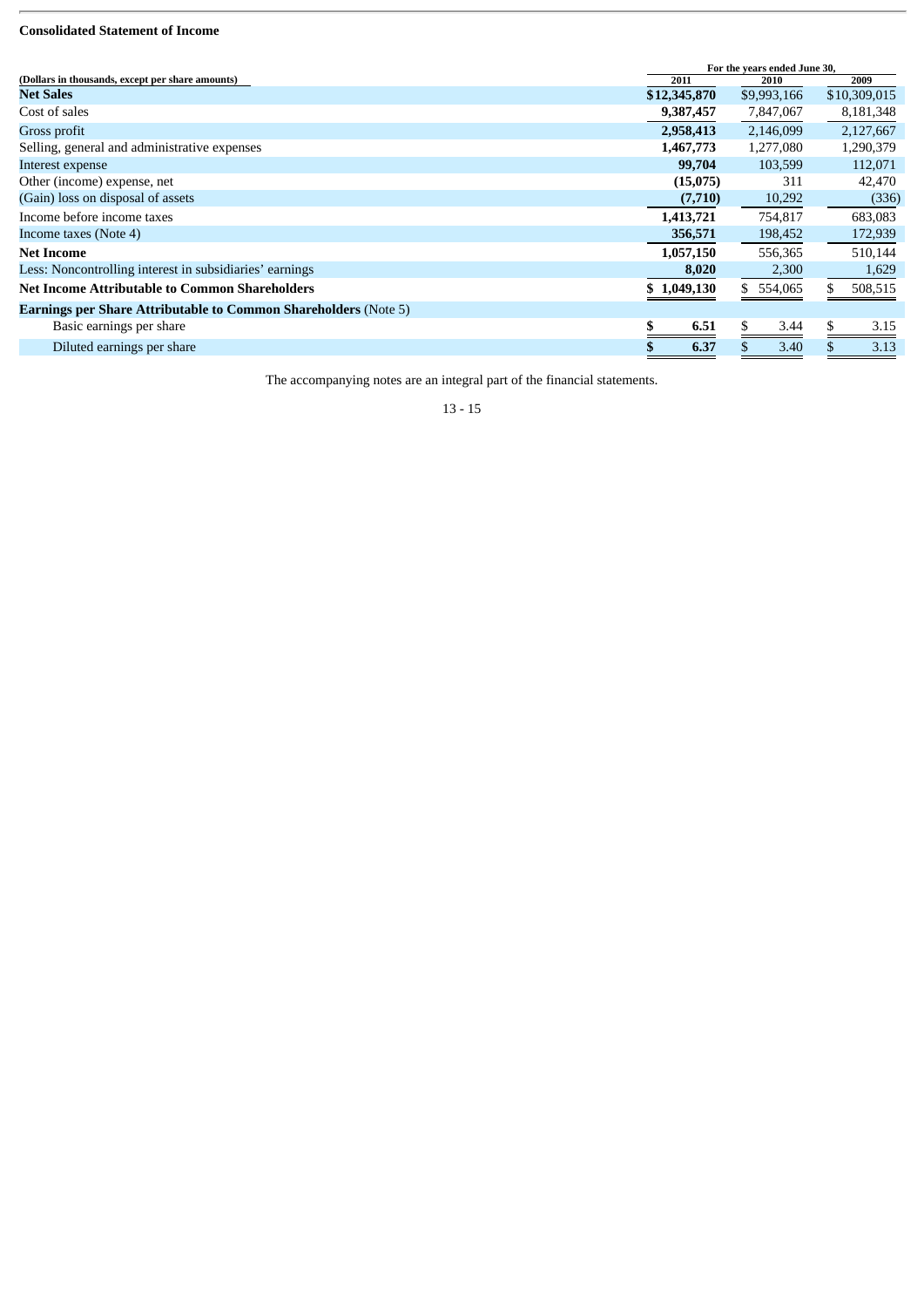# **Business Segment Information**

**By Industry**

| (Dollars in thousands)                   | 2011          | 2010         | 2009            |
|------------------------------------------|---------------|--------------|-----------------|
| <b>Net Sales:</b>                        |               |              |                 |
| Industrial:                              |               |              |                 |
| North America                            | \$4,516,510   | \$3,623,460  | \$ 3,734,613    |
| International                            | 4,917,007     | 3,811,464    | 3,895,874       |
| Aerospace                                | 1,921,984     | 1,744,283    | 1,883,273       |
| Climate & Industrial Controls            | 990,369       | 813,959      | 795,255         |
|                                          | \$12,345,870  | \$9,993,166  | \$10,309,015    |
| <b>Segment Operating Income:</b>         |               |              |                 |
| Industrial:                              |               |              |                 |
| North America                            | \$<br>745,544 | \$487,137    | \$<br>394,923   |
| International                            | 754,222       | 394,089      | 350,662         |
| Aerospace                                | 247,126       | 208,002      | 261,953         |
| Climate & Industrial Controls            | 76,134        | 53,452       | (3,737)         |
| Total segment operating income           | 1,823,026     | 1,142,680    | 1,003,801       |
| Corporate administration                 | 163,868       | 153,965      | 152,118         |
| Income before interest expense and other | 1,659,158     | 988,715      | 851,683         |
| Interest expense                         | 99,704        | 103,599      | 112,071         |
| Other expense                            | 145,733       | 130,299      | 56,529          |
| Income before income taxes               | \$1,413,721   | \$754,817    | $\$$<br>683,083 |
| <b>Assets:</b>                           |               |              |                 |
| Industrial                               | \$8,413,552   | \$7,309,735  | \$7,539,504     |
| Aerospace                                | 995,026       | 910,740      | 915,155         |
| Climate & Industrial Controls            | 724,966       | 692,532      | 691,423         |
| Corporate (a)                            | 753,261       | 997,375      | 709,820         |
|                                          | \$10,886,805  | \$9,910,382  | \$9,855,902     |
| <b>Property Additions (b):</b>           |               |              |                 |
| Industrial                               | \$<br>147,929 | \$<br>95,838 | \$<br>346,691   |
| Aerospace                                | 18,012        | 21,619       | 21,877          |
| Climate & Industrial Controls            | 8,234         | 6,040        | 6,645           |
| Corporate                                | 38,495        | 6,133        | 2,798           |
|                                          | \$<br>212,670 | \$129,630    | \$<br>378,011   |
| <b>Depreciation:</b>                     |               |              |                 |
| Industrial                               | \$<br>186,057 | \$ 200,617   | \$<br>205,584   |
| Aerospace                                | 20,035        | 20,501       | 20,477          |
| Climate & Industrial Controls            | 12,895        | 14,117       | 16,640          |
| Corporate                                | 10,251        | 10,060       | 9,898           |
|                                          | \$<br>229,238 | \$245,295    | \$<br>252,599   |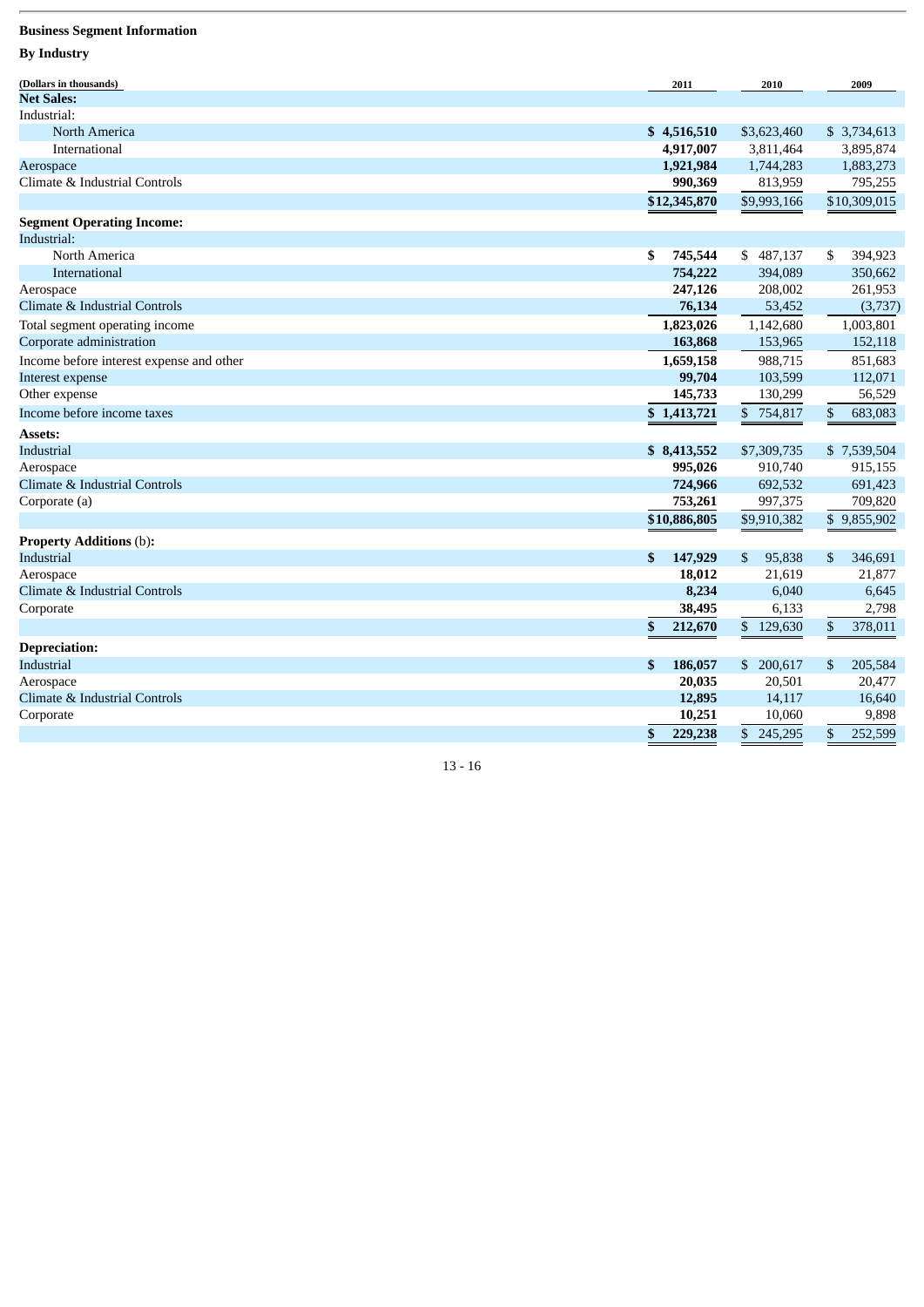| (Dollars in thousands)    | 2011          | 2010          | 2009           |
|---------------------------|---------------|---------------|----------------|
| By Geographic Area (c)    |               |               |                |
| <b>Net Sales:</b>         |               |               |                |
| North America             | \$7,151,390   | \$5,913,770   | \$6,090,176    |
| International             | 5,194,480     | 4,079,396     | 4,218,839      |
|                           | \$12,345,870  | \$9,993,166   | \$10,309,015   |
| <b>Long-Lived Assets:</b> |               |               |                |
| North America             | \$<br>864,287 | 856,782<br>\$ | 927,318<br>\$. |
| International             | 932,892       | 841,099       | 953,236        |
|                           | \$1,797,179   | \$1,697,881   | \$1,880,554    |

The accounting policies of the business segments are the same as those described in the Significant Accounting Policies footnote except that the business segment results are prepared on a basis that is consistent with the manner in which the Company's management disaggregates financial information for internal review and decision-making.

- (a) Corporate assets are principally cash and cash equivalents, domestic deferred income taxes, investments, benefit plan assets, headquarters facilities and the major portion of the Company's domestic data processing equipment.
- (b) Includes the value of net plant and equipment at the date of acquisition of acquired companies (2011 \$5,376; 2010 \$408; 2009 \$107,278)
- (c) Net sales are attributed to countries based on the location of the selling unit. North America includes the United States, Canada and Mexico. No country other than the United States represents greater than 10 percent of consolidated sales. Long-lived assets are comprised of plant and equipment based on physical location.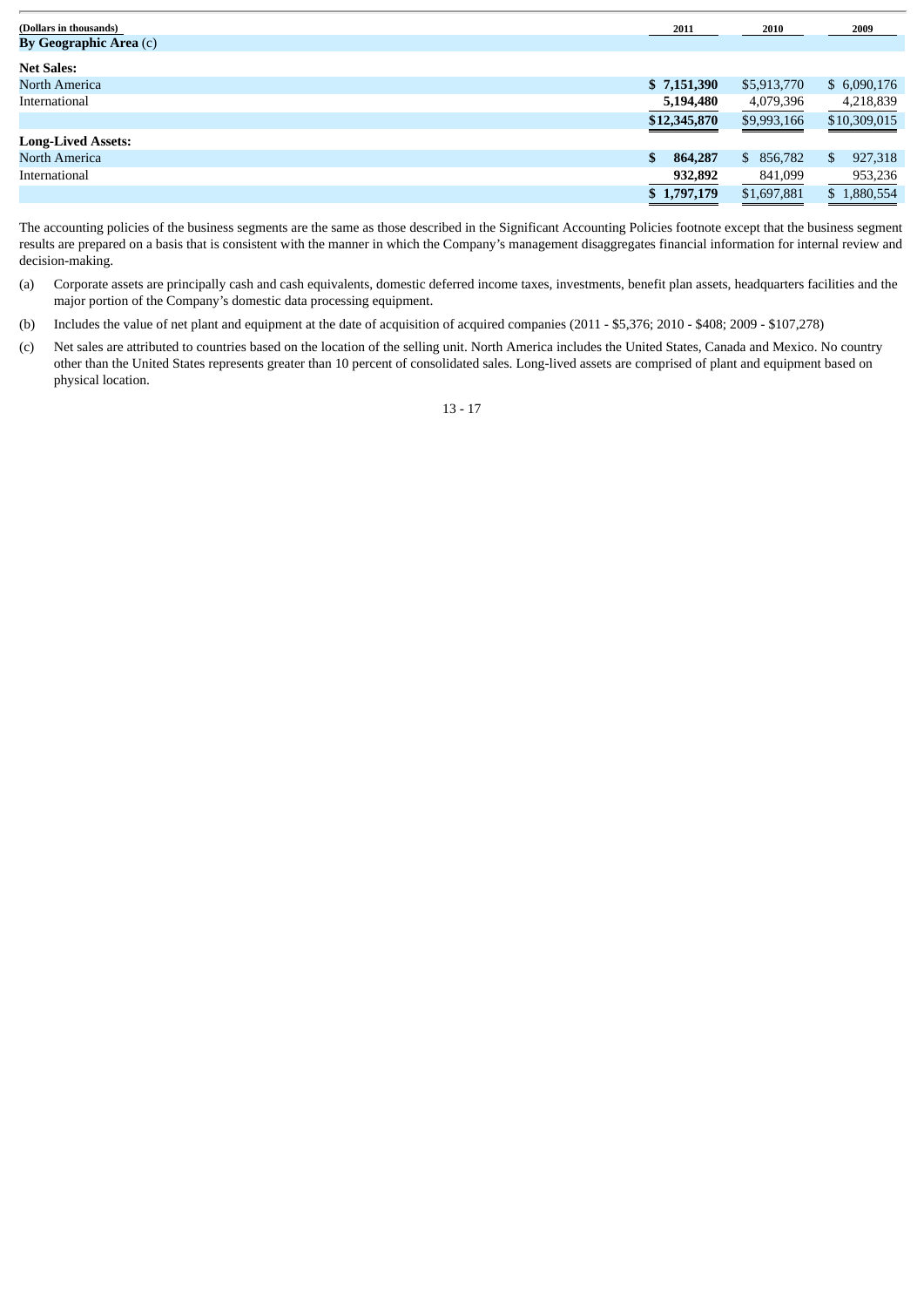# **Consolidated Balance Sheet**

|                                                                                                          | <b>June 30,</b> |               |
|----------------------------------------------------------------------------------------------------------|-----------------|---------------|
| (Dollars in thousands)                                                                                   | 2011            | 2010          |
| <b>Assets</b>                                                                                            |                 |               |
| <b>Current Assets</b>                                                                                    |                 |               |
| Cash and cash equivalents                                                                                | \$<br>657,466   | 575,526<br>\$ |
| Accounts receivable, net (Note 1)                                                                        | 1,977,856       | 1,599,941     |
| Inventories (Notes 1 and 6):                                                                             |                 |               |
| Finished products                                                                                        | 584,683         | 465,477       |
| Work in process                                                                                          | 670,588         | 564,204       |
| Raw materials                                                                                            | 156,882         | 141,974       |
|                                                                                                          | 1,412,153       | 1,171,655     |
| Prepaid expenses                                                                                         | 111,934         | 111,545       |
| Deferred income taxes (Notes 1 and 4)                                                                    | 145,847         | 130,129       |
| <b>Total Current Assets</b>                                                                              | 4,305,256       | 3,588,796     |
| Plant and equipment (Note 1):                                                                            |                 |               |
| Land and land improvements                                                                               | 308,052         | 284,971       |
| Buildings and building equipment                                                                         | 1,460,333       | 1,326,793     |
| Machinery and equipment                                                                                  | 3,112,810       | 2,897,049     |
| Construction in progress                                                                                 | 63,540          | 45,184        |
|                                                                                                          | 4,944,735       | 4,553,997     |
| Less accumulated depreciation                                                                            | 3,147,556       | 2,856,116     |
|                                                                                                          | 1,797,179       | 1,697,881     |
| Goodwill (Notes 1 and 7)                                                                                 | 3,009,116       | 2,786,334     |
| Intangible assets, net (Notes 1 and 7)                                                                   | 1,177,722       | 1,150,051     |
| Investments and other assets (Note 1)                                                                    | 597,532         | 687,320       |
| <b>Total Assets</b>                                                                                      | \$10,886,805    | \$9,910,382   |
|                                                                                                          |                 |               |
| <b>Liabilities and Equity</b>                                                                            |                 |               |
| <b>Current Liabilities</b>                                                                               |                 |               |
| Notes payable and long-term debt payable within one year (Notes 8 and 9)                                 | \$<br>75,271    | \$<br>363,272 |
| Accounts payable, trade                                                                                  | 1,173,851       | 888,743       |
| Accrued payrolls and other compensation                                                                  | 467,043         | 371,393       |
| Accrued domestic and foreign taxes<br>Other accrued liabilities                                          | 232,774         | 176,349       |
|                                                                                                          | 442,104         | 405,134       |
| <b>Total Current Liabilities</b>                                                                         | 2,391,043       | 2,204,891     |
| Long-term debt (Note 9)                                                                                  | 1,691,086       | 1,413,634     |
| Pensions and other postretirement benefits (Note 10)                                                     | 862,938         | 1,500,928     |
| Deferred income taxes (Notes 1 and 4)                                                                    | 160,035         | 135,321       |
| Other liabilities                                                                                        | 293,367         | 196,208       |
| <b>Total Liabilities</b>                                                                                 | 5,398,469       | 5,450,982     |
| <b>Equity</b> (Note 11)                                                                                  |                 |               |
| <b>Shareholders' Equity</b>                                                                              |                 |               |
| Serial preferred stock, \$.50 par value, authorized 3,000,000 shares; none issued                        |                 |               |
| Common stock, \$.50 par value, authorized 600,000,000 shares; issued 181,046,128 shares in 2011 and 2010 | 90,523          | 90,523        |
| Additional capital                                                                                       | 668,332         | 637,442       |
| <b>Retained earnings</b>                                                                                 | 6,891,407       | 6,086,545     |
| Accumulated other comprehensive (loss)                                                                   | (450, 990)      | (1,208,561)   |
| Treasury shares at cost: 25,955,619 in 2011 and 19,790,110 in 2010                                       | (1,815,418)     | (1,237,984)   |
| <b>Total Shareholders' Equity</b>                                                                        | 5,383,854       | 4,367,965     |
| Noncontrolling interests                                                                                 | 104,482         | 91,435        |
| <b>Total Equity</b>                                                                                      | 5,488,336       | 4,459,400     |
| <b>Total Liabilities and Equity</b>                                                                      | \$10,886,805    | \$9,910,382   |

The accompanying notes are an integral part of the financial statements.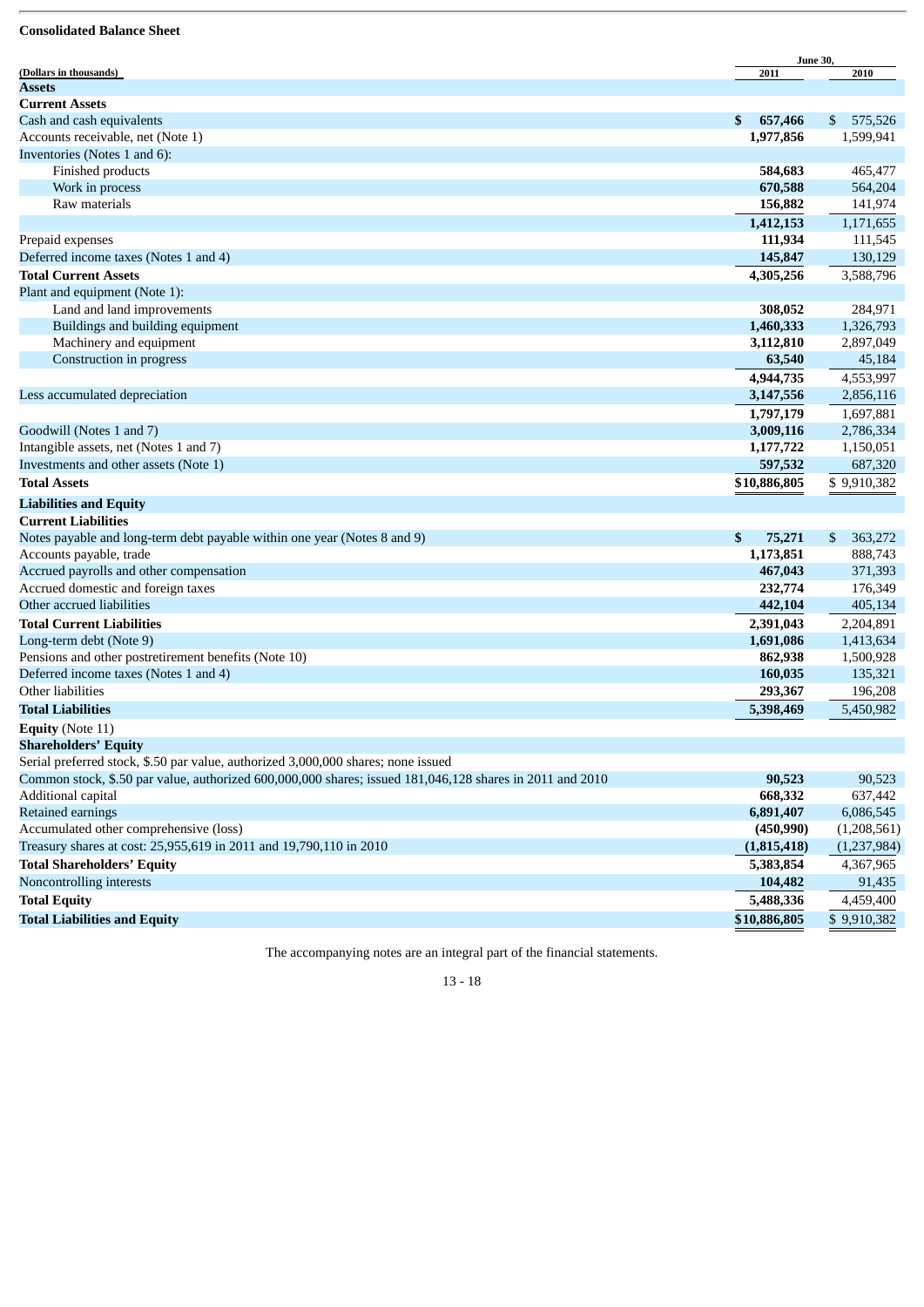# **Consolidated Statement of Cash Flows**

| (Dollars in thousands)<br>2011<br>2009<br>2010<br><b>Cash Flows From Operating Activities</b><br>Net income<br>\$1,057,150<br>\$556,365<br>\$510,144<br>Adjustments to reconcile net income to net cash provided by operating activities:<br>229,238<br>252,599<br>Depreciation<br>245,295<br>110,562<br>117,214<br>105,138<br>Amortization<br>Stock incentive plan compensation<br>73,238<br>59,318<br>47,215<br>20,715<br>(17, 353)<br>Deferred income taxes<br>(13,048)<br>10,470<br>Foreign currency transaction loss (gain)<br>(1,249)<br>1,786<br>10,292<br>(Gain) loss on sale of plant and equipment<br>(7,710)<br>(336)<br>Changes in assets and liabilities, net of effects from acquisitions:<br>598,065<br>Accounts receivable<br>(259, 752)<br>(220, 349)<br>53,862<br>Inventories<br>(139,062)<br>218,595<br>6,477<br>29,581<br>Prepaid expenses<br>(61, 646)<br>42,031<br>63,998<br>Other assets<br>(39, 118)<br>259,436<br>Accounts payable, trade<br>228,164<br>(304, 863)<br>Accrued payrolls and other compensation<br>75,405<br>26,014<br>(67, 654)<br>53,424<br>Accrued domestic and foreign taxes<br>63,119<br>(40,598)<br>Other accrued liabilities<br>(27, 726)<br>36,137<br>(159, 642)<br>Pensions and other postretirement benefits<br>(9,879)<br>28,522<br>(281, 285)<br>56,743<br>Other liabilities<br>(31, 012)<br>(49,083)<br>1,166,933<br>1,218,822<br>1,129,192<br>Net cash provided by operating activities<br><b>Cash Flows From Investing Activities</b><br>Acquisitions (less cash acquired of \$385 in 2011 and \$24,203 in 2009)<br>(60, 227)<br>(722, 635)<br>(5,451)<br>Capital expenditures<br>(207, 294)<br>(270, 733)<br>(129, 222)<br>Proceeds from sale of plant and equipment<br>32,289<br>11,929<br>28,986<br>Other<br>(9,706)<br>(23, 429)<br>3,551<br>(244, 938)<br>(960, 831)<br>(146, 173)<br>Net cash (used in) investing activities<br>Proceeds from exercise of stock options<br>25,862<br>10,307<br>3,557<br>(Payments for) common shares<br>(693,096)<br>(24,999)<br>(447,800)<br>Tax benefit from stock incentive plan compensation<br>42,823<br>13,698<br>3,692<br>(Payments of) proceeds from notes payable, net<br>(18,908)<br>(421, 974)<br>346,081<br>Proceeds from long-term borrowings<br>291,683<br>3,293<br>2,368<br>(Payments of) long-term borrowings<br>(358, 058)<br>(67, 582)<br>(20, 671)<br>Dividends paid, net of tax benefit of ESOP shares<br>(206, 084)<br>(162, 739)<br>(161, 575)<br>(915, 778)<br>(649, 996)<br>(274, 348)<br>Net cash (used in) financing activities<br>Effect of exchange rate changes on cash<br>75,723<br>(34, 738)<br>(32, 450)<br>81,940<br>Net increase (decrease) in cash and cash equivalents<br>387,915<br>(138, 437)<br>Cash and cash equivalents at beginning of year<br>575,526<br>187,611<br>326,048<br>Cash and cash equivalents at end of year<br>657,466<br>\$ 575,526<br>\$187,611<br>\$<br><b>Supplemental Data:</b><br>Cash paid during the year for:<br>Interest<br>\$<br>99,227<br>\$104,812<br>\$111,648<br>203,539<br>127,320<br>211,281<br>Income taxes |                                             | For the years ended June 30, |  |  |
|----------------------------------------------------------------------------------------------------------------------------------------------------------------------------------------------------------------------------------------------------------------------------------------------------------------------------------------------------------------------------------------------------------------------------------------------------------------------------------------------------------------------------------------------------------------------------------------------------------------------------------------------------------------------------------------------------------------------------------------------------------------------------------------------------------------------------------------------------------------------------------------------------------------------------------------------------------------------------------------------------------------------------------------------------------------------------------------------------------------------------------------------------------------------------------------------------------------------------------------------------------------------------------------------------------------------------------------------------------------------------------------------------------------------------------------------------------------------------------------------------------------------------------------------------------------------------------------------------------------------------------------------------------------------------------------------------------------------------------------------------------------------------------------------------------------------------------------------------------------------------------------------------------------------------------------------------------------------------------------------------------------------------------------------------------------------------------------------------------------------------------------------------------------------------------------------------------------------------------------------------------------------------------------------------------------------------------------------------------------------------------------------------------------------------------------------------------------------------------------------------------------------------------------------------------------------------------------------------------------------------------------------------------------------------------------------------------------------------------------------------------------------------------------------------------------------------------------------------------------------------------------------------------------------------------------------------------------------------------------------------------------------------------------------------------------------------------|---------------------------------------------|------------------------------|--|--|
|                                                                                                                                                                                                                                                                                                                                                                                                                                                                                                                                                                                                                                                                                                                                                                                                                                                                                                                                                                                                                                                                                                                                                                                                                                                                                                                                                                                                                                                                                                                                                                                                                                                                                                                                                                                                                                                                                                                                                                                                                                                                                                                                                                                                                                                                                                                                                                                                                                                                                                                                                                                                                                                                                                                                                                                                                                                                                                                                                                                                                                                                                  |                                             |                              |  |  |
|                                                                                                                                                                                                                                                                                                                                                                                                                                                                                                                                                                                                                                                                                                                                                                                                                                                                                                                                                                                                                                                                                                                                                                                                                                                                                                                                                                                                                                                                                                                                                                                                                                                                                                                                                                                                                                                                                                                                                                                                                                                                                                                                                                                                                                                                                                                                                                                                                                                                                                                                                                                                                                                                                                                                                                                                                                                                                                                                                                                                                                                                                  |                                             |                              |  |  |
|                                                                                                                                                                                                                                                                                                                                                                                                                                                                                                                                                                                                                                                                                                                                                                                                                                                                                                                                                                                                                                                                                                                                                                                                                                                                                                                                                                                                                                                                                                                                                                                                                                                                                                                                                                                                                                                                                                                                                                                                                                                                                                                                                                                                                                                                                                                                                                                                                                                                                                                                                                                                                                                                                                                                                                                                                                                                                                                                                                                                                                                                                  |                                             |                              |  |  |
|                                                                                                                                                                                                                                                                                                                                                                                                                                                                                                                                                                                                                                                                                                                                                                                                                                                                                                                                                                                                                                                                                                                                                                                                                                                                                                                                                                                                                                                                                                                                                                                                                                                                                                                                                                                                                                                                                                                                                                                                                                                                                                                                                                                                                                                                                                                                                                                                                                                                                                                                                                                                                                                                                                                                                                                                                                                                                                                                                                                                                                                                                  |                                             |                              |  |  |
|                                                                                                                                                                                                                                                                                                                                                                                                                                                                                                                                                                                                                                                                                                                                                                                                                                                                                                                                                                                                                                                                                                                                                                                                                                                                                                                                                                                                                                                                                                                                                                                                                                                                                                                                                                                                                                                                                                                                                                                                                                                                                                                                                                                                                                                                                                                                                                                                                                                                                                                                                                                                                                                                                                                                                                                                                                                                                                                                                                                                                                                                                  |                                             |                              |  |  |
|                                                                                                                                                                                                                                                                                                                                                                                                                                                                                                                                                                                                                                                                                                                                                                                                                                                                                                                                                                                                                                                                                                                                                                                                                                                                                                                                                                                                                                                                                                                                                                                                                                                                                                                                                                                                                                                                                                                                                                                                                                                                                                                                                                                                                                                                                                                                                                                                                                                                                                                                                                                                                                                                                                                                                                                                                                                                                                                                                                                                                                                                                  |                                             |                              |  |  |
|                                                                                                                                                                                                                                                                                                                                                                                                                                                                                                                                                                                                                                                                                                                                                                                                                                                                                                                                                                                                                                                                                                                                                                                                                                                                                                                                                                                                                                                                                                                                                                                                                                                                                                                                                                                                                                                                                                                                                                                                                                                                                                                                                                                                                                                                                                                                                                                                                                                                                                                                                                                                                                                                                                                                                                                                                                                                                                                                                                                                                                                                                  |                                             |                              |  |  |
|                                                                                                                                                                                                                                                                                                                                                                                                                                                                                                                                                                                                                                                                                                                                                                                                                                                                                                                                                                                                                                                                                                                                                                                                                                                                                                                                                                                                                                                                                                                                                                                                                                                                                                                                                                                                                                                                                                                                                                                                                                                                                                                                                                                                                                                                                                                                                                                                                                                                                                                                                                                                                                                                                                                                                                                                                                                                                                                                                                                                                                                                                  |                                             |                              |  |  |
|                                                                                                                                                                                                                                                                                                                                                                                                                                                                                                                                                                                                                                                                                                                                                                                                                                                                                                                                                                                                                                                                                                                                                                                                                                                                                                                                                                                                                                                                                                                                                                                                                                                                                                                                                                                                                                                                                                                                                                                                                                                                                                                                                                                                                                                                                                                                                                                                                                                                                                                                                                                                                                                                                                                                                                                                                                                                                                                                                                                                                                                                                  |                                             |                              |  |  |
|                                                                                                                                                                                                                                                                                                                                                                                                                                                                                                                                                                                                                                                                                                                                                                                                                                                                                                                                                                                                                                                                                                                                                                                                                                                                                                                                                                                                                                                                                                                                                                                                                                                                                                                                                                                                                                                                                                                                                                                                                                                                                                                                                                                                                                                                                                                                                                                                                                                                                                                                                                                                                                                                                                                                                                                                                                                                                                                                                                                                                                                                                  |                                             |                              |  |  |
|                                                                                                                                                                                                                                                                                                                                                                                                                                                                                                                                                                                                                                                                                                                                                                                                                                                                                                                                                                                                                                                                                                                                                                                                                                                                                                                                                                                                                                                                                                                                                                                                                                                                                                                                                                                                                                                                                                                                                                                                                                                                                                                                                                                                                                                                                                                                                                                                                                                                                                                                                                                                                                                                                                                                                                                                                                                                                                                                                                                                                                                                                  |                                             |                              |  |  |
|                                                                                                                                                                                                                                                                                                                                                                                                                                                                                                                                                                                                                                                                                                                                                                                                                                                                                                                                                                                                                                                                                                                                                                                                                                                                                                                                                                                                                                                                                                                                                                                                                                                                                                                                                                                                                                                                                                                                                                                                                                                                                                                                                                                                                                                                                                                                                                                                                                                                                                                                                                                                                                                                                                                                                                                                                                                                                                                                                                                                                                                                                  |                                             |                              |  |  |
|                                                                                                                                                                                                                                                                                                                                                                                                                                                                                                                                                                                                                                                                                                                                                                                                                                                                                                                                                                                                                                                                                                                                                                                                                                                                                                                                                                                                                                                                                                                                                                                                                                                                                                                                                                                                                                                                                                                                                                                                                                                                                                                                                                                                                                                                                                                                                                                                                                                                                                                                                                                                                                                                                                                                                                                                                                                                                                                                                                                                                                                                                  |                                             |                              |  |  |
|                                                                                                                                                                                                                                                                                                                                                                                                                                                                                                                                                                                                                                                                                                                                                                                                                                                                                                                                                                                                                                                                                                                                                                                                                                                                                                                                                                                                                                                                                                                                                                                                                                                                                                                                                                                                                                                                                                                                                                                                                                                                                                                                                                                                                                                                                                                                                                                                                                                                                                                                                                                                                                                                                                                                                                                                                                                                                                                                                                                                                                                                                  |                                             |                              |  |  |
|                                                                                                                                                                                                                                                                                                                                                                                                                                                                                                                                                                                                                                                                                                                                                                                                                                                                                                                                                                                                                                                                                                                                                                                                                                                                                                                                                                                                                                                                                                                                                                                                                                                                                                                                                                                                                                                                                                                                                                                                                                                                                                                                                                                                                                                                                                                                                                                                                                                                                                                                                                                                                                                                                                                                                                                                                                                                                                                                                                                                                                                                                  |                                             |                              |  |  |
|                                                                                                                                                                                                                                                                                                                                                                                                                                                                                                                                                                                                                                                                                                                                                                                                                                                                                                                                                                                                                                                                                                                                                                                                                                                                                                                                                                                                                                                                                                                                                                                                                                                                                                                                                                                                                                                                                                                                                                                                                                                                                                                                                                                                                                                                                                                                                                                                                                                                                                                                                                                                                                                                                                                                                                                                                                                                                                                                                                                                                                                                                  |                                             |                              |  |  |
|                                                                                                                                                                                                                                                                                                                                                                                                                                                                                                                                                                                                                                                                                                                                                                                                                                                                                                                                                                                                                                                                                                                                                                                                                                                                                                                                                                                                                                                                                                                                                                                                                                                                                                                                                                                                                                                                                                                                                                                                                                                                                                                                                                                                                                                                                                                                                                                                                                                                                                                                                                                                                                                                                                                                                                                                                                                                                                                                                                                                                                                                                  |                                             |                              |  |  |
|                                                                                                                                                                                                                                                                                                                                                                                                                                                                                                                                                                                                                                                                                                                                                                                                                                                                                                                                                                                                                                                                                                                                                                                                                                                                                                                                                                                                                                                                                                                                                                                                                                                                                                                                                                                                                                                                                                                                                                                                                                                                                                                                                                                                                                                                                                                                                                                                                                                                                                                                                                                                                                                                                                                                                                                                                                                                                                                                                                                                                                                                                  |                                             |                              |  |  |
|                                                                                                                                                                                                                                                                                                                                                                                                                                                                                                                                                                                                                                                                                                                                                                                                                                                                                                                                                                                                                                                                                                                                                                                                                                                                                                                                                                                                                                                                                                                                                                                                                                                                                                                                                                                                                                                                                                                                                                                                                                                                                                                                                                                                                                                                                                                                                                                                                                                                                                                                                                                                                                                                                                                                                                                                                                                                                                                                                                                                                                                                                  |                                             |                              |  |  |
|                                                                                                                                                                                                                                                                                                                                                                                                                                                                                                                                                                                                                                                                                                                                                                                                                                                                                                                                                                                                                                                                                                                                                                                                                                                                                                                                                                                                                                                                                                                                                                                                                                                                                                                                                                                                                                                                                                                                                                                                                                                                                                                                                                                                                                                                                                                                                                                                                                                                                                                                                                                                                                                                                                                                                                                                                                                                                                                                                                                                                                                                                  |                                             |                              |  |  |
|                                                                                                                                                                                                                                                                                                                                                                                                                                                                                                                                                                                                                                                                                                                                                                                                                                                                                                                                                                                                                                                                                                                                                                                                                                                                                                                                                                                                                                                                                                                                                                                                                                                                                                                                                                                                                                                                                                                                                                                                                                                                                                                                                                                                                                                                                                                                                                                                                                                                                                                                                                                                                                                                                                                                                                                                                                                                                                                                                                                                                                                                                  |                                             |                              |  |  |
|                                                                                                                                                                                                                                                                                                                                                                                                                                                                                                                                                                                                                                                                                                                                                                                                                                                                                                                                                                                                                                                                                                                                                                                                                                                                                                                                                                                                                                                                                                                                                                                                                                                                                                                                                                                                                                                                                                                                                                                                                                                                                                                                                                                                                                                                                                                                                                                                                                                                                                                                                                                                                                                                                                                                                                                                                                                                                                                                                                                                                                                                                  |                                             |                              |  |  |
|                                                                                                                                                                                                                                                                                                                                                                                                                                                                                                                                                                                                                                                                                                                                                                                                                                                                                                                                                                                                                                                                                                                                                                                                                                                                                                                                                                                                                                                                                                                                                                                                                                                                                                                                                                                                                                                                                                                                                                                                                                                                                                                                                                                                                                                                                                                                                                                                                                                                                                                                                                                                                                                                                                                                                                                                                                                                                                                                                                                                                                                                                  |                                             |                              |  |  |
|                                                                                                                                                                                                                                                                                                                                                                                                                                                                                                                                                                                                                                                                                                                                                                                                                                                                                                                                                                                                                                                                                                                                                                                                                                                                                                                                                                                                                                                                                                                                                                                                                                                                                                                                                                                                                                                                                                                                                                                                                                                                                                                                                                                                                                                                                                                                                                                                                                                                                                                                                                                                                                                                                                                                                                                                                                                                                                                                                                                                                                                                                  |                                             |                              |  |  |
|                                                                                                                                                                                                                                                                                                                                                                                                                                                                                                                                                                                                                                                                                                                                                                                                                                                                                                                                                                                                                                                                                                                                                                                                                                                                                                                                                                                                                                                                                                                                                                                                                                                                                                                                                                                                                                                                                                                                                                                                                                                                                                                                                                                                                                                                                                                                                                                                                                                                                                                                                                                                                                                                                                                                                                                                                                                                                                                                                                                                                                                                                  |                                             |                              |  |  |
|                                                                                                                                                                                                                                                                                                                                                                                                                                                                                                                                                                                                                                                                                                                                                                                                                                                                                                                                                                                                                                                                                                                                                                                                                                                                                                                                                                                                                                                                                                                                                                                                                                                                                                                                                                                                                                                                                                                                                                                                                                                                                                                                                                                                                                                                                                                                                                                                                                                                                                                                                                                                                                                                                                                                                                                                                                                                                                                                                                                                                                                                                  |                                             |                              |  |  |
|                                                                                                                                                                                                                                                                                                                                                                                                                                                                                                                                                                                                                                                                                                                                                                                                                                                                                                                                                                                                                                                                                                                                                                                                                                                                                                                                                                                                                                                                                                                                                                                                                                                                                                                                                                                                                                                                                                                                                                                                                                                                                                                                                                                                                                                                                                                                                                                                                                                                                                                                                                                                                                                                                                                                                                                                                                                                                                                                                                                                                                                                                  |                                             |                              |  |  |
|                                                                                                                                                                                                                                                                                                                                                                                                                                                                                                                                                                                                                                                                                                                                                                                                                                                                                                                                                                                                                                                                                                                                                                                                                                                                                                                                                                                                                                                                                                                                                                                                                                                                                                                                                                                                                                                                                                                                                                                                                                                                                                                                                                                                                                                                                                                                                                                                                                                                                                                                                                                                                                                                                                                                                                                                                                                                                                                                                                                                                                                                                  |                                             |                              |  |  |
|                                                                                                                                                                                                                                                                                                                                                                                                                                                                                                                                                                                                                                                                                                                                                                                                                                                                                                                                                                                                                                                                                                                                                                                                                                                                                                                                                                                                                                                                                                                                                                                                                                                                                                                                                                                                                                                                                                                                                                                                                                                                                                                                                                                                                                                                                                                                                                                                                                                                                                                                                                                                                                                                                                                                                                                                                                                                                                                                                                                                                                                                                  | <b>Cash Flows From Financing Activities</b> |                              |  |  |
|                                                                                                                                                                                                                                                                                                                                                                                                                                                                                                                                                                                                                                                                                                                                                                                                                                                                                                                                                                                                                                                                                                                                                                                                                                                                                                                                                                                                                                                                                                                                                                                                                                                                                                                                                                                                                                                                                                                                                                                                                                                                                                                                                                                                                                                                                                                                                                                                                                                                                                                                                                                                                                                                                                                                                                                                                                                                                                                                                                                                                                                                                  |                                             |                              |  |  |
|                                                                                                                                                                                                                                                                                                                                                                                                                                                                                                                                                                                                                                                                                                                                                                                                                                                                                                                                                                                                                                                                                                                                                                                                                                                                                                                                                                                                                                                                                                                                                                                                                                                                                                                                                                                                                                                                                                                                                                                                                                                                                                                                                                                                                                                                                                                                                                                                                                                                                                                                                                                                                                                                                                                                                                                                                                                                                                                                                                                                                                                                                  |                                             |                              |  |  |
|                                                                                                                                                                                                                                                                                                                                                                                                                                                                                                                                                                                                                                                                                                                                                                                                                                                                                                                                                                                                                                                                                                                                                                                                                                                                                                                                                                                                                                                                                                                                                                                                                                                                                                                                                                                                                                                                                                                                                                                                                                                                                                                                                                                                                                                                                                                                                                                                                                                                                                                                                                                                                                                                                                                                                                                                                                                                                                                                                                                                                                                                                  |                                             |                              |  |  |
|                                                                                                                                                                                                                                                                                                                                                                                                                                                                                                                                                                                                                                                                                                                                                                                                                                                                                                                                                                                                                                                                                                                                                                                                                                                                                                                                                                                                                                                                                                                                                                                                                                                                                                                                                                                                                                                                                                                                                                                                                                                                                                                                                                                                                                                                                                                                                                                                                                                                                                                                                                                                                                                                                                                                                                                                                                                                                                                                                                                                                                                                                  |                                             |                              |  |  |
|                                                                                                                                                                                                                                                                                                                                                                                                                                                                                                                                                                                                                                                                                                                                                                                                                                                                                                                                                                                                                                                                                                                                                                                                                                                                                                                                                                                                                                                                                                                                                                                                                                                                                                                                                                                                                                                                                                                                                                                                                                                                                                                                                                                                                                                                                                                                                                                                                                                                                                                                                                                                                                                                                                                                                                                                                                                                                                                                                                                                                                                                                  |                                             |                              |  |  |
|                                                                                                                                                                                                                                                                                                                                                                                                                                                                                                                                                                                                                                                                                                                                                                                                                                                                                                                                                                                                                                                                                                                                                                                                                                                                                                                                                                                                                                                                                                                                                                                                                                                                                                                                                                                                                                                                                                                                                                                                                                                                                                                                                                                                                                                                                                                                                                                                                                                                                                                                                                                                                                                                                                                                                                                                                                                                                                                                                                                                                                                                                  |                                             |                              |  |  |
|                                                                                                                                                                                                                                                                                                                                                                                                                                                                                                                                                                                                                                                                                                                                                                                                                                                                                                                                                                                                                                                                                                                                                                                                                                                                                                                                                                                                                                                                                                                                                                                                                                                                                                                                                                                                                                                                                                                                                                                                                                                                                                                                                                                                                                                                                                                                                                                                                                                                                                                                                                                                                                                                                                                                                                                                                                                                                                                                                                                                                                                                                  |                                             |                              |  |  |
|                                                                                                                                                                                                                                                                                                                                                                                                                                                                                                                                                                                                                                                                                                                                                                                                                                                                                                                                                                                                                                                                                                                                                                                                                                                                                                                                                                                                                                                                                                                                                                                                                                                                                                                                                                                                                                                                                                                                                                                                                                                                                                                                                                                                                                                                                                                                                                                                                                                                                                                                                                                                                                                                                                                                                                                                                                                                                                                                                                                                                                                                                  |                                             |                              |  |  |
|                                                                                                                                                                                                                                                                                                                                                                                                                                                                                                                                                                                                                                                                                                                                                                                                                                                                                                                                                                                                                                                                                                                                                                                                                                                                                                                                                                                                                                                                                                                                                                                                                                                                                                                                                                                                                                                                                                                                                                                                                                                                                                                                                                                                                                                                                                                                                                                                                                                                                                                                                                                                                                                                                                                                                                                                                                                                                                                                                                                                                                                                                  |                                             |                              |  |  |
|                                                                                                                                                                                                                                                                                                                                                                                                                                                                                                                                                                                                                                                                                                                                                                                                                                                                                                                                                                                                                                                                                                                                                                                                                                                                                                                                                                                                                                                                                                                                                                                                                                                                                                                                                                                                                                                                                                                                                                                                                                                                                                                                                                                                                                                                                                                                                                                                                                                                                                                                                                                                                                                                                                                                                                                                                                                                                                                                                                                                                                                                                  |                                             |                              |  |  |
|                                                                                                                                                                                                                                                                                                                                                                                                                                                                                                                                                                                                                                                                                                                                                                                                                                                                                                                                                                                                                                                                                                                                                                                                                                                                                                                                                                                                                                                                                                                                                                                                                                                                                                                                                                                                                                                                                                                                                                                                                                                                                                                                                                                                                                                                                                                                                                                                                                                                                                                                                                                                                                                                                                                                                                                                                                                                                                                                                                                                                                                                                  |                                             |                              |  |  |
|                                                                                                                                                                                                                                                                                                                                                                                                                                                                                                                                                                                                                                                                                                                                                                                                                                                                                                                                                                                                                                                                                                                                                                                                                                                                                                                                                                                                                                                                                                                                                                                                                                                                                                                                                                                                                                                                                                                                                                                                                                                                                                                                                                                                                                                                                                                                                                                                                                                                                                                                                                                                                                                                                                                                                                                                                                                                                                                                                                                                                                                                                  |                                             |                              |  |  |
|                                                                                                                                                                                                                                                                                                                                                                                                                                                                                                                                                                                                                                                                                                                                                                                                                                                                                                                                                                                                                                                                                                                                                                                                                                                                                                                                                                                                                                                                                                                                                                                                                                                                                                                                                                                                                                                                                                                                                                                                                                                                                                                                                                                                                                                                                                                                                                                                                                                                                                                                                                                                                                                                                                                                                                                                                                                                                                                                                                                                                                                                                  |                                             |                              |  |  |
|                                                                                                                                                                                                                                                                                                                                                                                                                                                                                                                                                                                                                                                                                                                                                                                                                                                                                                                                                                                                                                                                                                                                                                                                                                                                                                                                                                                                                                                                                                                                                                                                                                                                                                                                                                                                                                                                                                                                                                                                                                                                                                                                                                                                                                                                                                                                                                                                                                                                                                                                                                                                                                                                                                                                                                                                                                                                                                                                                                                                                                                                                  |                                             |                              |  |  |
|                                                                                                                                                                                                                                                                                                                                                                                                                                                                                                                                                                                                                                                                                                                                                                                                                                                                                                                                                                                                                                                                                                                                                                                                                                                                                                                                                                                                                                                                                                                                                                                                                                                                                                                                                                                                                                                                                                                                                                                                                                                                                                                                                                                                                                                                                                                                                                                                                                                                                                                                                                                                                                                                                                                                                                                                                                                                                                                                                                                                                                                                                  |                                             |                              |  |  |
|                                                                                                                                                                                                                                                                                                                                                                                                                                                                                                                                                                                                                                                                                                                                                                                                                                                                                                                                                                                                                                                                                                                                                                                                                                                                                                                                                                                                                                                                                                                                                                                                                                                                                                                                                                                                                                                                                                                                                                                                                                                                                                                                                                                                                                                                                                                                                                                                                                                                                                                                                                                                                                                                                                                                                                                                                                                                                                                                                                                                                                                                                  |                                             |                              |  |  |

The accompanying notes are an integral part of the financial statements.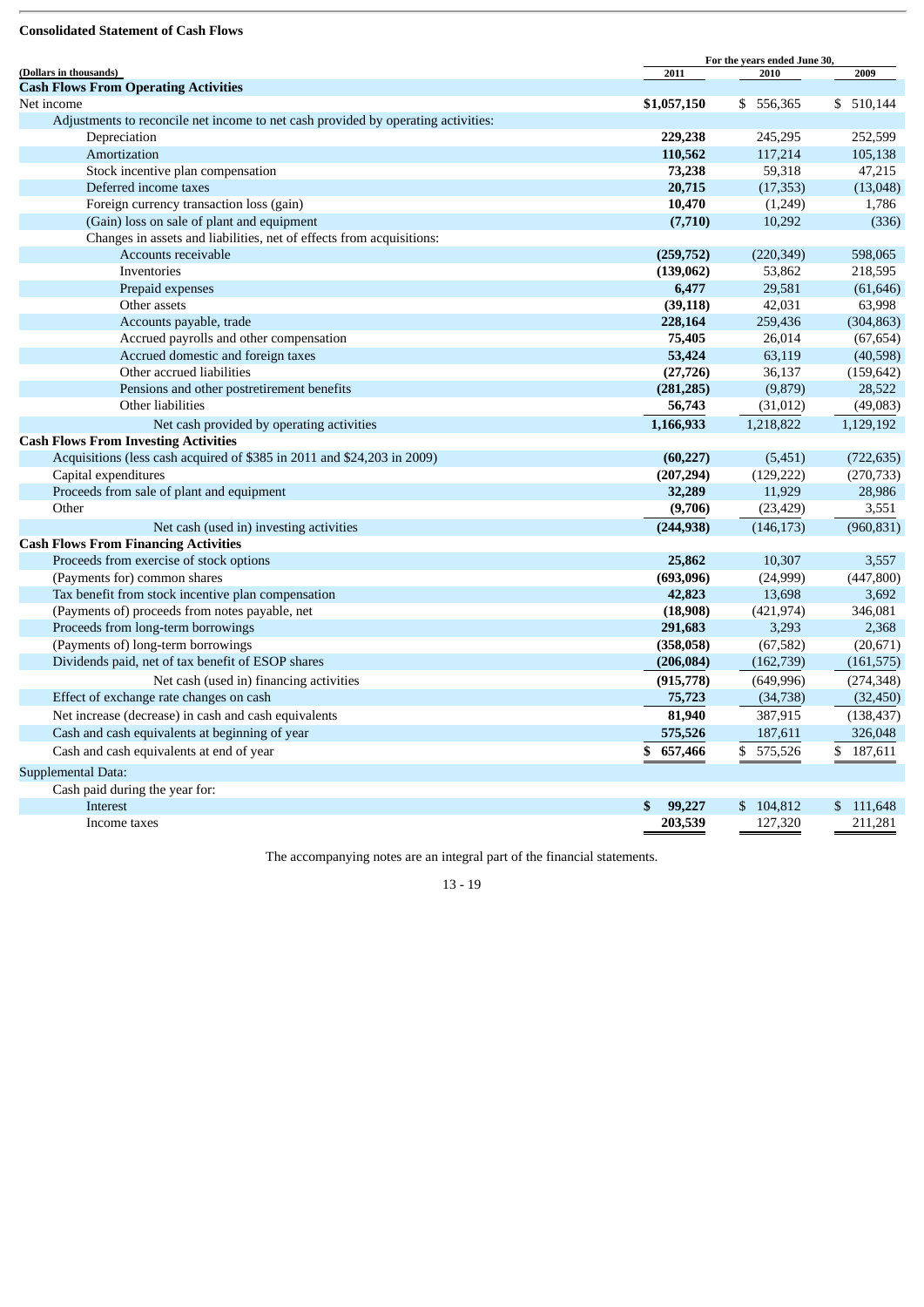# **Consolidated Statement of Equity**

| (Dollars in thousands)                                        | Common<br>Stock | <b>Additional</b><br>Capital | <b>Retained</b><br><b>Earnings</b> | Guarantee<br>of ESOP Debt | Accumulated<br>Other<br>Comprehensive<br>(Loss) |              | <b>Treasury</b><br><b>Shares</b> | Noncontrolling<br><b>Interests</b> | <b>Total</b>            |
|---------------------------------------------------------------|-----------------|------------------------------|------------------------------------|---------------------------|-------------------------------------------------|--------------|----------------------------------|------------------------------------|-------------------------|
| <b>Balance June 30, 2008</b>                                  | \$90,523        | \$530,914                    | \$5,387,836                        | \$<br>$(4,951)$ \$        | 110,224                                         | $\mathbf{s}$ | $(862,993)$ \$                   | 78,589                             | $\overline{$5,330,142}$ |
| Net income                                                    |                 |                              | 508,515                            |                           |                                                 |              |                                  | 1,629                              | 510,144                 |
| Other comprehensive (loss) income:                            |                 |                              |                                    |                           |                                                 |              |                                  |                                    |                         |
| Foreign currency translation, net of tax of                   |                 |                              |                                    |                           |                                                 |              |                                  |                                    |                         |
| \$10,131                                                      |                 |                              |                                    |                           | (498, 553)                                      |              |                                  | 4,008                              | (494, 545)              |
| Retirement benefits plan activity, net of tax of              |                 |                              |                                    |                           |                                                 |              |                                  |                                    |                         |
| \$253,261                                                     |                 |                              |                                    |                           | (454, 457)                                      |              |                                  |                                    | (454, 457)              |
| Net unrealized loss, net of tax of \$173                      |                 |                              |                                    |                           | (233)                                           |              |                                  |                                    | (233)                   |
| Total comprehensive (loss) income                             |                 |                              |                                    |                           |                                                 |              |                                  | 5,637                              | (439,091)               |
| Dividends paid                                                |                 |                              | (161, 575)                         |                           |                                                 |              |                                  | (4,936)                            | (166, 511)              |
| Stock incentive plan activity                                 |                 | 49,379                       | (6,348)                            |                           |                                                 |              | 18,147                           |                                    | 61,178                  |
| Shares purchased at cost                                      |                 |                              |                                    |                           |                                                 |              | (447, 800)                       | (824)                              | (448, 624)              |
| Retirement benefits plan activity                             |                 | 7,908                        | (6, 390)                           | 4,951                     |                                                 |              | 3,102                            |                                    | 9,571                   |
| Acquisition activity                                          |                 |                              |                                    |                           |                                                 |              |                                  | 3,775                              | 3,775                   |
| <b>Balance June 30, 2009</b>                                  | \$90,523        | \$588,201                    | \$5,722,038                        | \$                        | \$<br>(843, 019)                                |              | $$(1,289,544)$ \,                | 82,241                             | \$4,350,440             |
| Net income                                                    |                 |                              | 554,065                            |                           |                                                 |              |                                  | 2,300                              | 556,365                 |
| Other comprehensive (loss) income:                            |                 |                              |                                    |                           |                                                 |              |                                  |                                    |                         |
| Foreign currency translation, net of tax of<br>\$(8,274)      |                 |                              |                                    |                           | (186, 925)                                      |              |                                  | 7,093                              | (179, 832)              |
| Retirement benefits plan activity, net of tax of<br>\$106.065 |                 |                              |                                    |                           | (183, 364)                                      |              |                                  |                                    | (183, 364)              |
| Net realized loss, net of tax of \$(2,937)                    |                 |                              |                                    |                           | 4,747                                           |              |                                  |                                    | 4,747                   |
| Total comprehensive (loss) income                             |                 |                              |                                    |                           |                                                 |              |                                  | 9,393                              | 197,916                 |
| Dividends paid                                                |                 |                              | (162, 540)                         |                           |                                                 |              |                                  | (199)                              | (162, 739)              |
| Stock incentive plan activity                                 |                 | 49,241                       | (23, 131)                          |                           |                                                 |              | 44,564                           |                                    | 70,674                  |
| Shares purchased at cost                                      |                 |                              |                                    |                           |                                                 |              | (24,999)                         |                                    | (24, 999)               |
| Retirement benefits plan activity                             |                 |                              | (3,887)                            |                           |                                                 |              | 31,995                           |                                    | 28,108                  |
| <b>Balance June 30, 2010</b>                                  | \$90,523        | \$637,442                    | \$6,086,545                        | \$                        | \$(1,208,561)                                   |              | \$(1,237,984)                    | \$<br>91,435                       | \$4,459,400             |
| Net income                                                    |                 |                              | 1,049,130                          |                           |                                                 |              |                                  | 8,020                              | 1,057,150               |
| Other comprehensive income:                                   |                 |                              |                                    |                           |                                                 |              |                                  |                                    |                         |
| Foreign currency translation, net of tax of<br>\$12,675       |                 |                              |                                    |                           | 503,756                                         |              |                                  | 8,325                              | 512,081                 |
| Retirement benefits plan activity, net of tax of              |                 |                              |                                    |                           |                                                 |              |                                  |                                    |                         |
| \$(144, 108)                                                  |                 |                              |                                    |                           | 253,603                                         |              |                                  |                                    | 253,603                 |
| Realized loss, net of tax of \$(119)                          |                 |                              |                                    |                           | 212                                             |              |                                  |                                    | 212                     |
| Total comprehensive income                                    |                 |                              |                                    |                           |                                                 |              |                                  | 16,345                             | 1,823,046               |
| Dividends paid                                                |                 |                              | (202, 786)                         |                           |                                                 |              |                                  | (3,298)                            | (206, 084)              |
| Stock incentive plan activity                                 |                 | 30,890                       | (41, 482)                          |                           |                                                 |              | 115,662                          |                                    | 105,070                 |
| Shares purchased at cost                                      |                 |                              |                                    |                           |                                                 |              | (693,096)                        |                                    | (693,096)               |
| <b>Balance June 30, 2011</b>                                  | \$90,523        | \$668,332                    | \$6,891,407                        | \$                        | \$                                              |              | $(450,990)$ \$ $(1,815,418)$ \$  | 104,482                            | \$5,488,336             |

The accompanying notes are an integral part of the financial statements.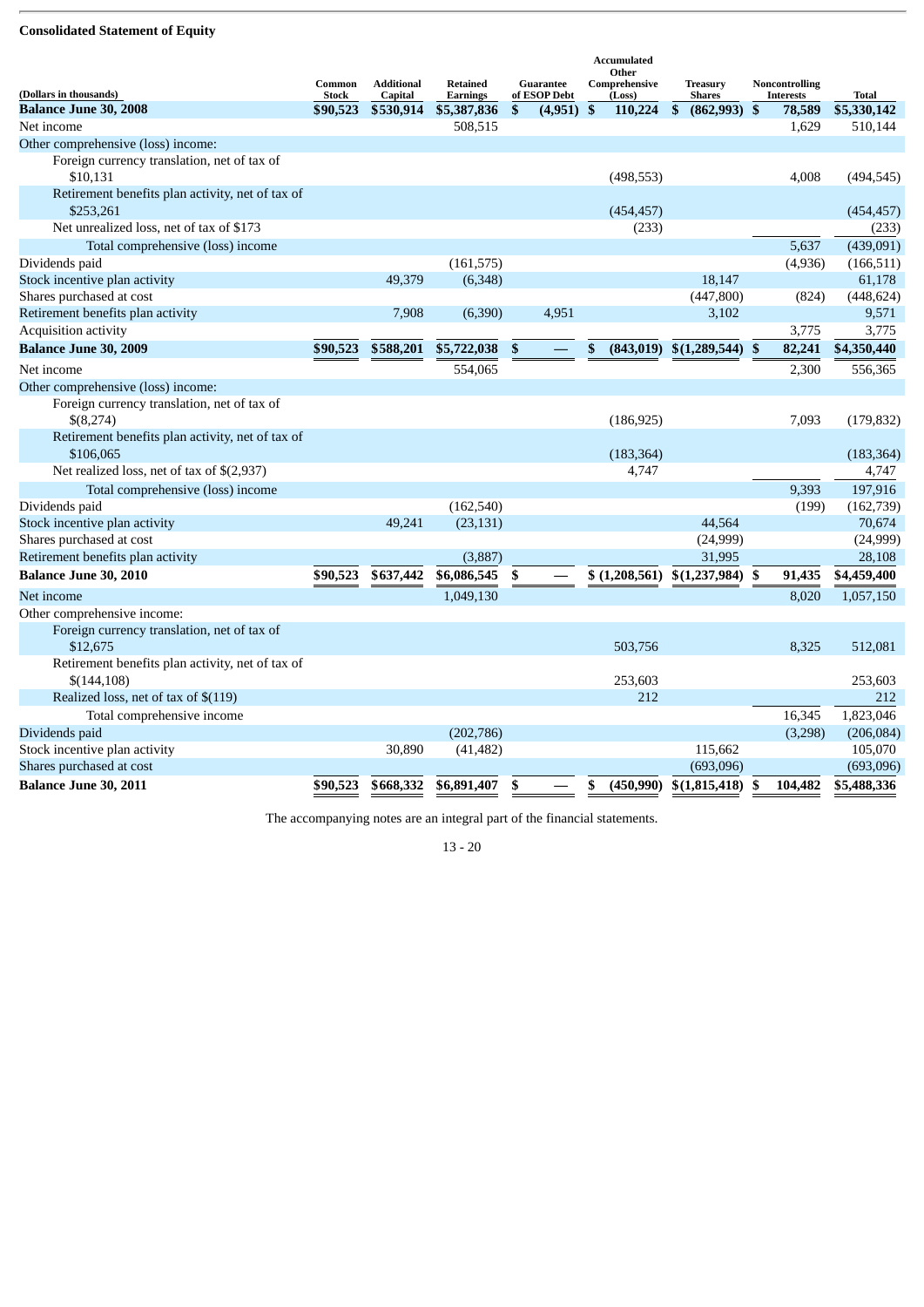### **Notes to Consolidated Financial Statements**

(Dollars in thousands, except per share amounts)

### **1. Significant Accounting Policies**

The significant accounting policies followed in the preparation of the accompanying consolidated financial statements are summarized below.

**Nature of Operations -** The Company is a leading worldwide diversified manufacturer of motion and control technologies and systems, providing precision engineered solutions for a wide variety of mobile, industrial and aerospace markets. The Company evaluates performance based on segment operating income before Corporate and administrative expenses, Interest expense and Income taxes.

The Company operates in three business segments: Industrial, Aerospace and Climate & Industrial Controls. The Industrial Segment is an aggregation of several business units, which manufacture motion-control and fluid power system components for builders and users of various types of manufacturing, packaging, processing, transportation, agricultural, construction, and military vehicles and equipment. Industrial Segment products are marketed primarily through field sales employees and independent distributors. The Industrial North American operations have manufacturing plants and distribution networks throughout the United States, Canada and Mexico and primarily service North America. The Industrial International operations provide Parker products and services to 44 countries throughout Europe, Asia Pacific, Latin America, the Middle East and Africa.

The Aerospace Segment produces hydraulic, fuel, pneumatic and electro-mechanical systems and components, which are utilized on virtually every domestic commercial, military and general aviation aircraft and also performs a vital role in naval vessels and land-based weapons systems. This Segment serves original equipment and maintenance, repair and overhaul customers worldwide. Aerospace Segment products are marketed by field sales employees and are sold directly to manufacturers and end users.

The Climate & Industrial Controls Segment manufactures motion-control systems and components for use primarily in the refrigeration and air conditioning and transportation industries. The products in the Climate & Industrial Controls Segment are marketed primarily through field sales employees and independent distributors.

See the table of Business Segment Information "By Industry" and "By Geographic Area" on pages 13-16 and 13-17 for further disclosure of business segment information.

There are no individual customers to whom sales are three percent or more of the Company's consolidated sales. Due to the diverse group of customers throughout the world the Company does not consider itself exposed to any concentration of credit risks.

The Company manufactures and markets its products throughout the world. Although certain risks and uncertainties exist, the diversity and breadth of the Company's products and geographic operations mitigate the risk that adverse changes with respect to any particular product and geographic operation would materially affect the Company's operating results.

**Use of Estimates -** The preparation of financial statements in conformity with accounting principles generally accepted in the United States of America requires management to make estimates and assumptions that affect the amounts reported in the financial statements and accompanying notes. Actual results could differ from those estimates.

**Basis of Consolidation -** The consolidated financial statements include the accounts of all majority-owned domestic and foreign subsidiaries. All intercompany transactions and profits have been eliminated in the consolidated financial statements. The Company does not have off-balance sheet arrangements. Within the Business Segment Information, intersegment and interarea sales have been eliminated.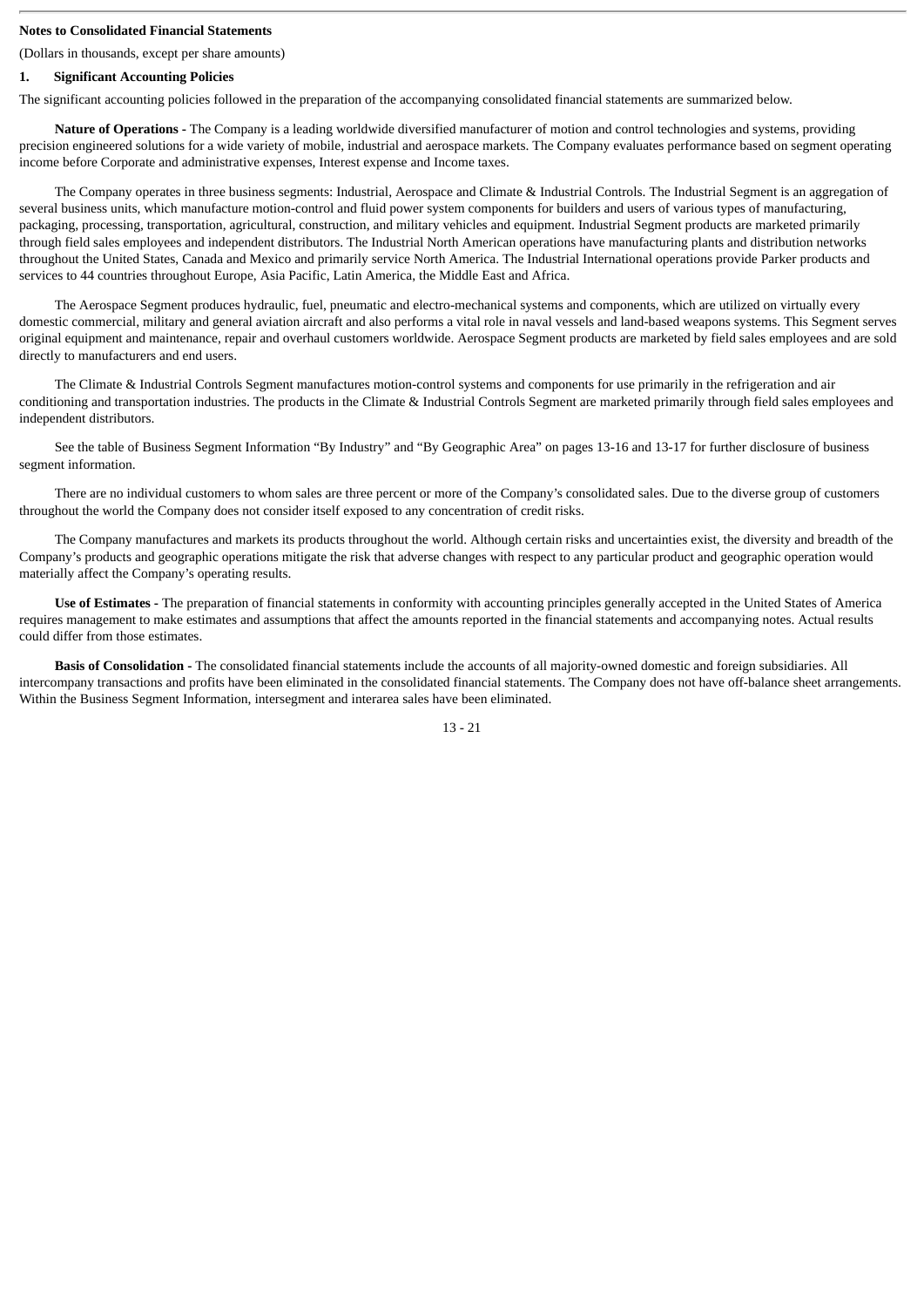**Revenue Recognition -** Revenue is recognized when the risks and rewards of ownership and title to the product have transferred to the customer. The Company's revenue recognition policies are in compliance with the SEC's Staff Accounting Bulletin (SAB) No. 104. Shipping and handling costs billed to customers are included in Net sales and the related costs in Cost of sales.

**Long-term Contracts -** The Company enters into long-term contracts primarily for the production of aerospace products. For financial statement purposes, revenues are primarily recognized using the percentage-of-completion method. The extent of progress toward completion is primarily measured using the unitsof-delivery method. Unbilled costs on these contracts are included in inventory. Progress payments are netted against the inventory balances. Provisions for estimated losses on uncompleted contracts are made in the period in which such losses are determined.

**Cash -** Cash equivalents consist of short-term highly liquid investments, with a three-month or less maturity, carried at cost plus accrued interest, which are readily convertible into cash.

**Accounts Receivable -** The Accounts receivable, net caption in the Consolidated Balance Sheet is comprised of the following components:

| <b>June 30,</b>                 | 2011        | 2010        |
|---------------------------------|-------------|-------------|
| Accounts receivable, trade      | \$1,780,137 | \$1,457,355 |
| Allowance for doubtful accounts | (10, 472)   | (14,701)    |
| Non-trade accounts receivable   | 75,550      | 58,091      |
| Notes receivable                | 132,641     | 99,196      |
| Total                           | \$1,977,856 | \$1,599,941 |

Accounts receivable are initially recorded at their net collectible amount and where applicable, are generally recorded at the time the revenue from the sales transaction is recorded. Receivables are written off to bad debt primarily when, in the judgment of the Company, the receivable is deemed to be uncollectible.

**Inventories -** Inventories are stated at the lower of cost or market. The majority of domestic inventories are valued by the last-in, first-out method and the balance of the Company's inventories are valued by the first-in, first-out method.

**Plant, Equipment and Depreciation -** Plant and equipment are recorded at cost and are depreciated principally using the straight-line method for financial reporting purposes. Depreciation rates are based on estimated useful lives of the assets, generally 40 years for buildings, 15 years for land improvements and building equipment, seven to 10 years for machinery and equipment, and three to eight years for vehicles and office equipment. Improvements, which extend the useful life of property, are capitalized, and maintenance and repairs are expensed. The Company reviews plant and equipment for impairment whenever events or changes in circumstances indicate that their carrying value may not be recoverable. When plant and equipment are retired or otherwise disposed of, the cost and accumulated depreciation are removed from the appropriate accounts and any gain or loss is included in current income.

**Investments and Other Assets -** Investments in joint-venture companies in which ownership is 50 percent or less and in which the Company does not have operating control are stated at cost plus the Company's equity in undistributed earnings. These investments and the related earnings are not material to the consolidated financial statements.

**Goodwill -** The Company conducts a formal impairment test of goodwill on an annual basis and between annual tests if an event occurs or circumstances change that would more likely than not reduce the fair value of a reporting unit below its carrying value.

**Intangible Assets -** Intangible assets primarily include patents, trademarks and customer lists and are recorded at cost and amortized on a straight-line method. Patents are amortized over the shorter of their remaining useful or legal life. Trademarks are amortized over the estimated time period over which an economic benefit is expected to be received. Customer lists are amortized over a period based on anticipated customer attrition rates. The Company reviews intangible assets for impairment whenever events or changes in circumstances indicate that their carrying value may not be recoverable.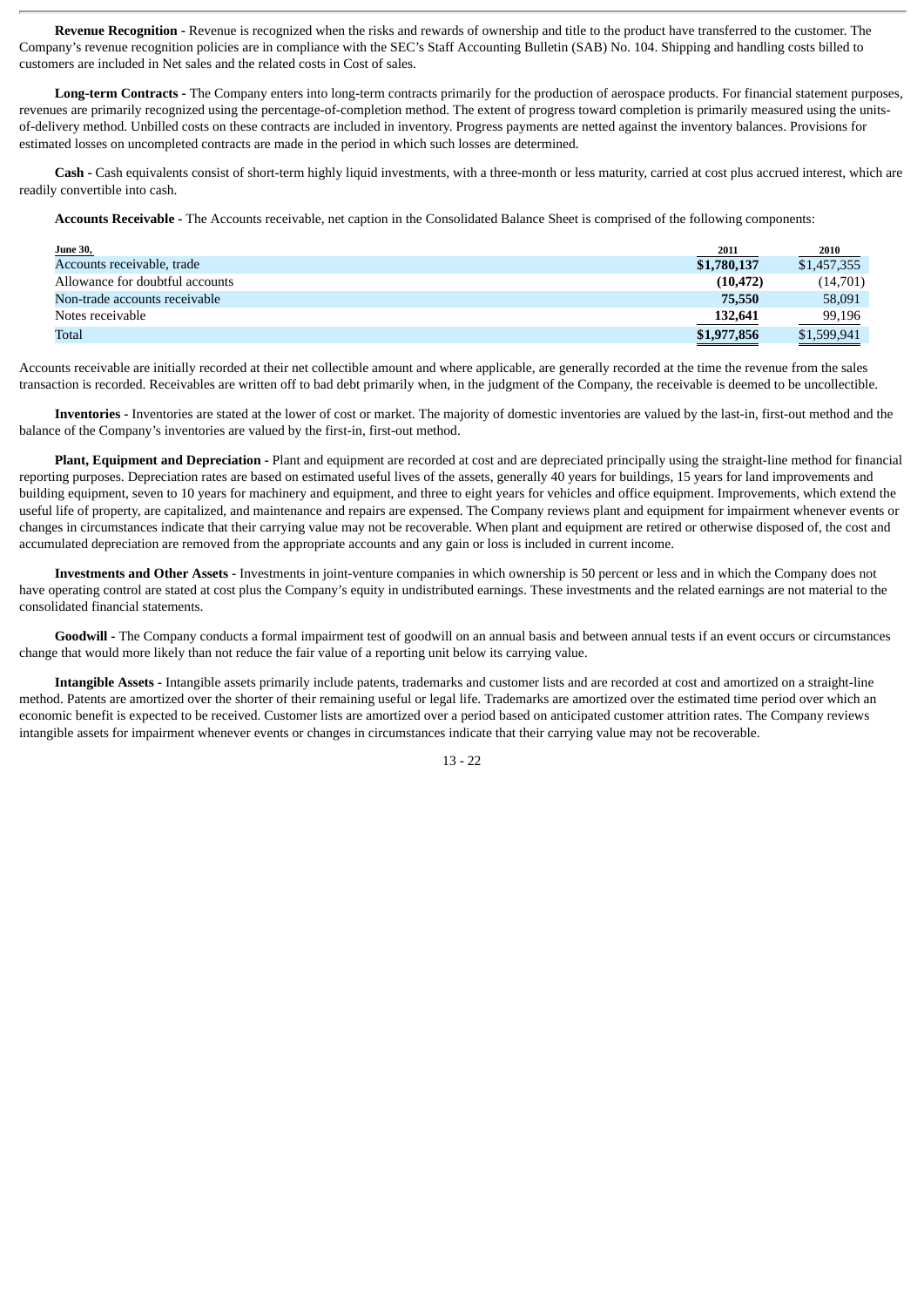**Income Taxes -** Income taxes are provided based upon income for financial reporting purposes. Deferred income taxes arise from temporary differences in the recognition of income and expense for tax purposes. Tax credits and similar tax incentives are applied to reduce the provision for income taxes in the year in which the credits arise. The Company recognizes accrued interest related to unrecognized tax benefits in income tax expense. Penalties, if incurred, are recognized in income tax expense.

**Product Warranty -** In the ordinary course of business the Company warrants its products against defect in design, materials and workmanship over various time periods. The warranty accrual at June 30, 2011 and 2010 is immaterial to the financial position of the Company and the change in the accrual during 2011, 2010 and 2009 was immaterial to the Company's results of operations and cash flows.

**Foreign Currency Translation -** Assets and liabilities of most foreign subsidiaries are translated at current exchange rates, and income and expenses are translated using weighted-average exchange rates. The effects of these translation adjustments, as well as gains and losses from certain intercompany transactions, are reported in the Accumulated other comprehensive (loss) component of Shareholders' equity. Such adjustments will affect Net income only upon sale or liquidation of the underlying foreign investments, which is not contemplated at this time. Exchange gains and losses from transactions in a currency other than the local currency of the entity involved, and translation adjustments in countries with highly inflationary economies, are included in Net income.

**Subsequent Events -** The Company has evaluated subsequent events that have occurred through the date of filing of the Company's Annual Report on Form 10-K for the fiscal year ended June 30, 2011. No subsequent events occurred that required either adjustment to or disclosure in these financial statements.

**Recent Accounting Pronouncements -** In May 2011, the Financial Accounting Standards Board (FASB) issued new accounting guidance to improve consistency with fair value measurement and disclosure requirements. This guidance is effective for interim and annual periods beginning after December 15, 2011. The Company has not yet determined the effect, if any, that this new guidance will have on its fair value disclosures.

In June 2011, the FASB issued new accounting guidance requiring an entity to present net income and other comprehensive income (OCI) in either a single continuous statement or in separate consecutive statements. The guidance does not change the items reported in OCI or when an item of OCI must be reclassified to net income. The guidance, which must be presented retroactively, is effective for fiscal years, and interim periods within those years, beginning after December 15, 2011.

## **2. Acquisitions**

During 2011, the Company completed three acquisitions whose aggregate sales for their most recent fiscal year prior to acquisition were \$65 million. Total purchase price for all businesses acquired in 2011 was approximately \$61 million in cash.

During 2010, the Company completed one acquisition whose aggregate sales for its most recent fiscal year prior to acquisition were \$11 million. Total purchase price for this business was approximately \$5 million in cash.

In October 2008, the Company acquired Legris SA, a manufacturer of fluid circuit components and systems for pneumatic, hydraulic, and chemical processing applications. In October 2008, the Company acquired Origa Group, a manufacturer of rodless pneumatic actuators, electric actuators, filter regulator lubricators and pneumatic cylinders and valves. Aggregate annual sales for these businesses and seven other businesses acquired during 2009, for their most recent fiscal year prior to acquisition, were approximately \$532 million. Total purchase price for all businesses acquired during 2009 was approximately \$747 million in cash and \$4 million in assumed debt.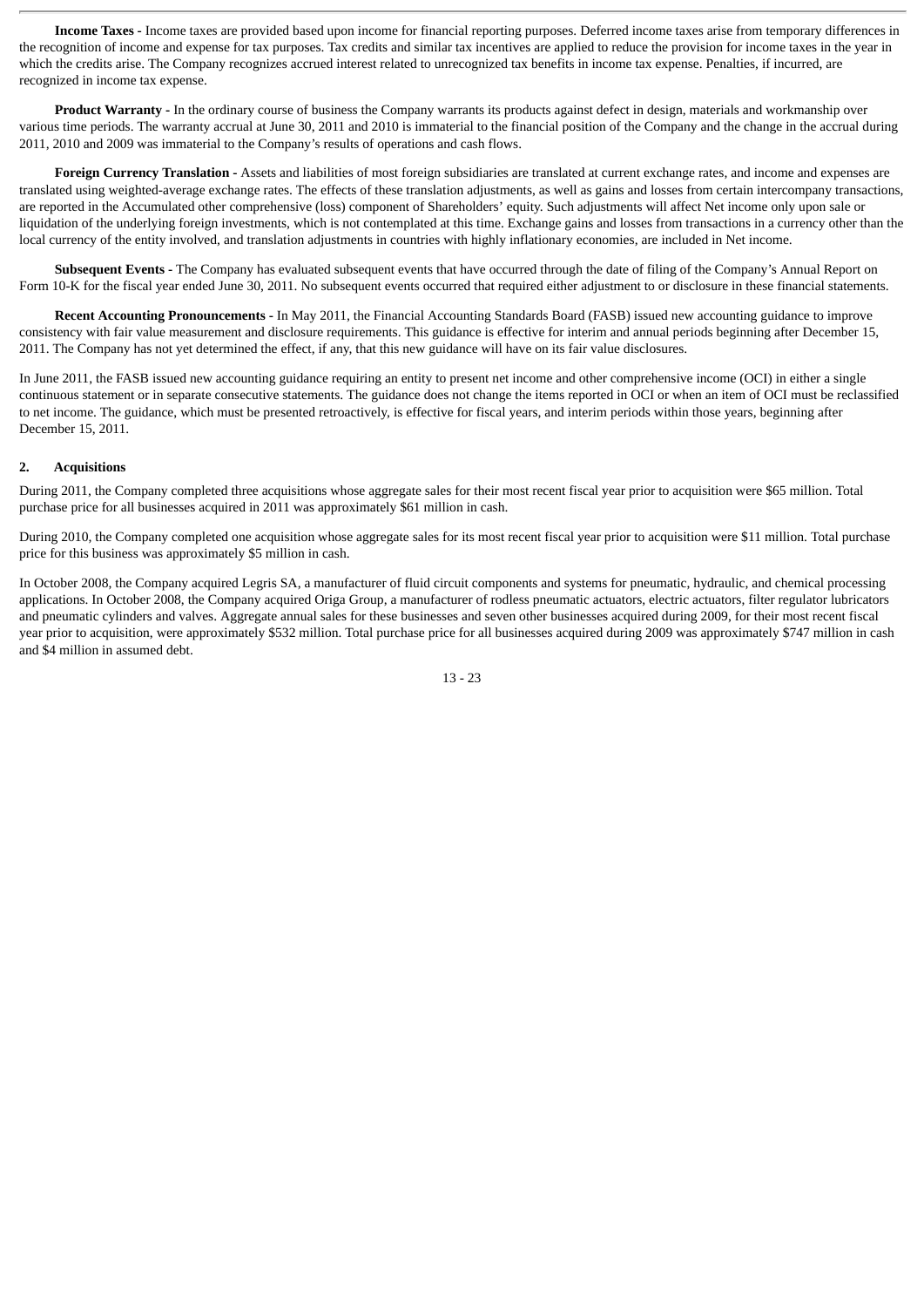The results of operations for all acquisitions are included as of the respective dates of acquisition. The initial purchase price allocation and subsequent purchase price adjustments for acquisitions in 2011, 2010 and 2009 are presented below. Some of the 2011 purchase price allocations are preliminary and may require subsequent adjustment primarily to the values currently assigned to Plant and equipment and Intangible assets.

|                                            | 2011     | 2010      | 2009          |
|--------------------------------------------|----------|-----------|---------------|
| Assets acquired:                           |          |           |               |
| Accounts receivable                        | \$9,332  | \$<br>908 | \$<br>116,931 |
| <b>Inventories</b>                         | 7,908    | 447       | 87,230        |
| Prepaid expenses                           | 69       | (575)     | 3,957         |
| Deferred income taxes                      | 468      |           | 7,899         |
| Plant and equipment                        | 5,376    | 408       | 107,278       |
| Intangible and other assets                | 35,094   | 4,198     | 431,964       |
| Goodwill                                   | 8,715    | 2,891     | 319,193       |
|                                            | 66,962   | 8,277     | 1,074,452     |
| Liabilities assumed:                       |          |           |               |
| Notes payable                              |          |           | 2,622         |
| Accounts payable, trade                    | 2,440    | 531       | 49,421        |
| Accrued payrolls and other compensation    | 765      | 219       | 33,714        |
| Accrued domestic and foreign taxes         | 215      | (91)      | 22,111        |
| Other accrued liabilities                  | 1,500    | 2,587     | 97,093        |
| Long-term debt                             |          |           | 1,640         |
| Pensions and other postretirement benefits |          |           | 5,418         |
| Deferred income taxes                      | 1,815    | (420)     | 136,864       |
| Other liabilities                          |          |           | 2,934         |
|                                            | 6,735    | 2,826     | 351,817       |
| Net assets acquired                        | \$60,227 | \$5,451   | \$<br>722,635 |

### **3. Charges Related to Business Realignment**

In 2011, the Company recorded a \$16.5 million charge for the costs to structure its businesses in light of current and anticipated customer demand. The charges primarily consist of severance costs related to plant closures as well as general work force reductions implemented by various operating units throughout the world. The Company believes the realignment actions taken will positively impact future results of operations, but will have no material effect on liquidity and sources and uses of capital. The Industrial Segment recognized \$15.5 million of the total charge and included severance costs related to approximately 465 employees. The Aerospace Segment recognized \$1.0 million of the total charge and included severance costs related to approximately 50 employees. The business realignment costs are presented in the Consolidated Statement of Income for 2011 in the following captions: \$15.3 million in Cost of sales and \$1.2 million in Selling, general and administrative expenses. As of June 30, 2011, approximately \$9.5 million in severance payments have been made with the remaining payments expected to be made by March 31, 2012.

In 2010, the Company recorded a \$48.5 million charge for the costs to structure its businesses in light of current and anticipated customer demand. The charges primarily consisted of severance costs related to plant closures as well as general work force reductions implemented by various operating units throughout the world. The Company believes the realignment actions taken will positively impact future results of operations, but will have no material effect on liquidity and sources and uses of capital. The Industrial Segment recognized \$44.0 million of the total charge and included severance costs related to approximately 1,455 employees. The Climate & Industrial Controls Segment recognized \$3.9 million of the total charge and included severance costs related to approximately 255 employees. The Aerospace Segment recognized \$0.6 million of the total charge and included severance costs related to approximately 50 employees. The business realignment costs are presented in the Consolidated Statement of Income for 2010 in the following captions: \$43.0 million in Cost of sales and \$5.5 million in Selling, general and administrative expenses. All required severance payments have been made.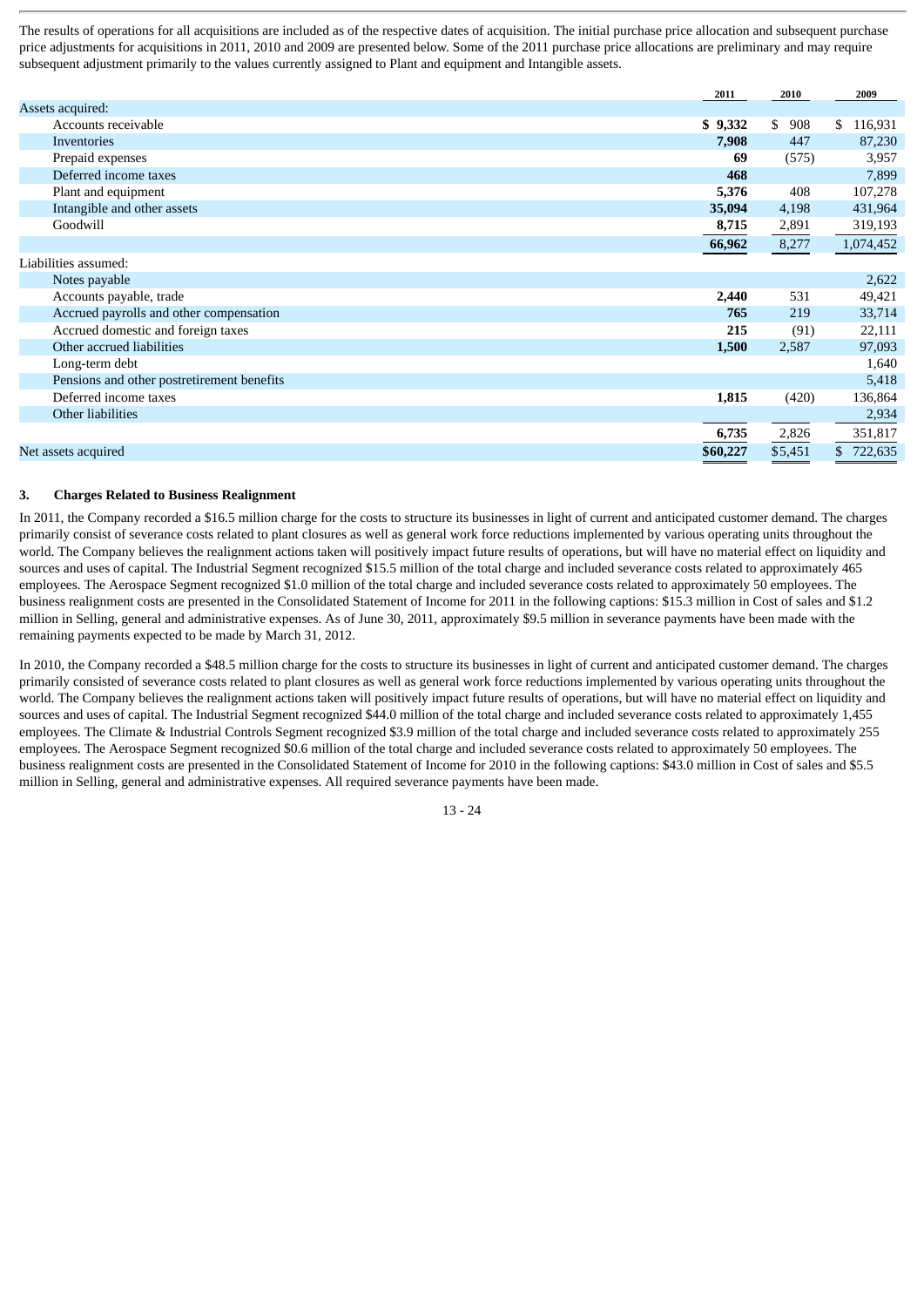In 2009, the Company recorded a \$52.1 million charge for the costs to structure its businesses in light of current and anticipated customer demand. The charges primarily consisted of severance costs related to plant closures as well as general work force reductions implemented by various operating units throughout the world. The Company believes the realignment actions taken will positively impact future results of operations, but will have no material effect on liquidity and sources and uses of capital. The Industrial Segment recognized \$33.7 million of the total charge and included severance costs related to approximately 3,345 employees. The Climate & Industrial Controls Segment recognized \$9.7 million of the total charge and included severance costs related to approximately 745 employees. The Aerospace Segment recognized \$2.0 million of the total charge and included severance costs related to approximately 205 employees. Approximately \$6.7 million of the charge was recorded below segment operating income. All required severance payments have been made. The business realignment costs are presented in the Consolidated Statement of Income for 2009 in the following captions: \$41.0 million in Cost of sales, \$6.2 million in Selling, general and administrative expenses and \$4.9 million in (Gain) loss on disposal of assets.

## **4. Income Taxes**

Income before income taxes was derived from the following sources:

|                      | 2011        | 2010                   | 2009                                                      |
|----------------------|-------------|------------------------|-----------------------------------------------------------|
| <b>United States</b> | 681,910     | \$354,675              | \$390,507                                                 |
| Foreign              | 731,811     | 400,142                | 292,576                                                   |
|                      | \$1,413,721 | \$754,817<br>_________ | \$683,083<br>the control of the control of the control of |

Income taxes include the following:

|                 | 2011      | 2010      | 2009      |
|-----------------|-----------|-----------|-----------|
| Federal         |           |           |           |
| Current         | \$121,292 | \$84,878  | \$46,524  |
| Deferred        | 34,136    | 6,104     | 37,670    |
| Foreign         |           |           |           |
| Current         | 193,064   | 105,927   | 120,963   |
| Deferred        | (24, 229) | (22,788)  | (50, 560) |
| State and local |           |           |           |
| Current         | 21,500    | 25,000    | 18,500    |
| Deferred        | 10,808    | (669)     | (158)     |
|                 | \$356,571 | \$198,452 | \$172,939 |

A reconciliation of the Company's effective income tax rate to the statutory Federal rate follows:

|                                   | 2011  | 2010  | 2009  |
|-----------------------------------|-------|-------|-------|
| Statutory Federal income tax rate | 35.0% | 35.0% | 35.0% |
| State and local income taxes      | 1.8   | 2.1   | 1.7   |
| <b>Litigation settlements</b>     |       |       | 1.8   |
| Foreign tax rate difference       | (8.7) | (7.4) | (8.7) |
| Cash surrender of life insurance  | (0.9) | (1.0) | 2.3   |
| Research tax credit               | (1.1) | (0.7) | (2.5) |
| Worthless stock benefit           |       |       | (3.2) |
| Other                             | (0.9) | (1.7) | (1.1) |
| Effective income tax rate         | 25.2% | 26.3% | 25.3% |
|                                   |       |       |       |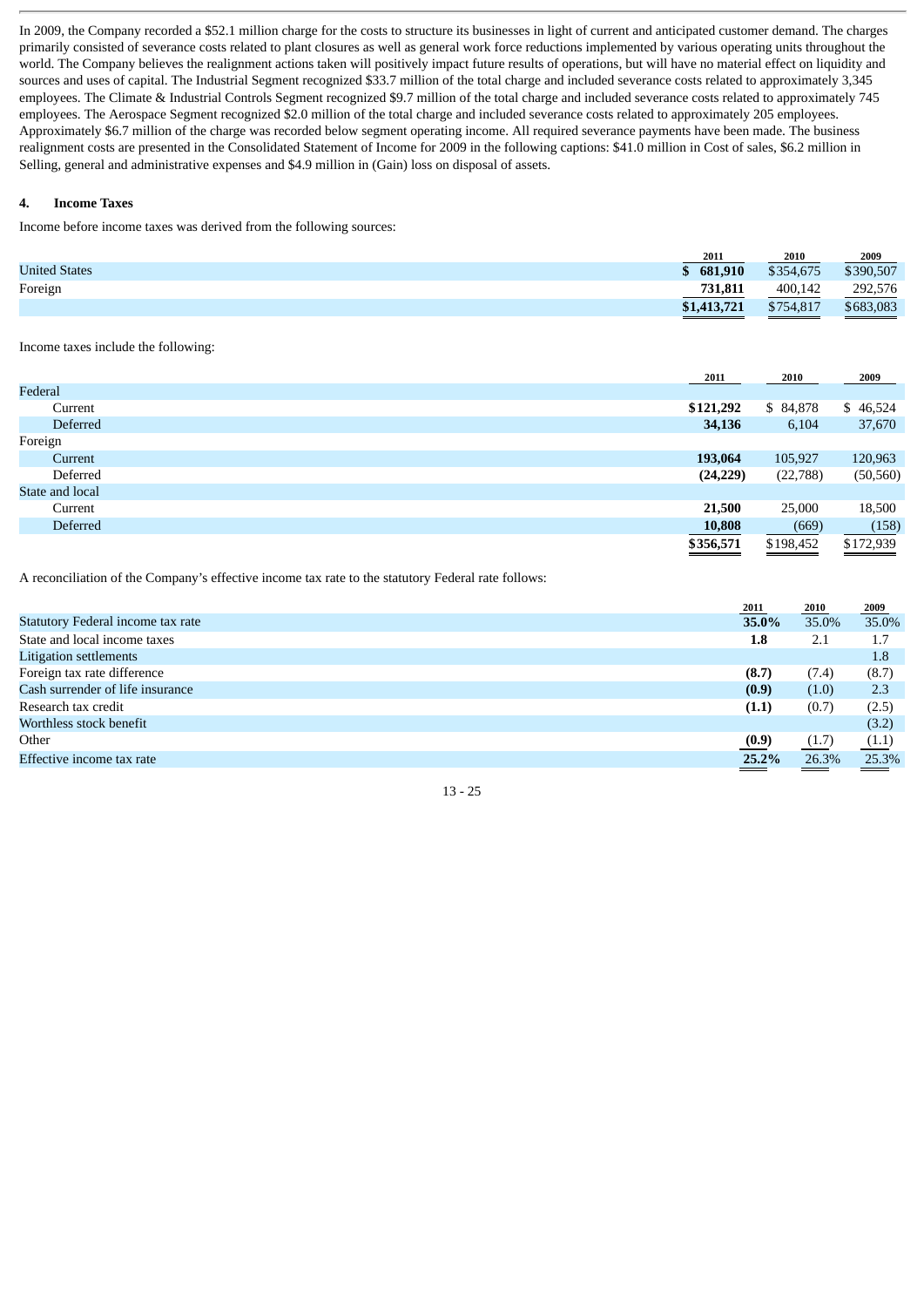Deferred income taxes are provided for the temporary differences between the financial reporting basis and the tax basis of assets and liabilities. The differences comprising the net deferred taxes shown on the Consolidated Balance Sheet at June 30 were as follows:

|                                               | 2011        | 2010         |
|-----------------------------------------------|-------------|--------------|
| Postretirement benefits                       | \$374,005   | \$565,258    |
| Other liabilities and reserves                | 161,954     | 118,882      |
| Long-term contracts                           | 7,355       | 4,323        |
| Stock-based incentive compensation            | 63,590      | 60,882       |
| Loss carryforwards                            | 186,613     | 106,106      |
| Unrealized currency exchange gains and losses | 43,484      | 15,312       |
| Inventory                                     | 24,623      | 21,123       |
| Depreciation and amortization                 | (479, 103)  | (455, 684)   |
| Valuation allowance                           | (192, 904)  | (92,799)     |
| Net deferred tax asset                        | \$189,617   | \$343,403    |
| Change in net deferred tax asset:             |             |              |
| Provision for deferred tax                    | \$(20,715)  | S.<br>17,353 |
| Items of other comprehensive (loss) income    | (131,552)   | 94,854       |
| Acquisitions and other                        | (1,519)     | (4,050)      |
| Total change in net deferred tax              | \$(153,786) | \$108,157    |

At June 30, 2011, the Company had recorded deferred tax assets of \$186,613 resulting from \$663,735 in loss carryforwards. A valuation allowance of \$156,721 related to the loss carryforwards has been established due to the uncertainty of realizing certain deferred tax assets. An additional valuation allowance of \$36,183 relates to a foreign capital loss carryforward and certain deferred tax assets associated with other liabilities and reserves. The foreign capital loss carryforward and some of the loss carryforwards can be carried forward indefinitely; others can be carried forward from one to 19 years.

Provision has not been made for additional U.S. or foreign taxes on undistributed earnings of certain international operations as those earnings will continue to be reinvested. It is not practicable to estimate the additional taxes, including applicable foreign withholding taxes, that might be payable on the eventual remittance of such earnings.

Accumulated undistributed earnings of foreign operations reinvested in their operations amounted to \$983,950, \$1,102,978 and \$1,298,102, at June 30, 2011, 2010 and 2009, respectively.

A reconciliation of the beginning and ending amount of unrecognized tax benefits is as follows:

|                                                     | 2011     | 2010      | 2009      |
|-----------------------------------------------------|----------|-----------|-----------|
| <b>Balance July 1</b>                               | \$82,089 | \$132,954 | \$105,070 |
| Additions for tax positions related to current year | 8,398    | 10,815    | 31,414    |
| Additions for tax positions of prior years          | 10,015   | 23,408    | 15,899    |
| Additions for acquisitions                          |          | 294       | 760       |
| Reductions for tax positions of prior years         | (15,060) | (64, 821) | (10, 566) |
| Reductions for settlements                          | (7, 133) | (21,770)  | (3,768)   |
| Reductions for expiration of statute of limitations |          | (37)      |           |
| Effect of foreign currency translation              | 2,847    | 1,246     | (5,855)   |
| Balance June 30                                     | \$81,156 | \$82,089  | \$132,954 |
|                                                     |          |           |           |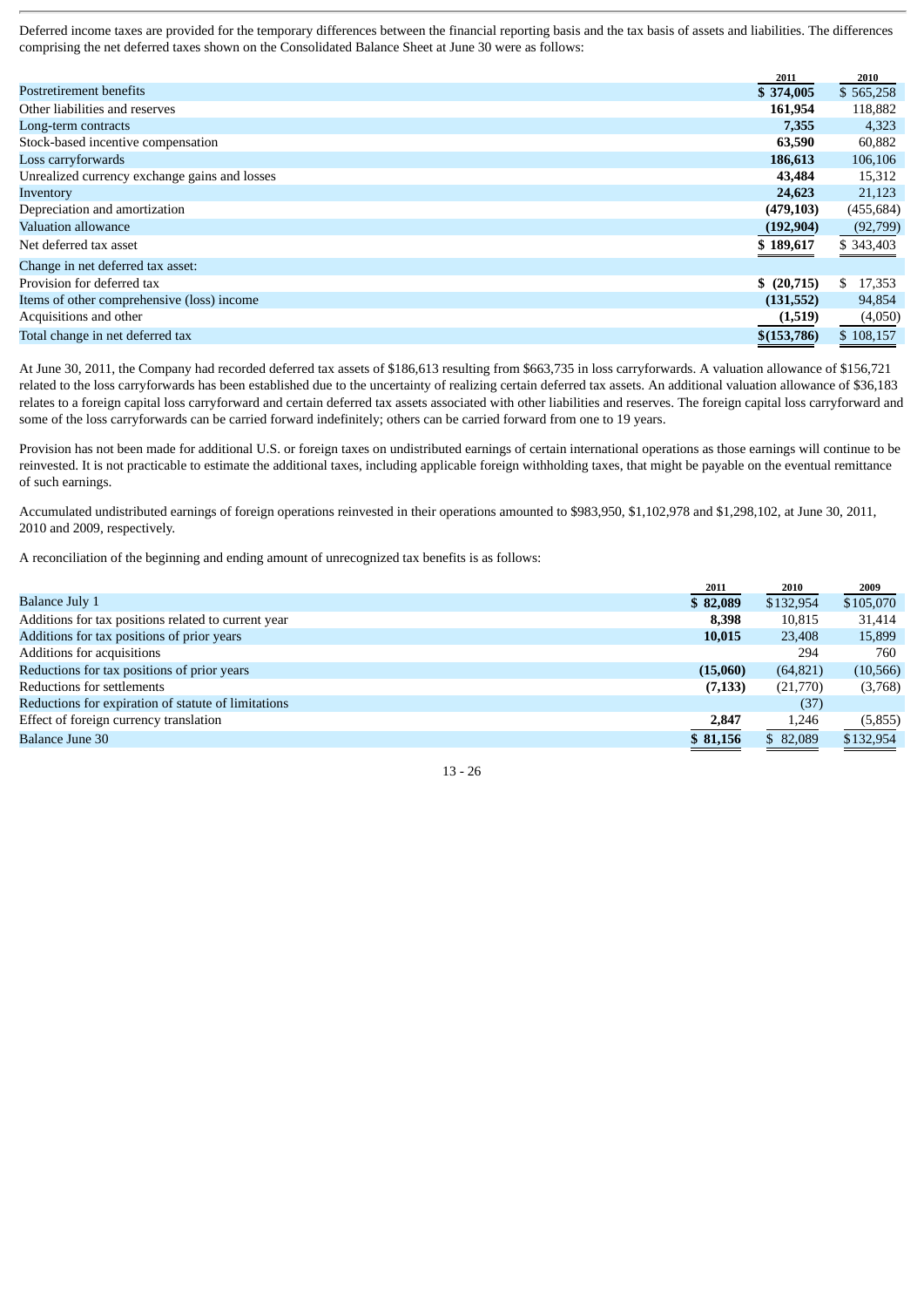The total amount of unrecognized tax benefits that, if recognized, would affect the effective tax rate was \$78,754, \$81,927 and \$114,210 as of June 30, 2011, 2010 and 2009, respectively. The accrued interest related to the gross unrecognized tax benefits, excluded from the amounts above, was \$11,331, \$8,200 and \$9,179 as of June 30, 2011, 2010 and 2009, respectively.

The Company and its subsidiaries file income tax returns in the United States and in various foreign jurisdictions. In the normal course of business, the Company's tax returns are subject to examination by taxing authorities throughout the world. The Company is no longer subject to examinations of its federal income tax returns by the United States Internal Revenue Service for fiscal years through 2007. All significant state, local and foreign tax returns have been examined for fiscal years through 2001. The Company does not anticipate that, within the next twelve months, the total amount of unrecognized tax benefits will significantly change due to the settlement of examinations and the expiration of statutes of limitation.

## **5. Earnings Per Share**

Basic earnings per share are computed using the weighted-average number of common shares outstanding during the year. Diluted earnings per share are computed using the weighted-average number of common shares and common share equivalents outstanding during the year. Common share equivalents represent the dilutive effect of outstanding stock-based awards. The computation of net income per share was as follows:

|                                                                                       | 2011        |    | 2010        |    | 2009        |
|---------------------------------------------------------------------------------------|-------------|----|-------------|----|-------------|
| Numerator:                                                                            |             |    |             |    |             |
| Net income attributable to common shareholders                                        | 1,049,130   | S  | 554.065     |    | 508.515     |
| Denominator:                                                                          |             |    |             |    |             |
| Basic – weighted-average common shares                                                | 161,125,869 |    | 160,909,655 |    | 161,564,111 |
| Increase in weighted-average common shares from dilutive effect of stock-based awards | 3,672,352   |    | 1,992,062   |    | 1,155,037   |
| Diluted – weighted-average common shares, assuming exercise of stock-based awards     | 164,798,221 |    | 162,901,717 |    | 162,719,148 |
| Basic earnings per share                                                              | 6.51        | S. | 3.44        | -S | 3.15        |
| Diluted earnings per share                                                            | 6.37        |    | 3.40        | \$ | 3.13        |

For 2011, 2010 and 2009, 1.6 million, 9.0 million, and 6.4 million common shares, respectively, subject to stock-based awards were excluded from the computation of diluted earnings per share because the effect of their exercise would be anti-dilutive.

#### **6. Inventories**

Inventories valued on the last-in, first-out (LIFO) cost method were approximately 28 percent of total inventories in 2011 and 2010. The current cost of these inventories exceeds their valuation determined on the LIFO basis by \$205,739 in 2011 and \$193,519 in 2010. Progress payments of \$33,489 in 2011 and \$33,676 in 2010 are netted against inventories.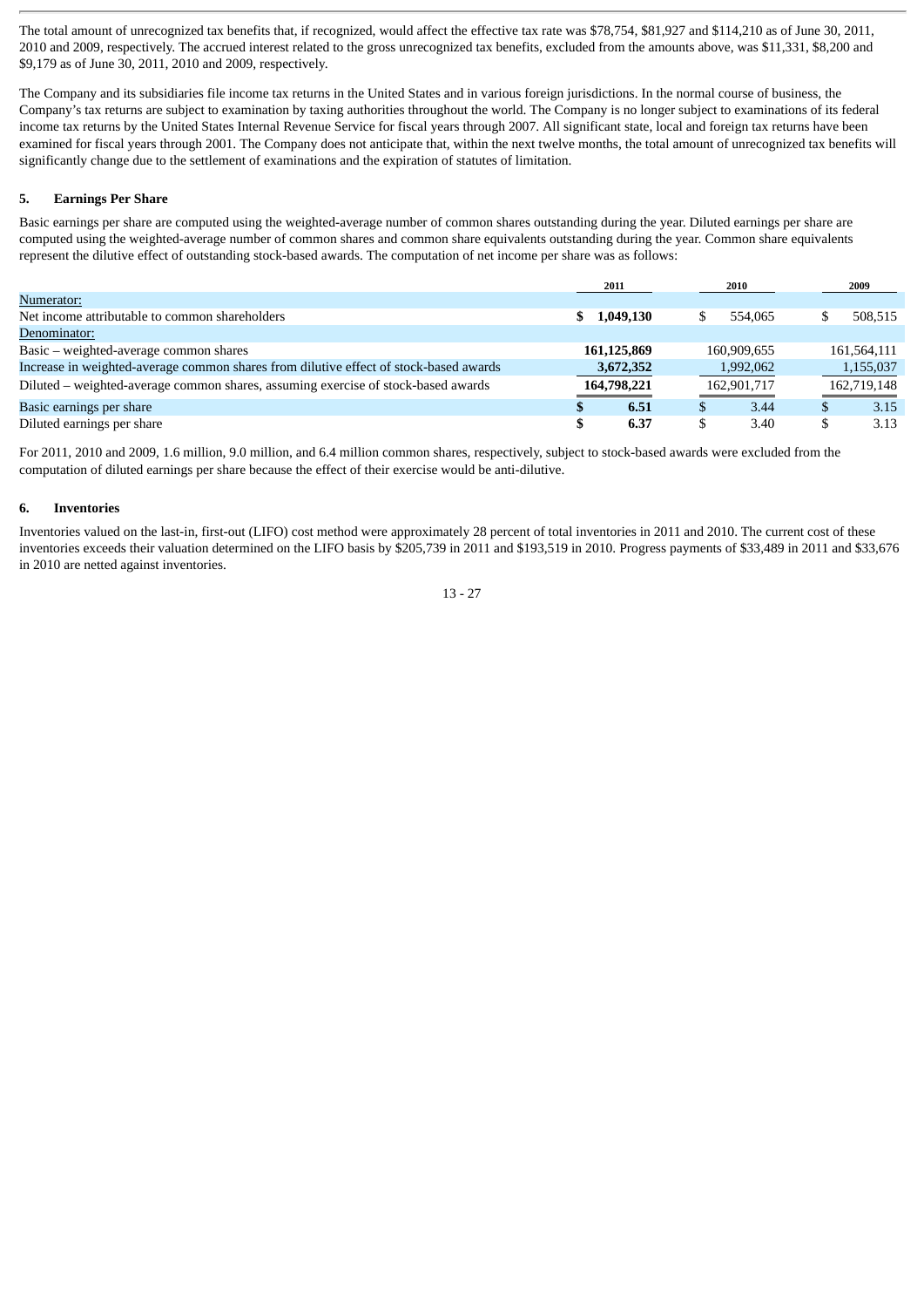## **7. Goodwill and Intangible Assets**

The Company's annual impairment tests performed in 2011, 2010, and 2009 resulted in no impairment loss being recognized.

The changes in the carrying amount of goodwill for the years ended June 30, 2010 and June 30, 2011 are as follows:

|                                     | <b>Industrial</b><br>Segment | Aerospace<br>Segment |   | Climate & Industrial<br><b>Controls Segment</b> | Total       |
|-------------------------------------|------------------------------|----------------------|---|-------------------------------------------------|-------------|
| Balance June 30, 2009               | \$2,496,449                  | \$98,709             | ъ | 307,919                                         | \$2,903,077 |
| Acquisitions                        |                              | 193                  |   |                                                 | 193         |
| Foreign currency translation        | (115, 175)                   | (46)                 |   | (1,081)                                         | (116, 302)  |
| Goodwill adjustments                | (634)                        |                      |   |                                                 | (634)       |
| Balance June 30, 2010               | \$2,380,640                  | \$98,856             |   | 306,838                                         | \$2,786,334 |
| <b>Acquisitions</b>                 | 7.424                        |                      |   | 1.291                                           | 8,715       |
| <b>Foreign currency translation</b> | 208,261                      | 58                   |   | 6,059                                           | 214,378     |
| <b>Goodwill adjustments</b>         | (336)                        |                      |   | 25                                              | (311)       |
| <b>Balance June 30, 2011</b>        | \$2,595,989                  | \$98,914             |   | 314,213                                         | \$3,009,116 |

Goodwill adjustments represent final adjustments to the purchase price allocation for acquisitions during the measurement period subsequent to the applicable acquisition dates. The Company's previously reported results of operations and financial position would not be materially different had the goodwill adjustments recorded during 2011 and 2010 been reflected in the same reporting period that the initial purchase price allocations for those acquisitions were made.

Intangible assets are amortized on a straight-line method over their legal or estimated useful life. The following summarizes the gross carrying value and accumulated amortization for each major category of intangible asset:

|                          | 2011                            |                                    | 2010                            |                                    |  |
|--------------------------|---------------------------------|------------------------------------|---------------------------------|------------------------------------|--|
| <b>June 30,</b>          | <b>Gross Carrying</b><br>Amount | Accumulated<br><b>Amortization</b> | <b>Gross Carrying</b><br>Amount | Accumulated<br><b>Amortization</b> |  |
| Patents                  | 124,015                         | 61,061                             | 114,935                         | 48,682                             |  |
| Trademarks               | 319,158                         | 116,995                            | 289,017                         | 83,936                             |  |
| Customer lists and other | 1,251,271                       | 338,666                            | 1,125,782                       | 247,065                            |  |
| Total                    | 1,694,444                       | 516,722                            | .529,734                        | 379.683                            |  |

During 2011, the Company acquired intangible assets with an initial purchase price allocation and weighted-average life as follows:

|                          | Purchase<br>Price<br><b>Allocation</b> | Weighted-<br>Average<br>Life |
|--------------------------|----------------------------------------|------------------------------|
| Trademarks               | \$1,443                                | 7 years                      |
| Customer lists and other | 33,642                                 | 13 years                     |
| <b>Total</b>             | \$35,085                               | 13 years                     |

Total intangible amortization expense in 2011, 2010 and 2009 was \$107,701, \$114,749 and \$102,750, respectively. The estimated amortization expense for the five years ending June 30, 2012 through 2016 is \$100,342, \$93,048, \$89,354, \$86,521 and \$84,717, respectively.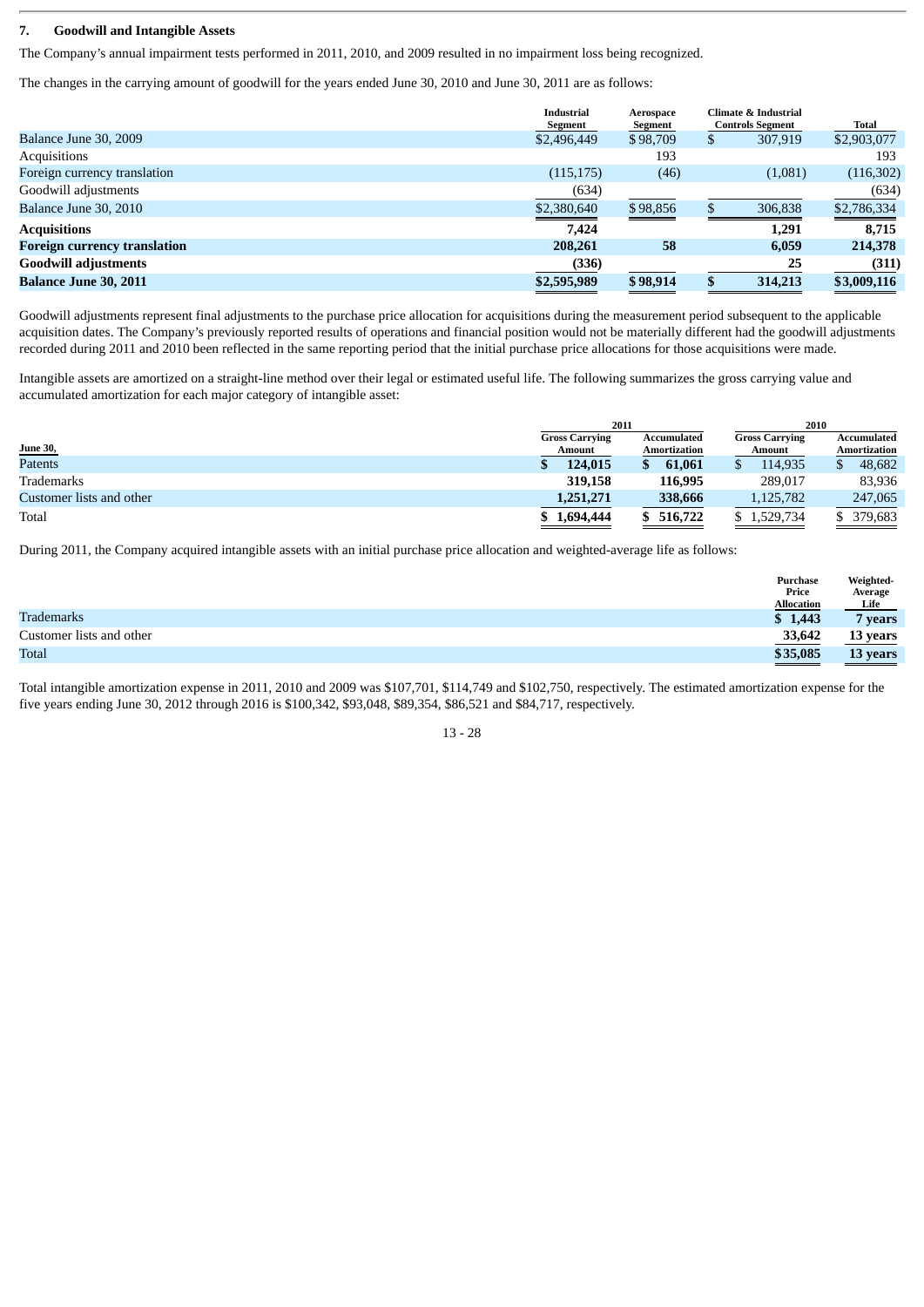## **8. Financing Arrangements**

The Company has a line of credit totaling \$1,500,000 through a multi-currency revolving credit agreement with a group of banks, all of which was available at June 30, 2011. The credit agreement expires in March 2016; however, the Company has the right to request a one-year extension of the expiration date on an annual basis, which request may result in changes to the current terms and conditions of the credit agreement. A portion of the credit agreement supports the Company's commercial paper note program. The interest on borrowings is based upon the terms of each specific borrowing and is subject to market conditions. The revolving credit agreement requires the payment of an annual facility fee, the amount of which would increase in the event the Company's credit ratings are lowered.

The Company is currently authorized to sell up to \$1,350,000 of short-term commercial paper notes. No commercial paper notes were outstanding at June 30, 2011 or at June 30, 2010.

The Company's foreign locations in the ordinary course of business enter into financial guarantees through financial institutions which enable customers to be reimbursed in the event of nonperformance by the Company.

The Company's credit agreements and indentures governing certain debt agreements contain various covenants, the violation of which would limit or preclude the use of the agreement for future borrowings, or might accelerate the maturity of the related outstanding borrowings covered by the indentures. At the Company's present rating level, the most restrictive covenant provides that the ratio of secured debt to net tangible assets be less than 10 percent. As of June 30, 2011, the Company does not have any secured debt outstanding. The Company is in compliance with all covenants.

Notes payable consists of short-term lines of credit and borrowings from foreign banks. At June 30, 2011, the Company had \$97,548 in lines of credit from various foreign banks, all of which was available at June 30, 2011. Most of these agreements are renewed annually. There was no balance of Notes payable at June 30, 2011 and there was a balance of \$17,759 at June 30, 2010. The weighted-average interest rate on Notes payable during 2011 and 2010 was 0.6 percent and 0.5 percent, respectively.

### **9. Debt**

| <b>June 30,</b>                        | 2011        | 2010          |
|----------------------------------------|-------------|---------------|
| Domestic:                              |             |               |
| <b>Debentures</b>                      |             |               |
| 7.30%, due 2011                        | \$          | \$<br>100,000 |
| Fixed rate medium-term notes           |             |               |
| 3.50% to 6.55%, due 2018-2038          | 1,175,000   | 875,000       |
| Fixed rate senior notes                |             |               |
| 4.88%, due 2013                        | 225,000     | 225,000       |
| Foreign:                               |             |               |
| Bank loans, including revolving credit |             |               |
| 1% to 7.2%, due 2012-2017              | 1,380       | 1,807         |
| Euro bonds                             |             |               |
| 3.5%, due 2011                         |             | 244,580       |
| 4.125%, due 2016                       | 290,040     | 244,580       |
| Japanese Yen credit facility           |             |               |
| Libor plus 20 bps, due 2012            | 74,472      | 67,878        |
| Other long-term debt,                  |             |               |
| including capitalized leases           | 465         | 302           |
| Total long-term debt                   | 1,766,357   | 1,759,147     |
| Less long-term debt payable            |             |               |
| within one year                        | 75,271      | 345,513       |
| Long-term debt, net                    | \$1,691,086 | \$1,413,634   |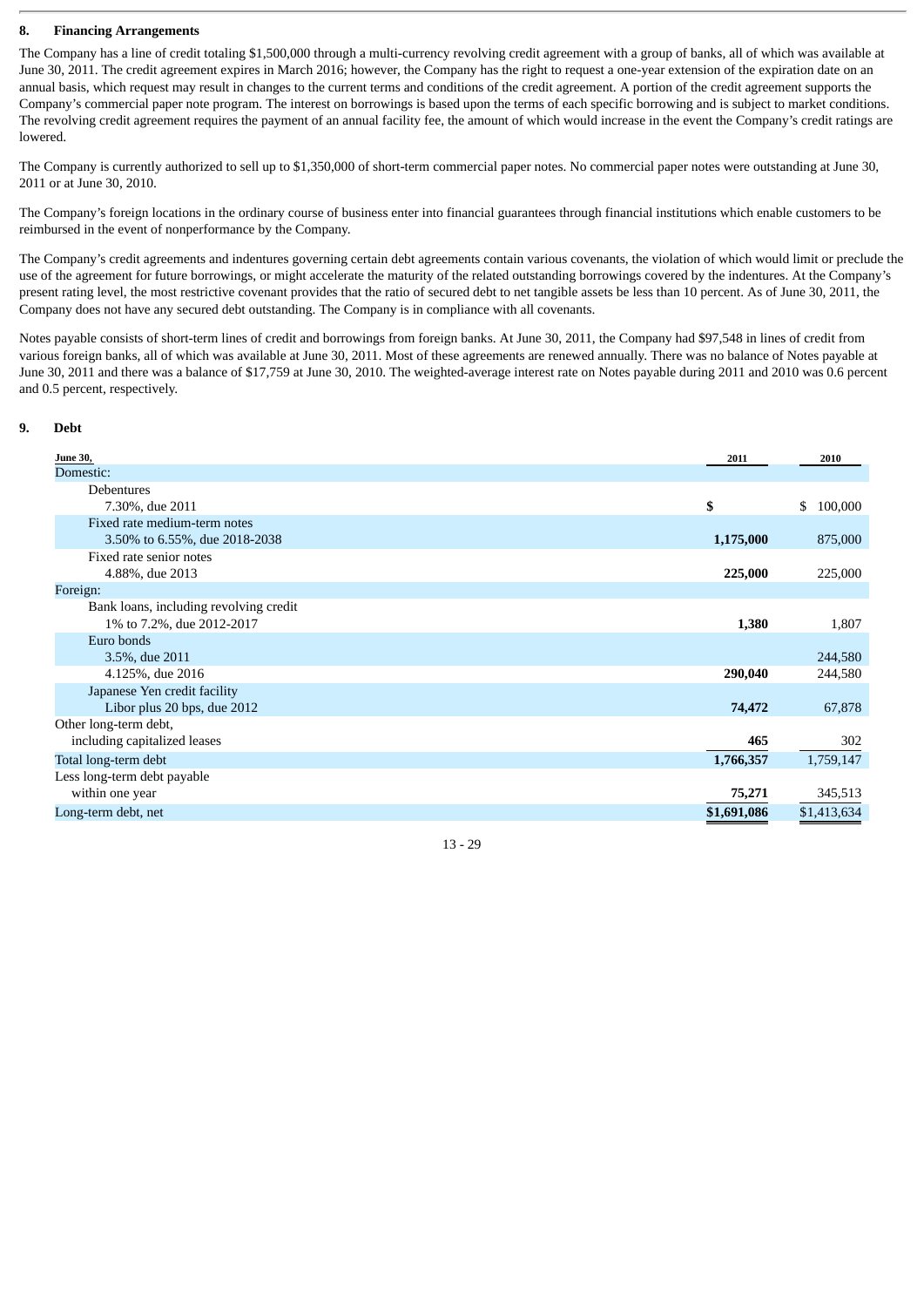Principal amounts of Long-term debt payable in the five years ending June 30, 2012 through 2016 are \$75,271, \$225,437, \$236, \$154 and \$290,200, respectively. In 2011, the Company issued \$300,000 aggregate principal amount of medium-term notes. The notes are due in a balloon payment in September 2022 and carry an interest rate of 3.5 percent. Interest payments are due semiannually. Debt issuance costs were \$5,460 and will be amortized over the term of the notes. The Company used the net proceeds from the note issuance to repay outstanding commercial paper borrowings.

**Lease Commitments -** Future minimum rental commitments as of June 30, 2011, under non-cancelable operating leases, which expire at various dates, are as follows: 2012-\$83,688; 2013-\$59,003; 2014-\$35,490; 2015-\$23,511; 2016-\$20,689 and after 2016-\$72,988.

Rental expense in 2011, 2010 and 2009 was \$118,496, \$123,582 and \$125,516, respectively.

## **10. Retirement Benefits**

**Pensions -** The Company has noncontributory defined benefit pension plans covering eligible employees, including certain employees in foreign countries. Plans for most salaried employees provide pay-related benefits based on years of service. Plans for hourly employees generally provide benefits based on flat-dollar amounts and years of service. The Company also has arrangements for certain key employees which provide for supplemental retirement benefits. In general, the Company's policy is to fund these plans based on legal requirements, tax considerations, local practices and investment opportunities. The Company also sponsors defined contribution plans and participates in government-sponsored programs in certain foreign countries.

A summary of the Company's defined benefit pension plans follows:

|                                             | 2011       | 2010       | 2009       |
|---------------------------------------------|------------|------------|------------|
| Benefit cost                                |            |            |            |
| Service cost                                | \$87,676   | \$ 70.977  | \$ 71,187  |
| Interest cost                               | 176,081    | 178.562    | 172,321    |
| Expected return on plan assets              | (200, 303) | (177, 559) | (186, 417) |
| Amortization of prior service cost          | 12,636     | 13,974     | 11,787     |
| Amortization of unrecognized actuarial loss | 109,436    | 65,823     | 31,507     |
| Amortization of initial net (asset)         | (63)       | (55)       | (53)       |
| Net periodic benefit cost                   | \$185,463  | \$151,722  | \$100,332  |
|                                             |            |            |            |

|                                                | 2011        | 2010          |
|------------------------------------------------|-------------|---------------|
| Change in benefit obligation                   |             |               |
| Benefit obligation at beginning of year        | \$3,430,835 | \$2,952,297   |
| Service cost                                   | 87,676      | 70,977        |
| Interest cost                                  | 176,081     | 178,562       |
| Actuarial (gain) loss                          | (101, 806)  | 440,941       |
| Benefits paid                                  | (146,779)   | (150, 176)    |
| Plan amendments                                | 9,735       | 11,902        |
| Foreign currency translation and other         | 113,818     | (73, 668)     |
| Benefit obligation at end of year              | \$3,569,560 | \$3,430,835   |
| Change in plan assets                          |             |               |
| Fair value of plan assets at beginning of year | \$2,020,186 | \$1,807,479   |
| Actual gain on plan assets                     | 384,848     | 261,820       |
| <b>Employer contributions</b>                  | 461,243     | 153,291       |
| Benefits paid                                  | (146,779)   | (150, 176)    |
| Foreign currency translation and other         | 78,919      | (52, 228)     |
| Fair value of plan assets at end of year       | \$2,798,417 | \$ 2,020,186  |
| <b>Funded status</b>                           | (771, 143)  | \$(1,410,649) |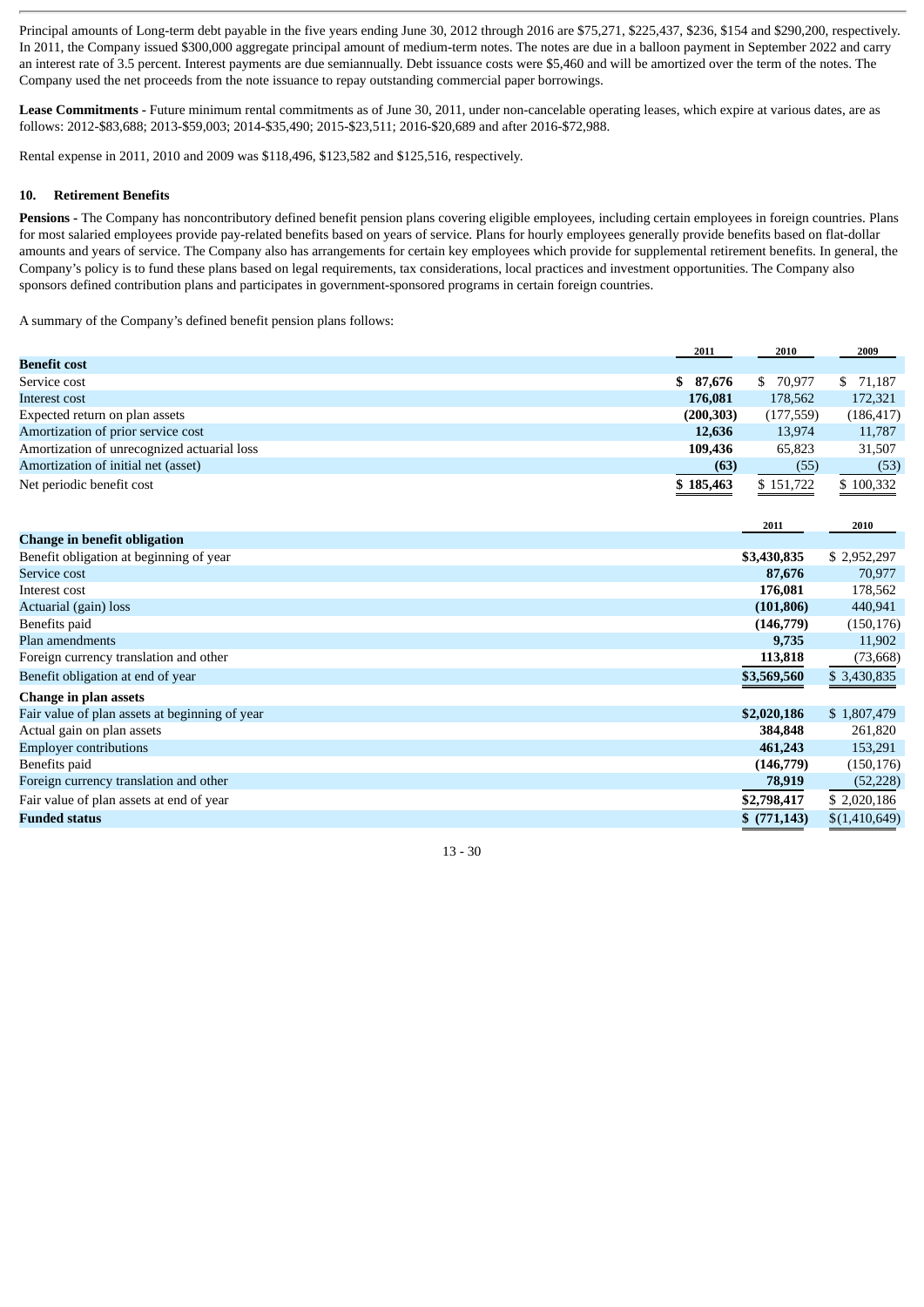|                                                              | 2011           | 2010          |
|--------------------------------------------------------------|----------------|---------------|
| <b>Amounts recognized on the Consolidated Balance Sheet</b>  |                |               |
| Other accrued liabilities                                    | S<br>(14, 815) | (12, 866)     |
| Pensions and other postretirement benefits                   | (756, 328)     | (1,397,783)   |
| Net amount recognized                                        | \$(771, 143)   | \$(1,410,649) |
| Amounts recognized in Accumulated Other Comprehensive (Loss) |                |               |
| Net actuarial loss                                           | \$1,133,411    | \$1,496,209   |
| Prior service cost                                           | 69,337         | 70,810        |
| <b>Transition obligation</b>                                 | 161            | 105           |
| Net amount recognized                                        | \$1,202,909    | \$1,567,124   |

The presentation of the amounts recognized on the Consolidated Balance Sheet and in Accumulated Other Comprehensive (Loss) is on a debit (credit) basis and excludes the effect of income taxes.

The estimated amount of net actuarial loss, prior service cost and transition asset that will be amortized from accumulated other comprehensive (loss) into net periodic benefit pension cost in 2012 is \$102,182, \$13,877 and \$66, respectively.

The accumulated benefit obligation for all defined benefit plans was \$3,219,403 and \$3,096,603 at June 30, 2011 and 2010, respectively. The projected benefit obligation, accumulated benefit obligation and fair value of plan assets for pension plans with accumulated benefit obligations in excess of plan assets were \$3,119,540, \$2,798,701 and \$2,353,730, respectively, at June 30, 2011, and \$3,401,504, \$3,072,016 and \$1,991,174, respectively, at June 30, 2010. The projected benefit obligation and fair value of plan assets for pension plans with projected benefit obligations in excess of plan assets were \$3,557,563 and \$2,783,349, respectively, at June 30, 2011, and \$3,420,234 and \$2,007,629, respectively, at June 30, 2010.

The Company expects to make cash contributions of approximately \$67 million to its defined benefit pension plans in 2012, the majority of which relate to non-U.S. defined benefit plans. Estimated future benefit payments in the five years ending June 30, 2012 through 2016 are \$153,694, \$199,048, \$164,605, \$176,455 and \$190,524, respectively and \$1,177,675 in the aggregate for the five years ending June 30, 2017 through June 30, 2021.

The assumptions used to measure net periodic benefit cost for the Company's significant defined benefit plans are:

|                                  | 2011           | 2010         | 2009         |
|----------------------------------|----------------|--------------|--------------|
| U.S. defined benefit plans       |                |              |              |
| Discount rate                    | $5.3\%$        | 6.25%        | $6.8\%$      |
| Average increase in compensation | $5.21\%$       | 4.34%        | 4.7%         |
| Expected return on plan assets   | $8.5\%$        | 8.5%         | 8.5%         |
| Non-U.S. defined benefit plans   |                |              |              |
| Discount rate                    | 1.75 to 6.0%   | 2.0 to 6.78% | 2.25 to 6.9% |
| Average increase in compensation | 2.0 to $4.5\%$ | 2.0 to 4.7%  | 1.0 to 4.25% |
| Expected return on plan assets   | 1.0 to 8.0%    | 1.0 to 8.0%  | 1.0 to 8.0%  |

The assumptions used to measure the benefit obligation for the Company's significant defined benefit plans are:

|                                  | 2011         | 2010            |
|----------------------------------|--------------|-----------------|
| U.S. defined benefit plans       |              |                 |
| Discount rate                    | 5.45%        | 5.3%            |
| Average increase in compensation | $5.21\%$     | 5.21%           |
| Non-U.S. defined benefit plans   |              |                 |
| Discount rate                    | 2.0 to 5.87% | 1.75 to $6.0\%$ |
| Average increase in compensation | 2.0 to 5.0%  | 2.0 to $4.5\%$  |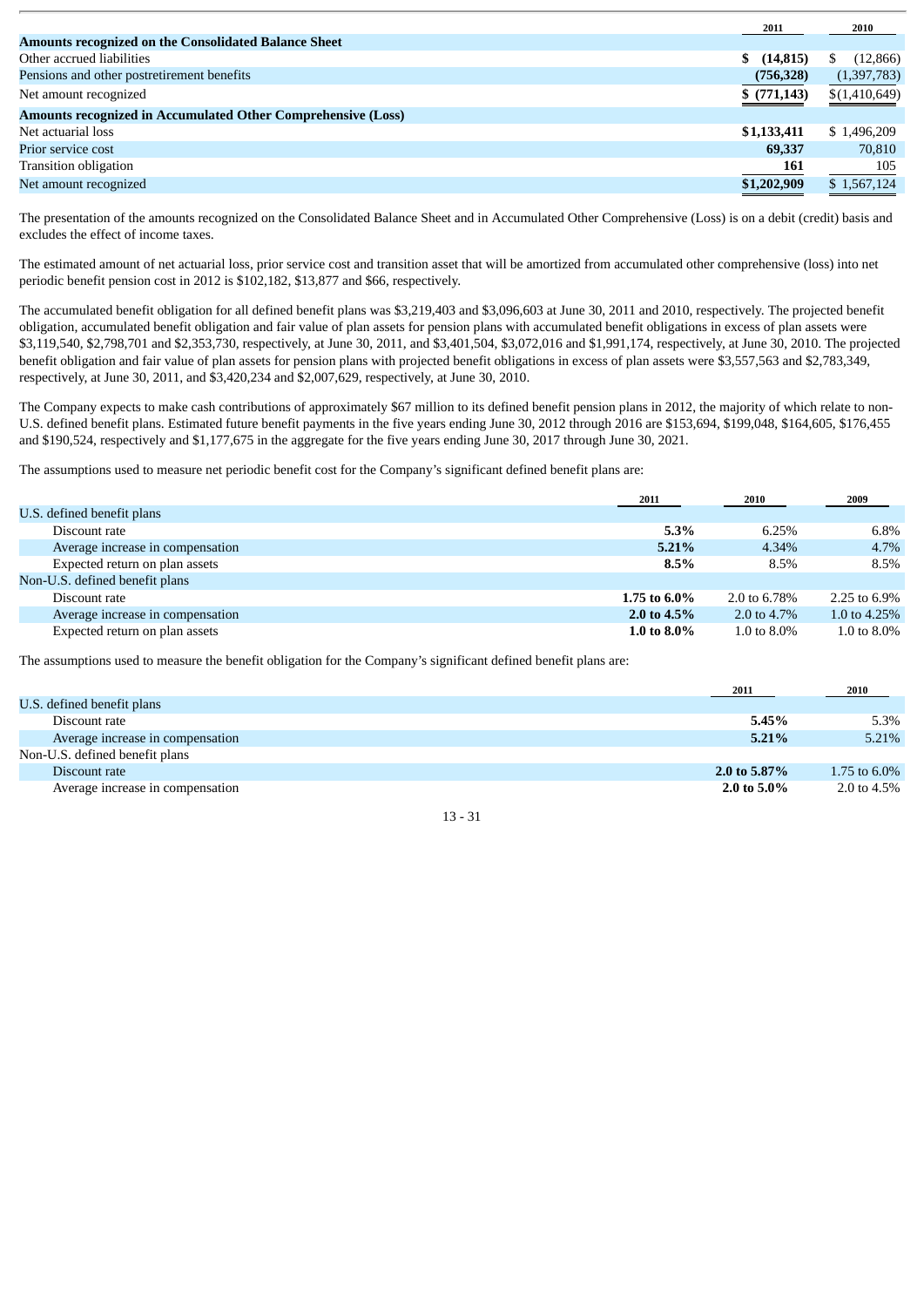The discount rate assumption is based on current rates of high-quality long-term corporate bonds over the same estimated time period that benefit payments will be required to be made. The expected return on plan assets assumption is based on the weighted-average expected return of the various asset classes in the plans' portfolio. The asset class return is developed using historical asset return performance as well as current market conditions such as inflation, interest rates and equity market performance.

The weighted-average allocation of the majority of the assets related to defined benefit plans is as follows:

|                          | 2011                                      | 2010 |
|--------------------------|-------------------------------------------|------|
| <b>Equity securities</b> | 59%                                       | 56%  |
| Debt securities          | 33%                                       | 37%  |
| Other                    | 8%<br>the contract of the contract of the | 7%   |
|                          | 100%                                      | 100% |

The weighted-average target asset allocation as of June 30, 2011 is 55 percent equity securities, 39 percent debt securities and 6 percent other. The investment strategy for the Company's worldwide defined benefit pension plan assets focuses on achieving prudent actuarial funding ratios while maintaining acceptable levels of risk in order to provide adequate liquidity to meet immediate and future benefit requirements. This strategy requires an investment portfolio that is broadly diversified across various asset classes and external investment managers. Assets held in the U.S. defined benefit plans account for approximately 75 percent of the Company's total defined benefit plan assets. The Company's overall investment strategy with respect to the Company's U.S. defined benefit plans is to opportunistically migrate from its current mix between growth seeking assets (primarily consisting of global public equities in developed and emerging countries and hedge fund of fund strategies) and income generating assets (primarily consisting of high quality bonds, both domestic and global, emerging market bonds, high yield bonds and Treasury Inflation Protected Securities) to an allocation more heavily weighted toward income generating assets. Over time, long duration fixed income assets will be added to the portfolio. These securities will be highly correlated with the Company's pension liabilities and will serve to hedge a portion of the Company's interest rate risk.

The fair values of pension plan assets at June 30, 2011 and at June 30, 2010, by asset class, are as follows:

|                              | Total       | <b>Quoted Prices</b><br><b>In Active</b><br><b>Markets</b><br>(Level 1) | <b>Significant Other</b><br><b>Observable</b><br>Inputs<br>(Level 2) | Significant<br>Unobservable<br>Inputs<br>(Level 3) |
|------------------------------|-------------|-------------------------------------------------------------------------|----------------------------------------------------------------------|----------------------------------------------------|
| Cash and cash equivalents    | \$112,080   | \$<br>58,511                                                            | \$<br>53,569                                                         | \$                                                 |
| Equity securities            | 665,107     | 665,107                                                                 |                                                                      |                                                    |
| Fixed income securities      |             |                                                                         |                                                                      |                                                    |
| Corporate bonds              | 120,136     |                                                                         | 120,136                                                              |                                                    |
| Government issued securities | 137,618     | 79,536                                                                  | 58,082                                                               |                                                    |
| Mutual funds                 |             |                                                                         |                                                                      |                                                    |
| <b>Equity funds</b>          | 220,312     | 219,816                                                                 | 496                                                                  |                                                    |
| Fixed income funds           | 138,314     | 135,620                                                                 | 2,694                                                                |                                                    |
| Common/Collective trusts     |             |                                                                         |                                                                      |                                                    |
| Equity funds                 | 766,847     |                                                                         | 766,847                                                              |                                                    |
| Fixed income funds           | 513,365     |                                                                         | 513,365                                                              |                                                    |
| Limited Partnerships         | 128,470     |                                                                         | 128,470                                                              |                                                    |
| Miscellaneous                | (3, 832)    | 88                                                                      | (3,920)                                                              |                                                    |
| Total at June 30, 2011       | \$2,798,417 | \$1,158,678                                                             | 1,639,739<br>\$                                                      |                                                    |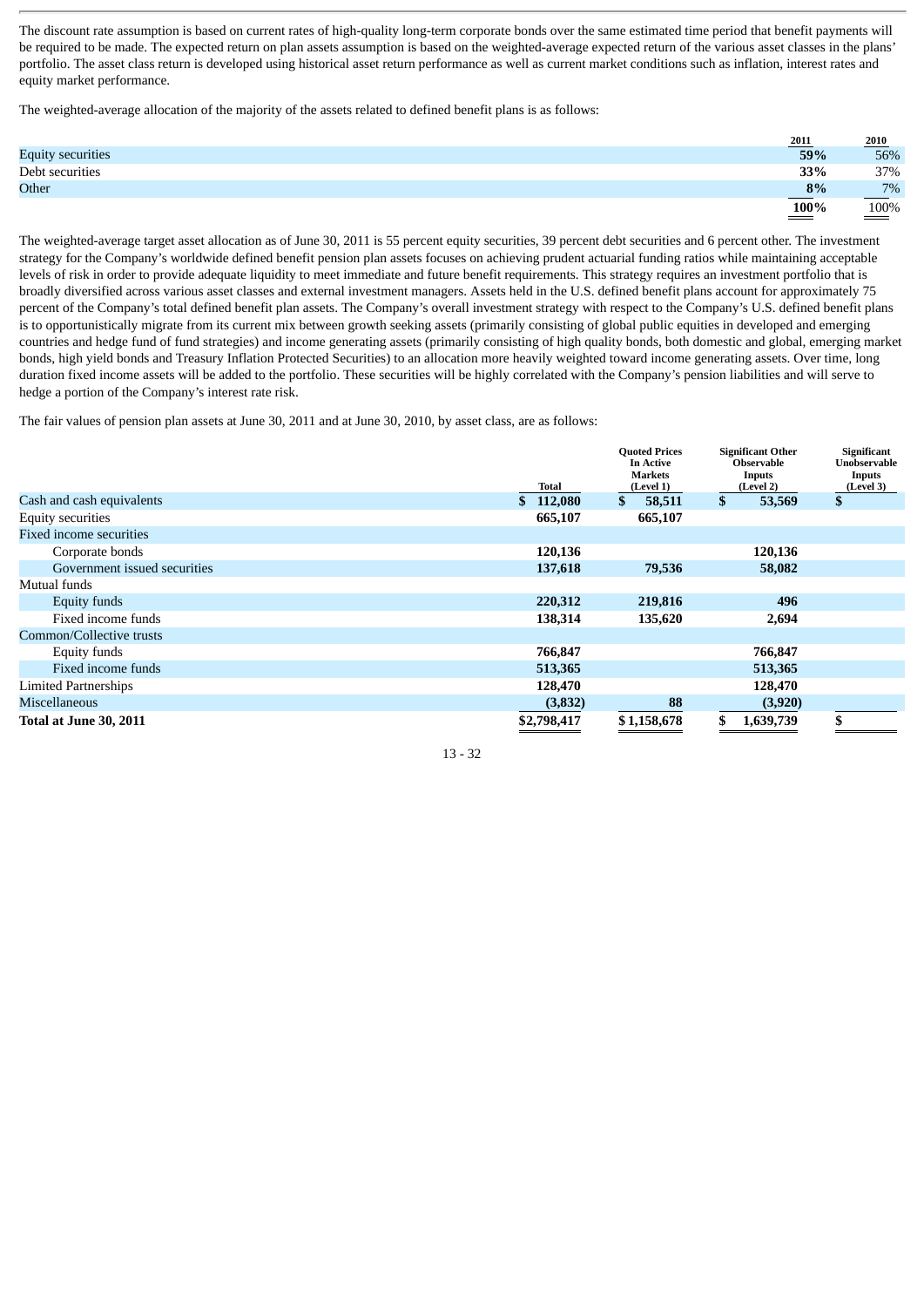|                                | <b>Total</b> | <b>Ouoted Prices</b><br><b>In Active</b><br><b>Markets</b><br>(Level 1) | <b>Significant Other</b><br><b>Observable</b><br>Inputs<br>(Level 2) | Significant<br><b>Unobservable</b><br>Inputs<br>(Level 3) |
|--------------------------------|--------------|-------------------------------------------------------------------------|----------------------------------------------------------------------|-----------------------------------------------------------|
| Cash and cash equivalents      | 74,302       | $\mathbb{S}$<br>74,302                                                  | $\mathbb{S}$                                                         | \$                                                        |
| <b>Equity securities</b>       | 605,067      | 605,067                                                                 |                                                                      |                                                           |
| <b>Fixed income securities</b> |              |                                                                         |                                                                      |                                                           |
| Corporate bonds                | 116,571      |                                                                         | 116,571                                                              |                                                           |
| Government issued securities   | 130,070      |                                                                         | 130,070                                                              |                                                           |
| Mutual funds                   |              |                                                                         |                                                                      |                                                           |
| Equity funds                   | 10,370       |                                                                         | 10,370                                                               |                                                           |
| Fixed income funds             | 131,777      |                                                                         | 131,777                                                              |                                                           |
| Common/Collective trusts       |              |                                                                         |                                                                      |                                                           |
| Equity funds                   | 613,246      |                                                                         | 613,246                                                              |                                                           |
| Fixed income funds             | 245,229      |                                                                         | 245,229                                                              |                                                           |
| <b>Limited Partnerships</b>    | 68,648       |                                                                         | 68,648                                                               |                                                           |
| Miscellaneous                  | 24,906       |                                                                         | 24,906                                                               |                                                           |
| Total at June 30, 2010         | \$2,020,186  | 679,369                                                                 | 1,340,817                                                            |                                                           |

Cash and cash equivalents, which include repurchase agreements and other short-term investments, are valued at cost, which approximates fair value.

Equity securities consist of common stock of both U.S. and foreign corporations and are valued at the closing price reported on the active market on which the individual securities are traded. Equity securities include Company stock with a fair value of \$119,856 as of June 30, 2011 and \$74,000 as of June 30, 2010.

Fixed income securities are valued using both market observable inputs for similar assets that are traded on an active market and the closing price on the active market on which the individual securities are traded.

Mutual funds are valued using both the closing market price reported on the active market on which the fund is traded and market observable inputs for similar assets that are traded on an active market and primarily consist of equity and fixed income funds. The equity funds primarily provide exposure to U.S. and international equities and fixed income securities, real estate and commodities. The fixed income funds primarily provide exposure to high-yield securities and emerging market fixed income instruments.

Common/Collective trusts primarily consist of equity and fixed income funds and are valued using a net asset value per share. Common/Collective trust investments can be redeemed daily and without restriction. Redemption of the entire investment balance generally requires a 30-day notice period. The equity funds provide exposure to large, mid and small cap U.S. equities, international large and small cap equities and emerging market equities. The fixed income fund provides exposure to U.S., international and emerging market debt securities.

Limited Partnerships primarily consist of small cap equity and hedge funds and are valued using a net asset value per share. Limited Partnership investments can be redeemed daily and without restriction. Redemption of the entire investment balance generally requires a 30-day notice period. Small cap equity funds provide exposure to domestic small cap equities and hedge funds provide exposure to a variety of hedging strategies including long/short equity, relative value, event driven and global macro.

Miscellaneous primarily includes net payables for securities purchased but not settled in the asset portfolio of the Company's U.S. defined benefit pension plans and insurance contracts held in the asset portfolio of the Company's non-U.S. defined benefit pension plans. Insurance contracts are valued at the present value of future cash flows promised under the terms of the insurance contracts.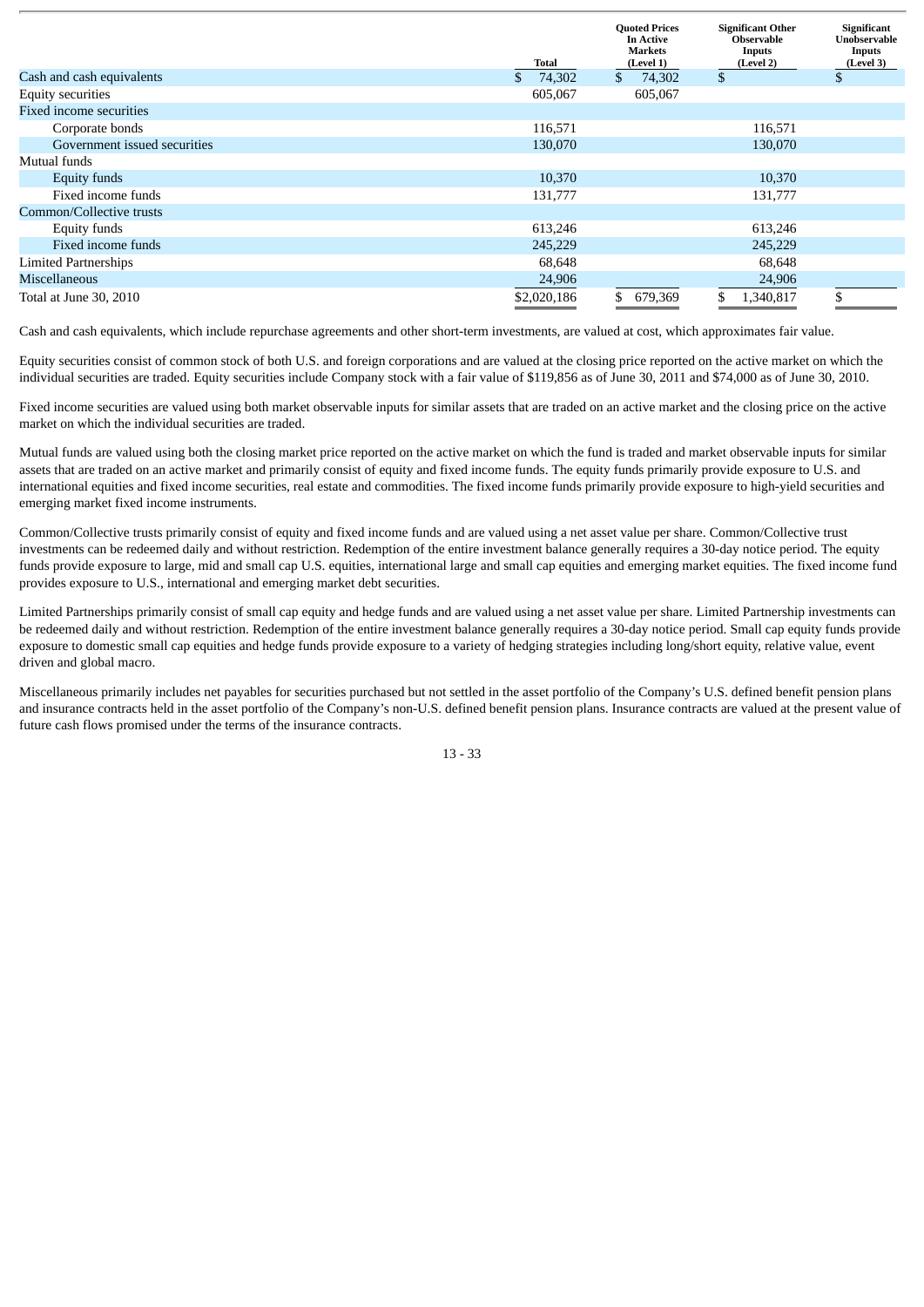The primary investment objective of equity securities and equity funds, within both the mutual fund and common/collective trust asset class, is to obtain capital appreciation in an amount that at least equals various market-based benchmarks. The primary investment objective of fixed income securities and fixed income funds, within both the mutual fund and common/collective trust asset class, is to provide for a constant stream of income while preserving capital. The primary investment objective of limited partnerships is to achieve capital appreciation through an investment program focused on specialized investment strategies. The primary investment objective of insurance contracts, included in the miscellaneous asset class, is to provide a stable rate of return over a specified period of time.

**Employee Savings Plan -** The Company sponsors an employee stock ownership plan (ESOP) as part of its existing savings and investment 401(k) plan. The ESOP is available to eligible domestic employees. Parker Hannifin common stock is used to match contributions made by employees to the ESOP up to a maximum of 4.0 percent of an employee's annual compensation.

|                               | 2011       | 2010       |   | 2009       |
|-------------------------------|------------|------------|---|------------|
| Shares held by ESOP           | 10.308.032 | 10.950.349 |   | 11,189,598 |
| Company contributions to ESOP | 52,627     | 48,336     | u | 51,593     |

Company contributions to the ESOP are generally made in the form of cash and are recorded as compensation expense. In 2010 and 2009, in lieu of cash, the Company issued 510,984 and 49,422 of its common shares, respectively, out of treasury for the matching contribution.

The Company has a retirement income account (RIA) within the employee savings plan. The Company makes a contribution to the participant's RIA account each year, the amount of which is based on the participant's age and years of service. Participants do not contribute to the RIA. The Company recognized \$16,844, \$12,598 and \$14,489 in expense related to the RIA in 2011, 2010 and 2009, respectively.

In addition to shares within the ESOP, as of June 30, 2011, employees have elected to invest in 3,297,412 shares of common stock within the Company Stock Fund of the Parker Retirement Savings Plan.

**Other Postretirement Benefits -** The Company provides postretirement medical and life insurance benefits to certain retirees and eligible dependents. Most plans are contributory, with retiree contributions adjusted annually. The plans are unfunded and pay stated percentages of covered medically necessary expenses incurred by retirees, after subtracting payments by Medicare or other providers and after stated deductibles have been met. For most plans, the Company has established cost maximums to more effectively control future medical costs. The Company has reserved the right to change these benefit plans.

Certain employees are covered under benefit provisions that include prescription drug coverage for Medicare eligible retirees. The impact of the subsidy received under the Medicare Prescription Drug, Improvement and Modernization Act of 2003 on the Company's other postretirement benefits was immaterial.

A summary of the Company's other postretirement benefit plans follows:

|                                         | 2011      | 2010        | 2009         |
|-----------------------------------------|-----------|-------------|--------------|
| <b>Benefit cost</b>                     |           |             |              |
| Service cost                            | \$<br>675 | \$<br>545   | 1,034<br>\$  |
| Interest cost                           | 3,579     | 3,920       | 5,193        |
| Net amortization and deferral           | 524       | (461)       | (753)        |
| Net periodic benefit cost               | \$4,778   | 4,004<br>\$ | \$5,474      |
|                                         |           |             |              |
|                                         |           | 2011        | 2010         |
| <b>Change in benefit obligation</b>     |           |             |              |
| Benefit obligation at beginning of year |           | \$69,868    | \$64,434     |
| Service cost                            |           | 675         | 545          |
| Interest cost                           |           | 3,579       | 3,920        |
| <b>Actuarial loss</b>                   |           | 5,002       | 8,689        |
| Benefits paid                           |           | (5,985)     | (7, 720)     |
| Benefit obligation at end of year       |           | \$73,139    | \$69,868     |
| <b>Funded status</b>                    |           | \$(73,139)  | \$ (69, 868) |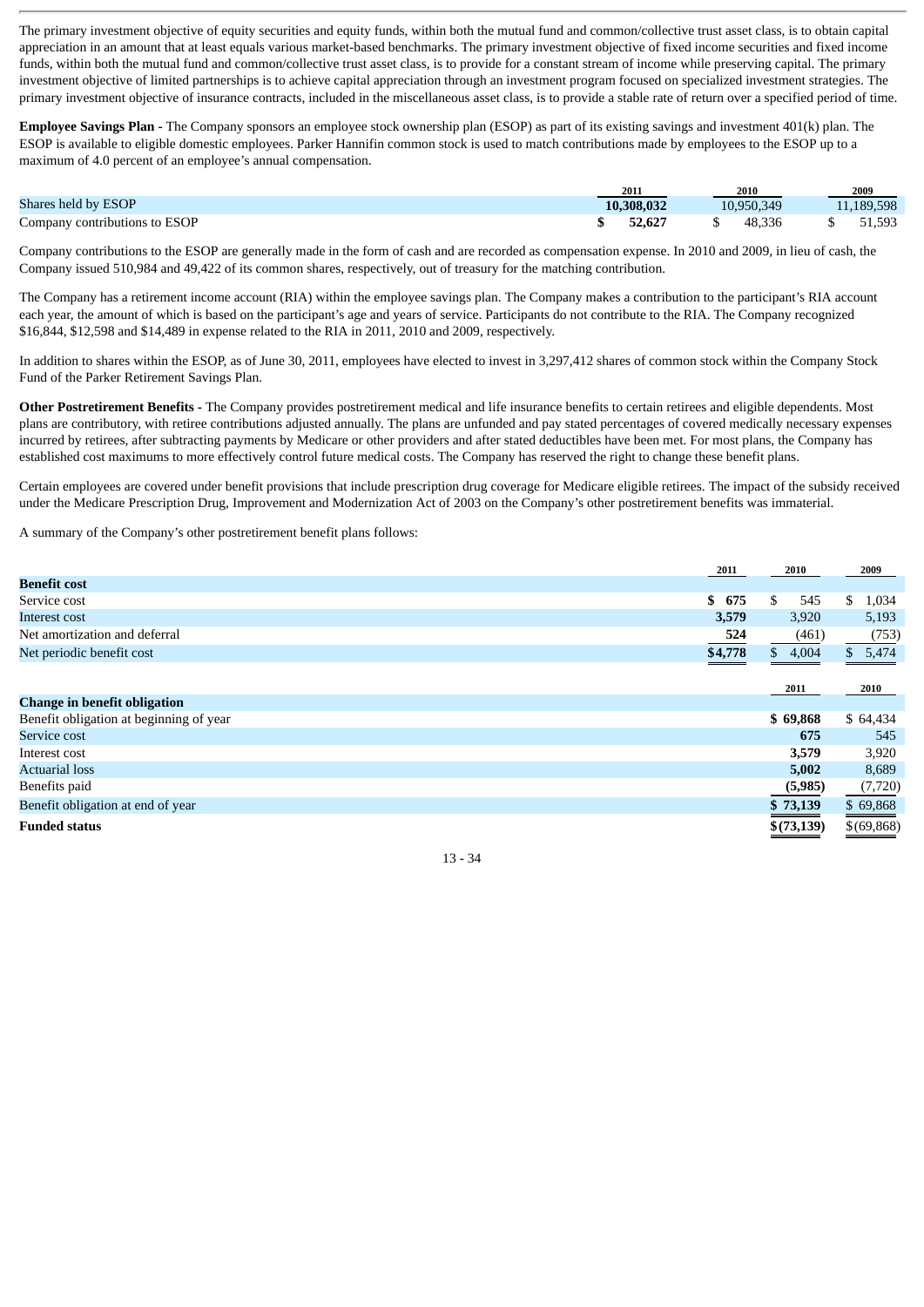|                                                                     | 2011       | 2010                  |
|---------------------------------------------------------------------|------------|-----------------------|
| <b>Amounts recognized on the Consolidated Balance Sheet</b>         |            |                       |
| Other accrued liabilities                                           | \$ (5,670) | \$ (5,176)            |
| Pensions and other postretirement benefits                          | (67, 469)  | (64, 692)             |
| Net amount recognized                                               | \$(73,139) | $\frac{$(69,868)}{2}$ |
| <b>Amounts recognized in Accumulated Other Comprehensive (Loss)</b> |            |                       |
| Net actuarial loss                                                  | \$10,324   | \$5,870               |
| Prior service (credit)                                              | (1,068)    | (1,113)               |
| Net amount recognized                                               | \$9,256    | \$4,757               |

The presentation of the amounts recognized on the Consolidated Balance Sheet and in Accumulated Other Comprehensive (Loss) is on a debit (credit) basis and is before the effect of income taxes. The amount of prior service (credit) and net actuarial loss that will be amortized from accumulated other comprehensive (loss) into net periodic postretirement cost in 2012 is \$45 and \$624, respectively.

Historically, the Company has provided self-insured retiree medical plan benefits for non-union employees upon their retirement. The retiree was responsible for paying the premiums for the medical coverage but the Company paid the costs of administering the plans (i.e., claims processing costs). Absorbing the administration costs was considered a benefit under the postretirement benefit accounting rules as the employees who elected to enroll in the retiree medical plans paid a lower premium since the Company was paying the costs to administer the plan. In 2009, the Company discontinued its self-insured retiree medical plans for non-union employees and therefore eliminated the cost associated with administering the plans. The Company recognized \$22.4 million in income in 2009 as a result of eliminating the liability related to this benefit.

The assumptions used to measure the net periodic benefit cost for postretirement benefit obligations are:

|                                                       | 2011     | 2010    | 2009    |
|-------------------------------------------------------|----------|---------|---------|
| Discount rate                                         | $5.01\%$ | $6.1\%$ | 6.71%   |
| Current medical cost trend rate                       | $8.0\%$  | 8.5%    | 9.25%   |
| Ultimate medical cost trend rate                      | $5.0\%$  | 5.0%    | $5.0\%$ |
| Medical cost trend rate decreases to ultimate in year | 2018     | 2018    | 2014    |

The discount rate assumption used to measure the benefit obligation was 5.0 percent in 2011 and 5.01 percent in 2010.

Estimated future benefit payments for other postretirement benefits in the five years ending June 30, 2012 through 2016 are \$5,686, \$5,840, \$5,940, \$6,027 and \$5,820, respectively, and \$27,099 in the aggregate for the five years ending June 30, 2017 through June 30, 2021.

A one percentage point change in assumed health care cost trend rates would have the following effects:

|                                                         | 1% Increase | 1% Decrease |  |
|---------------------------------------------------------|-------------|-------------|--|
| Effect on total of service and interest cost components | 218         | (188)       |  |
| Effect on postretirement benefit obligation             | 3.381       | (2.932)     |  |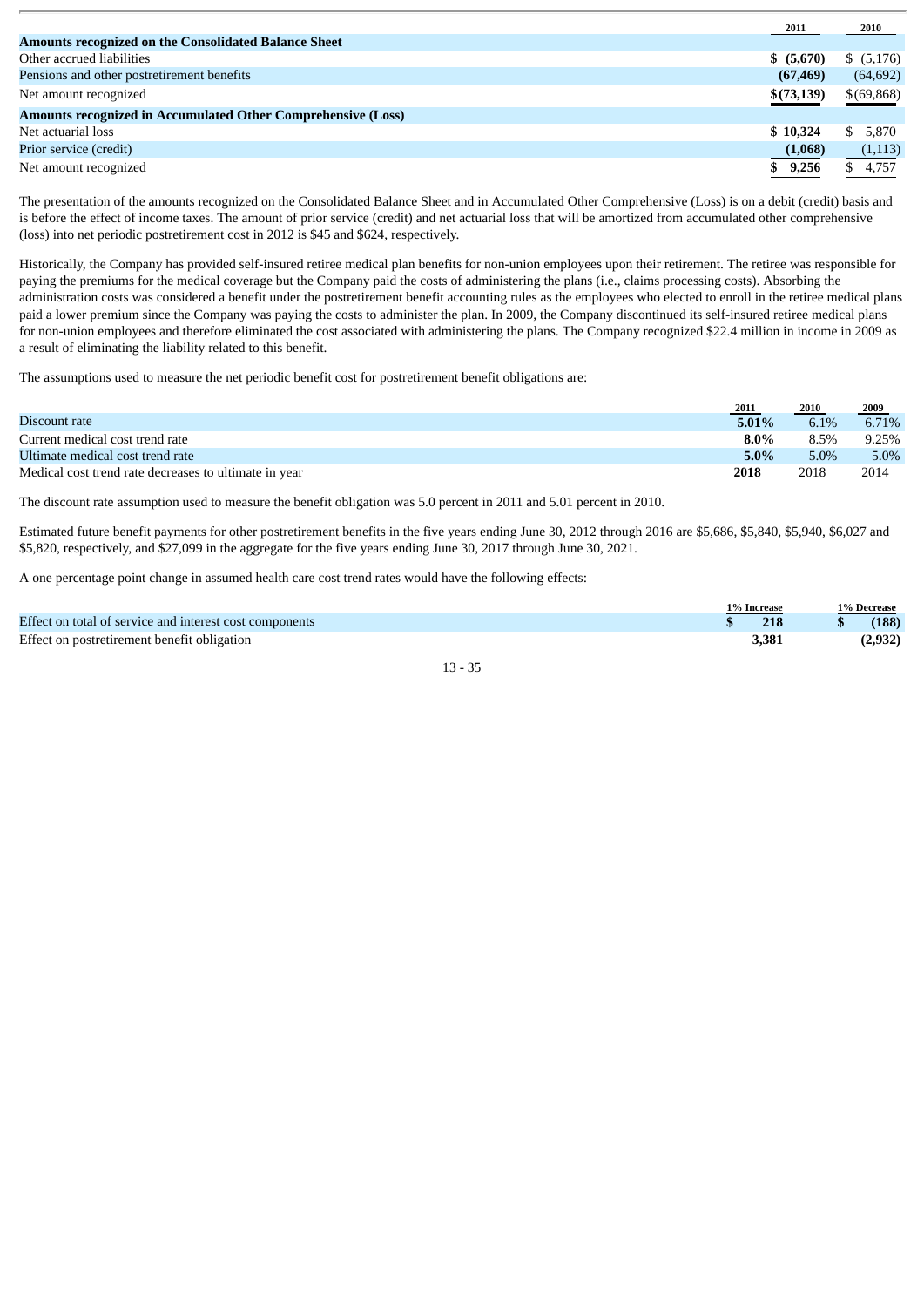**Other -** The Company has established nonqualified deferred compensation programs, which permit officers, directors and certain management employees annually to elect to defer a portion of their compensation, on a pre-tax basis, until their retirement. The retirement benefit to be provided is based on the amount of compensation deferred, Company match, and earnings on the deferrals. During 2011, 2010 and 2009, the Company recorded expense (income) relating to deferred compensation of \$28,720, \$21,553 and \$(27,167), respectively.

The Company has invested in corporate-owned life insurance policies to assist in meeting the obligation under these programs. The policies are held in a rabbi trust and are recorded as assets of the Company.

#### **11. Equity**

Retirement benefit plan activity for Retained earnings in 2009 includes \$3,391 related to the adoption of new accounting rules for split dollar insurance arrangements and \$2,106 related to the adoption of the measurement date provision of pension accounting rules.

The balance of Accumulated other comprehensive (loss) in Shareholders' equity is comprised of the following:

|                              | 2011       | 2010             |
|------------------------------|------------|------------------|
| Foreign currency translation | \$316,010  | $$^{(187,746)}$$ |
| Retirement benefit plans     | (766, 159) | (1,019,762)      |
| Other                        | (841)      | (1,053)          |

The balance of Accumulated other comprehensive (loss) income in Noncontrolling interests relates to foreign currency translation and amounted to \$26,844 and \$18,519, at June 30, 2011 and June 30, 2010, respectively.

**Share Repurchases -** The Company has a program to repurchase its common shares. Under the program, the Company is authorized to repurchase an amount of common shares each fiscal year equal to the greater of 7.5 million shares or five percent of the shares outstanding as of the end of the prior fiscal year. Repurchases are funded primarily from operating cash flows and commercial paper borrowings, and the shares are initially held as treasury stock. The number of common shares repurchased at the average purchase price follows:

|                         | 2011      | 2010 |         | 2009      |
|-------------------------|-----------|------|---------|-----------|
| Shares repurchased      | 8.008.926 |      | 441,118 | 7,557,284 |
| Average price per share | 86.54     |      | 56.67   | 59.25     |

#### **12. Stock Incentive Plans**

The Company's 2003 Stock Incentive Plan and 2009 Omnibus Stock Incentive Plan provide for the granting of share-based incentive awards in the form of nonqualified stock options, stock appreciation rights (SARs), restricted stock units (RSUs) and restricted stock to officers and key employees of the Company. The aggregate number of shares authorized for issuance under the 2003 Stock Incentive Plan and 2009 Omnibus Stock Incentive Plan is 13,500,000 and 5,500,000, respectively. The Company satisfies share-based incentive award obligations by issuing shares of common stock out of treasury, which have been repurchased pursuant to the Company's share repurchase program described in Note 11, or through the issuance of previously unissued common stock.

**Stock Options/SARs -** Stock options allow the participant to purchase shares of common stock at a price not less than 100 percent of the fair market value of the stock on the date of grant. Upon exercise, SARs entitle the participant to receive shares of common stock equal to the increase in value of the award between the grant date and the exercise date. Stock options and SARs are exercisable from one to three years after the date of grant and expire no more than 10 years after grant.

$$
13-36
$$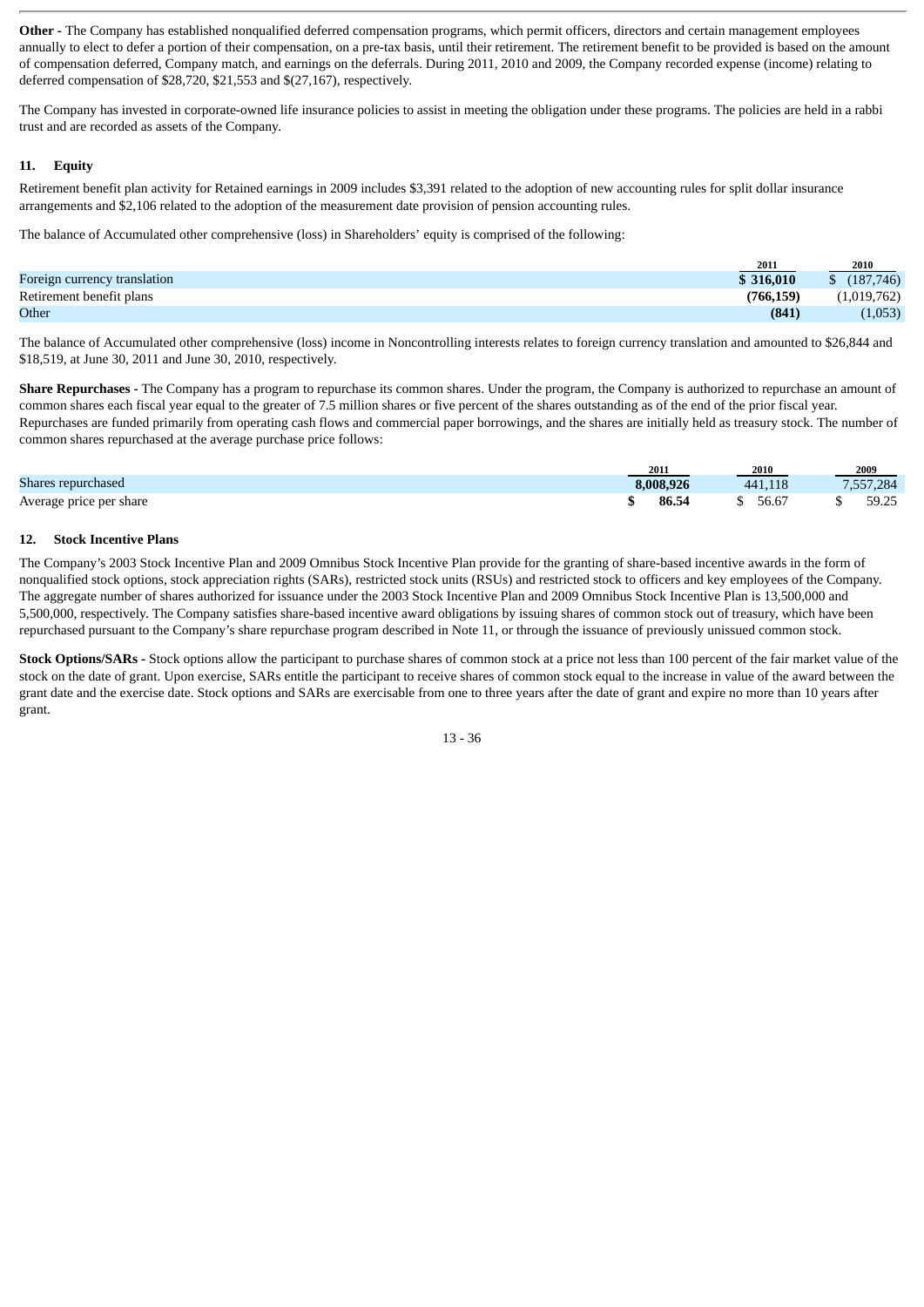The fair value of each stock option and SAR award granted in 2011, 2010 and 2009 was estimated at the date of grant using a Black-Scholes option pricing model with the following weighted-average assumptions:

|                                  | 2011      | 2010      | 2009      |
|----------------------------------|-----------|-----------|-----------|
| Risk-free interest rate          | 1.5%      | 2.9%      | $3.2\%$   |
| Expected life of award           | $5.2$ yrs | $5.3$ vrs | $4.9$ yrs |
| Expected dividend yield of stock | 1.5%      | $1.4\%$   | 1.3%      |
| Expected volatility of stock     | 35.9%     | 34.5%     | 26.6%     |
| Weighted-average fair value      | \$18.70   | \$15.77   | \$16.56   |

The risk-free interest rate was based on U.S. Treasury yields with a term similar to the expected life of the award. The expected life of the award was derived by referring to actual exercise and post-vesting employment termination experience. The expected dividend yield was based on the Company's historical dividend rate and stock price over a period similar to the expected life of the award. The expected volatility of stock was derived by referring to changes in the Company's historical common stock prices over a timeframe similar to the expected life of the award.

Stock option and SAR activity during 2011 is as follows (aggregate intrinsic value in millions):

|                                  | Number of<br>Shares | Weighted-<br>Average<br><b>Exercise</b><br>Price | Weighted-<br>Average<br>Remaining<br>Contractual<br>Term                                                                     | Aggregate<br>Intrinsic<br>Value |
|----------------------------------|---------------------|--------------------------------------------------|------------------------------------------------------------------------------------------------------------------------------|---------------------------------|
| Outstanding June 30, 2010        | 16,152,493          | \$49.55                                          |                                                                                                                              |                                 |
| Granted                          | 1,399,068           | 63.49                                            |                                                                                                                              |                                 |
| <b>Exercised</b>                 | (4,245,373)         | 44.97                                            |                                                                                                                              |                                 |
| Canceled                         | (77,070)            | 58.92                                            |                                                                                                                              |                                 |
| <b>Outstanding June 30, 2011</b> | 13,229,118          | \$52.44                                          | 5.5 years<br>the contract of the contract of the contract of the contract of the contract of the contract of the contract of | \$493.6                         |
| Exercisable June 30, 2011        | 9,109,413           | \$50.30                                          | 4.5 years                                                                                                                    | \$359.2                         |

A summary of the status and changes of shares subject to stock option and SAR awards and the related average price per share follows:

|                                | Number of<br>Shares | Weighted-<br>Average<br>Grant<br>Date Fair<br><b>Value</b> |
|--------------------------------|---------------------|------------------------------------------------------------|
| Nonvested June 30, 2010        | 5,586,873           | \$16.10                                                    |
| <b>Granted</b>                 | 1,399,068           | 18.70                                                      |
| <b>Vested</b>                  | (2,798,791)         | 16.31                                                      |
| <b>Canceled</b>                | (67, 445)           | 16.36                                                      |
| <b>Nonvested June 30, 2011</b> | 4,119,705           | \$16.84                                                    |

At June 30, 2011, \$18,909 of expense with respect to nonvested stock option and SAR awards has yet to be recognized and will be amortized into expense over a weighted-average period of approximately 15 months. The total fair value of shares vested during 2011, 2010 and 2009 was \$45,635, \$40,494 and \$40,082, respectively.

Information related to stock options and SAR awards exercised during 2011, 2010 and 2009 is as follows:

|                    | 2011     | 2010     | 2009    |
|--------------------|----------|----------|---------|
| Net cash proceeds  | \$25.862 | \$10,307 | \$3,557 |
| Intrinsic value    | 163,752  | 45,424   | 4,787   |
| Income tax benefit | 42,546   | 14,031   | 1,517   |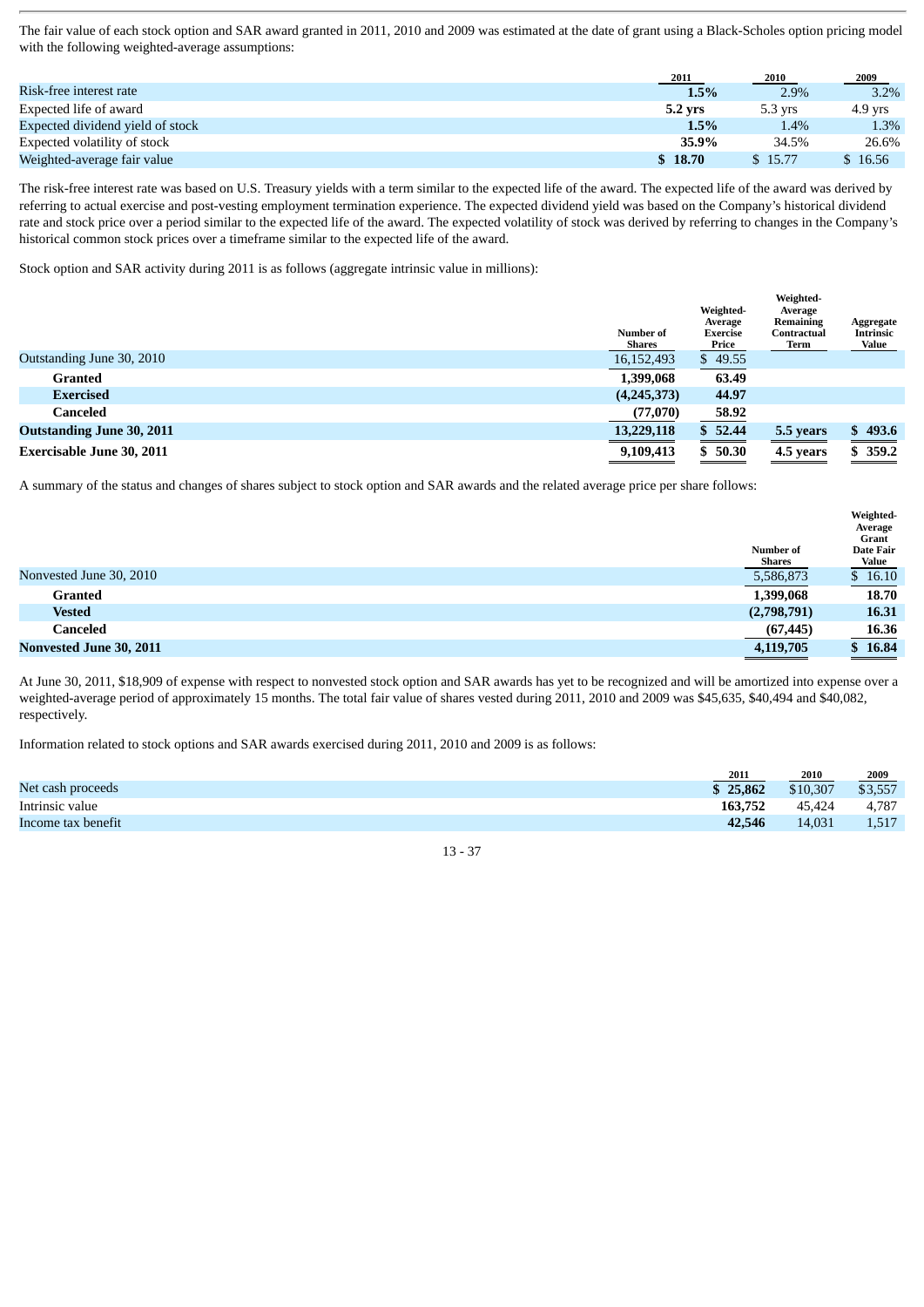During 2011, 2010 and 2009, the Company recognized stock-based compensation expense of \$36,617, \$44,415 and \$41,488, respectively, relating to stock option and SAR awards. The Company derives a tax deduction measured by the excess of the market value over the grant price at the date stock-based awards are exercised. The related tax benefit is credited to Additional capital as the Company is currently in a windfall tax benefit position.

Shares surrendered upon exercise of stock options and SARs: 2011 – 2,447,908; 2010 – 606,554; 2009 – 90,129.

**RSUs** - RSUs constitute an agreement to deliver shares of common stock to the participant at the end of a vesting period. Generally, the RSUs vest and the underlying stock is issued ratably over a three year graded vesting period. Unvested RSUs may not be transferred and do not have dividend or voting rights. For each unvested RSU, recipients are entitled to receive a dividend equivalent, payable in cash or common shares, equal to the cash dividend per share paid to common shareholders.

The Company began granting RSUs in 2011 and the fair value of each RSU award was based on the fair market value of the Company's common stock on the date of grant. A summary of the status and changes of shares subject to RSU awards and the related average price per share follows:

|                                |               | Weighted-      |
|--------------------------------|---------------|----------------|
|                                |               | Average        |
|                                |               | Grant          |
|                                |               | Date           |
|                                | <b>Number</b> | Fair           |
|                                | of Shares     | Value          |
| Nonvested June 30, 2010        |               | $\overline{0}$ |
| Granted                        | 425,359       | 62.55          |
| <b>Vested</b>                  | (320)         | 62.35          |
| <b>Canceled</b>                | (9, 864)      | 62.35          |
| <b>Nonvested June 30, 2011</b> | 415,175       | \$62.55        |

During 2011, the Company recognized stock-based compensation expense of \$12,243 relating to the RSU awards. At June 30, 2011, \$12,817 of expense with respect to nonvested RSU awards has yet to be recognized and will be amortized into expense over a weighted-average period of approximately 24 months.

**Restricted Stock -** The Company's Long Term Incentive Plans (LTIP) provide for the issuance of restricted and unrestricted stock to certain officers and key employees based on the attainment of certain goals relating to the Company's revenue growth, earnings per share growth and return on invested capital during the three-year performance period. Restricted stock was earned and awarded, and an estimated value was accrued, based upon attainment of criteria specified in the LTIP over the cumulative years of each three-year plan. Plan participants are entitled to cash dividends and to vote their respective shares, but transferability of the restricted stock is restricted for one to three years following issuance. For payouts in 2010 and 2009, in lieu of restricted stock, the participant could elect to receive the LTIP payout as a deferred cash contribution. Retired participants received the 2010 and 2009 LTIP payouts in cash.

| <b>Restricted Stock for LTIP</b>        | 2011       |         | 2010       | 2009       |
|-----------------------------------------|------------|---------|------------|------------|
| LTIP 3-year plan                        | 2008-09-10 |         | 2007-08-09 | 2006-07-08 |
| Number of shares issued                 |            | 157,491 | 68,172     | 172,130    |
| Average share value on date of issuance |            | 62.35   | 48.58      | 65.34      |
| Total value                             |            | 9,820   | 3.312      | 1.247      |

Under the Company's 2009-10-11 LTIP, a payout of restricted stock will be issued in August 2011. Awards granted since the 2009-10-11 LTIP provide for the issuance of unrestricted stock based upon attainment of criteria specified in the LTIP over the cumulative years of each three-year plan.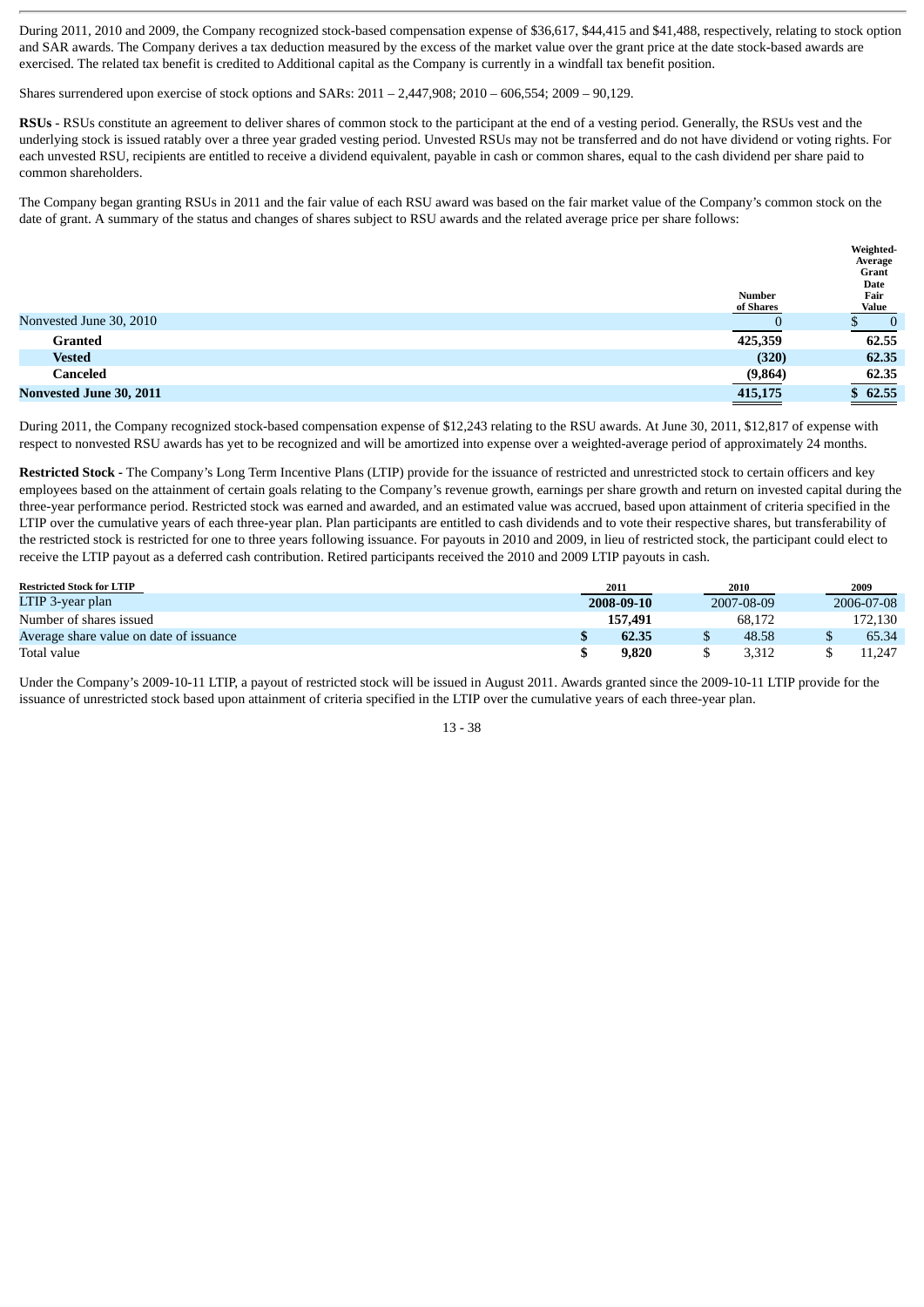The fair value of each LTIP award granted in 2011, 2010 and 2009 was based on the fair market value of the Company's common stock on the date of grant. A summary of the status and changes of shares relating to the LTIP and the related average price per share follows:

**Weighted-**

|                                |                     | weighteu-<br>Average<br>Grant<br>Date |
|--------------------------------|---------------------|---------------------------------------|
|                                | Number of<br>Shares | Fair<br>Value                         |
| Nonvested June 30, 2010        | 1,350,028           | \$57.74                               |
| <b>Granted</b>                 | 281,191             | 86.34                                 |
| <b>Vested</b>                  | (382, 333)          | 61.06                                 |
| Canceled                       | (118, 429)          | 63.06                                 |
| <b>Nonvested June 30, 2011</b> | 1,130,457           | \$64.50                               |
|                                |                     | ___                                   |

During 2011, 2010 and 2009, the Company recorded stock-based compensation expense (income) of \$24,378, \$15,018 and \$(5,562), respectively, relating to the LTIP.

Shares surrendered in connection with the LTIP: 2011– 126,462; 2010– 83,991; 2009 – 60,247.

In 2011, 2010 and 2009, 17,820, 20,000 and 12,150 restricted shares, respectively, were issued to certain non-employee members of the Board of Directors. Transferability of these shares is restricted for one to three years following issuance. In addition, non-employee members of the Board of Directors have been given the opportunity to receive all or a portion of their fees in restricted shares. These shares vest ratably, on an annual basis, over the term of office of the director. In 2011, 2010 and 2009, 2,400, 4,578 and 3,868 restricted shares, respectively, were issued in lieu of directors' fees.

During 2011, 2010 and 2009, the Company recognized a tax benefit (cost) of \$277, \$(333), and \$2,175, respectively, relating to the restricted stock awards.

At June 30, 2011, the Company had approximately 23 million common shares reserved for issuance in connection with its stock incentive plans.

## **13. Shareholders' Protection Rights Agreement**

On January 25, 2007, the Board of Directors of the Company declared a dividend of one Shareholders' Right for each common share outstanding on February 17, 2007 in relation to the Company's Shareholders Protection Rights Agreement. As of June 30, 2011, 155,090,509 common shares were reserved for issuance under this Agreement. Under certain conditions involving acquisition of, or an offer for, 15 percent or more of the Company's common shares, all holders of Shareholders' Rights would be entitled to purchase one common share at an exercise price currently set at \$160. In addition, in certain circumstances, all holders of Shareholders' Rights (other than the acquiring entity) would be entitled to purchase a number of common shares equal to twice the exercise price, or at the option of the Board, to exchange each Shareholders' Right for one common share. The Shareholders' Rights remain in existence until February 17, 2017, unless extended by the Board of Directors or earlier redeemed (at one cent per Shareholders' Right), exercised or exchanged under the terms of the agreement. In the event of an unfriendly business combination attempt, the Shareholders' Rights will cause substantial dilution to the person attempting the business combination. The Shareholders' Rights should not interfere with any merger or other business combination that is in the best interest of the Company and its shareholders since the Shareholders' Rights may be redeemed.

## **14. Research and Development**

Research and development costs amounted to \$359,456 in 2011, \$316,181 in 2010 and \$338,908 in 2009. These amounts include both costs incurred by the Company related to independent research and development initiatives as well as costs incurred in connection with research and development contracts. Costs incurred in connection with research and development contracts amounted to \$61,327 in 2011, \$40,277 in 2010 and \$50,739 in 2009. These costs are included in the total research and development cost for each of the respective years.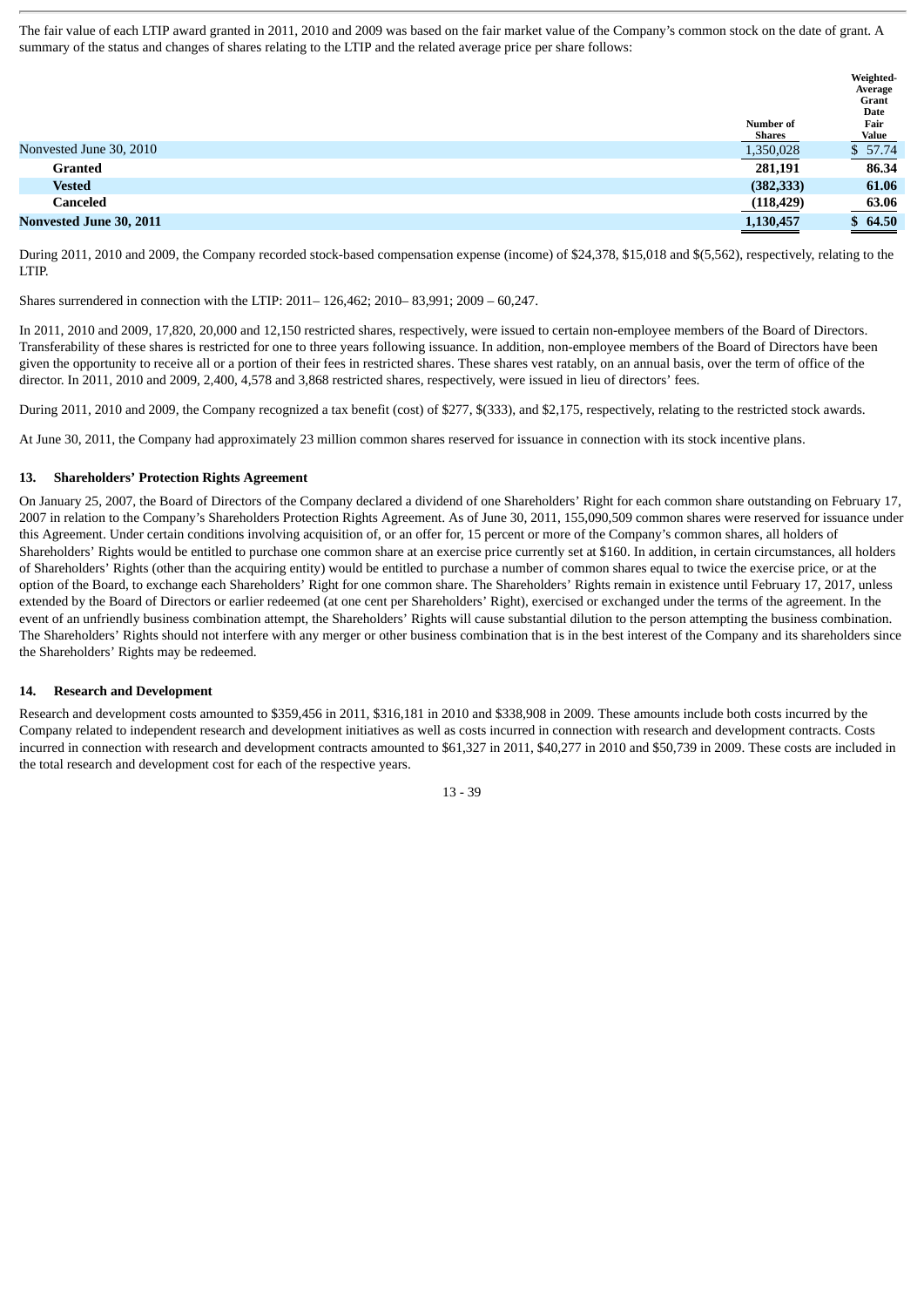#### **15. Financial Instruments**

The Company's financial instruments consist primarily of Cash and cash equivalents, long-term investments, and Accounts receivable, net as well as obligations under Accounts payable, trade, Notes payable and Long-term debt. Due to their short-term nature, the carrying values for Cash and cash equivalents, Accounts receivable, net, Accounts payable, trade and Notes payable approximate fair value. The carrying value of Long-term debt (excluding leases) was \$1,765,892 and \$1,758,845 at June 30, 2011 and June 30, 2010, respectively, and was estimated to have a fair value of \$1,902,221 and \$1,925,397 at June 30, 2011 and June 30, 2010, respectively. The fair value of Long-term debt was estimated using discounted cash flow analyses based on the Company's current incremental borrowing rate for similar types of borrowing arrangements.

The Company manages foreign currency transaction and translation risk by utilizing derivative and non-derivative financial instruments, including forward exchange contracts, costless collar contracts, cross-currency swap contracts and certain foreign denominated debt designated as net investment hedges. The derivative financial instrument contracts are with major investment grade financial institutions and the Company does not anticipate any material nonperformance by any of the counterparties. The Company does not hold or issue derivative financial instruments for trading purposes.

The Company's Euro bonds and Japanese Yen credit facility have been designated as a hedge of the Company's net investment in certain foreign subsidiaries. The translation of the Euro bonds and Japanese Yen credit facility into U.S. dollars is recorded in accumulated other comprehensive income (loss) and remains there until the underlying net investment is sold or substantially liquidated.

Derivative financial instruments are recognized on the balance sheet as either assets or liabilities and are measured at fair value. Gains or losses on derivatives that are not hedges are adjusted to fair value through the Cost of sales caption in the Consolidated Statement of Income. Gains or losses on derivatives that are hedges are adjusted to fair value through Accumulated other comprehensive income (loss) in the Consolidated Balance Sheet until the hedged item is recognized in earnings.

During 2011, the Company entered into 10-year cross-currency swap contracts with an aggregate notional amount of approximately €235 million and designated the cross-currency swap contracts as a hedge of the Company's net investment in certain foreign subsidiaries whose functional currency is the euro. Also during 2011, the Company entered into forward exchange contracts with an aggregate notional amount of €200 million. The forward exchange contracts were entered into to hedge against foreign currency movements prior to the repayment of the Company's Euro bonds which matured in November 2010. The forward exchange contracts were settled in November 2010.

The location and fair value of derivative financial instruments reported in the Consolidated Balance Sheet are as follows:

|                               | <b>Balance Sheet Caption</b> | 2011     | 2010  |
|-------------------------------|------------------------------|----------|-------|
| Net investment hedges         |                              |          |       |
| Cross-currency swap contracts | Other liabilities            | \$36,582 |       |
| Cash flow hedges              |                              |          |       |
| Costless collar contracts     | Accounts receivable          | 638      | 1,624 |
| Costless collar contracts     | Other accrued liabilities    | 2,979    | 2,334 |

The cross-currency swap contracts have been designated as hedging instruments. The costless collar contracts have not been designated as hedging instruments and are considered to be economic hedges of forecasted transactions.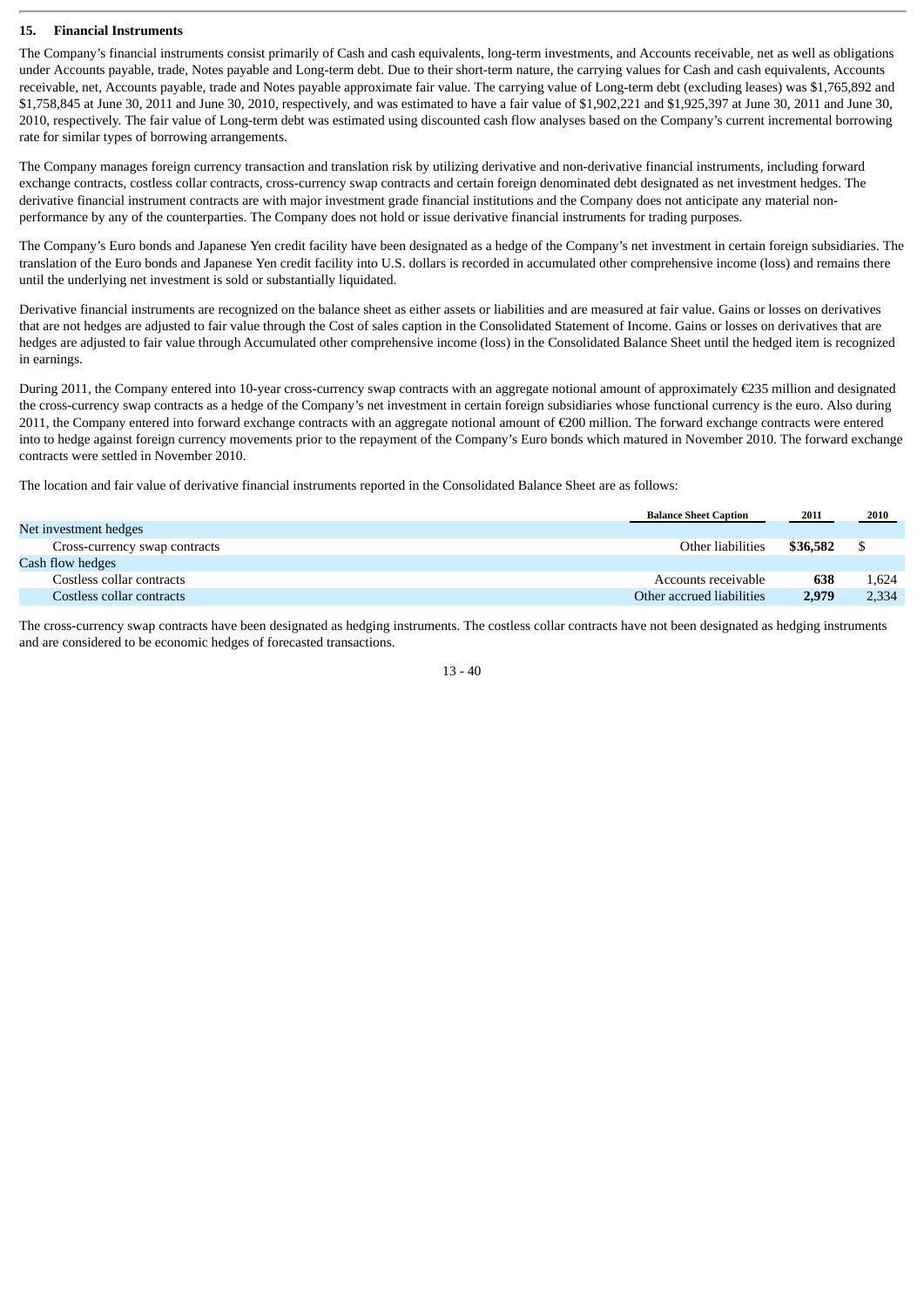Gains (losses) on derivative financial instruments that were recorded in the Consolidated Statement of Income are as follows:

|                            | 201      | 2010    | 2009  |
|----------------------------|----------|---------|-------|
| Forward exchange contracts | \$19.048 |         |       |
| Costless collar contracts  | (6,624)  | (4,897) | 5,286 |

Gains (losses) on derivative and non-derivative financial instruments that were recorded in accumulated other comprehensive income (loss) in the Consolidated Balance Sheet are as follows:

|                               | 2011       | 2010   |
|-------------------------------|------------|--------|
| Cross-currency swap contracts | \$(22,600) |        |
| Foreign denominated debt      | (50, 581)  | 40,955 |

There was no ineffectiveness of the cross-currency swap contracts or foreign denominated debt, nor were any portion of these financial instruments excluded from the effectiveness testing, during 2011, 2010 and 2009.

#### **16. Fair Value Measurements**

On July 1, 2009, the Company adopted new accounting guidance relating to fair value measurements of nonfinancial assets and nonfinancial liabilities, which includes goodwill and long-lived assets. These items are recognized at fair value when an impairment exists. No material fair value adjustments were made to the Company's nonfinancial assets and nonfinancial liabilities during 2011 and 2010.

A summary of financial assets and liabilities that were measured at fair value on a recurring basis at June 30, 2011 and June 30, 2010 is as follows:

|                               | <b>Total Value At</b><br>June 30, 2011 | <b>Quoted Prices</b><br><b>In Active</b><br><b>Markets</b><br>(Level 1) | <b>Significant Other</b><br><b>Observable</b><br>Inputs<br>(Level 2) | Significant<br><b>Unobservable</b><br><b>Inputs</b><br>(Level 3) |
|-------------------------------|----------------------------------------|-------------------------------------------------------------------------|----------------------------------------------------------------------|------------------------------------------------------------------|
| <b>Assets:</b>                |                                        |                                                                         |                                                                      |                                                                  |
| <b>Derivatives</b>            | \$<br>638                              | \$                                                                      | \$<br>638                                                            | \$                                                               |
| <b>Liabilities:</b>           |                                        |                                                                         |                                                                      |                                                                  |
| <b>Derivatives</b>            | 39,561                                 |                                                                         | 39,561                                                               |                                                                  |
|                               | <b>Total Value At</b><br>June 30, 2010 | <b>Quoted Prices</b><br><b>In Active</b><br>Markets<br>(Level 1)        | <b>Significant Other</b><br><b>Observable</b><br>Inputs<br>(Level 2) | Significant<br><b>Unobservable</b><br><b>Inputs</b><br>(Level 3) |
| Assets:                       |                                        |                                                                         |                                                                      |                                                                  |
| Available for sale securities | \$<br>3,542                            | \$                                                                      | \$                                                                   | \$<br>3,542                                                      |
| <b>Derivatives</b>            | 1,624                                  |                                                                         | 1,624                                                                |                                                                  |
| Liabilities:                  |                                        |                                                                         |                                                                      |                                                                  |
| <b>Derivatives</b>            | 2,334                                  |                                                                         | 2,334                                                                |                                                                  |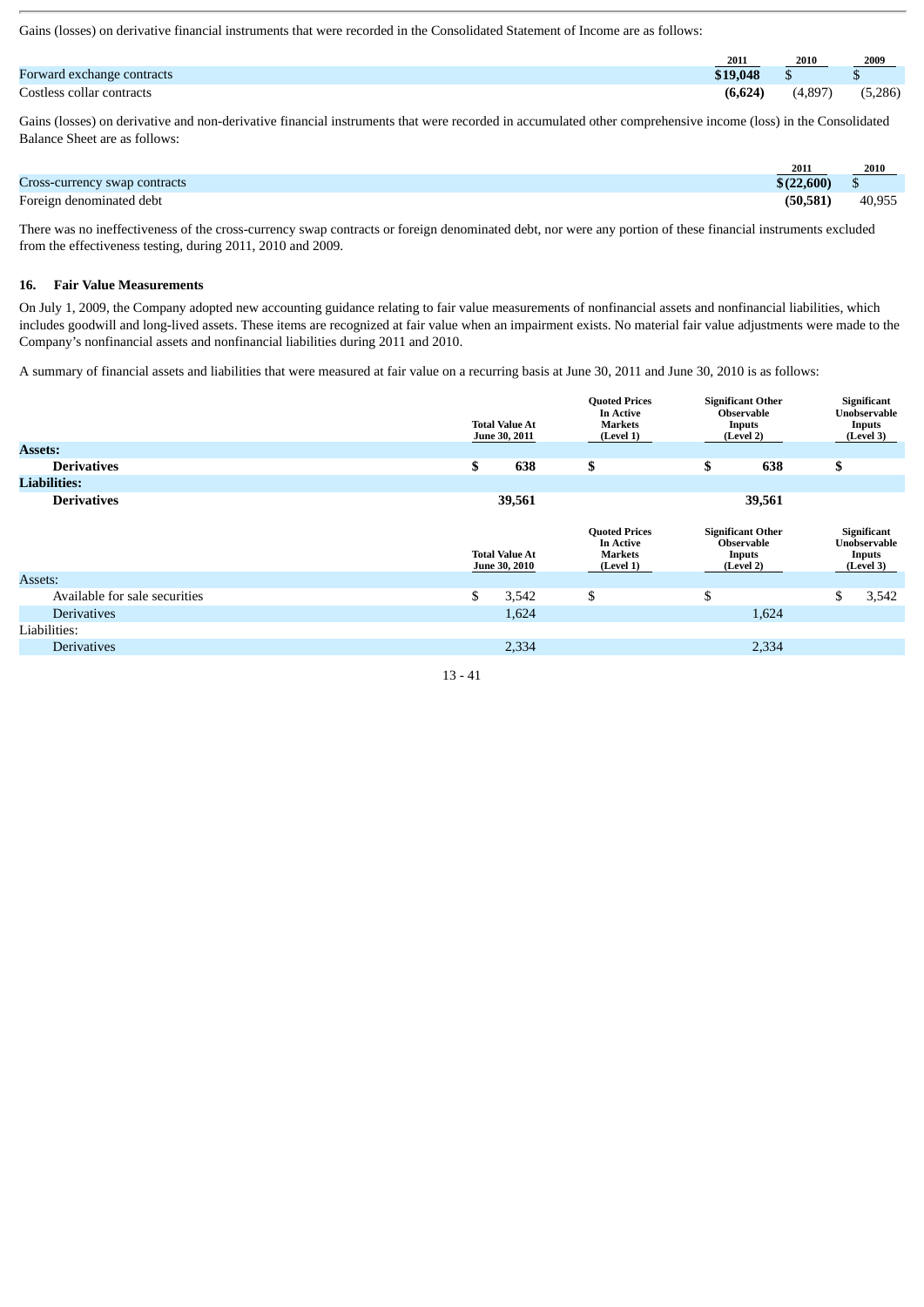Available for sale securities consisted of an investment in stock in an electronic and electrical equipment company. The fair value of available for sale securities was estimated using a market and income approach with equal weighting given to each approach. The market approach estimates a fair value by applying priceto-earnings multiples for similar companies that are publicly traded while the income approach estimates a fair value using a discounted cash flow analysis. During 2011, there were no purchases, sales, issuances or settlements of available for sale securities. During the third quarter of fiscal 2011, it was determined that the investment in the electronic and electrical equipment company had permanently declined to a fair value of zero and as a result an expense of \$3,542 was recognized in Net income. Derivatives primarily consist of costless collar contracts, the fair value of which is calculated through a model that utilizes market observable inputs including both spot and forward prices for the same underlying currencies.

# **17. Contingencies**

The Company is involved in various litigation matters arising in the normal course of business, including proceedings based on product liability claims, workers' compensation claims and alleged violations of various environmental laws. The Company is self-insured in the United States for health care, workers' compensation, general liability and product liability up to predetermined amounts, above which third party insurance applies. Management regularly reviews the probable outcome of these proceedings, the expenses expected to be incurred, the availability and limits of the insurance coverage, and the established accruals for liabilities. While the outcome of pending proceedings cannot be predicted with certainty, management believes that any liabilities that may result from these proceedings will not have a material adverse effect on the Company's liquidity, financial condition or results of operations.

Parker ITR S.r.l. (Parker ITR), a subsidiary acquired on January 31, 2002, has been the subject of a number of lawsuits and regulatory investigations, the majority of which have either been settled or are pending an appeal filed by the Company. With respect to the lawsuits, the Company recognized \$2,322 in expense in 2009. With respect to the regulatory investigations, the Company recognized \$35,084 in expense in 2009 and \$654 in expense in 2010. In 2011, the Company recognized income of \$10,869 related to the insurance recovery of a portion of the expense incurred with respect to the regulatory investigations.

**Environmental** - The Company is currently responsible for environmental remediation at various manufacturing facilities presently or formerly operated by the Company and has been named as a "potentially responsible party," along with other companies, at off-site waste disposal facilities and regional sites.

As of June 30, 2011, the Company had a reserve of \$15,257 for environmental matters, which are probable and reasonably estimable. This reserve is recorded based upon the best estimate of costs to be incurred in light of the progress made in determining the magnitude of remediation costs, the timing and extent of remedial actions required by governmental authorities and the amount of the Company's liability in proportion to other responsible parties.

The Company's estimated total liability for environmental matters ranges from a minimum of \$15.3 million to a maximum of \$72.1 million. The largest range for any one site is approximately \$6.1 million. The actual costs to be incurred by the Company will be dependent on final determination of contamination and required remedial action, negotiations with governmental authorities with respect to cleanup levels, changes in regulatory requirements, innovations in investigatory and remedial technologies, effectiveness of remedial technologies employed, the ability of other responsible parties to pay, and any insurance or other third-party recoveries.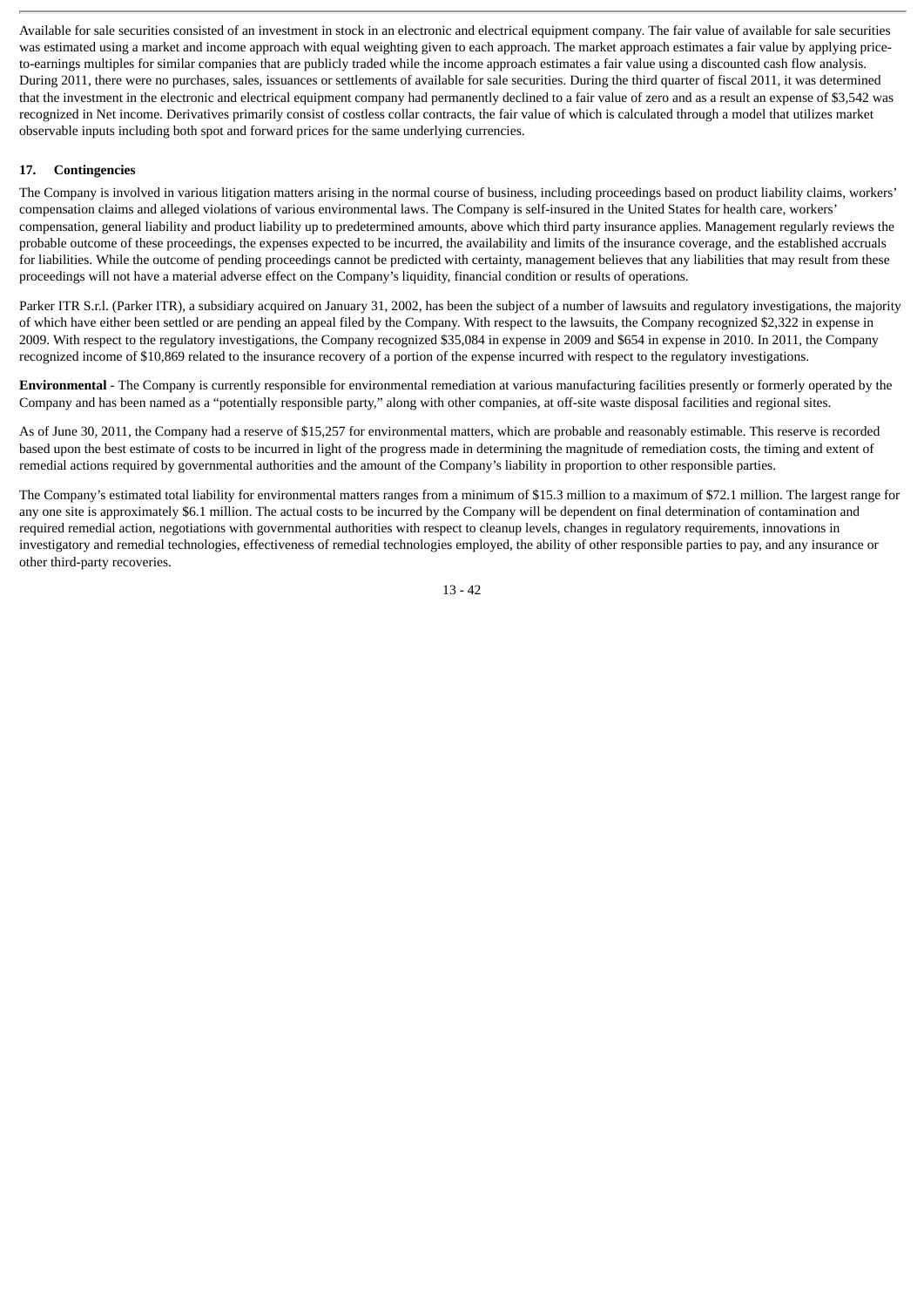# 18. **Quarterly Information** (Unaudited)

| 2011                                           | 1 <sup>st</sup> | 2nd             | 3rd         | 4 <sup>th</sup> | Total        |
|------------------------------------------------|-----------------|-----------------|-------------|-----------------|--------------|
| <b>Net sales</b>                               | \$2,829,273     | \$2,866,664     | \$3,240,103 | \$3,409,830     | \$12,345,870 |
| <b>Gross profit</b>                            | 691,399         | 670,936         | 777,020     | 819,058         | 2,958,413    |
| Net income attributable to common shareholders | 247,171         | 230,180         | 279,589     | 292,190         | 1,049,130    |
| Diluted earnings per share                     | 1.51            | 1.39            | 1.68        | 1.79            | 6.37         |
|                                                |                 |                 |             |                 |              |
|                                                |                 |                 |             |                 |              |
|                                                | 1 <sup>st</sup> | 2 <sub>nd</sub> | 3rd         | 4 <sup>th</sup> | Total        |
| 2010<br>Net sales                              | \$2,237,165     | \$2,354,708     | \$2,614,823 | \$2,786,470     | \$9,993,166  |
| Gross profit                                   | 436,220         | 485,227         | 552,372     | 672,280         | 2,146,099    |
| Net income attributable to common shareholders | 73,493          | 104.546         | 153,863     | 222,163         | 554,065      |

Earnings per share amounts are computed independently for each of the quarters presented, therefore, the sum of the quarterly earnings per share amounts may not equal the total computed for the year.

# **19. Stock Prices and Dividends** (Unaudited)

| (In dollars) |                  | 1 <sup>st</sup> | 2 <sub>nd</sub> | 3 <sup>rd</sup> | 4 <sup>th</sup> | <b>Full Year</b> |
|--------------|------------------|-----------------|-----------------|-----------------|-----------------|------------------|
| 2011         | <b>High</b>      | \$72.12         | \$87.36         | \$95.00         | \$99.40         | \$99.40          |
|              | Low              | 54.26           | 67.52           | 82.80           | 83.65           | 54.26            |
|              | <b>Dividends</b> | .27             | .29             | .32             | .37             | 1.25             |
| 2010         | High             | \$55.89         | \$59.36         | \$66.71         | \$72.50         | \$72.50          |
|              | Low              | 39.53           | 49.36           | 53.50           | 55.18           | 39.53            |
|              | Dividends        | .25             | .25             | .25             | .26             | 1.01             |
| 2009         | High             | \$72.69         | \$52.52         | \$46.45         | \$48.45         | \$72.69          |
|              | Low              | 48.67           | 31.29           | 27.69           | 33.13           | 27.69            |
|              | <b>Dividends</b> | .25             | .25             | .25             | .25             | 1.00             |
|              |                  |                 |                 |                 |                 |                  |

Common Stock Listing: New York Stock Exchange, Stock Symbol PH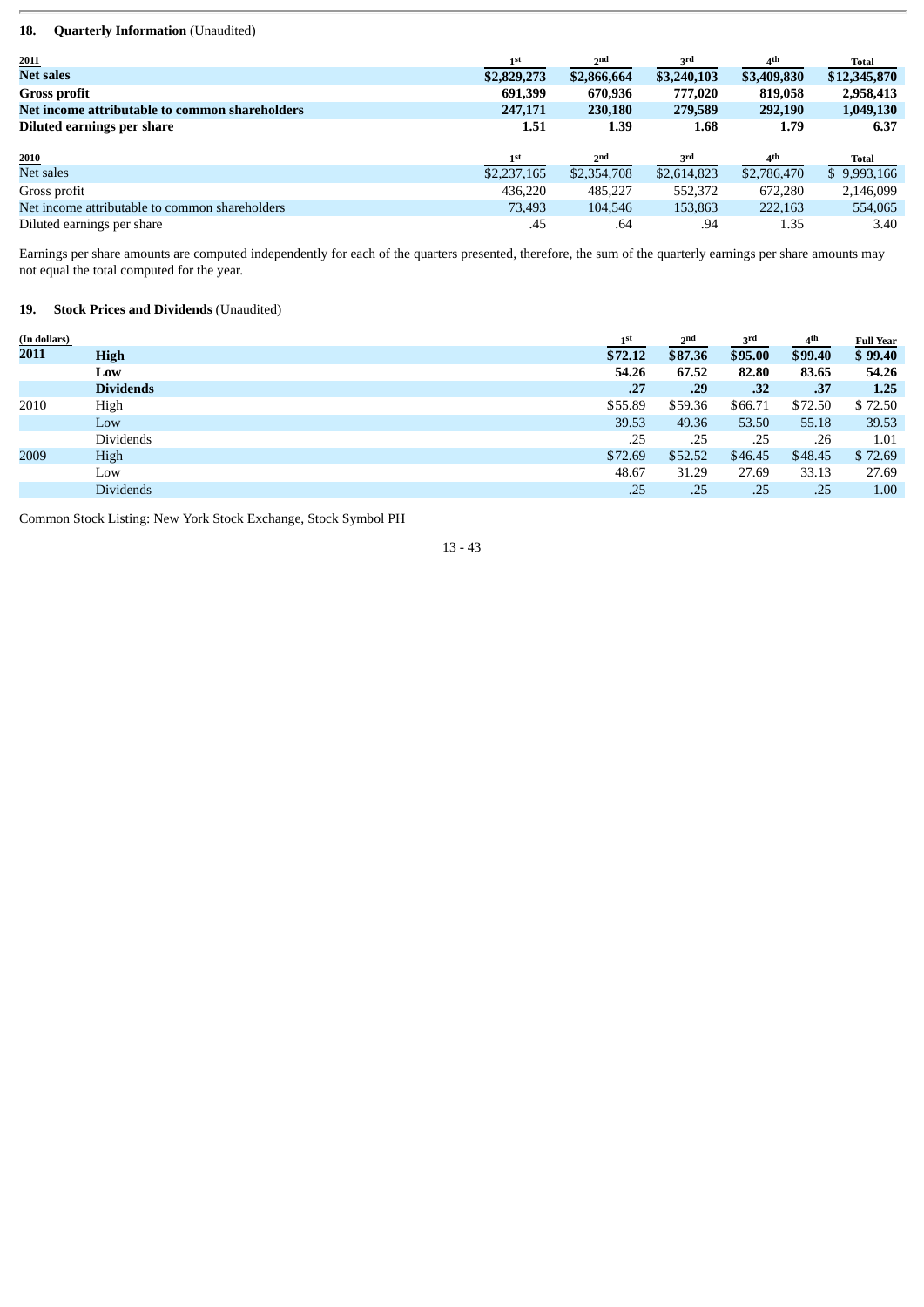## **Management's Report On Internal Control Over Financial Reporting**

Our management, including the principal executive officer and the principal financial officer, is responsible for establishing and maintaining adequate internal control over financial reporting (as defined in Exchange Act Rules 13a-15(f) and 15d-15(f)). We assessed the effectiveness of our internal control over financial reporting as of June 30, 2011. In making this assessment, we used the criteria established by the Committee of Sponsoring Organizations of the Treadway Commission in "Internal Control-Integrated Framework." We concluded that based on our assessment, the Company's internal control over financial reporting was effective as of June 30, 2011.

Deloitte & Touche LLP, the independent registered accounting firm that audited the Company's consolidated financial statements, has issued an attestation report on the Company's internal control over financial reporting as of June 30, 2011, which is included herein.

/s/ Donald E. Washkewicz /s/ Jon P. Marten

Chairman, Chief Executive Officer and President

Executive Vice President – Finance and Administration and Chief Financial Officer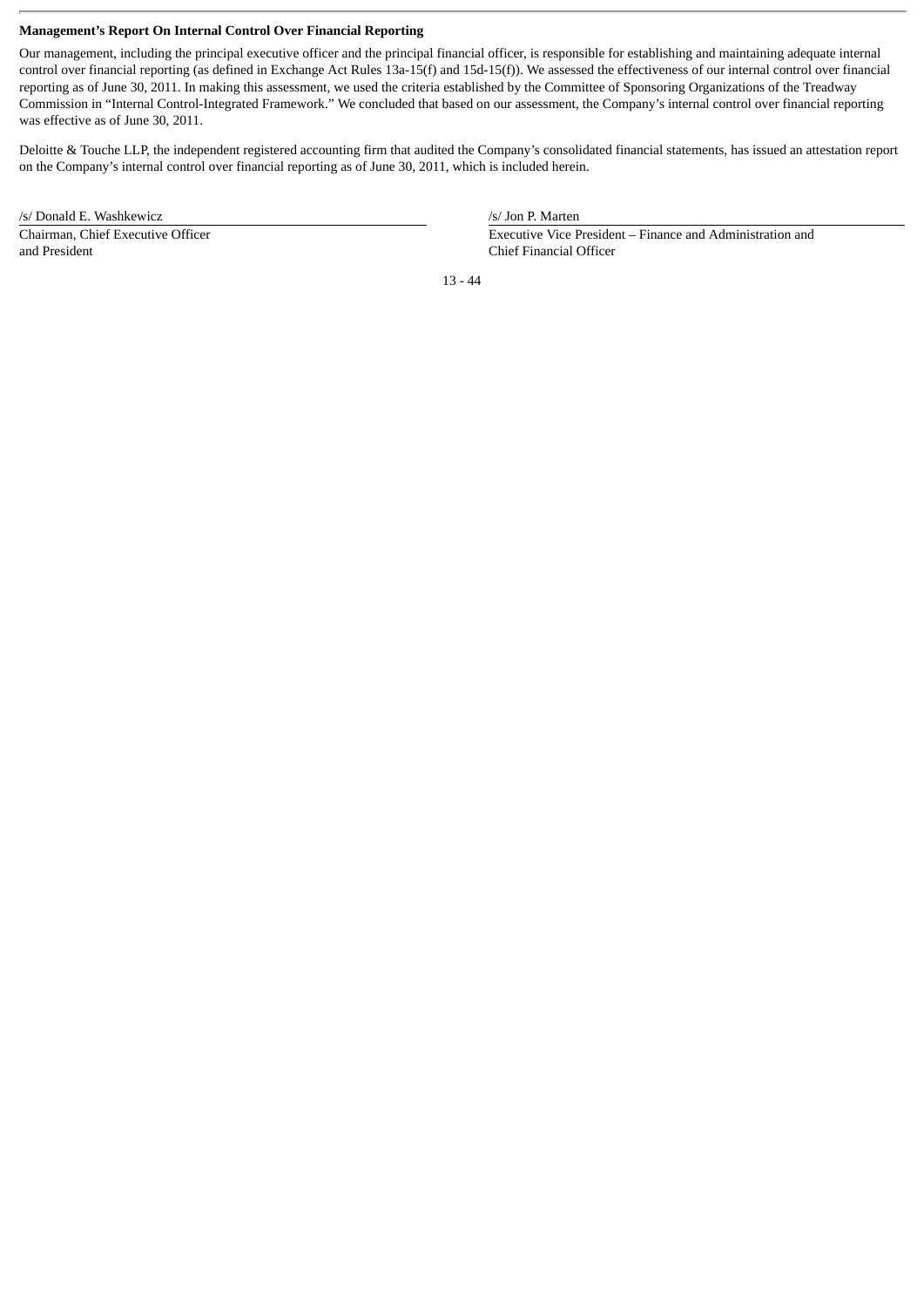To the Board of Directors and Shareholders of Parker Hannifin Corporation

We have audited the accompanying consolidated balance sheets of Parker Hannifin Corporation and subsidiaries (the "Company") as of June 30, 2011 and June 30, 2010, and the related consolidated statements of income, equity, and cash flows for each of the three years in the period ended June 30, 2011. Our audits also included the financial statement schedule listed in the Index at Item 15(a)(1). We also have audited the Company's internal control over financial reporting as of June 30, 2011, based on criteria established in *Internal Control — Integrated Framework* issued by the Committee of Sponsoring Organizations of the Treadway Commission. The Company's management is responsible for these financial statements, for maintaining effective internal control over financial reporting, and for its assessment of the effectiveness of internal control over financial reporting, included in the accompanying Management's Report on Internal Control Over Financial Reporting. Our responsibility is to express an opinion on these financial statements and financial statement schedule and an opinion on the Company's internal control over financial reporting based on our audits.

We conducted our audits in accordance with the standards of the Public Company Accounting Oversight Board (United States). Those standards require that we plan and perform the audit to obtain reasonable assurance about whether the financial statements are free of material misstatement and whether effective internal control over financial reporting was maintained in all material respects. Our audits of the financial statements included examining, on a test basis, evidence supporting the amounts and disclosures in the financial statements, assessing the accounting principles used and significant estimates made by management, and evaluating the overall financial statement presentation. Our audit of internal control over financial reporting included obtaining an understanding of internal control over financial reporting, assessing the risk that a material weakness exists, and testing and evaluating the design and operating effectiveness of internal control based on the assessed risk. Our audits also included performing such other procedures as we considered necessary in the circumstances. We believe that our audits provide a reasonable basis for our opinions.

A company's internal control over financial reporting is a process designed by, or under the supervision of, the company's principal executive and principal financial officers, or persons performing similar functions, and effected by the company's board of directors, management, and other personnel to provide reasonable assurance regarding the reliability of financial reporting and the preparation of financial statements for external purposes in accordance with generally accepted accounting principles. A company's internal control over financial reporting includes those policies and procedures that (1) pertain to the maintenance of records that, in reasonable detail, accurately and fairly reflect the transactions and dispositions of the assets of the company; (2) provide reasonable assurance that transactions are recorded as necessary to permit preparation of financial statements in accordance with generally accepted accounting principles, and that receipts and expenditures of the company are being made only in accordance with authorizations of management and directors of the company; and (3) provide reasonable assurance regarding prevention or timely detection of unauthorized acquisition, use, or disposition of the company's assets that could have a material effect on the financial statements.

Because of the inherent limitations of internal control over financial reporting, including the possibility of collusion or improper management override of controls, material misstatements due to error or fraud may not be prevented or detected on a timely basis. Also, projections of any evaluation of the effectiveness of the internal control over financial reporting to future periods are subject to the risk that the controls may become inadequate because of changes in conditions, or that the degree of compliance with the policies or procedures may deteriorate.

In our opinion, the consolidated financial statements referred to above present fairly, in all material respects, the financial position of Parker Hannifin Corporation and subsidiaries as of June 30, 2011 and June 30, 2010, and the results of their operations and their cash flows for each of the three years in the period ended June 30, 2011, in conformity with accounting principles generally accepted in the United States of America. Also, in our opinion, such financial statement schedule, when considered in relation to the basic consolidated financial statements taken as a whole, present fairly, in all material respects, the information set forth therein. Also, in our opinion, the Company maintained, in all material respects, effective internal control over financial reporting as of June 30, 2011, based on the criteria established in *Internal Control — Integrated Framework* issued by the Committee of Sponsoring Organizations of the Treadway Commission.

/s/ DELOITTE & TOUCHE LLP

Cleveland, Ohio August 26, 2011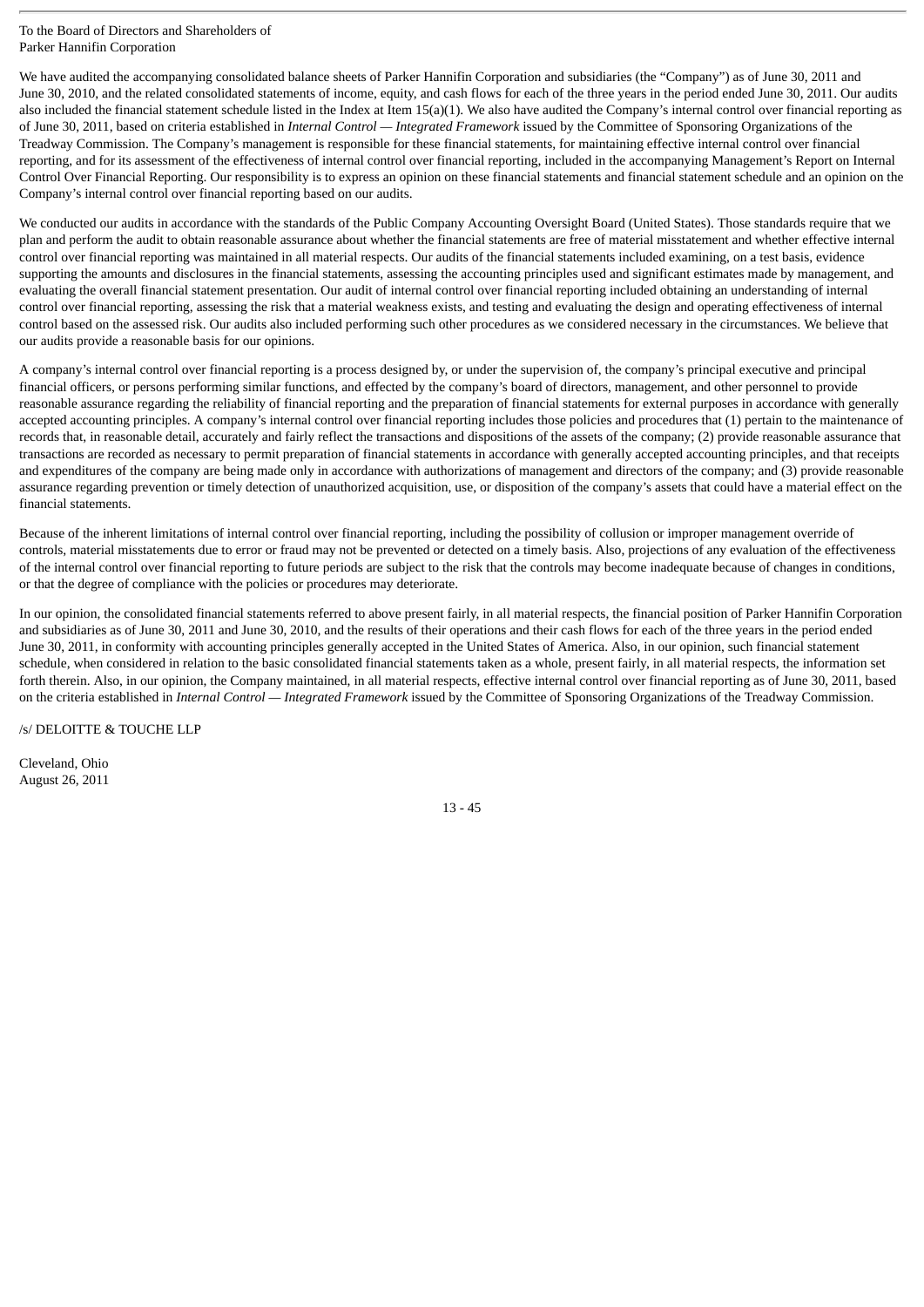# *Five-Year Financial Summary*

| 2011         |                                                                                                                                                                                                                                                                                               |       |                                                                                                                                                                                                                                                                     |           |                                                                                                         | 2008    |                                                                                                                                          | 2007         |
|--------------|-----------------------------------------------------------------------------------------------------------------------------------------------------------------------------------------------------------------------------------------------------------------------------------------------|-------|---------------------------------------------------------------------------------------------------------------------------------------------------------------------------------------------------------------------------------------------------------------------|-----------|---------------------------------------------------------------------------------------------------------|---------|------------------------------------------------------------------------------------------------------------------------------------------|--------------|
|              |                                                                                                                                                                                                                                                                                               |       |                                                                                                                                                                                                                                                                     |           |                                                                                                         |         |                                                                                                                                          | \$10,718,059 |
|              |                                                                                                                                                                                                                                                                                               |       |                                                                                                                                                                                                                                                                     | 8,181,348 |                                                                                                         |         |                                                                                                                                          | 8,272,949    |
|              |                                                                                                                                                                                                                                                                                               |       |                                                                                                                                                                                                                                                                     | 1,290,379 |                                                                                                         |         |                                                                                                                                          | 1,226,861    |
|              |                                                                                                                                                                                                                                                                                               |       |                                                                                                                                                                                                                                                                     | 112,071   |                                                                                                         | 98,996  |                                                                                                                                          | 83,414       |
|              |                                                                                                                                                                                                                                                                                               |       |                                                                                                                                                                                                                                                                     | 172,939   |                                                                                                         | 377,058 |                                                                                                                                          | 329,236      |
|              |                                                                                                                                                                                                                                                                                               |       |                                                                                                                                                                                                                                                                     | 508,515   |                                                                                                         | 949,466 |                                                                                                                                          | 830,046      |
|              |                                                                                                                                                                                                                                                                                               | 3.44  |                                                                                                                                                                                                                                                                     | 3.15      |                                                                                                         | 5.64    |                                                                                                                                          | 4.75         |
| \$           | \$                                                                                                                                                                                                                                                                                            | 3.40  | \$.                                                                                                                                                                                                                                                                 | 3.13      | \$                                                                                                      | 5.53    | \$                                                                                                                                       | 4.68         |
|              |                                                                                                                                                                                                                                                                                               |       |                                                                                                                                                                                                                                                                     | 161,564   |                                                                                                         | 168,285 |                                                                                                                                          | 174,643      |
|              |                                                                                                                                                                                                                                                                                               |       |                                                                                                                                                                                                                                                                     | 162,719   |                                                                                                         | 171,644 |                                                                                                                                          | 177,495      |
| $\mathbf{s}$ | \$                                                                                                                                                                                                                                                                                            |       | \$                                                                                                                                                                                                                                                                  | 1.000     | $\mathbb{S}$                                                                                            | .840    | \$                                                                                                                                       | .692         |
|              |                                                                                                                                                                                                                                                                                               |       |                                                                                                                                                                                                                                                                     |           |                                                                                                         |         |                                                                                                                                          |              |
|              |                                                                                                                                                                                                                                                                                               |       |                                                                                                                                                                                                                                                                     |           |                                                                                                         |         |                                                                                                                                          | 7.7%         |
|              |                                                                                                                                                                                                                                                                                               |       |                                                                                                                                                                                                                                                                     |           |                                                                                                         |         |                                                                                                                                          | 10.0%        |
|              |                                                                                                                                                                                                                                                                                               |       |                                                                                                                                                                                                                                                                     |           |                                                                                                         |         |                                                                                                                                          | 18.5%        |
| $\mathbf{s}$ | $\mathbf{s}$                                                                                                                                                                                                                                                                                  |       | $\mathbf{s}$                                                                                                                                                                                                                                                        | 26.59     | $\mathcal{S}$                                                                                           | 31.35   | $\mathbb{S}$                                                                                                                             | 27.14        |
|              |                                                                                                                                                                                                                                                                                               |       |                                                                                                                                                                                                                                                                     |           |                                                                                                         |         |                                                                                                                                          | \$1,460,930  |
|              |                                                                                                                                                                                                                                                                                               | 1.6   |                                                                                                                                                                                                                                                                     | 1.6       |                                                                                                         | 1.9     |                                                                                                                                          | 1.8          |
|              |                                                                                                                                                                                                                                                                                               |       |                                                                                                                                                                                                                                                                     |           |                                                                                                         |         |                                                                                                                                          | \$1,736,372  |
|              |                                                                                                                                                                                                                                                                                               |       |                                                                                                                                                                                                                                                                     | 9,855,902 |                                                                                                         |         |                                                                                                                                          | 8,441,413    |
|              |                                                                                                                                                                                                                                                                                               |       |                                                                                                                                                                                                                                                                     |           |                                                                                                         |         |                                                                                                                                          | 1,089,916    |
|              |                                                                                                                                                                                                                                                                                               |       |                                                                                                                                                                                                                                                                     |           |                                                                                                         |         |                                                                                                                                          | \$4,712,680  |
|              |                                                                                                                                                                                                                                                                                               | 28.9% |                                                                                                                                                                                                                                                                     | 35.2%     |                                                                                                         | 28.3%   |                                                                                                                                          | 21.4%        |
|              |                                                                                                                                                                                                                                                                                               |       | \$                                                                                                                                                                                                                                                                  | 252,599   | \$.                                                                                                     | 257,570 | \$                                                                                                                                       | 245,058      |
| \$           | \$                                                                                                                                                                                                                                                                                            |       | \$                                                                                                                                                                                                                                                                  | 270,733   | \$                                                                                                      | 280,327 | \$                                                                                                                                       | 237,827      |
|              |                                                                                                                                                                                                                                                                                               |       |                                                                                                                                                                                                                                                                     | 51,639    |                                                                                                         | 61,722  |                                                                                                                                          | 57,338       |
|              |                                                                                                                                                                                                                                                                                               |       |                                                                                                                                                                                                                                                                     | 160,489   |                                                                                                         | 167,512 |                                                                                                                                          | 173,618      |
|              | \$12,345,870<br>9,387,457<br>1,467,773<br>99,704<br>356,751<br>1,049,130<br>6.51<br>6.37<br>161,126<br>164,798<br>1.250<br>8.5%<br>10.1%<br>21.5%<br>34.71<br>\$1,914,213<br>1.8<br>\$1,797,179<br>10,886,805<br>1,691,086<br>\$5,383,854<br>24.7%<br>229,238<br>207,294<br>58,409<br>155,091 |       | 2010<br>\$9,993,166<br>7,847,067<br>1,277,080<br>103,599<br>198,452<br>554,065<br>160,910<br>162,902<br>1.010<br>5.5%<br>5.6%<br>12.8%<br>27.09<br>\$1,383,905<br>\$1,697,881<br>9,910,382<br>1,413,634<br>\$4,367,965<br>\$245,295<br>129,222<br>54,794<br>161,256 |           | 2009<br>\$10,309,015<br>4.9%<br>5.0%<br>10.7%<br>\$1,118,027<br>\$1,880,554<br>1,839,705<br>\$4,268,199 |         | \$12,145,605<br>9,339,072<br>1,364,082<br>7.8%<br>10.1%<br>19.1%<br>\$1,912,369<br>\$1,926,522<br>10,386,854<br>1,952,452<br>\$5,251,553 |              |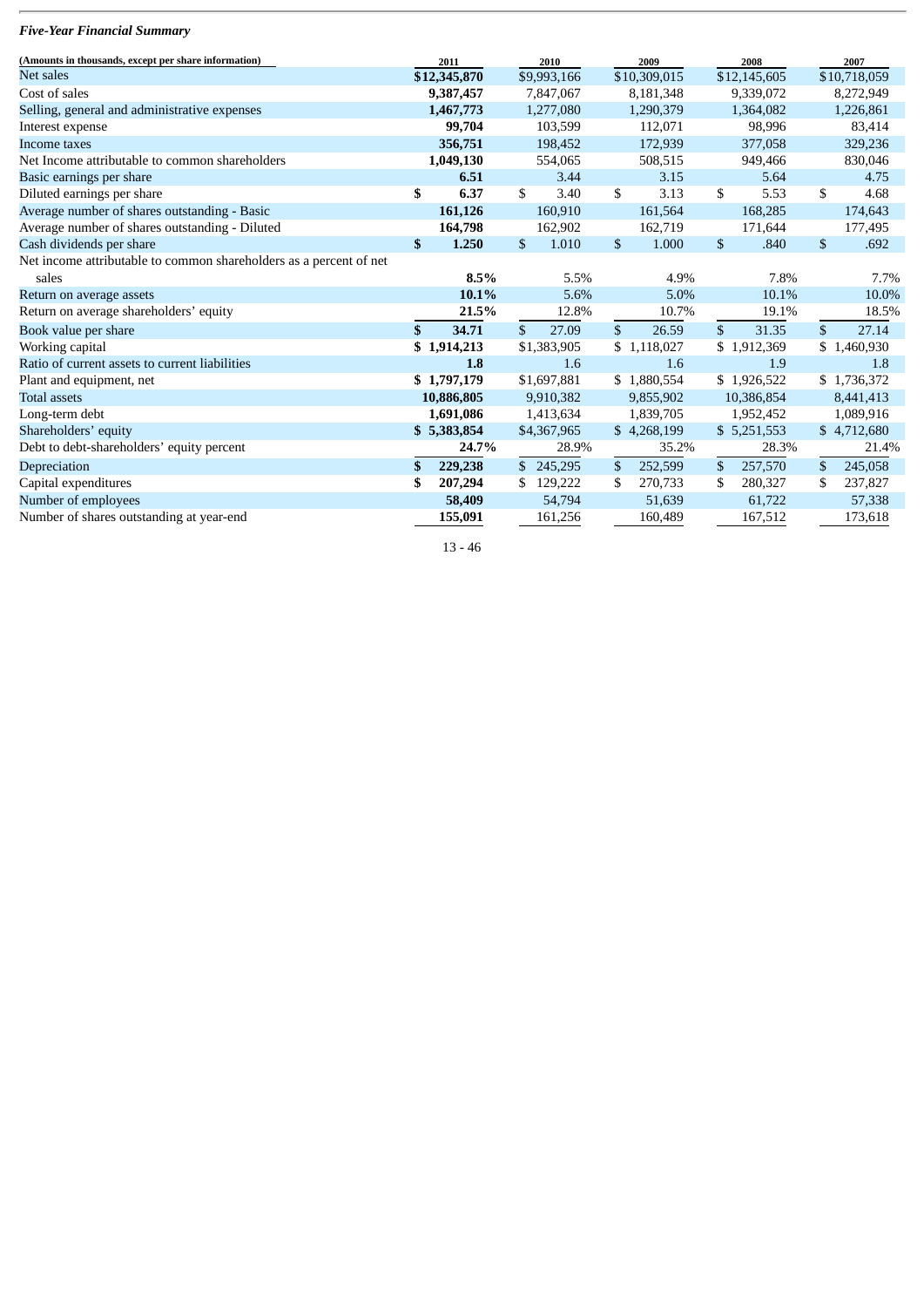# **Exhibit (21)\* to Report on Form 10-K for Fiscal Year Ended June 30, 2011 by Parker-Hannifin Corporation**

Listed below, are the subsidiaries of the Company and their jurisdictions of organization. Except where otherwise noted, all of such subsidiaries are either directly or indirectly wholly-owned by the Company.

| Name of Subsidiary                                             | State/Country of Incorporation |  |  |
|----------------------------------------------------------------|--------------------------------|--|--|
| <b>UNITED STATES</b>                                           |                                |  |  |
| Alkid Corp.                                                    | California                     |  |  |
| Winco Enterprises Inc.                                         | California                     |  |  |
| Parker-Hannifin International Corp.                            | Delaware                       |  |  |
| Parker Hannifin Luxembourg Acquisitions LLC                    | Delaware                       |  |  |
| Parker Intangibles LLC                                         | Delaware                       |  |  |
| Parker Italy (PH Espana Holding) LLC                           | Delaware                       |  |  |
| Parker Hannifin Holding EMEA LLC                               | Delaware                       |  |  |
| Parker Hannifin Outbound LLC                                   | Delaware                       |  |  |
| Parker Hannifin Spain LLC                                      | Delaware                       |  |  |
| Parker Italy Holding LLC                                       | Delaware                       |  |  |
| PG Square LLC                                                  | Ohio                           |  |  |
| Parker Royalty Partnership                                     | Ohio                           |  |  |
| Parker Hannifin Luxembourg Acquisitions Limited Co.            | <b>Texas</b>                   |  |  |
| Parker-Hannifin Luxembourg Finance Limited Company             | <b>Texas</b>                   |  |  |
| Parker Hannifin Luxembourg 1 Limited Company                   | <b>Texas</b>                   |  |  |
| <b>INTERNATIONAL</b>                                           |                                |  |  |
| Parker Hannifin Argentina S.A.I.C.                             | Argentina                      |  |  |
| Parker Hannifin Australia Holding, Pty Limited                 | Australia                      |  |  |
| Parker Hannifin Australia Assets Pty Limited                   | Australia                      |  |  |
| Parker Hannifin (Australia) Pty Limited                        | Australia                      |  |  |
| Parker Hannifin Ges.m.b.H.                                     | Austria                        |  |  |
| Parker Hannifin Manufacturing Austria GmbH                     | Austria                        |  |  |
| Parker Hannifin Manufacturing Holding Austria GmbH             | Austria                        |  |  |
| Parker Hannifin Manufacturing Belgium BVBA                     | Belgium                        |  |  |
| Parker Hannifin Manufacturing Holding Belgium BVBA             | Belgium                        |  |  |
| Parker Hannifin BeLux SPRL                                     | Belgium                        |  |  |
| Parker Hannifin (Bermuda) Ltd.                                 | Bermuda                        |  |  |
| Legris do Brasil Ltda.                                         | <b>Brazil</b>                  |  |  |
| Parker Adesivos e Selantes Quimicos Industria e Comericio Ltda | <b>Brazil</b>                  |  |  |
| Parker Hannifin Industria e Comercio Ltda                      | <b>Brazil</b>                  |  |  |
| Parker Canada Holding Co                                       | Canada                         |  |  |
| Parker Canada Investment Co.                                   | Canada                         |  |  |
| Parker Canada Limited Partner Co                               | Canada                         |  |  |
| Parker Canada Management Inc.                                  | Canada                         |  |  |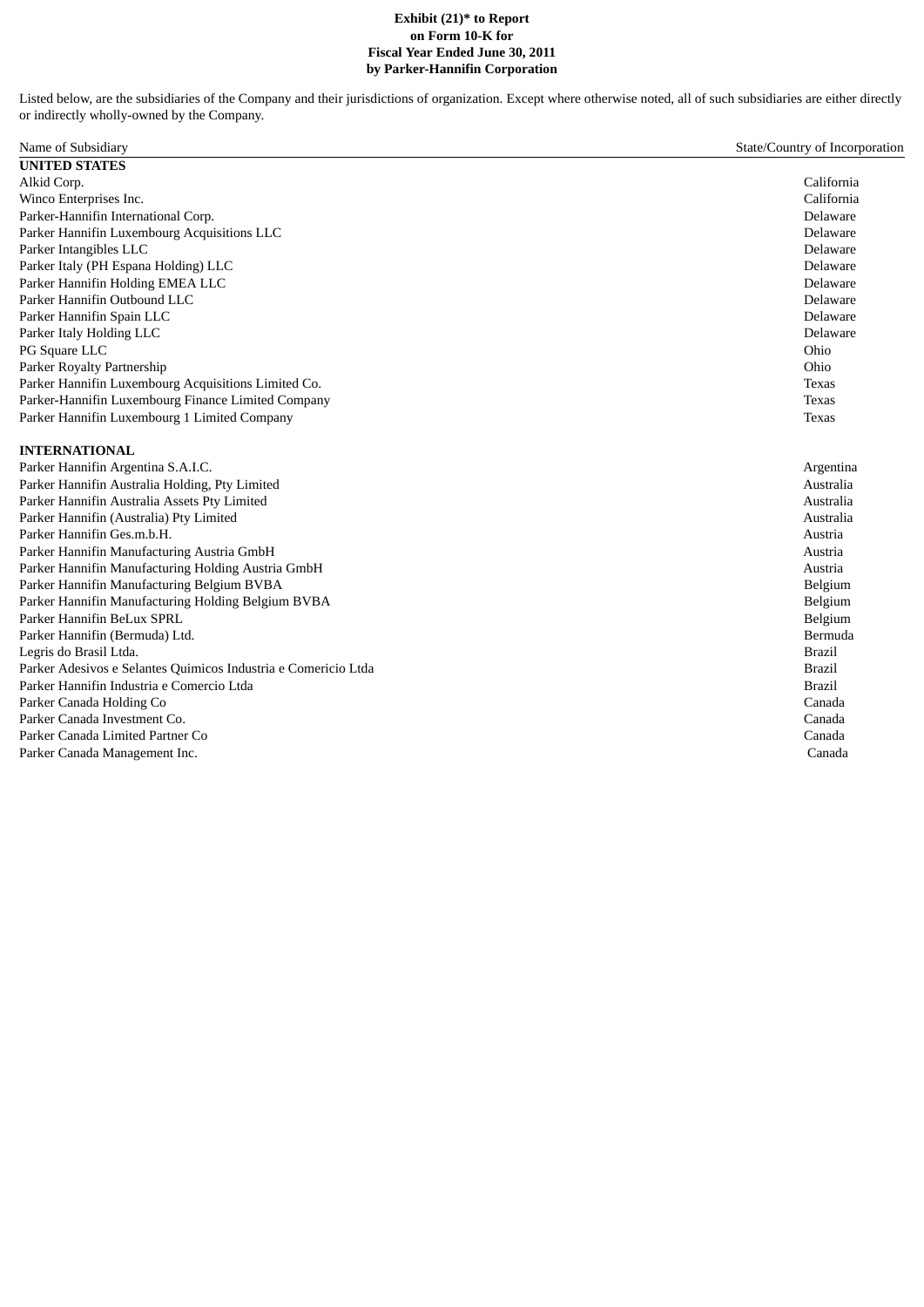| Name of Subsidiary                                                  | State/Country of Incorporation |
|---------------------------------------------------------------------|--------------------------------|
| Parker Hannifin Canada                                              | Canada                         |
| Parker Ontario Limited Partnership                                  | Canada                         |
| 9183-7252 Quebec Inc.                                               | Canada                         |
| Parker Ontario Holdings Inc.                                        | Canada                         |
| <b>BAMT</b> Ltd.                                                    | Channel Islands Jersey         |
| ONSGAR Ltd.                                                         | Channel Islands Jersey         |
| Parker Hannifin Chile Limitada                                      | Chile                          |
| Ingeniera y Servicios Metalcrom Limitada                            | Chile                          |
| Parker Hannifin Motion & Control (Shanghai) Co. Ltd.                | China                          |
| Shanghai Denison Hydraulics Components Limited (1)                  | China                          |
| Parker Hannifin Fluid Connectors (Qingdao) Co., Ltd.                | China                          |
| Parker Shenyang Rubber Products Co., Ltd. (2)                       | China                          |
| Parker Hannifin Hydraulics (Tianjin) Co., Ltd.                      | China                          |
| Parker Hannifin Fluid Power Systems & Components Co., Ltd.          | China                          |
| Parker Hannifin Refrigeration and Air Conditioning (Wuxi) Co., Ltd. | China                          |
| Parker Hannifin Electronic Material (Shenzhen) Co., Ltd.            | China                          |
| Parker Hannifin Management (Shanghai) Co., Ltd. (China RHQ)         | China                          |
| Rayco (Wuxi) Technologies Co., Ltd.                                 | China                          |
| Parker Hannifin Fluid Connectors Co., Ltd                           | China                          |
| Taiyo Parker Fluidpower (Shanghai) Co., Ltd.                        | China                          |
| Parker Hannifin Motion & Control (Wuxi) Company Ltd.                | China                          |
| Parker Hannifin Manufacturing Holding Czech Republic Sro            | Czech Republic                 |
| Parker Hannifin Czech Republic sro                                  | Czech Republic                 |
| Parker Hannifin Manufacturing Czech Republic (Sadska) s.r.o.        | Czech Republic                 |
| Parker Hannifin Manufacturing Czech Republic (Chomutov) s.r.o.      | Czech Republic                 |
| Parker Hannifin Manufacturing Holding Denmark ApS                   | Denmark                        |
| Parker Hannifin Manufacturing Denmark ApS                           | Denmark                        |
| Parker Hannifin Danmark A/S                                         | Denmark                        |
| Parker Hannifin Manufacturing Finland OY                            | Finland                        |
| Parker Hannifin OY                                                  | Finland                        |
| Parker Hannifin France Holding SAS                                  | France                         |
| Parker Hannifin France Manufacturing Finance SAS                    | France                         |
| Parker Hannifin France SAS                                          | France                         |
| Parker Hannifin Gebaeudeverwaltung eins GmbH & Co. KG               | Germany                        |
| Parker Hannifin Real Estate Holding GmbH                            | Germany                        |
| Parker Hannifin Gebaeudeverwaltung zwei Gmbh & Co. KG               | Germany                        |
| Parker Hannifin GmbH                                                | Germany                        |
| Parker Hannifin Holding GmbH                                        | Germany                        |
| Parker Hannifin Manufacturing Germany GmbH & Co. KG                 | Germany                        |
| Parker Hannifin Verw. GmbH                                          | Germany                        |
| Parker Hannifin (Gibraltar) Holding Ltd. (Gib1)                     | Gibraltar                      |
| Parker Hannifin (Gibraltar) Properties Ltd. (Gib7)                  | Gibraltar                      |
| Parker Hannifin Hong Kong, Ltd.                                     | Hong Kong                      |
| Parker International Capital Mng Hungary Ltd.                       | Hungary                        |
|                                                                     |                                |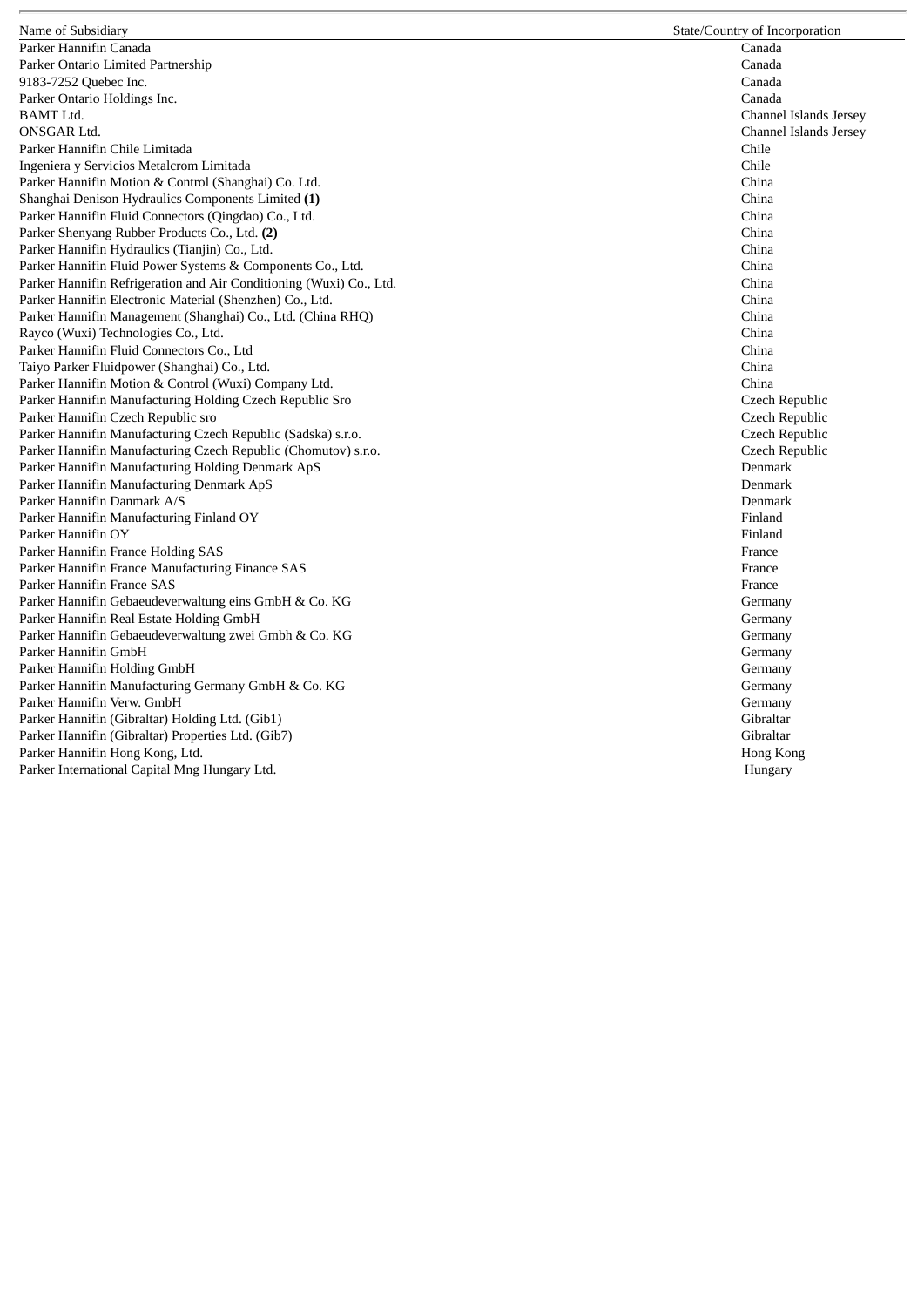| Name of Subsidiary                                  | State/Country of Incorporation |
|-----------------------------------------------------|--------------------------------|
| Legris Hungary Ltd.                                 | Hungary                        |
| Parker Hannifin India Private Ltd.                  | India                          |
| Annapurna Kenmore Tube Products Pvt. Ltd. (2)       | India                          |
| Legris India Holding Private Ltd.                   | India                          |
| Legris India Private Ltd. (3)                       | India                          |
| Parker Sales (Ireland) Limited                      | Ireland                        |
| Acadia International Insurance Ltd                  | Ireland                        |
| Parker Marine Hose Products Srl                     | Italy                          |
| Parker Italy Holding S.r.l.                         | Italy                          |
| Parker ITR SRL                                      | Italy                          |
| Parker Hannifin Srl                                 | Italy                          |
| Parker Hannifin Manufacturing Holding Italy Srl     | Italy                          |
| Parker Hannifin Japan Ltd.                          | Japan                          |
| Taiyo System (Tianjin) Co., Ltd.                    | Japan                          |
| Taiyo Ltd. (4)                                      | Japan                          |
| Kuroda Pneumatics Ltd.                              | Japan                          |
| Taiyo Tech                                          | Japan                          |
| Taiyo Techno                                        | Japan                          |
| Parker Korea Ltd.                                   | Korea                          |
| Parker Hannifin Climate & Industrial Controls Ltd.  | Korea                          |
| Parker Hannifin Connectors Ltd.                     | Korea                          |
| Parker Mobile Control Division Asia Co., Ltd.       | Korea                          |
| Parker Hannifin Europe S.a r.l.                     | Luxembourg                     |
| Parker Hannifin (Luxembourg) Sarl                   | Luxembourg                     |
| Parker Hannifin Luxembourg Finance S.a r.l.         | Luxembourg                     |
| Parker Hannifin Outbound S.a r.l.                   | Luxembourg                     |
| Parker Hannifin Holding EMEA S.à.r.l.               | Luxembourg                     |
| Parker Hannifin S.a.r.l.                            | Luxembourg                     |
| Parker Hannifin Luxembourg Acquisitions S.a r.l.    | Luxembourg                     |
| Parker Hannifin Lux Finco S.à.r.l.                  | Luxembourg                     |
| Parker Hannifin Partnership S.C.S                   | Luxembourg                     |
| Parker Hannifin Bermuda Luxembourg S.C.S.           | Luxembourg                     |
| Parker Hannifin Global Capital Management S.a.r.l.  | Luxembourg                     |
| PH Luxembourg Investments 1 S.a.r.l.                | Luxembourg                     |
| Parker Hannifin Industrial (M) Sdn Bhd              | Malaysia                       |
| Parker Hannifin Malaysia Sdn. Bhd                   | Malaysia                       |
| Parker Hannifin Singapore Private (Malaysia Branch) | Malaysia                       |
| EmiTherm Sdn. Bhd.                                  | Malaysia                       |
| Parker-Origa Sdn. Bhd                               | Malaysia                       |
| Parker Baja Servicios                               | Mexico                         |
| Parker Brownsville Servicios                        | Mexico                         |
| Parker Hannifin de Mexico, S.A. de C.V.             | Mexico                         |
| Parker Hannifin Hldg S. de R.L. de C.V.             | Mexico                         |
| Parker Industrial S. de R.L. de C.V.                | Mexico                         |
|                                                     |                                |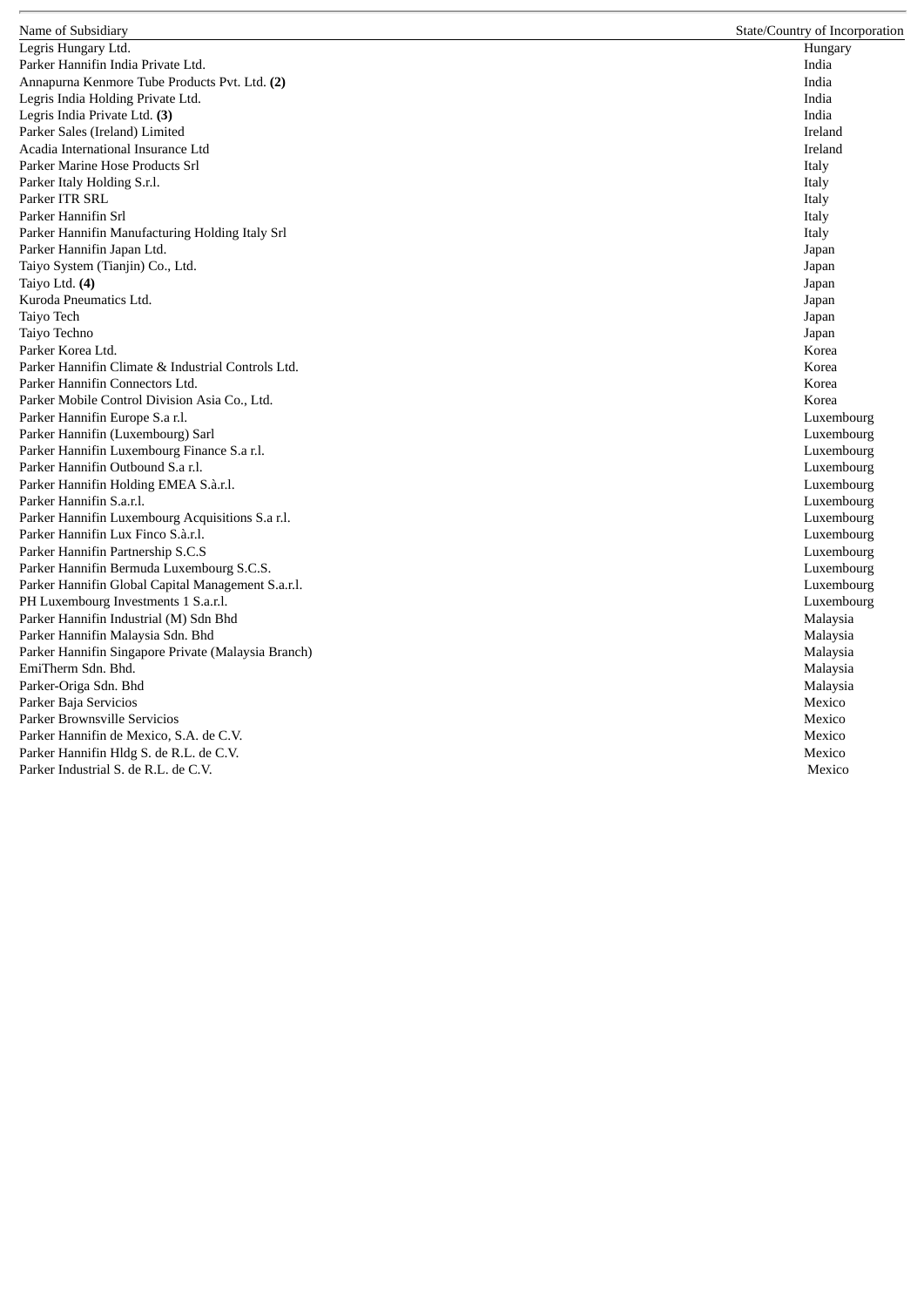| Name of Subsidiary                                                                         | State/Country of Incorporation |
|--------------------------------------------------------------------------------------------|--------------------------------|
| Parker Servicio's de Mexico, S.A. de C.V.                                                  | Mexico                         |
| Parker Sistemas de Automatization S de R.L.                                                | Mexico                         |
| Arosellos, S.A. de C.V.                                                                    | Mexico                         |
| Parker Seal de Mexico S.A.                                                                 | Mexico                         |
| Parker Hannifin Netherlands Holdings B.V.                                                  | Netherlands                    |
| Parker Hannifin VAS Netherlands B.V.                                                       | Netherlands                    |
| Parker Filtration B.V.                                                                     | Netherlands                    |
| Parker Hannifin B.V.                                                                       | Netherlands                    |
| Parker Hose BV                                                                             | Netherlands                    |
| Parker Pneumatic BV                                                                        | Netherlands                    |
| Parker Polyflex BV                                                                         | Netherlands                    |
| Parker Hannifin Finance BV                                                                 | Netherlands                    |
| Parker Filtration & Separation BV                                                          | Netherlands                    |
| Parker Hannifin Netherlands Holdings 2 B.V.                                                | Netherlands                    |
| Parker Hannifin (N.Z.) Limited                                                             | New Zealand                    |
| Parker Hannifin A/S                                                                        | Norway                         |
| Parker Hannifin VAS Norway AS                                                              | Norway                         |
| Parker Hannifin Holdings AS                                                                | Norway                         |
| Parker Maritime AS                                                                         | Norway                         |
| Parker Scanrope AS                                                                         | Norway                         |
| Scanrppe Eindom Nord AS                                                                    | Norway                         |
| Parker Hannifin Manufacturing Holding Poland Sp. Z.o.o.                                    | Poland                         |
| Parker Hannifin Sales Poland Sp. Z.o.o.                                                    | Poland                         |
| Parker Hannifin Sp. z.o.o.                                                                 | Poland                         |
| Parker Hannifin Portugal LDA                                                               | Portugal                       |
| Parker Hannifin LLC                                                                        | Russia                         |
| Legris Industries OOO                                                                      | Russia                         |
| Parker Hannifin Singapore Pte. Ltd.                                                        | Singapore                      |
| Rayco Technologies Pte. Ltd.                                                               | Singapore                      |
| Rayco International Pte. Ltd.                                                              | Singapore                      |
| Parker Hannifin (Africa) Pty. Ltd.                                                         | South Africa                   |
| Tecknit Europe Espana, S.L.                                                                | Spain                          |
| Parker Hannifin Catera Industrial S.L.                                                     | Spain                          |
| Parker Hannifin (Espana) SL                                                                | Spain                          |
| Parker Hannifin Industries & Assets Holding SL                                             | Spain                          |
| Parker Hannifin Manufacturing Holding Spain SL                                             | Spain                          |
| Parker Hannifin Manufacturing Spain SL                                                     | Spain                          |
| Parker Hannifin AB                                                                         | Sweden                         |
| Parker Hannifin Sweden Sales AB                                                            | Sweden                         |
| Tema Ingenjorsfirma AB                                                                     | Sweden                         |
| Parker Hannifin Cartera Industrial, S.L. Torrejon de Ardoz (Espagne) succursale de Carouge | Switzerland                    |
| Parker Lucifer SA                                                                          | Switzerland                    |
| Tema Marketing AG                                                                          | Switzerland                    |
|                                                                                            |                                |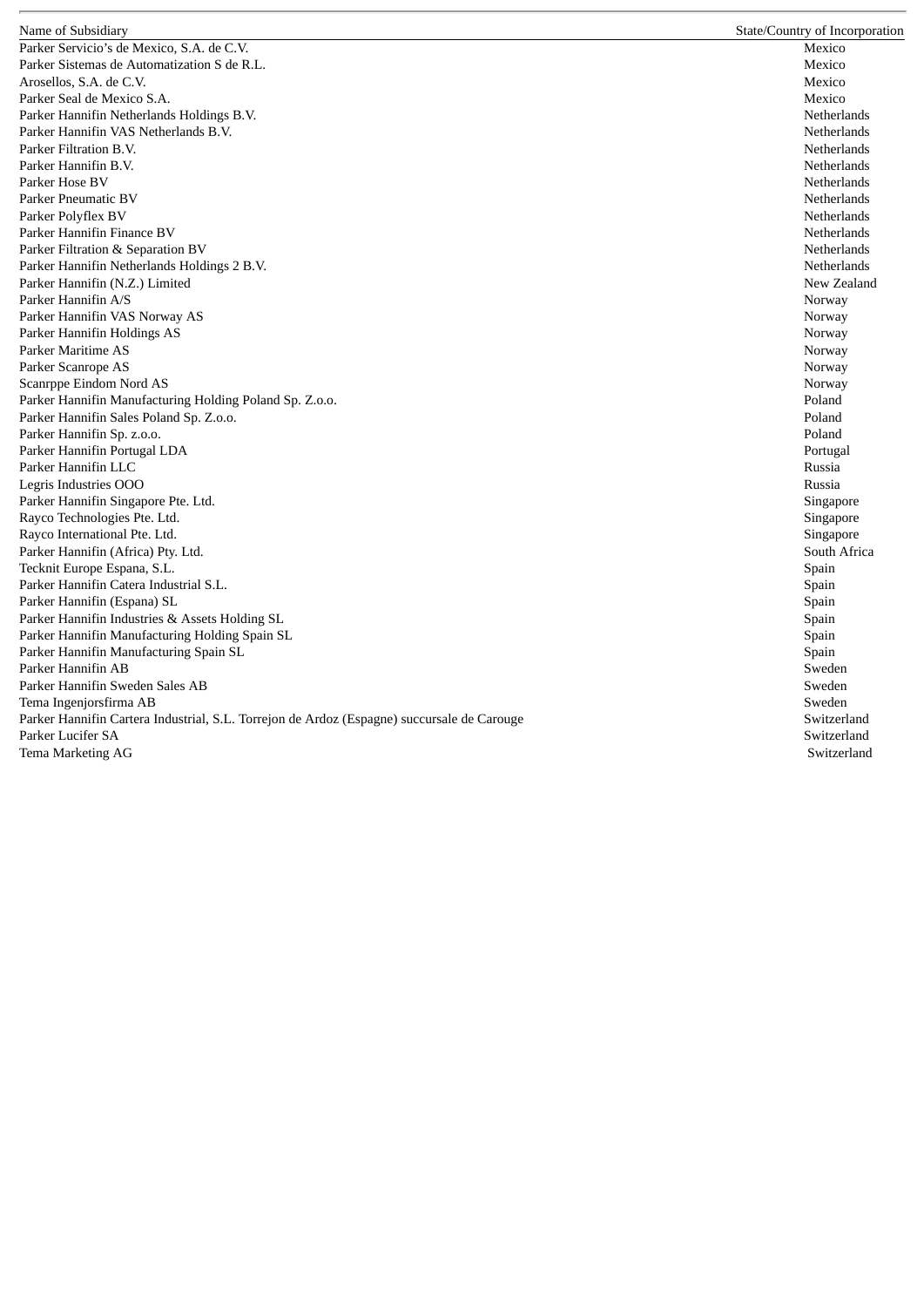| Name of Subsidiary                                                | State/Country of Incorporation |
|-------------------------------------------------------------------|--------------------------------|
| Parker Hannifin Europe Sarl, Luxembourg, Switzerland Branch, Etoy | Switzerland                    |
| Parker Hannifin Europe Sarl                                       | Switzerland                    |
| Parker-Origa Holding Sarl                                         | Switzerland                    |
| Parker Hannifin Taiwan Ltd.                                       | Taiwan                         |
| Parker Hannifin (Thailand) Co. Ltd.                               | Thailand                       |
| KV Automation Thailand (5)                                        | Thailand                       |
| Parker Hareket ve Kontrol Sistemeri Tic. Ltd Sirket               | Turkey                         |
| Parker Lklim Kontrol Sistemleri Sanayi ve Tic AS                  | Turkey                         |
| Alenco (Holdings) Ltd.                                            | UK                             |
| domnick hunter Group Ltd.                                         | UK                             |
| domnick hunter Investments Limited                                | UK                             |
| Parker Hannifin UK Sales Limited                                  | UK                             |
| Parker Hannifin GB Ltd.                                           | UK                             |
| Parker Hannifin Ltd.                                              | UK                             |
| Parker Hannifin (UK) Limited                                      | UK                             |
| Parker Hannifin 2007 LLP                                          | UK                             |
| ScanRope Ltd.                                                     | UK                             |
| Vansco Electronics (UK) Limited                                   | UK                             |
| Parker-Origa Ltd.                                                 | UK                             |
| Legris Limited                                                    | UK                             |
| Parker Middle East FZE                                            | <b>United Arab Emirates</b>    |
| Parker Hannifin de Venezuela, S.A.                                | Venezuela                      |
| Parker Hannifin Vietnam Company Limited                           | Vietnam                        |
|                                                                   |                                |

- (1) The Company Owns 85% of such subsidiary's equity capital.
- (2) The Company Owns 51% of such subsidiary's equity capital.<br>
(3) The Company Owns 74% of such subsidiary's equity capital.
- The Company Owns 74% of such subsidiary's equity capital.
- (4) The Company Owns 60% of such subsidiary's equity capital.
- (5) The Company Owns 77% of such subsidiary's equity capital.

All of the foregoing subsidiaries are included in the Company's consolidated financial statements. In addition to the foregoing, the Company owns 47 inactive or name holding companies.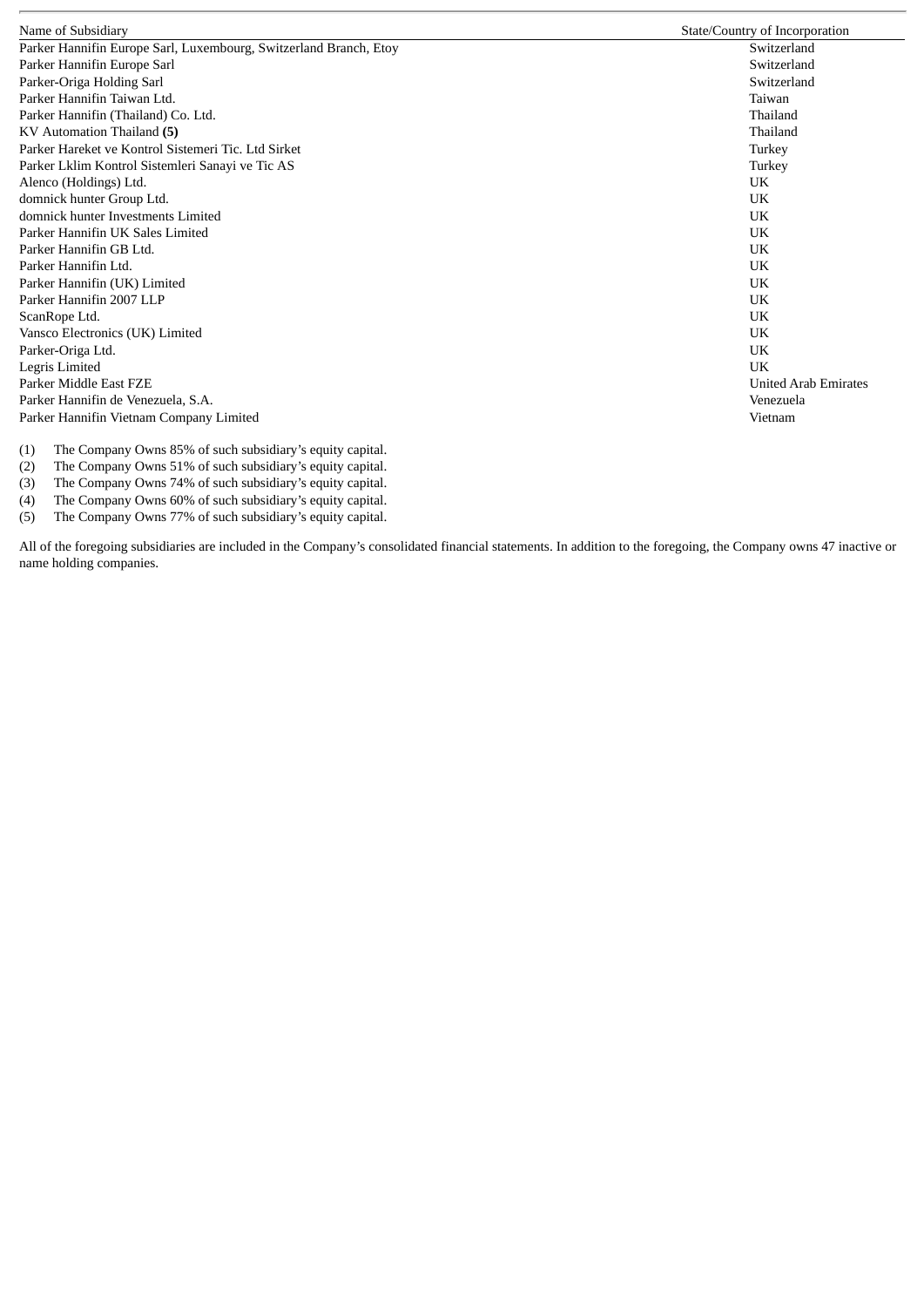### **Exhibit (23) to Report On Form 10-K for Fiscal Year Ended June 30, 2011 By Parker-Hannifin Corporation**

# **CONSENT OF INDEPENDENT REGISTERED PUBLIC ACCOUNTING FIRM**

We consent to the incorporation by reference in the Registration Statements on Form S-3 (No. 333-169069), and Form S-8 (Nos. 033-53193, 333-95477, 333- 34542, 333-103181, 333-103633, 333-107691, 333-117761, 333-126957, 333-130123, and 333-164335) of our report dated August 26, 2011, relating to the financial statements and the financial statement schedule of Parker Hannifin Corporation and subsidiaries (the "Company"), and the effectiveness of the Company's internal control over financial reporting, appearing in this Annual Report on Form 10-K of the Company for the year ended June 30, 2011.

/s/ DELOITTE & TOUCHE LLP Cleveland, OH August 26, 2011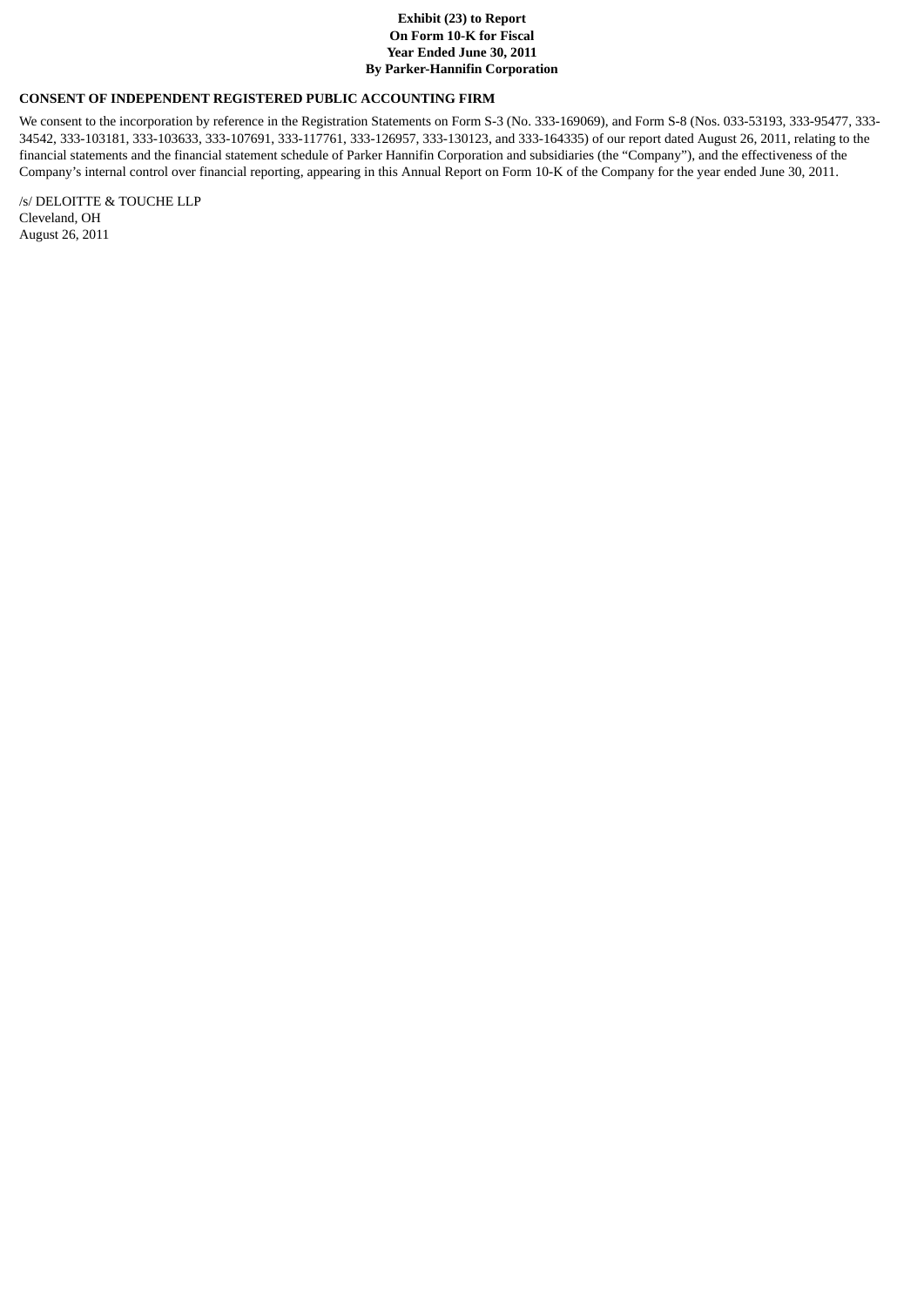**Exhibit 24**

Re: Parker-Hannifin Corporation

Commission File No. 1-4982 Annual Report on Form 10-K Authorized Representatives

## Gentlemen:

Parker-Hannifin Corporation (the "Company") is the issuer of Securities registered under Section 12(b) of the Securities Exchange Act of 1934 (the "Act"). Each of the persons signing his or her name below confirms, as of the date appearing opposite his or her signature, that each of the following "Authorized Representatives" is authorized on his or her behalf to sign and to submit to the Securities and Exchange Commission Annual Reports on Form 10-K and amendments thereto as required by the Act:

> Authorized Representatives Donald E. Washkewicz Jon P. Marten Thomas A. Piraino, Jr.

Each person so signing also confirms the authority of each of the Authorized Representatives named above to do and perform, on his or her behalf, any and all acts and things requisite or necessary to assure compliance by the signing person with the Form 10-K filing requirements. The authority confirmed herein shall remain in effect as to each person signing his or her name below until such time as the Commission shall receive from such person a written communication terminating or modifying the authority.

|                                                                                                                                                            | Date    |                                                            | Date    |
|------------------------------------------------------------------------------------------------------------------------------------------------------------|---------|------------------------------------------------------------|---------|
| /s/ D. E. Washkewicz<br>Donald E. Washkewicz, Chairman of the<br>Board, Chief Executive Officer and<br>President (Principal Executive Officer)             | 8/18/11 | /s/ K. P. Müller<br>Klaus-Peter Müller, Director           | 8/18/11 |
|                                                                                                                                                            |         | /s/ Candy M. Obourn<br>Candy M. Obourn, Director           | 8/18/11 |
| /s/ Jon P. Marten<br>Jon P. Marten, Executive Vice<br>President – Finance & Administration<br>and Chief Financial Officer<br>(Principal Financial Officer) | 8/18/11 | /s/ Joseph M. Scaminace<br>Joseph M. Scaminace, Director   | 8/18/11 |
| /s/ Catherine A. Suever<br>Catherine A. Suever, Vice President and<br>Controller (Principal Accounting Officer)                                            | 8/18/11 | /s/ Wolfgang R. Schmitt<br>Wolfgang R. Schmitt, Director   | 8/18/11 |
| /s/ Robert G. Bohn<br>Robert G. Bohn, Director                                                                                                             | 8/18/11 | /s/ Åke Svensson<br>Åke Svensson, Director                 | 8/18/11 |
| /s/ L. S. Harty<br>Linda S. Harty, Director                                                                                                                | 8/18/11 | /s/ Markos I. Tambakeras<br>Markos I. Tambakeras, Director | 8/18/11 |
| /s/ W. E. Kassling<br>William E. Kassling, Director                                                                                                        | 8/18/11 | /s/ James L. Wainscott<br>James L. Wainscott, Director     | 8/18/11 |
| /s/ R. J. Kohlhepp<br>Robert J. Kohlhepp, Director                                                                                                         | 8/18/11 |                                                            |         |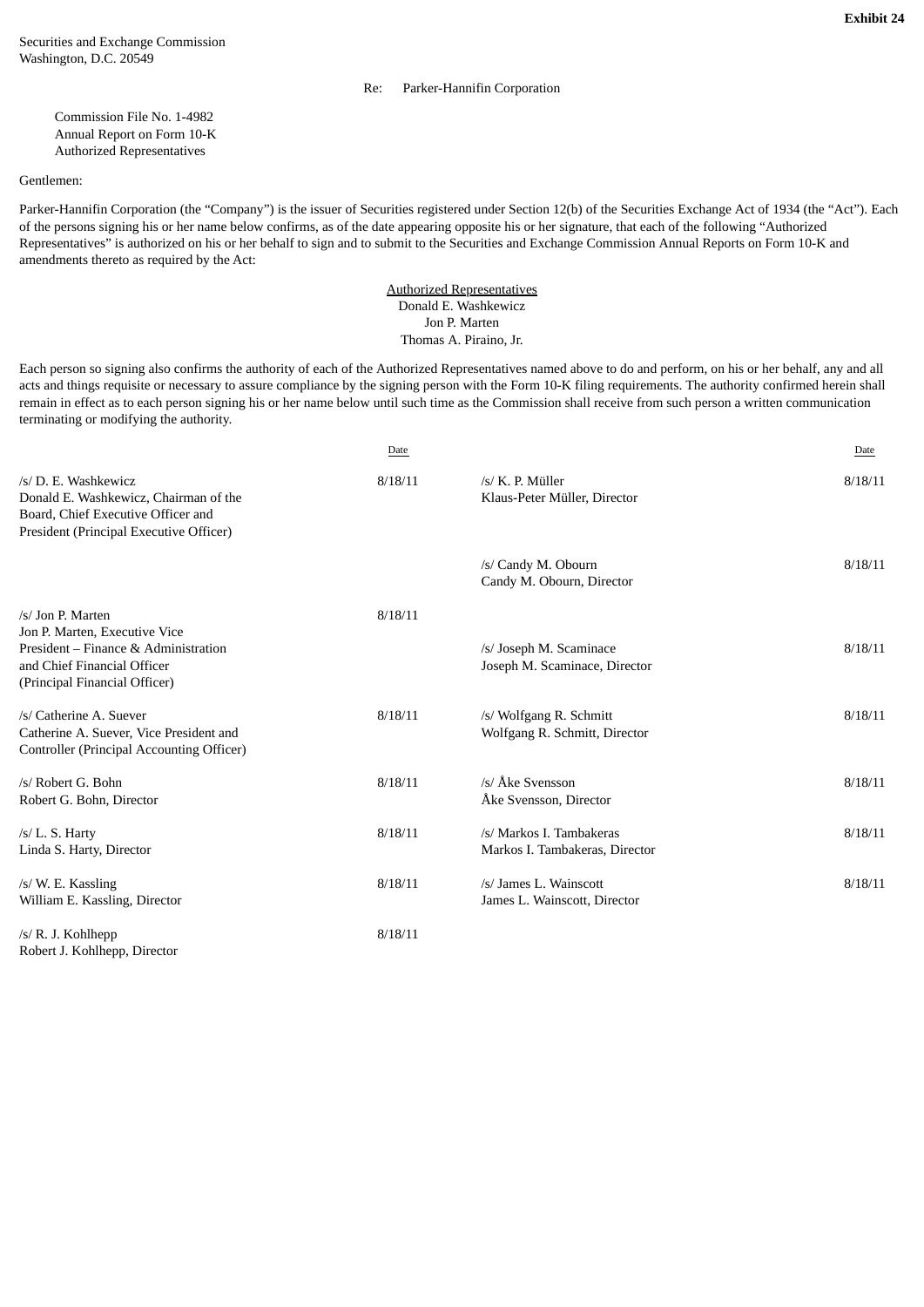#### CERTIFICATIONS

I, Donald E. Washkewicz, certify that:

- 1. I have reviewed this annual report on Form 10-K of Parker-Hannifin Corporation;
- 2. Based on my knowledge, this report does not contain any untrue statement of a material fact or omit to state a material fact necessary to make the statements made, in light of the circumstances under which such statements were made, not misleading with respect to the period covered by this report;
- 3. Based on my knowledge, the financial statements, and other financial information included in this report, fairly present in all material respects the financial condition, results of operations and cash flows of the Registrant as of, and for, the periods presented in this report;
- 4. The Registrant's other certifying officer(s) and I are responsible for establishing and maintaining disclosure controls and procedures (as defined in Exchange Act Rules 13a-15(e) and 15d-15(e)) and internal control over financial reporting (as defined in Exchange Act Rules 13a-15(f) and 15d-15(f)) for the Registrant and have:
	- a) designed such disclosure controls and procedures, or caused such disclosure controls and procedures to be designed under our supervision, to ensure that material information relating to the Registrant, including its consolidated subsidiaries, is made known to us by others within those entities, particularly during the period in which this report is being prepared;
	- b) designed such internal control over financial reporting, or caused such internal control over financial reporting to be designed under our supervision, to provide reasonable assurance regarding the reliability of financial reporting and the preparation of financial statements for external purposes in accordance with generally accepted accounting principles;
	- c) evaluated the effectiveness of the Registrant's disclosure controls and procedures and presented in this report our conclusions about the effectiveness of the disclosure controls and procedures, as of the end of the period covered by this report based on such evaluation; and
	- d) disclosed in this report any change in the Registrant's internal control over financial reporting that occurred during the Registrant's most recent fiscal quarter (the Registrant's fourth fiscal quarter in the case of an annual report) that has materially affected, or is reasonably likely to materially affect, the Registrant's internal control over financial reporting; and
- 5. The Registrant's other certifying officer(s) and I have disclosed, based on our most recent evaluation of internal control over financial reporting, to the Registrant's auditors and the audit committee of the Registrant's board of directors (or persons performing the equivalent functions):
	- a) all significant deficiencies and material weaknesses in the design or operation of internal control over financial reporting which are reasonably likely to adversely affect the Registrant's ability to record, process, summarize and report financial information; and
	- b) any fraud, whether or not material, that involves management or other employees who have a significant role in the Registrant's internal control over financial reporting.

Date: August 26, 2011

/s/ Donald E. Washkewicz Donald E. Washkewicz Chief Executive Officer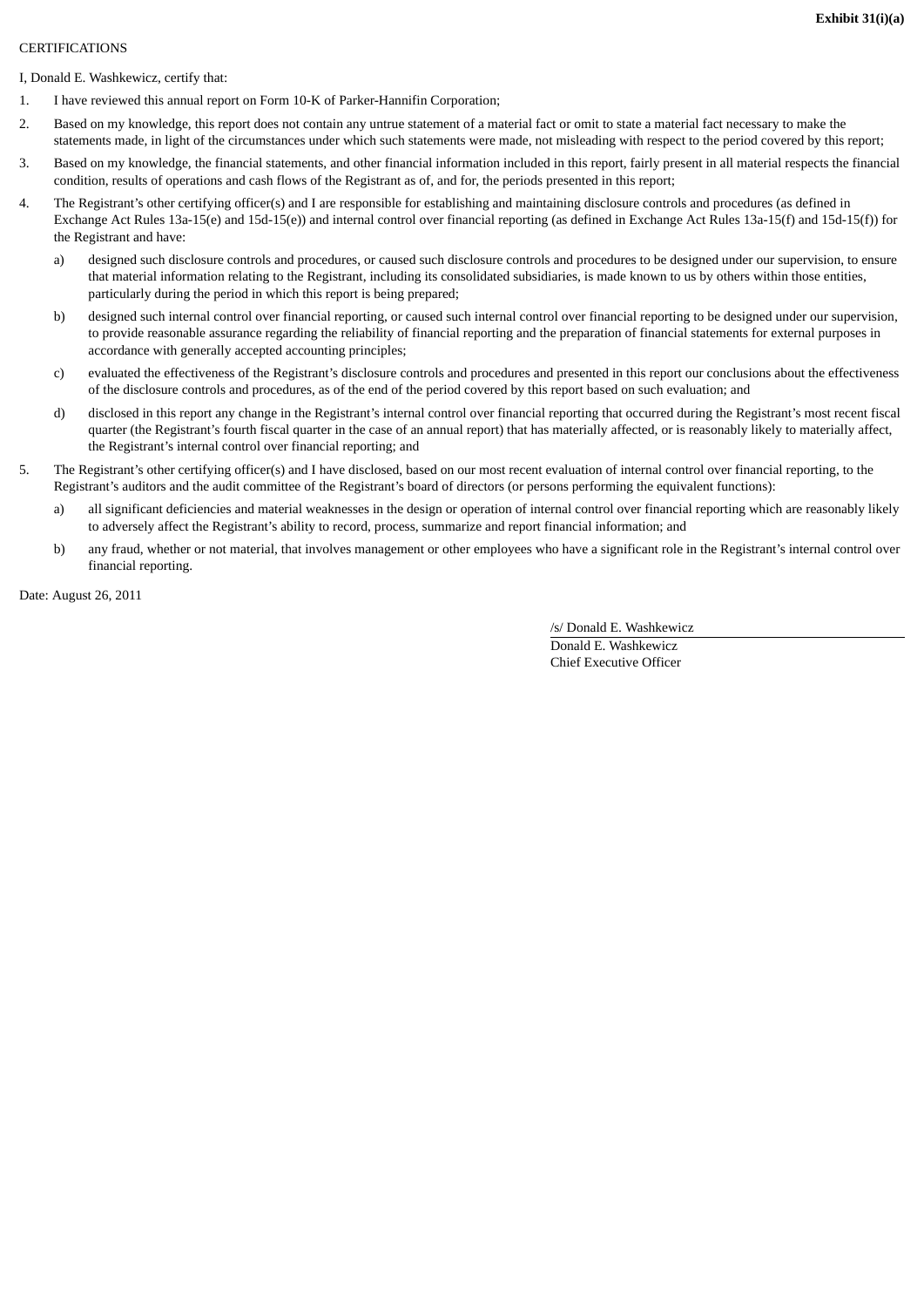#### **CERTIFICATIONS**

I, Jon P. Marten, certify that:

- 1. I have reviewed this annual report on Form 10-K of Parker-Hannifin Corporation;
- 2. Based on my knowledge, this report does not contain any untrue statement of a material fact or omit to state a material fact necessary to make the statements made, in light of the circumstances under which such statements were made, not misleading with respect to the period covered by this report;
- 3. Based on my knowledge, the financial statements, and other financial information included in this report, fairly present in all material respects the financial condition, results of operations and cash flows of the Registrant as of, and for, the periods presented in this report;
- 4. The Registrant's other certifying officer(s) and I are responsible for establishing and maintaining disclosure controls and procedures (as defined in Exchange Act Rules 13a-15(e) and 15d-15(e)) and internal control over financial reporting (as defined in Exchange Act Rules 13a-15(f) and 15d-15(f)) for the Registrant and have:
	- a) designed such disclosure controls and procedures, or caused such disclosure controls and procedures to be designed under our supervision, to ensure that material information relating to the Registrant, including its consolidated subsidiaries, is made known to us by others within those entities, particularly during the period in which this report is being prepared;
	- b) designed such internal control over financial reporting, or caused such internal control over financial reporting to be designed under our supervision, to provide reasonable assurance regarding the reliability of financial reporting and the preparation of financial statements for external purposes in accordance with generally accepted accounting principles;
	- c) evaluated the effectiveness of the Registrant's disclosure controls and procedures and presented in this report our conclusions about the effectiveness of the disclosure controls and procedures, as of the end of the period covered by this report based on such evaluation; and
	- d) disclosed in this report any change in the Registrant's internal control over financial reporting that occurred during the Registrant's most recent fiscal quarter (the Registrant's fourth fiscal quarter in the case of an annual report) that has materially affected, or is reasonably likely to materially affect, the Registrant's internal control over financial reporting; and
- 5. The Registrant's other certifying officer(s) and I have disclosed, based on our most recent evaluation of internal control over financial reporting, to the Registrant's auditors and the audit committee of the Registrant's board of directors (or persons performing the equivalent functions):
	- a) all significant deficiencies and material weaknesses in the design or operation of internal control over financial reporting which are reasonably likely to adversely affect the Registrant's ability to record, process, summarize and report financial information; and
	- b) any fraud, whether or not material, that involves management or other employees who have a significant role in the Registrant's internal control over financial reporting.

Date: August 26, 2011

/s/ Jon P. Marten

Jon P. Marten Executive Vice President – Finance & Administration and Chief Financial Officer